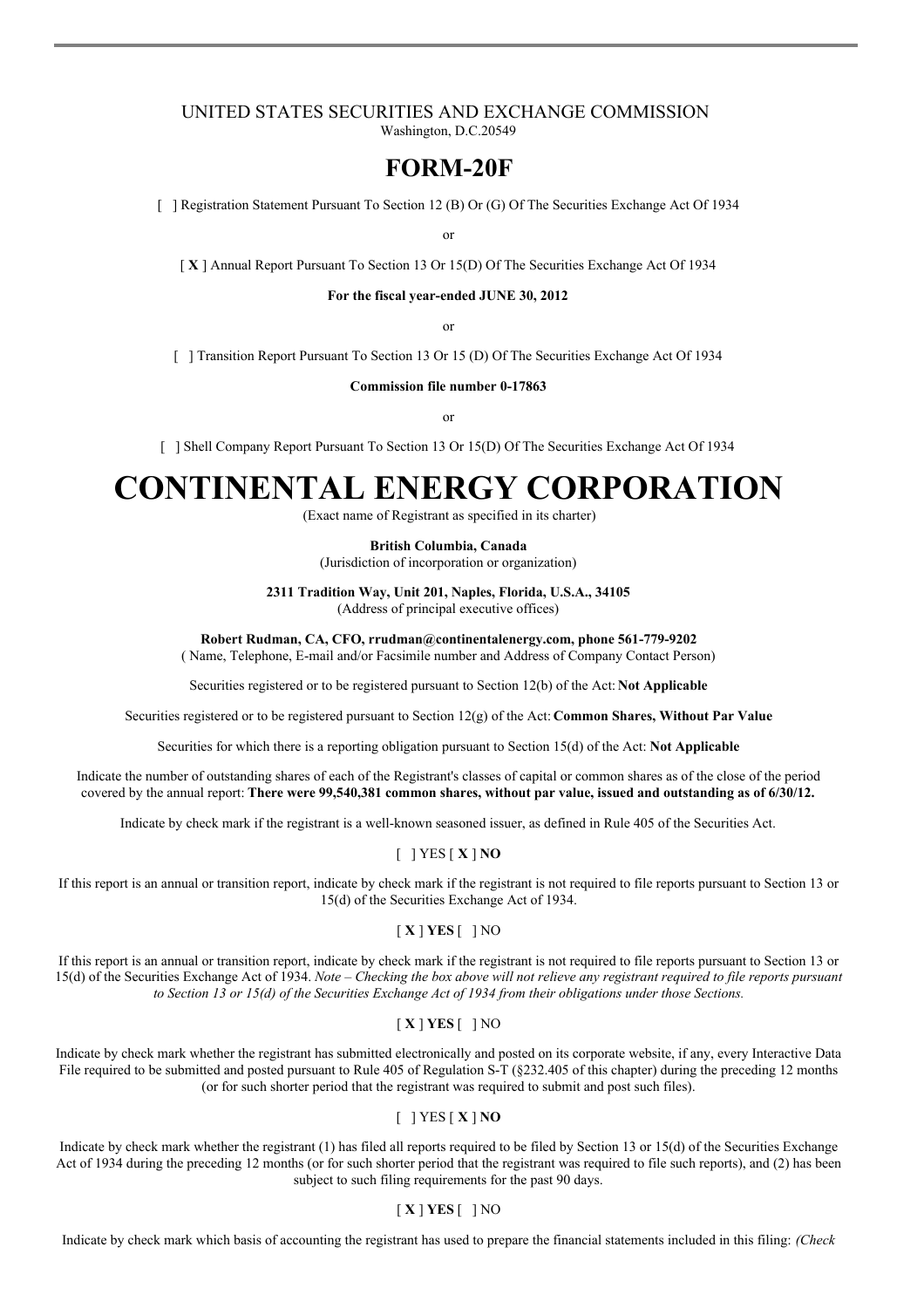Indicate by check mark whether the registrant is a large accelerated filer, an accelerated filer, or a non-accelerated filer. See definition of "accelerated filer and large accelerated filer" in Rule 12b-2 of the Exchange Act. *(Check one):*

[ ] Large accelerated filer [ ] Accelerated filer [ **X** ] **Non-accelerated filer**

Indicate by check mark which financial statement item the registrant has elected to follow.

[ ] Item-17 [ **X** ] **Item-18**

If this is an annual report, indicate by check mark whether the registrant is a shell company (as defined in Rule 12b-2 of the Exchange Act).

[ ] YES [ **X** ] **NO**

Indicate by check mark whether the registrant has filed all documents and reports required to be filed by Sections 12, 13 or 15(d) of the Securities Exchange Act of 1934 subsequent to the distribution of securities under a plan confirmed by a court. (*Applicable Only To Issuers Involved In Bankruptcy Proceedings During The Past Five Years*)

## [ ] YES [ **X** ] **NO**

Report Date: **November 9, 2012**

[ ] U.S. GAAP [ **X** ] **IFRS by IASB** [ ] Other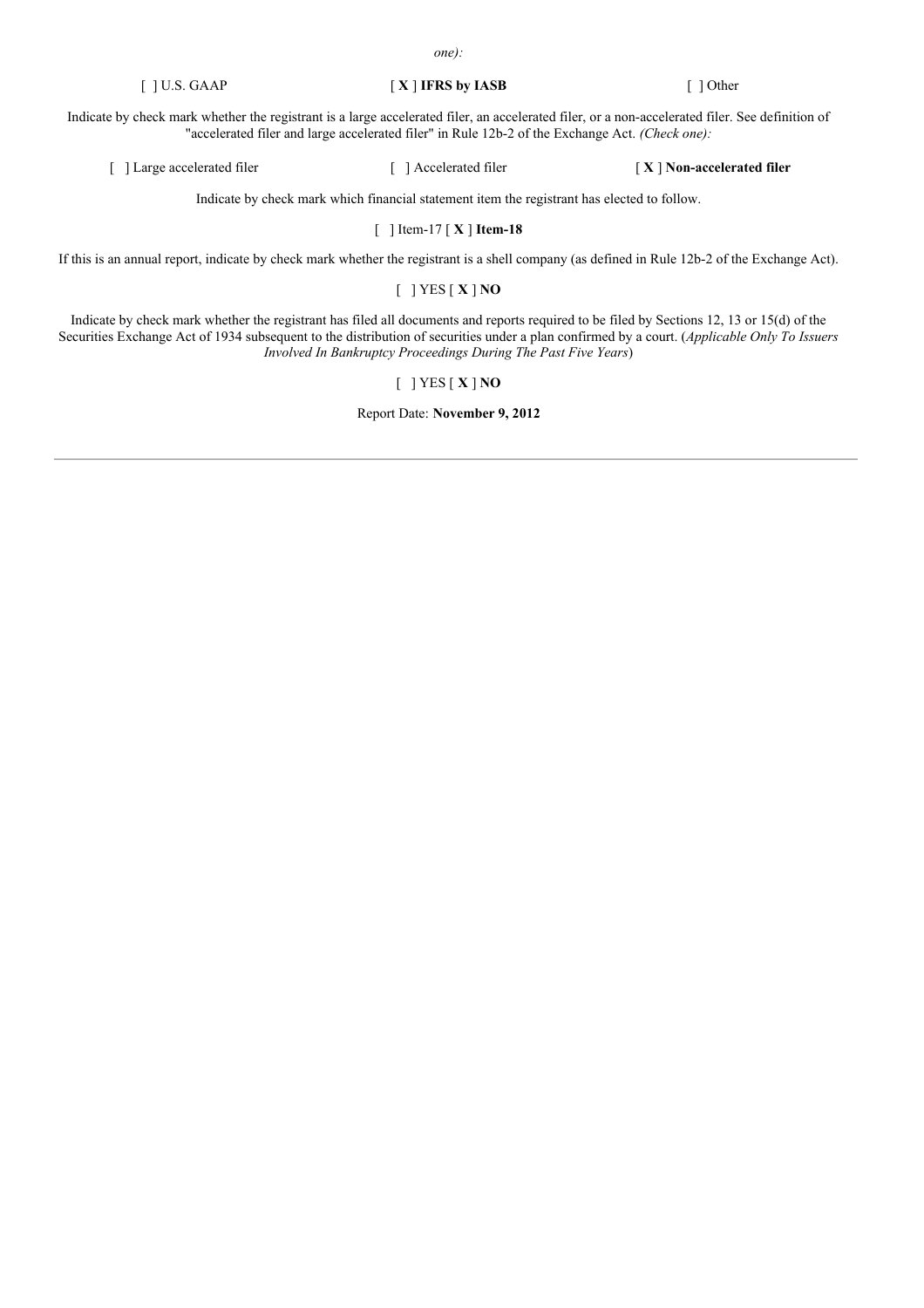#### **TABLE OF CONTENTS FORM-20F - ANNUAL REPORT**

| <b>ITEM HEADING</b><br>PART-I                                                          | <b>PAGE</b>             |
|----------------------------------------------------------------------------------------|-------------------------|
| ITEM 1 - IDENTITY OF DIRECTORS, SENIOR MANAGEMENT AND ADVISERS                         | $\mathfrak{Z}$          |
|                                                                                        |                         |
| ITEM 2 - OFFER STATISTICS AND EXPECTED TIMETABLE                                       | 3                       |
| <b>ITEM 3 - KEY INFORMATION</b>                                                        | $\overline{\mathbf{3}}$ |
| <b>ITEM 4 - INFORMATION ON THE COMPANY</b>                                             | 9                       |
| <b>ITEM 5 - OPERATING AND FINANCIAL REVIEW AND PROSPECTS</b>                           | 13                      |
| ITEM 6 - DIRECTORS, OFFICERS, AND EMPLOYEES AND THEIR COMPENSATION                     | 16                      |
| <b>ITEM 7 - MAJOR SHAREHOLDERS AND RELATED PARTY TRANSACTIONS</b>                      | 22                      |
| <b>ITEM 8 - FINANCIAL INFORMATION</b>                                                  | 25                      |
| <b>ITEM 9 - THE OFFER AND LISTING</b>                                                  | 26                      |
| <b>ITEM 10 - ADDITIONAL INFORMATION</b>                                                | 26                      |
| ITEM 11 - QUANTITATIVE AND QUALITATIVE DISCLOSURES ABOUT MARKET RISK                   | 30                      |
| ITEM 12 - DESCRIPTION OF SECURITIES OTHER THAN EQUITY SECURITIES                       | 30                      |
| <b>PART-II</b>                                                                         |                         |
| ITEM 13 - DEFAULTS, DIVIDEND ARREARAGES AND DELINQUENCIES                              | 31                      |
| ITEM 14 - MATERIAL MODIFICATIONS TO THE RIGHTS OF SECURITY HOLDERS AND USE OF PROCEEDS | 31                      |
| <b>ITEM 15 - CONTROLS AND PROCEDURES</b>                                               | 31                      |
| ITEM 16 - [RESERVED]                                                                   | 32                      |
| <b>PART-III</b>                                                                        |                         |
| <b>ITEM 17 - [SEE ITEM-18]</b>                                                         | 33                      |
| <b>ITEM 18 - FINANCIAL STATEMENTS</b>                                                  | 33                      |
| <b>ITEM 19 - EXHIBITS</b>                                                              | 33                      |
|                                                                                        |                         |

---oOo---

Continental Energy Corp - FYE 2012 - Form-20F Annual Report Page 2 of 33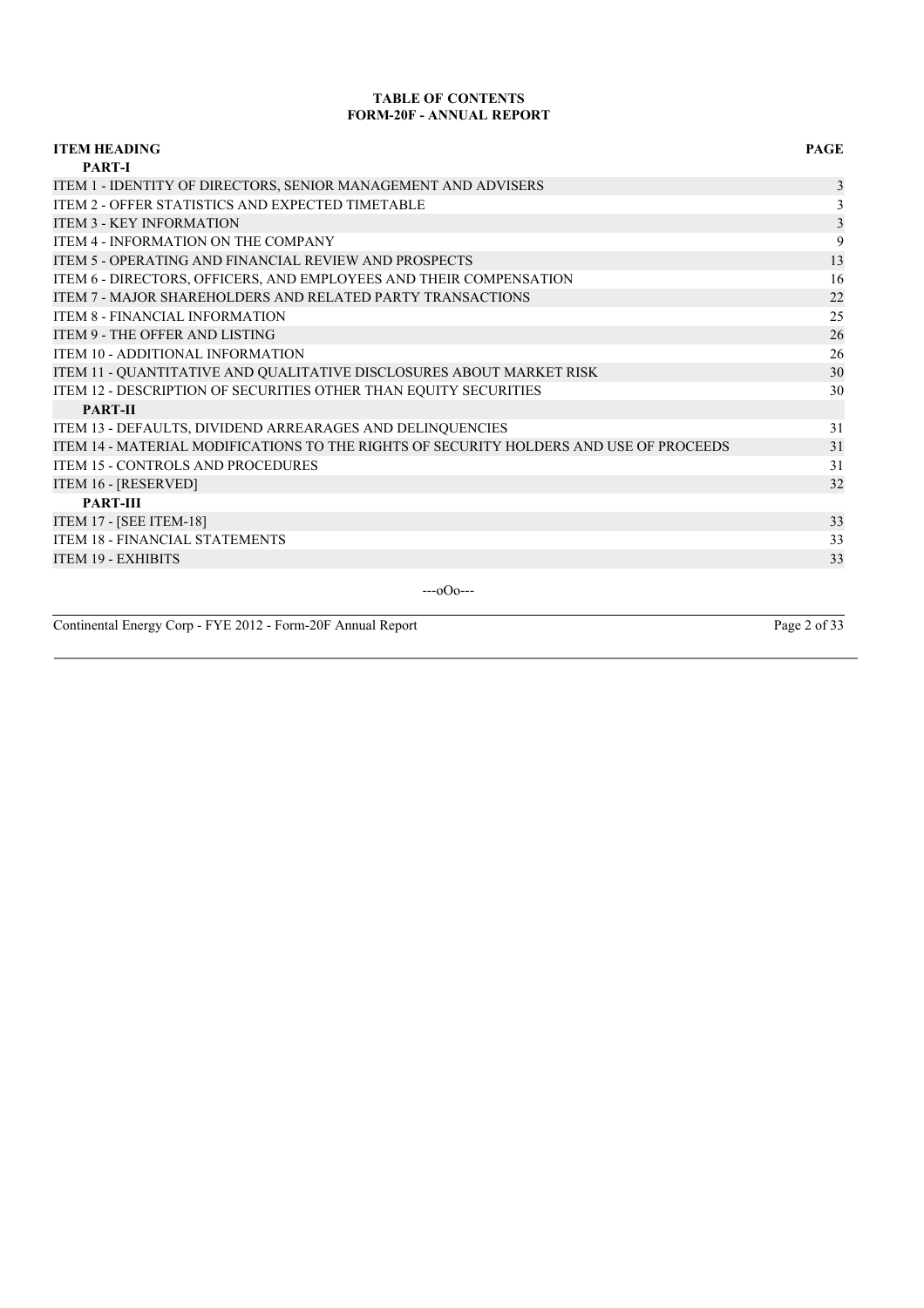#### **PART-I**

This United States Securities and Exchange Commission Form-20F filing is made as an "Annual Report" pursuant to section 13 or 15(d) of the Securities Exchange Act of 1934. Dates are expressed in this Annual Report in the form 6/30/12, which in this case means June 30, 2012. Further:

Fiscal year-end Date - The Company's fiscal year ends June 30<sup>th</sup>. This Annual Report includes audited financial statements as of the most recently completed fiscal year ended 6/30/12 ("Fiscal 2012").

*Report Date* - This Annual Report was prepared in October and November 2011. Information contained herein is current and valid as at **November 9, 2012 (11/09/12) the "Report Date"** except where the context specified otherwise.

This Annual Report contains forward-looking statements as that term is defined in Section 27A of the United States Securities Act of 1933 and Section 21E of the United States Securities Exchange Act of 1934. These statements relate to future events or our future financial performance. In some cases, you can identify forward-looking statements by terminology such as "may", "should", "expects", "plans", "anticipates", "believes", "estimates", "predicts", "potential" or "continue" or the negative of these terms or other comparable terminology. These statements are only predictions and involve known and unknown risks, uncertainties and other factors, including the risks in the section entitled "Risk Factors" that may cause our or our industry's actual results, levels of activity, performance or achievements to be materially different from any future results, levels of activity, performance or achievements expressed or implied by these forward-looking statements. Although we believe that the expectations reflected in the forward-looking statements are reasonable, we cannot guarantee future results, levels of activity, performance or achievements. Except as required by applicable law, including the securities laws of the United States, we do not intend to update any of the forward-looking statements to conform these statements to actual results.

As used in this annual report, the terms "we", "us", "our" and "Company" mean Continental Energy Corporation, a foreign private issuer incorporated in British Columbia, Canada. Unless otherwise noted herein the symbol \$ refers to US Dollars. The term CDN refers to Canadian Dollars. The term IDR refers to Rupiah, the currency of the Republic of Indonesia. The term SGD refers to Singapore dollars.

#### **ITEM-1 : IDENTITY OF DIRECTORS, SENIOR MANAGEMENT AND ADVISERS**

We are filing this Form-20F as an annual report under the Exchange Act and therefore the provision of information called for by this Item-1 is not applicable.

## **ITEM-2 : OFFER STATISTICS AND EXPECTED TIMETABLE**

We are filing this Form-20F as an annual report under the Exchange Act and therefore the provision of information called for by this Item-2 is not applicable.

#### **ITEM-3 : KEY INFORMATION**

## **A. SELECTED FINANCIAL DATA.**

The financial data for Fiscal years ended 6/30/10, 6/30/11, and 6/30/12 as shown in the following table is derived from our audited financial statements as indicated in the independent auditor's report included elsewhere in this Annual Report. The data for the Fiscal years ended 6/30/08 and 6/30/09 are derived from the Company's audited financial statements, not included herein, but filed with previous Form-20F Annual Reports and incorporated herein by this reference.

The financial data shown in the following table is derived from the financial statements of the Company, which for fiscal years ending 6/30/11 and earlier, have been prepared in accordance with Canadian Generally Accepted Accounting Principles ("GAAP"), the application of which, in the case of the Company, conforms in all material respects for the periods presented with US GAAP, except as disclosed in footnotes to the financial statements. Commencing from 7/1/11 and for the current fiscal year ended 6/30/12, the Company's financial statements were prepared in accordance with International Financial Reporting Standards {"IFRS") instead of GAAP. The first annual IFRS consolidated financial statements were prepared for the Fiscal year ended 6/30/12 with restated comparatives for the previous fiscal year ended 6/30/11.

The Company has not calculated and is not reporting any ratio of earning to fixed charges, to combined fixed charges or to any dividends and has not calculated and reported any other ratios, other than earnings per share as set forth above, in this report; and hence no basis for such calculation is included.

The selected financial data set forth in the following table should be read in conjunction with the financial statements and other financial information included elsewhere in the Annual Report.

Continental Energy Corp - FYE 2012 - Form-20F Annual Report Page 3 of 33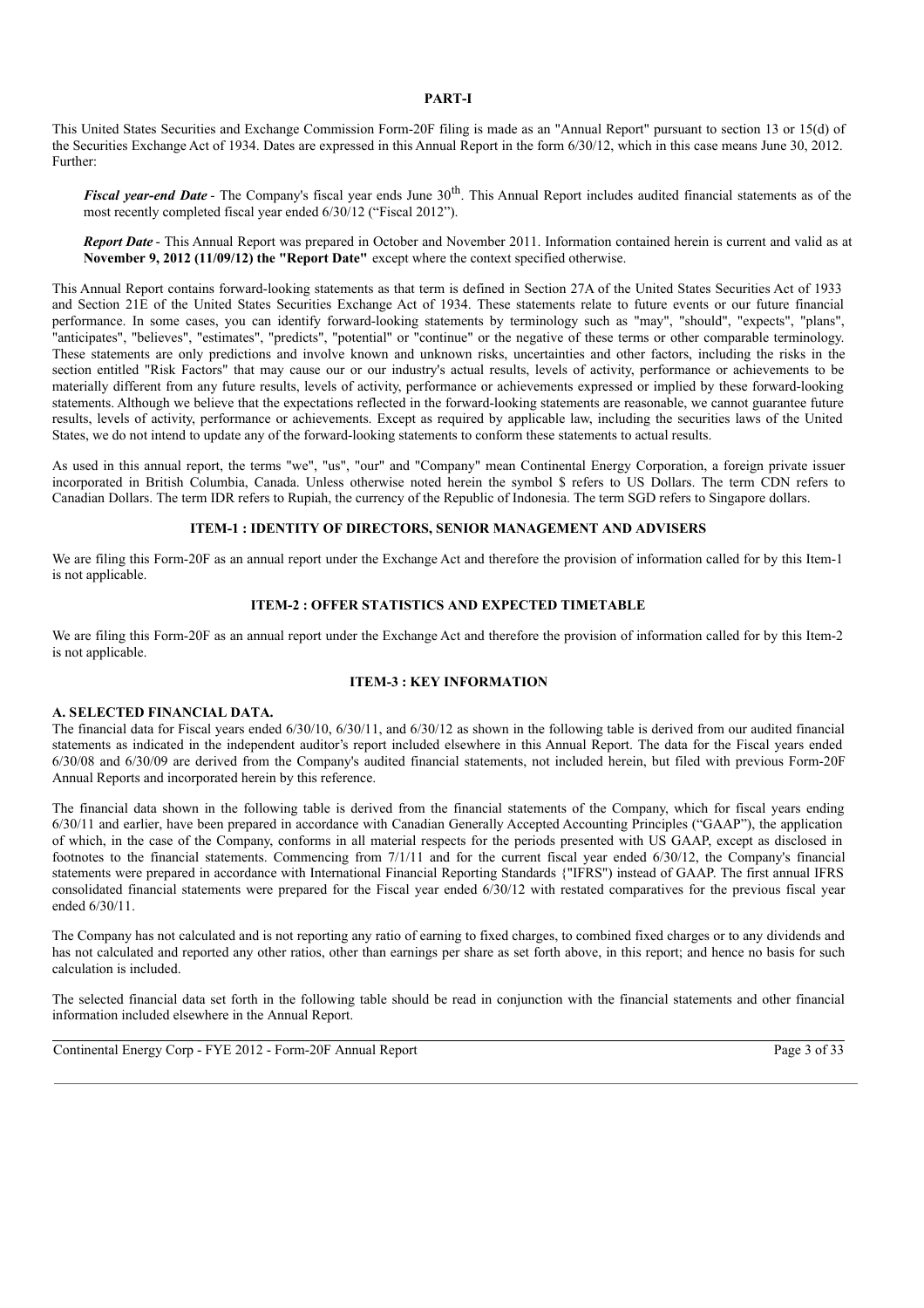| <b>SELECTED FINANCIAL DATA FOR LAST FIVE FISCAL YEARS</b> |            |            |                          |                          |         |  |  |  |  |
|-----------------------------------------------------------|------------|------------|--------------------------|--------------------------|---------|--|--|--|--|
| (US\$ in 000, except per share data)                      |            |            |                          |                          |         |  |  |  |  |
| <b>Fiscal Year Ended</b>                                  |            |            |                          |                          |         |  |  |  |  |
|                                                           | $6/30/12*$ | $6/30/11*$ | 6/30/10                  | 6/30/09                  | 6/30/08 |  |  |  |  |
| Revenue                                                   |            |            |                          |                          |         |  |  |  |  |
| Net Income (Loss)                                         | (1, 847)   | (1,894)    | (1,275)                  | (3,129)                  | (3,117) |  |  |  |  |
| Earnings (Loss) Per Share - Basic                         | (0.02)     | (0.03)     | (0.02)                   | (0.05)                   | (0.05)  |  |  |  |  |
| Earnings (Loss) Per Share - Diluted                       | (0.02)     | (0.03)     | (0.02)                   | (0.05)                   | (0.05)  |  |  |  |  |
| Dividends per Share                                       |            |            |                          |                          |         |  |  |  |  |
| Weighted Average Number of Shares (000's)                 | 81,086     | 72,390     | 70,045                   | 69,163                   | 67,807  |  |  |  |  |
| <b>Working Capital</b>                                    | (278)      | (822)      | (185)                    | 528                      | 3,159   |  |  |  |  |
| Oil and Gas Properties                                    | 0.001      | 0.001      | 0.001                    | 0.001                    | 0.001   |  |  |  |  |
| <b>Mineral Properties</b>                                 |            |            | $\overline{\phantom{a}}$ | $\overline{\phantom{a}}$ |         |  |  |  |  |
| Long Term Debt                                            |            |            |                          |                          |         |  |  |  |  |
| Shareholders Equity (deficiency)                          | (149)      | (803)      | (166)                    | 566                      | 3,245   |  |  |  |  |
| <b>Total Assets</b>                                       | 298        | 44         | 119                      | 636                      | 3,298   |  |  |  |  |
| US GAAP Shareholders' Equity (deficiency)                 | $n/a^*$    | $n/a^*$    | (166)                    | 566                      | 3,245   |  |  |  |  |
| US GAAP Net Income (Loss)                                 | $n/a^*$    | $n/a^*$    | (1,275)                  | (3,129)                  | (3,117) |  |  |  |  |
| US GAAP Net (Loss) per Share Basic                        | $n/a*$     | $n/a^*$    | (0.02)                   | (0.05)                   | (0.05)  |  |  |  |  |
| US GAAP Net (Loss) per Share Diluted                      | $n/a*$     | $n/a^*$    | (0.02)                   | (0.05)                   | (0.05)  |  |  |  |  |
| US GAAP Weighted Avg No. of Shares (000's)                | $n/a^*$    | $n/a^*$    | 70,045                   | 69,163                   | 67,807  |  |  |  |  |

*\* Stated in accordance with IFRS.*

*Foreign Currency Exchange* - The Company's financial statements are stated in US Dollars ("\$" or "US\$"). The Company transacts most of its business in US Dollars but has some expenditures and deposits denominated in four other currencies; Indonesian Rupiah ("IDR""), Canadian Dollars ("CDN"), Malaysian Ringgit ("MYR") and Singapore Dollars ("SGD"). The following table sets forth the rate of exchange for these currencies upon the last trading day at the end of the 5 most recently completed fiscal years and at the most recently completed calendar month preceding the Report Date.

| <b>FOREIGN CURRENCY EXCHANGE RATES</b><br><b>Equal to One US Dollar</b> |            |            |            |            |  |  |  |
|-------------------------------------------------------------------------|------------|------------|------------|------------|--|--|--|
|                                                                         | <b>CDN</b> | <b>IDR</b> | <b>SGD</b> | <b>MYR</b> |  |  |  |
| Month Ended $09/30/12$                                                  | 0.9833     | 9,542      | 1.2272     | 3.0360     |  |  |  |
| Fiscal Year Ended 06/30/12                                              | 1.0166     | 9.385      | 1.2654     | 3.1717     |  |  |  |
| Fiscal Year Ended 06/30/11                                              | 1.0370     | 8,570      | 1.2276     | 3.0789     |  |  |  |
| Fiscal Year Ended 06/30/10                                              | 1.0504     | 9.063      | 1.3984     | 3.4234     |  |  |  |
| Fiscal Year Ended 06/30/09                                              | 1.1566     | 10,210     | 1.4477     | 3.4765     |  |  |  |
| Fiscal Year Ended 06/30/08                                              | 1.0186     | 9.220      | 1.3608     | 3.3124     |  |  |  |

#### **B. CAPITALIZATION AND INDEBTEDNESS.**

We are filing this Form-20F as an annual report under the Exchange Act and therefore the provision of information called for by this Item-3.B is not applicable.

#### **C. REASONS FOR THE OFFER AND USE OF PROCEEDS.**

We are filing this Form-20F as an annual report under the Exchange Act and therefore the provision of information called for by this Item-3.C is not applicable.

#### **D. RISK FACTORS.**

Much of the information contained in this annual report includes or is based on estimates, projections or other "forward looking" statements. Such forward looking statements include any projections or estimates made by our Company and our management in connection with our business operations. While these forward looking statements, and any assumptions upon which they are based, are made in good faith and reflect our current judgment regarding the direction of our business, actual results will almost always vary, sometimes materially, from any estimates, predictions, projections assumptions or other future performance suggested herein.

Such estimates, projections or other forward looking statements involve various risks and uncertainties as outlined below. We caution the reader that important factors in some cases have affected and, in the future, could materially affect actual results and cause actual results to differ materially from the results expressed in any such estimates, projections or other forward looking statements.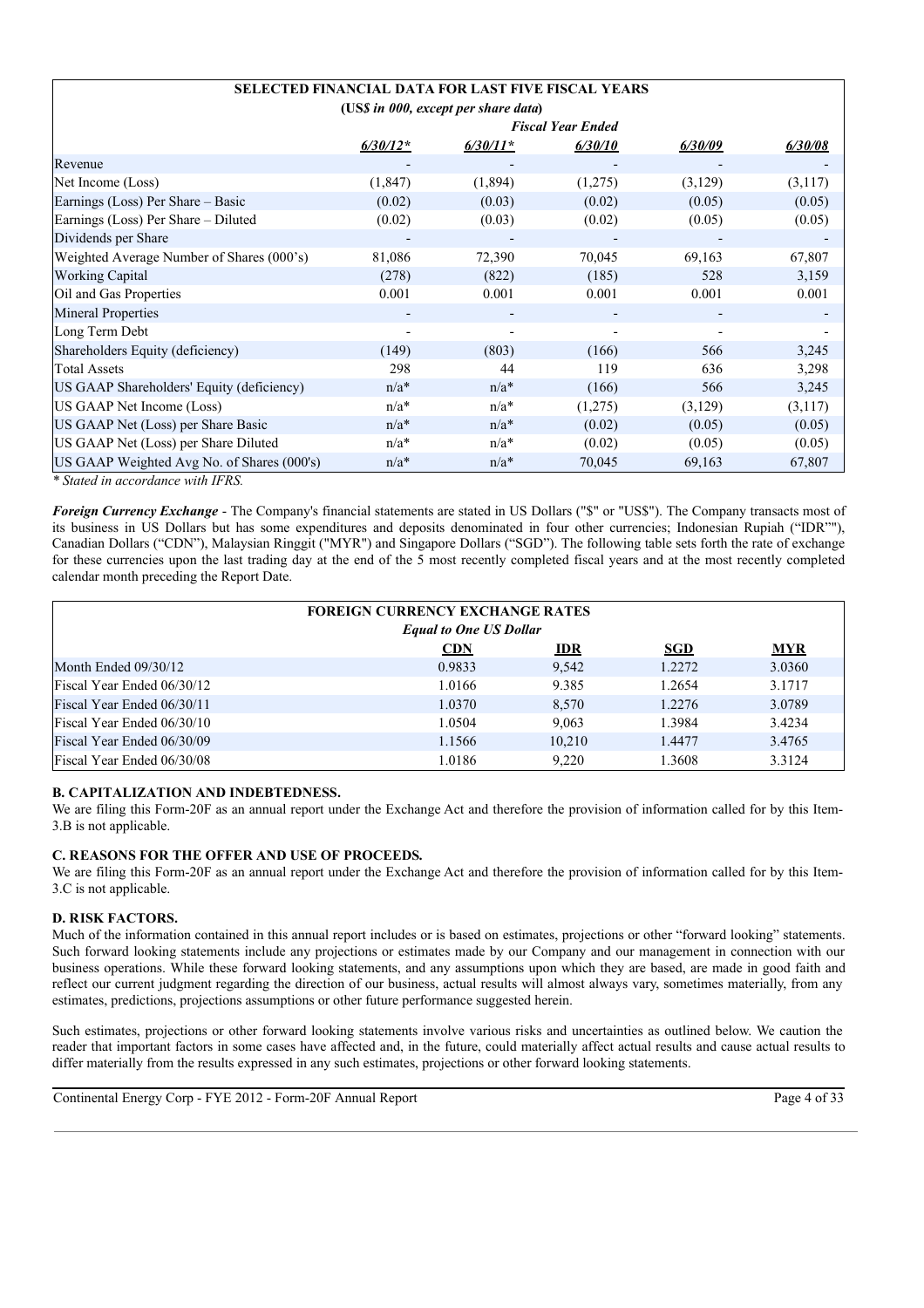The common shares of our Company are considered speculative. You should carefully consider the following risks and uncertainties in addition to other information in this annual report in evaluating our Company and our business before purchasing our common shares. Our business, operating or financial condition could be harmed due to any of the following risks:

*Nature of the Exploration Business* - The nature of the Company's business, oil and gas exploration, places the entire foundation of the enterprise in a high-risk category. Oil and gas exploration involves a very high degree of risk. There is no assurance that expenditures to be made, as intended by the Company on exploration or "wildcat" drilling of its properties will result in any discoveries of oil and gas in commercially exploitable quantities. The marketability of any oil and gas actually discovered will be affected by numerous factors beyond the control of the Company including availability of a market for gas, oil and gas market price fluctuations, the proximity and capacity of transport and processing equipment, additional financing and government regulation. Drilling and production operations involve risks including blowouts, oil spills and fires (each of which could result in damage to or destruction of wells, production facilities or other properties, or injury to persons).Completion of a well does not assure a profit on the investment or recovery of drilling, completion and operating costs. In addition, drilling hazards or environmental damage could greatly increase the cost of operations, and various field operating conditions may adversely affect the Company's production from successful wells. Specific risk factors are described below:

*Competitive Risk* - Competition among oil companies for quality properties and limited amounts of drilling capital is intense.

*Partner Risk* - The Company does not currently manage operations of its resource properties. Management and operatorship of each property is the responsibility of one of the Company's wholly-owned subsidiary, partially owned joint venture companies, or joint venture partners. The degree of control over direct management of each property exerted by the Company is largely dependent upon the amount of participating interest held by the Company in the subsidiary, joint venture company, or joint venture in proportion to that held by other interest holders. Other factors affecting the degree of Company's direct control include the number of Company designated directors on the boards of the subsidiaries and affiliates and the provisions of any applicable joint venture agreements or shareholders agreements in effect. Any number of risks beyond the control of the Company could have a detrimental effect on the Company's joint venture partners and cause them to be unable to fund their own share of costs or meet their share of commitments. In such case there is a high degree of risk that the Company would not be able to take up and pay a failed partner's share of costs and the Company's own interest may thereby be detrimentally affected.

*Minority Shareholding Risks* - The Company often holds minority interests in its projects, properties, and investments and this level of interest offers only very limited degree of management control or influence by the Company. This lack of management control could have a detrimental effect upon the value of the Company's interests.

*Financing Risks* - The Company is not generating income or revenue, has generated losses to date and does not presently have sufficient financial resources to undertake by itself all of its planned acquisitions or to fund its contractual commitments. The Company's ability to continue as a going concern depends upon its ability to obtain financing. There is no assurance that the Company will be able to obtain such financing on acceptable terms, or at all. There is no assurance that the Company will be able to extend or defer its contractual work commitments in the event sufficient funds are not available. It is possible that prolonged inability of the Company to fund its commitments could result in a loss of some or all of its interest. Management is pursuing all available options to raise working capital and funds for its various projects. There can be no assurance that the management will be successful.

*Liquidity Risk* - The future development of the properties of the Company and acquisition of new properties shall depend upon the ability of the Company to finance through the joint venturing of projects, debt financing, equity financing or other means. The Company intends to raise required additional funds by selling equity or debt securities, until it develops or acquires cash flow from operations. While the Company has been successful in raising the necessary funds in the past, there can be no assurance it can continue to do so. If such funds cannot be secured, the Company will be forced to curtail its exploration/development efforts to a level for which funding can be secured. There is no assurance that the Company will be successful in obtaining such financing. This situation could be exacerbated by acts of international terrorism or unforeseen political disturbances. Material increases or decreases in the Company's liquidity are substantially determined by the success or failure of its exploration programs or the acquisition of new properties and projects.

*Political Risks - Indonesia*- The Company's investments in the Republic of Indonesia are subject to the political risks of foreign investment. These include potential changes in laws affecting foreign ownership, contract and area tenure, government participation, taxation, royalties, duties, rates of exchange and exchange controls. Any new Indonesian government policies adverse to the Company could include a change in crude oil pricing policy, expropriation, nationalization, renegotiation or nullification of existing concessions and contracts, taxation policies, foreign exchange and repatriation restrictions, international monetary fluctuations and currency controls. Direct and indirect effects of the decline in value of the Rupiah have included high levels of domestic inflation, reductions in employment, high interest rates, unavailability of traditional sources of financing, and an overall contraction in production and income levels. These conditions have affected and may continue to affect the operating environment in Indonesia, as well as the cost and availability of financing for natural resources development efforts. Impediments to a return to more normal economic conditions in Indonesia, or shocks to the system that exacerbate current adverse economic conditions, could originate from various sources, including further social unrest, terrorism, Islamic fundamentalism, secessionist provinces, lack of government effectiveness due to political uncertainty, or policy initiatives adverse to foreign investment. Recent changes to Indonesian petroleum legislation could impact the Company's concessions or operations on those concessions as implementation guidelines related to the new legislation are released by the government. Increasing calls for economic autonomy among many Indonesian provinces may impact the Company's Indonesian concessions or operations thereon as local provinces and regencies receive more control over their natural resources from the central government.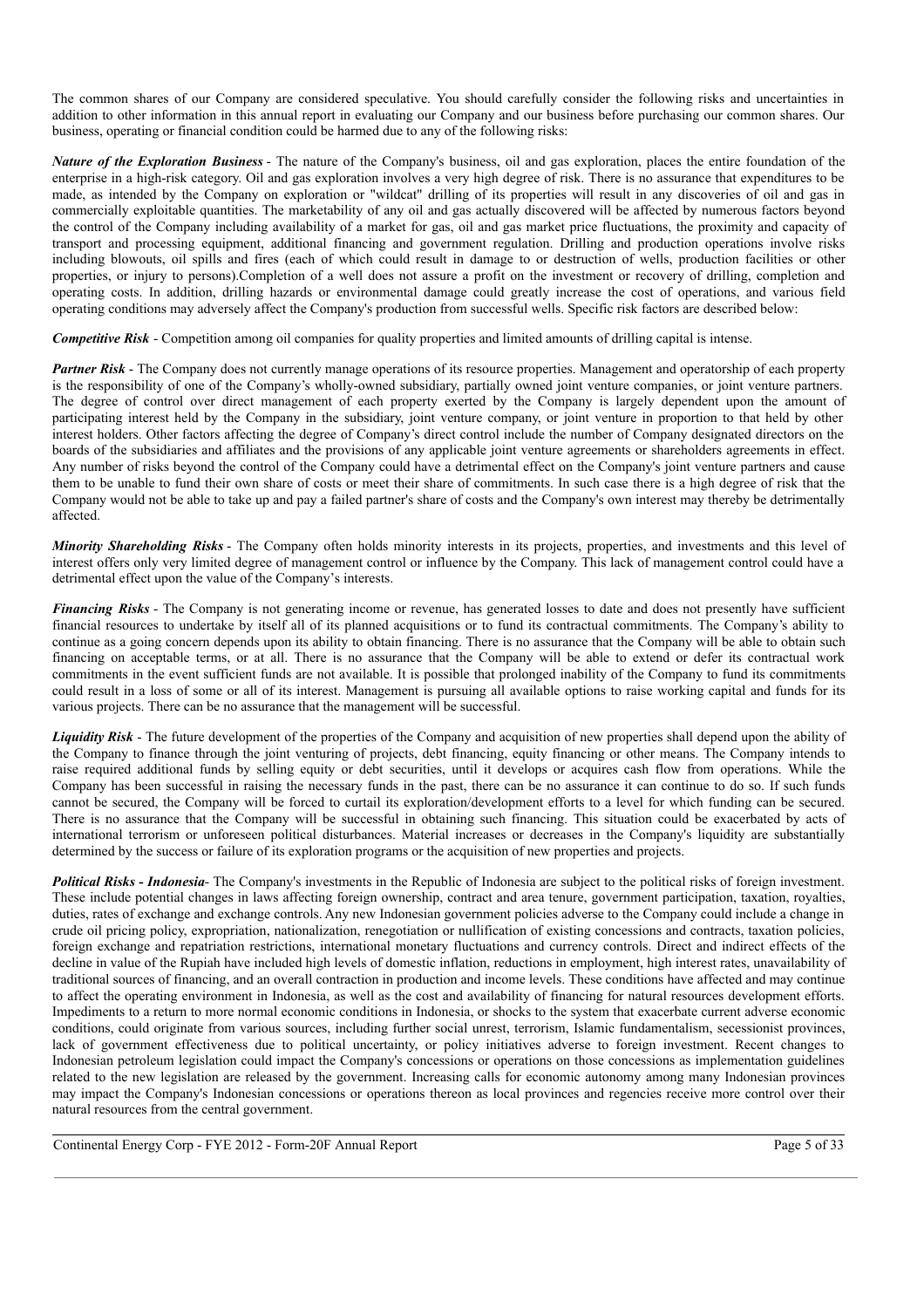*Oil and Gas Exploration Risks* - Oil and gas exploration involves a high degree of risk. There is no assurance that expenditures to be made by the Company on its oil and gas properties will result in any discoveries of oil and gas in commercial quantities. The Company intends to participate in the drilling of both exploratory and development wells. Exploratory wells have a much greater dry hole risk than do development wells. The marketability of any oil and gas, which may be acquired or discovered, will be affected by numerous factors beyond the control of the Company. These factors include market fluctuations, the proximity and capacity of oil and gas pipelines and processing equipment, rig availability and government regulation, including regulations relating to prices, taxes, royalties, land tenure, allowable production and environmental protection.

*World Liquidity Crisis* - As of the Report Date, the world is experiencing a financial crisis not seen during the last 75 years. Access to equity and debt capital has become severely restricted and there is no way to tell at the present time how long this situation may last. This situation affects the Company, its partners, its contractors, and its investors; adding a substantial amount of uncertainty and risk to the Company's business.

*Oil Price Risk* - During the past year world oil and gas prices have undergone an unprecedented rise followed closely by a precipitous decline to 40% of its previous value. This price volatility has substantial impact upon the oil business and the Company's business in particular. The nature of the impact and its future effect upon the Company is almost impossible to determine with any degree of confidence. Continued volatility of oil and gas prices adds substantial risk to the Company's efforts to plan, budget, or forecast its business activities. Price volatility may contribute to an inability of the Company to repay any debt or pay any obligations on its projects which could have serious and material adverse consequences on the Company.

*Stock Market Volatility* - The combined effect of the World Liquidity Crisis and Oil Price Risk described above has had a huge effect upon the world stock markets and most companies, including the Company have seen a severe reduction in their market capitalization. Lower stock prices and loss of investor confidence reduce the Company's ability to raise equity capital on the stock markets.

*Operating Risks* - Production operations involve risks normally incident to such activities, including blowouts, oil spills and fires (each of which could result in damage to or destruction of wells, production facilities or other properties, or injury to persons).Completion of a well does not assure a profit on the investment or recovery of drilling, completion and operating costs. In addition, drilling hazards or environmental damage could greatly increase the cost of operations, and various field operating conditions may adversely affect the Company's production from successful wells. These conditions include delays in obtaining governmental approvals or consents, shut-in of connected wells resulting from extreme weather conditions, insufficient storage or transportation capacity. While close well supervision and effective maintenance operations can contribute to maximizing production rates over time, production delays and declines from normal field operating conditions cannot be eliminated and can be expected to adversely affect operating revenues from time to time in varying degrees.

*Risk of Future Changes in Regulatory Environment* - Regardless of their location, our properties and our operations thereon are governed by laws and regulations relating to the development, production, marketing, pricing, transportation and storage of crude oil, taxation and environmental and safety matters. Changes to regulations or compliance with regulations may cause substantial delays or require capital outlays in excess of those anticipated causing an adverse effect on our Company. Further, exploration and production activities are subject to certain environmental regulations which may prevent or delay the commencement or continuance of our operations.

*Key Management Risk* - The Company depends entirely upon its management to identify, acquire, finance and operate a portfolio of oil and gas exploration properties through which the Company can grow and achieve oil production and a steady income. The Company's management is comprised of a small number of key employees with technical skills and expertise in the business, the loss of any one of whom could harm the Company. The Company does not currently maintain "key-man" insurance for any of its employees.

*Currency/Exchange Rate Risk* - All of the Company's material financial obligations and commitments are denominated in US Dollars. A substantial amount of the Company's business transactions are and may be denominated in Indonesian Rupiah due to operations on its principal properties. Fluctuations in the Rupiah may have a substantial effect on the Company's financial statements due to related gains or losses due to exchange rate changes. The Company does not hedge and engage in other strategies to protect itself from adverse fluctuations in the respective exchange rate. Significant variations in exchange rates could have a material adverse effect on the ability of the Company to meet its obligations.

*Health, Safety and Environmental Risks* - Environmental standards imposed by federal, state, or local authorities may be changed and such changes may have material adverse effects on our activities. Moreover, compliance with such laws may cause substantial delays or require capital outlays in excess of those anticipated, thus causing an adverse effect on us. Additionally, we may be subject to liability for pollution or other environmental damages which we may elect not to insure against due to prohibitive premium costs and other reasons. Our current and anticipated exploration and drilling activities are subject to the aforementioned environment regulations. When and if we establish reserves or enter into production, we will become subject to additional regulations which do not currently pertain to us or affect our current operations. Exploratory drilling involves many risks and we may become liable for pollution or other liabilities which may have an adverse effect on our financial position.

Drilling operations generally involve a high degree of risk. Hazards such as unusual or unexpected geological formations, blow-outs, sour gas leakage, fire, inability to obtain suitable or adequate machinery, equipment or labor, and other risks are involved. We may become subject to liability for pollution or hazards against which we cannot adequately insure or which we may elect not to insure. Incurring any such liability may have a material adverse effect on our financial position and operations.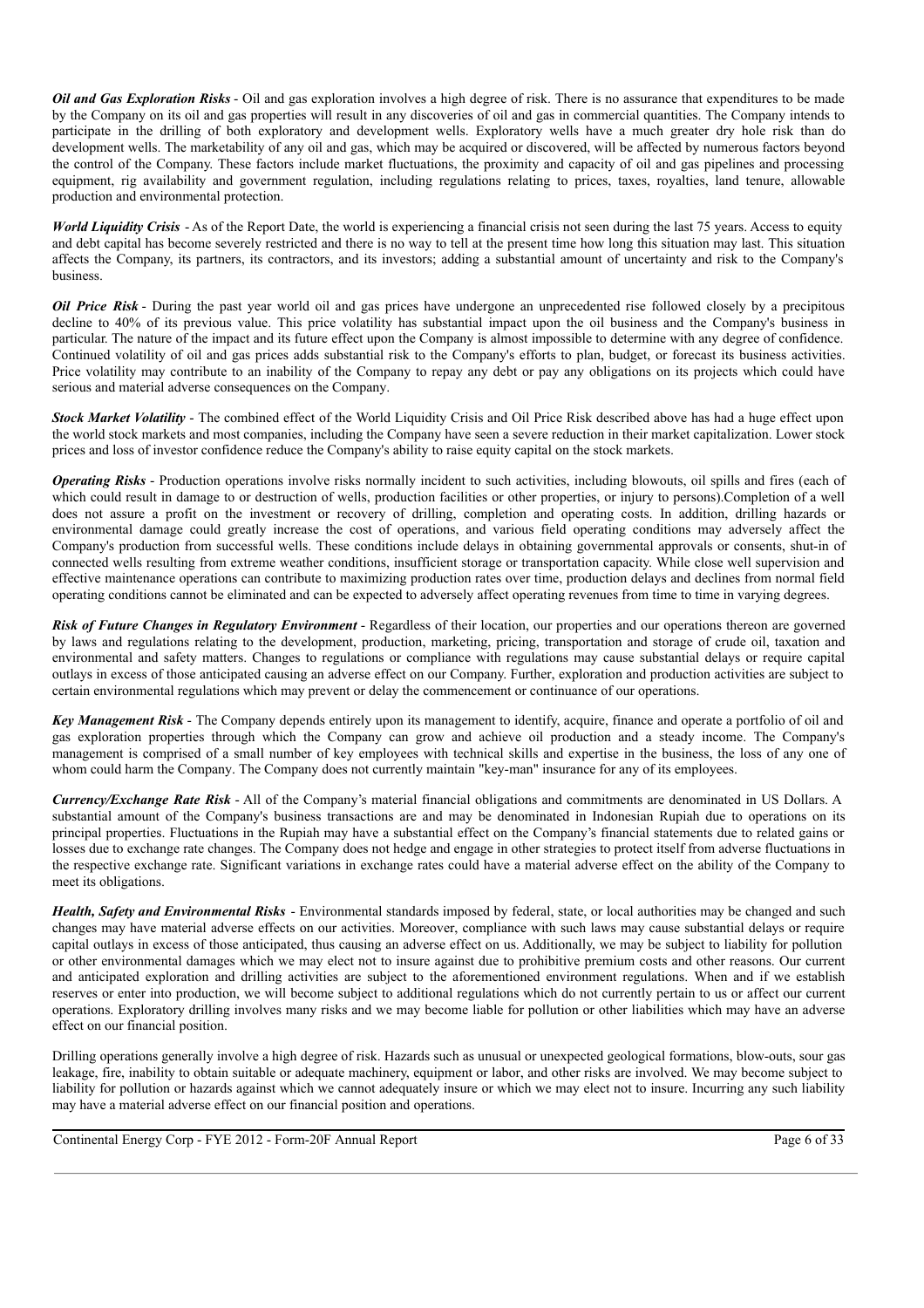Oil and gas operations in are also subject to federal and state laws and regulations which seek to maintain health and safety standards by regulating the design and use of drilling methods and equipment. Various permits from government bodies are required for drilling and production operations to be conducted; we may not receive such permits. Furthermore oil and gas operations in the United States are also subject to federal and state laws and regulations including, but not limited to, the construction and operation of facilities, the use of water in industrial processes, the removal of natural resources from the ground, and the discharge/release of materials into the environment.

**Title Risk** - We have or may acquire oil and gas leases in respect of the real property associated with our projects, but the real property may be subject to prior unregistered agreements, or transfers which have not been recorded or detected through title searches. We believe our interests are valid. These leases do not guarantee title against all possible claims. The real property may be subject to prior unregistered agreements, or transfers which have not been recorded or detected through title research. If the oil and gas leases to the real property associated with our projects are challenged, we may have to expend funds defending any such claims and may ultimately lose some or all of any revenues generated from the projects if we lose our interest in such leases.

*Risks Relating to our Common Stock*- Shareholders' interests in our Company will be diluted and investors may suffer dilution in their net book value per share if we issue additional shares or raise funds through the sale of equity securities. In the event that we are required to issue additional shares, enter into private placements to raise financing through the sale of equity securities or acquire additional oil and gas property interests in the future from the issuance of shares of our common stock to acquire such interests, the interests of existing shareholders in our Company will be diluted and existing shareholders may suffer dilution in their net book value per share depending on the price at which such securities are sold. If we do issue additional shares, it will cause a reduction in the proportionate ownership and voting power of all existing shareholders.

*Risk of Concentration of Shareholder Control* - Principal shareholders, senior management and Directors have significant influence regarding share ownership. This concentration could lead to conflicts of interest and difficulties for non-insider investors effecting corporate changes, and could adversely affect our Company's share price. As of the Report Date, our senior management, Directors and greater than five percent shareholders (and their affiliates), acting together, held approximately 36 percent of the issued and outstanding shares of our Company and have the ability to influence all matters submitted to our Company's shareholders for approval (including the election and removal of Directors and any merger, consolidation or sale of all or substantially all of our Company's assets) and to control our Company's management and affairs (see "Share Ownership" below in this annual report).Accordingly, this concentration of ownership may have the effect of delaying, deferring or preventing a change in control of our Company, impeding a merger, consolidation, takeover or other business combination involving our Company or discouraging a potential acquirer from making a tender offer or otherwise attempting to obtain control of our Company, which in turn could have a material adverse effect on the market price of our shares. Employee, Director and consultant stock options and warrants could lead to greater concentration of share ownership among insiders and could lead to dilution of share ownership which could lead to depressed share prices.

*Stock Option Risk* - Because the success of our Company is highly dependent upon our respective employees, our Company has granted to certain employees, Directors and consultants stock options to purchase shares of our common stock as non-cash incentives (see "Share Ownership" below in this annual report).To the extent that significant numbers of such stock options may be granted and exercised, the interests of the other shareholders of our Company may be diluted causing possible loss of investment value.

*No Dividend Distribution* - We have never declared or paid cash dividends on our common shares and do not anticipate doing so in the foreseeable future. Our Board of Directors may never declare cash dividends, which action is exclusively within our discretion. Shareholders cannot expect to receive a dividend on our common stock in the foreseeable future, if at all.

*Penny Stock Rules* - Trading of our common stock may be restricted by the Securities and Exchange Commission (SEC)'s "Penny Stock" rules which may limit a shareholder's ability to buy and sell our shares. The SEC has adopted rules which generally define "penny stock" to be any equity security that has a market price (as defined) less than US\$5.00 per share or an exercise price of less than \$5.00 per share, subject to certain exceptions. Our securities are covered by the penny stock rules, which impose additional sales practice requirements on broker-dealers who sell to persons other than established customers and "accredited investors". The term "accredited investor" refers generally to institutions with assets in excess of US\$5,000,000 or individuals with a net worth in excess of US\$1,000,000 or annual income exceeding US\$200,000 or US\$300,000 jointly with their spouse.

The penny stock rules require a broker-dealer, prior to a transaction in a penny stock not otherwise exempt from the rules, to deliver a standardized risk disclosure document in a form prepared by the SEC which provides information about penny stocks and the nature and level of risks in the penny stock market. The broker-dealer also must provide the customer with current bid and offer quotations for the penny stock, the compensation of the broker-dealer and its salesperson in the transaction and monthly account statements showing the market value of each penny stock held in the customer's account. The bid and offer quotations, and the broker-dealer and salesperson compensation information, must be given to the customer orally or in writing prior to effecting the transaction and must be given to the customer in writing before or with the customer's confirmation.

In addition, the penny stock rules require that prior to a transaction in a penny stock not otherwise exempt from these rules, the broker-dealer must make a special written determination that the penny stock is a suitable investment for the purchaser and receive the purchaser's written agreement to the transaction. These disclosure requirements may have the effect of reducing the level of trading activity in the secondary market for the share that is subject to these penny stock rules. Consequently, these penny stock rules may affect the ability of broker-dealers to trade our securities. We believe that the penny stock rules discourage investor interest in and limit the marketability of our common shares.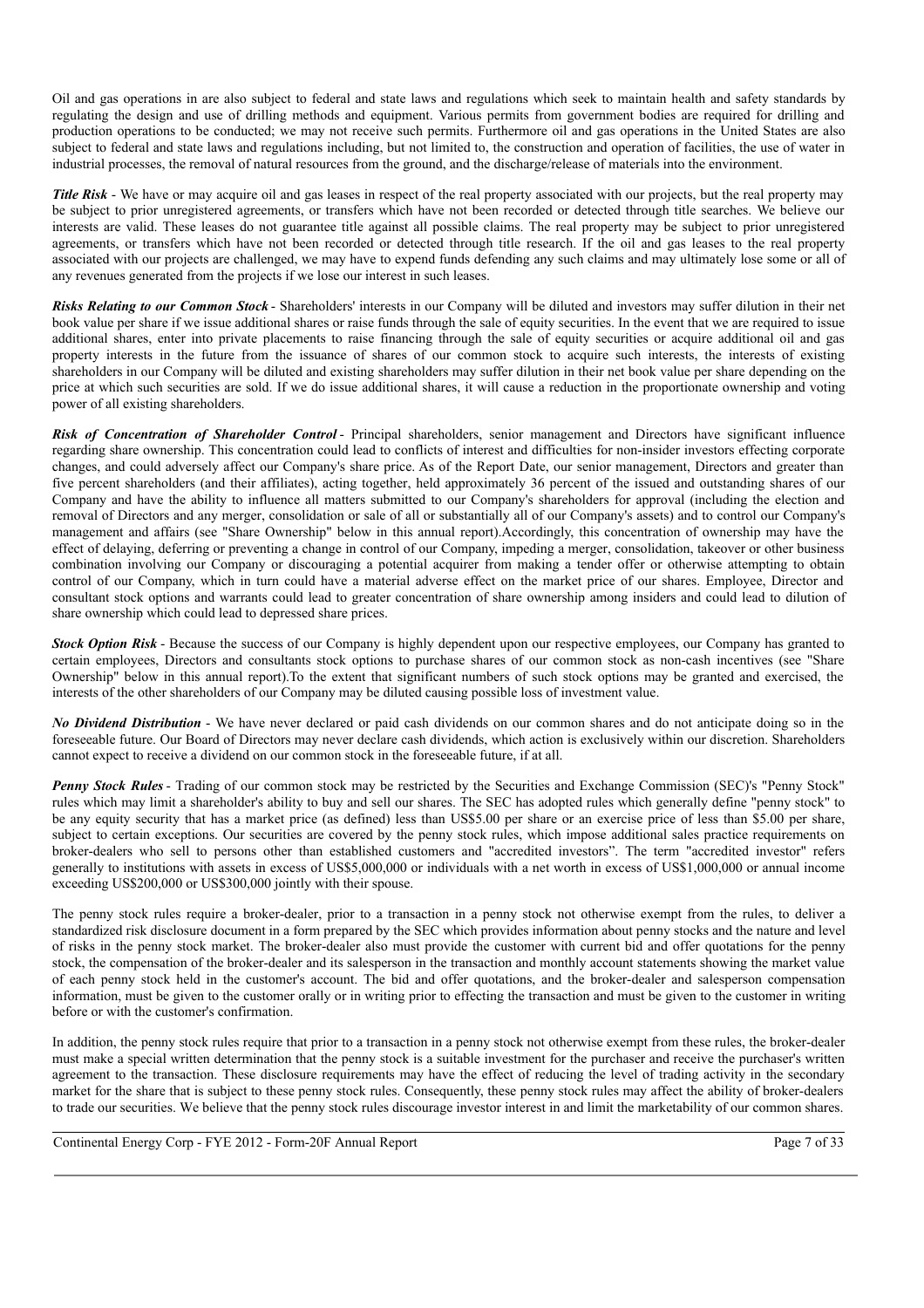*Limitations to Buy or Sell Shares* - The National Association of Securities Dealer (NASD) has adopted sales practice requirements which may limit a shareholder's ability to buy and sell our shares. In addition to the "penny stock" rules described above, the NASD has adopted rules that require that in recommending an investment to a customer, a broker-dealer must have reasonable grounds for believing that the investment is suitable for that customer. Prior to recommending speculative low priced securities to their non-institutional customers, brokerdealers must make reasonable efforts to obtain information about the customer's financial status, tax status, investment objectives and other information. Under interpretations of these rules, the NASD believes that there is a high probability that speculative low priced securities will not be suitable for at least some customers. The NASD requirements make it more difficult for broker-dealers to recommend that their customers buy our common shares, which may limit your ability to buy and sell our shares and have an adverse effect on the market for our shares.

*Indemnity of Of icers and Directors* - Our articles contain provisions that state, subject to applicable law, we must indemnify every Director or officer of our Company, subject to the limitations of the Business Corporations Act (British Columbia), against all losses or liabilities that our Company's Directors or Officers may sustain or incur in the execution of their duties. Our articles further state that no Director or officer will be liable for any loss, damage or misfortune that may happen to, or be incurred by our Company in the execution of his duties if he acted honestly and in good faith with a view to the best interests of our Company. Such limitations on liability may reduce the likelihood of litigation against our Company's Officers and Directors and may discourage or deter our shareholders from suing our Company's Officers and Directors based upon breaches of their duties to our Company, though such an action, if successful, might otherwise benefit our Company and our shareholders.

*No USA Presence* - We do not currently maintain a permanent place of business within the United States. A majority of our Directors and Officers are nationals and/or residents of countries other than the United States. As a result, it may be difficult for investors to enforce within the United States any judgments obtained against our Company or our Officers or Directors, including judgments predicated upon the civil liability provisions of the securities laws of the United States or any state thereof.

*Management and Employee Risks* - Key management employees may fail to properly carry out their duties or may leave, which could negatively impact our corporate operations and/or our share price. Our Company's financial condition and the success of our oil and gas operations is dependent on our ability to hire and retain highly skilled and qualified personnel. We face competition for qualified personnel from numerous industry sources, and we may not be able to attract and retain qualified personnel on acceptable terms. The loss of service of any of our key personnel could have a material adverse effect on our operations and/or financial condition, which may negatively impact our share price. We do not have key-man insurance on any of our employees.

*Director's Conflicts of Interest* - Because we have not adopted a formal conflicts of interest policy, the occurrence of one or more conflicts could have a negative impact on our ability to raise capital and/or our share price. Some of our Directors and Officers serve or may serve as Directors or Officers of other oil and gas or mineral exploration companies or have interests in other oil and gas or mineral exploration companies or ventures. To the extent that our Company has dealings with such companies or ventures, certain of our Directors and Officers may have a conflict of interest in negotiating and concluding terms respecting the extent of such dealings. Pursuant to the provisions of the Business Corporations Act (British Columbia), our Directors and senior Officers must disclose material interests in any contract or transaction (or proposed contract or transaction) material to our Company (see "Related Party Transactions" below in this annual report).However, our lack of a formal conflicts of interest policy may make it difficult for our Company to raise additional capital because institutional investors may be unable to invest in our Company. Furthermore, we may be unable to list our shares on an exchange if such exchange requires that we have a formal conflicts of interest policy, which may limit your ability to buy and sell our shares and may have an adverse effect on the value of your investment in our Company or the market for our shares.

Continental Energy Corp - FYE 2012 - Form-20F Annual Report Page 8 of 33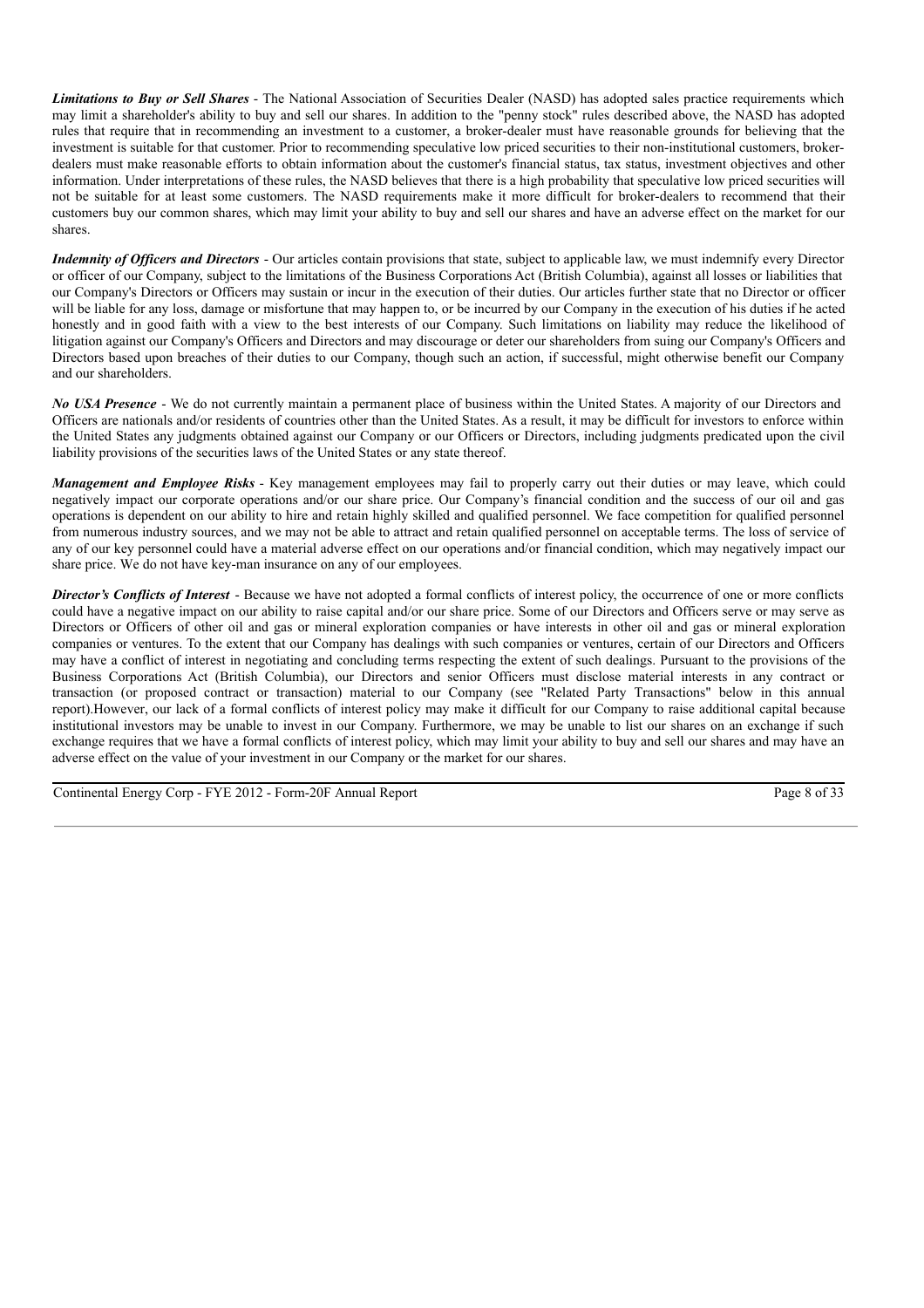## **ITEM-4 : INFORMATION ON THE COMPANY**

#### **A. HISTORY AND DEVELOPMENT OF THE COMPANY.**

*Name and Incorporation* - The Company was incorporated in British Columbia, Canada, on May 29, 1984 under the name "Intl. Focus Res. Inc." On January 3, 1996 the name was changed to "Continental Copper Corporation". On October 23, 1997 the name was changed to "Continental Energy Corporation".

*Domicile* - The Company's home country is Canada, its place of incorporation. The Company has no assets, no property, no employees, no Director, and no management located or residing in Canada. Other than legal, audit, and accounting services contracted in Canada to meet statutory requirements, the Company conducts substantially all of its business in Indonesia.

*Share Capital* - All references herein to common shares refer to the Company's authorized share capital of "Common Shares" without Par Value unless otherwise indicated. All references herein to preferred shares refer to the Company's authorized share capital of "Preferred Shares" without Par Value unless otherwise indicated. The Preferred Shares are not listed or registered for trading on any exchange or trading system. The only share trading market for the Common Shares is the OTCQB under the symbol "CPPXF".

*Principal Executive Office* - The Company's principal executive and operational management office is located at Jl. Kenanga 62, Cilandak, Jakarta, 12560, Indonesia; the contact person is the Company's President and COO, Andrew T. Eriksson, the telephone number is +6221- 7883-2942 and the facsimile number is +6221-780-4344. The office is rented and consists of approximately 400 square meters floor space. The Company began occupying this facility in October 2006 and considers the facility adequate for current needs.

*Representative Office* - The Company utilizes a representative office at 2311 Tradition Way, Unit 201, Naples, Florida, U.S.A., 34105; the telephone number is +1-561-779-9202.

*Registered Records Office* - The Company's registered office and records office are located, care of the Company's general legal counsel, at 800-885 West Georgia Street, Vancouver, British Columbia, V6C 3H1, Canada. The website address is www.continentalenergy.com.

## **MATERIAL EVENTS OCCURRING DURING THE LAST FISCAL YEAR ENDED 6/30/12**

**New CFO Contract -** On and with effect from 8/1/11, the Company entered into a new employment contract directly with its CFO for the amount of \$7,500 per month. Previously the CFO had been retained under the auspices of Aspen Capital Partners Inc.

**Convertible Promissory Note -** On 9/21/11, the Company issued a convertible promissory note for proceeds of \$250,000. The amount bears interest at a rate of 10% per annum and matures on 9/16/12. The note is convertible, at the election of the lender, at any time during its term into 3,125,000 shares valued at \$0.08 per share. In conjunction with the convertible promissory note and as additional consideration, the Company issued the lender 1,562,500 warrants exercisable at a price of \$0.12 per share up to 9/21/13. Also in conjunction with the convertible promissory note, the Company issued 250,000 finder's warrants to an arm's length third party instrumental in introducing the Company to the lender. These warrants are all exercisable at a price of \$0.12 per share up to 9/21/13.

**Bengara-II 3D Seismic Completed** - Pursuant to a press release dated 9/27/11 the Company announced the completion of 3D seismic acquisition and processing operations on its Bengara-II Block, Indonesia. The Bengara-II block production sharing contract is owned and operated by the Company's 18% owned subsidiary, Continental-GeoPetro (Bengara-II) Ltd. ("CGB2"). Surface damage claims disputes with prawn farm operators in the area of the seismic data acquisition program commenced in 2009. These delays have resulted in accumulated delays of two years to the original estimated date for completion of seismic recording operations. These disputes have led to considerable cost increases due to standby charges during down times, and duplication of work; particularly re-surveying, re-bridging, and the re-drilling of seismic shot-holes, made necessary by physical deterioration due to extended periods of inactivity.

During Fiscal 2012 CGB2 applied for lost time compensation to extend the exploration period of the Bengara-II PSC for an additional two years due to these delays. CGB2 has also revised its 2011 budget and increased its estimate of the total cost of the combined 3D and 2D seismic program by an additional \$11.6 million, bringing the total estimated completion cost for the 2009 Bengara-II seismic program to \$35 Million. Field shooting and recording operations on 685 line kilometers of 2D seismic and 178 square kilometers (120 km<sup>2</sup> full fold) 3D seismic data acquisition program were completed in November 2011. Computer processing and interpretation of the 2D and 3D seismic program was also completed during Fiscal 2012.

**Dissolution of CGX -** The Company and GeoPetro Resources Company came to a mutual agreement to dissolve the 50/50 joint venture corporate entity, CG Xploration Inc. ("CGX"), completed activities to wind up and liquidate CGX, and filed notice of dissolution for CGX with the registrar of companies of the state of Delaware effective  $10/31/11$ .

**2011 Audited Annual Financial Statements Filed** -On 10/28/11 the Company filed its audited financial statements for the Fiscal Year ended 6/30/11 with Canadian securities regulatory authorities on SEDAR in accordance with Canadian securities requirements.

**2011 AGM** - The Company held its Annual General Meeting on 12/16/11.

**2011 Annual Reserves Report Posted** -On 10/28/11 the Company posted its annual reserves report at fiscal year-end 6/30/11 on SEDAR in the form referred to in item 3 of section 2.1 of Canadian National Instrument 51-101 "Standards of Disclosure for Oil and Gas Activities" ("NI 51-101").The companion Form 51-101F2 "Report On Reserves Data By Independent Qualified Reserves Evaluator Or Auditor" to the Form 51-101F1section of the NI 51-101 was filed concurrently and is nil because the Company is an exploration stage company and has no reserves to report on. The companion Form 51-101F3 "Report of Management and Directors on Oil and Gas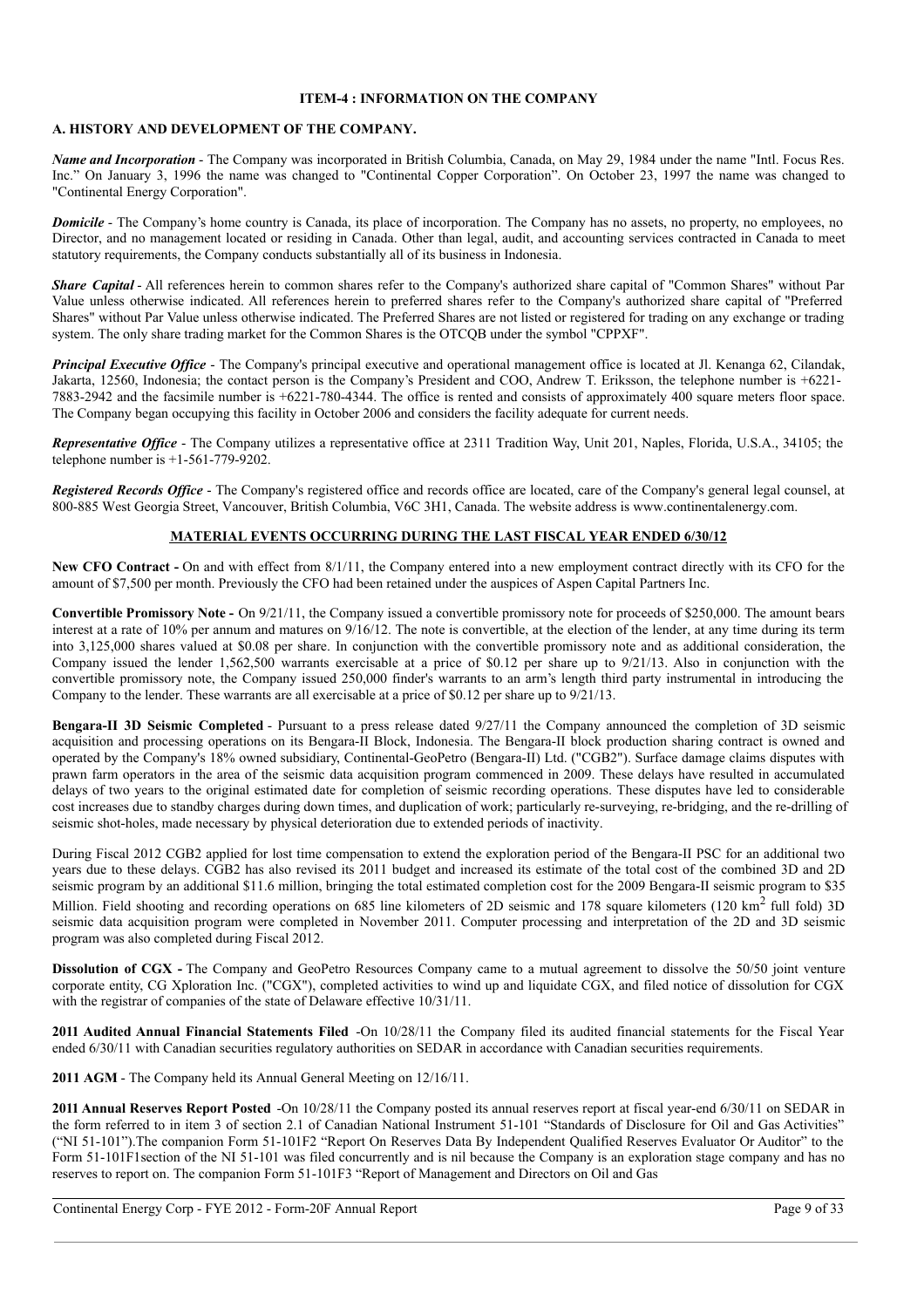Disclosure" was also filed concurrently. The full NI 51-101 report has been filed on SEDAR and is available for download at http://sedar.com/search/search\_form\_pc\_en.htm.

**Repayment of Debt -** In March 2012, the Company repaid in full the promissory notes payable to certain directors of the Company. The principal and interest repaid amounted to \$32,750.

**New CEO Contract -** The Company entered into a new employment contract directly with its Chief Executive Officer at a salary of \$12,500 per month to take effect April 1, 2012, an increase of \$2,500 per month.

**New CFO Contract -** The Company entered into a new employment contract directly with its Chief Financial Officer at a salary of \$10,000 per month to take effect April 1, 2012, an increase of \$2,500 per month.

**Geothermal Acquisition** - On 5/7/12, the Company acquired 300,000 shares, representing a 10% stake, of Tawau Green Energy Sdn. Bhd. ("TGE") for the sum of 6,000,000 Malaysian Ringgit ("MYR") (\$1,965,600). TGE is a privately held company incorporated in and based in Kota Kinabalu, Sabah, Malaysia and is in the business of developing geothermal energy at its Apas Kiri project site.

**New Share Issues -** Pursuant to a private placement agreement subscribed on 3/5/12 the Company issued 15,000,000 new common shares at a price of US\$0.05 per share for net proceeds to the Company of US\$750,000. Pursuant to debt settlement agreements with three officers, three employees and two consultants the Company issued a total of 12,150,000 new common shares in exchange for satisfaction of a total of US\$502,000 in accrued salary and fees.

**Share Purchase Warrants Activity** – During Fiscal 2012, no outstanding share purchase warrants were exercised. On 9/21/11, a total of 1,812,500 new common share purchase warrants were issued in connection with a private placement of a convertible promissory note at an exercise price of \$0.12 per share up to 9/21/13. On 3/16/12 a total of 1,000,000 new share purchase warrants were issued to a consultant having an exercise price of \$0.07 which shall expire on  $6/30/13$ . On  $3/21/12$ , the terms of 350,000 outstanding share purchase warrants having an exercise price of \$0.09 and an expiry date of 9/16/12 were modified to have an exercise price of \$0.15 and an expiry date of 6/30/13.

**Incentive Stock Options Activity** – During Fiscal 2012, no outstanding incentive stock options were exercised. On 9/21/11, a total of 650,000 outstanding incentive stock options with an exercise price of \$0.07 and terms expiring between 12/31/11 and 6/30/12 were amended to all have a new expiry date of 12/31/12. On 12/31/11, at total of 660,000 incentive stock options expired in accordance with their term. On 2/3/12, a total of 8,000,000 incentive stock options were granted having an exercise price of \$0.05 which shall expire on 3/31/15.

#### **MATERIAL EVENTS OCCURRING SINCE THE LAST FISCAL YEAR END 6/30/12 UNTIL THE REPORT DATE**

**COO Resigns** - The Company's President/COO resigned effective 10/31/12 to pursue other business interests.

**Bengara-II PSC Permitted to Expire** - Pursuant to a news release dated 10/16/12 the Company announced that Kunlun Energy Ltd., acting in its capacity as operator of the Bengara-II Production Sharing Contract ("PSC") and 70% majority shareholder of the Company's 18% owned subsidiary, Continental-GeoPetro (Bengara-II) Ltd. ("CGB2"), has terminated negotiations with Indonesian authorities for an extension of the PSC's term. Consequently the Bengara-II PSC shall be relinquished and allowed to expire in accordance with its terms.

**Common Share Conversion Rights** - During the period between the 6/30/12 fiscal year end and the Report Date no common share conversion rights were created or exercised. On 9/16/12, a total of 3,125,000 common share conversion rights related to a convertible debt instrument were scheduled to expire, but in an agreement with the rights holder, the term of the rights was extended until 11/30/12.

**Share Purchase Warrants Activity**- During the period between the 6/30/12 fiscal year end and the Report Date no share purchase warrants were issued, exercised, or amended. On 8/29/12 a total of 10,000,000 share purchase warrants expired in accordance with their term. On 9/16/12 a total of 1,000,000 share purchase warrants expired in accordance with their term.

**Incentive Stock Options Activity** - During the period between the 6/30/12 fiscal year end and the Report Date no incentive stock options were granted, exercised, expired, or amended.

#### **B. BUSINESS OVERVIEW.**

The Company's core business is oil and gas exploration via acquisition, exploration and development of conventional and unconventional oil and gas properties in SE Asia, particularly Indonesia. The Company is currently expanding its business into resource related renewable energy development, particularly resource based alternative energy including geothermal and run-of-river hydropower also with a focus on SE Asia.

The Company is an exploration stage company and none of its properties are currently generating revenue. The recovery of the Company's investment in its properties and attainment of profitable operations is principally dependent upon financing being arranged by the Company to continue operations, develop its existing resource properties, and acquire new ones. The outcome of these matters cannot presently be determined because they are contingent on future events.

A strong and growing domestic demand for crude oil, natural gas, and electrical power in the SE Asia region provides expanding and nearby markets for any energy production Continental establishes.

Continental Energy Corp - FYE 2012 - Form-20F Annual Report Page 10 of 33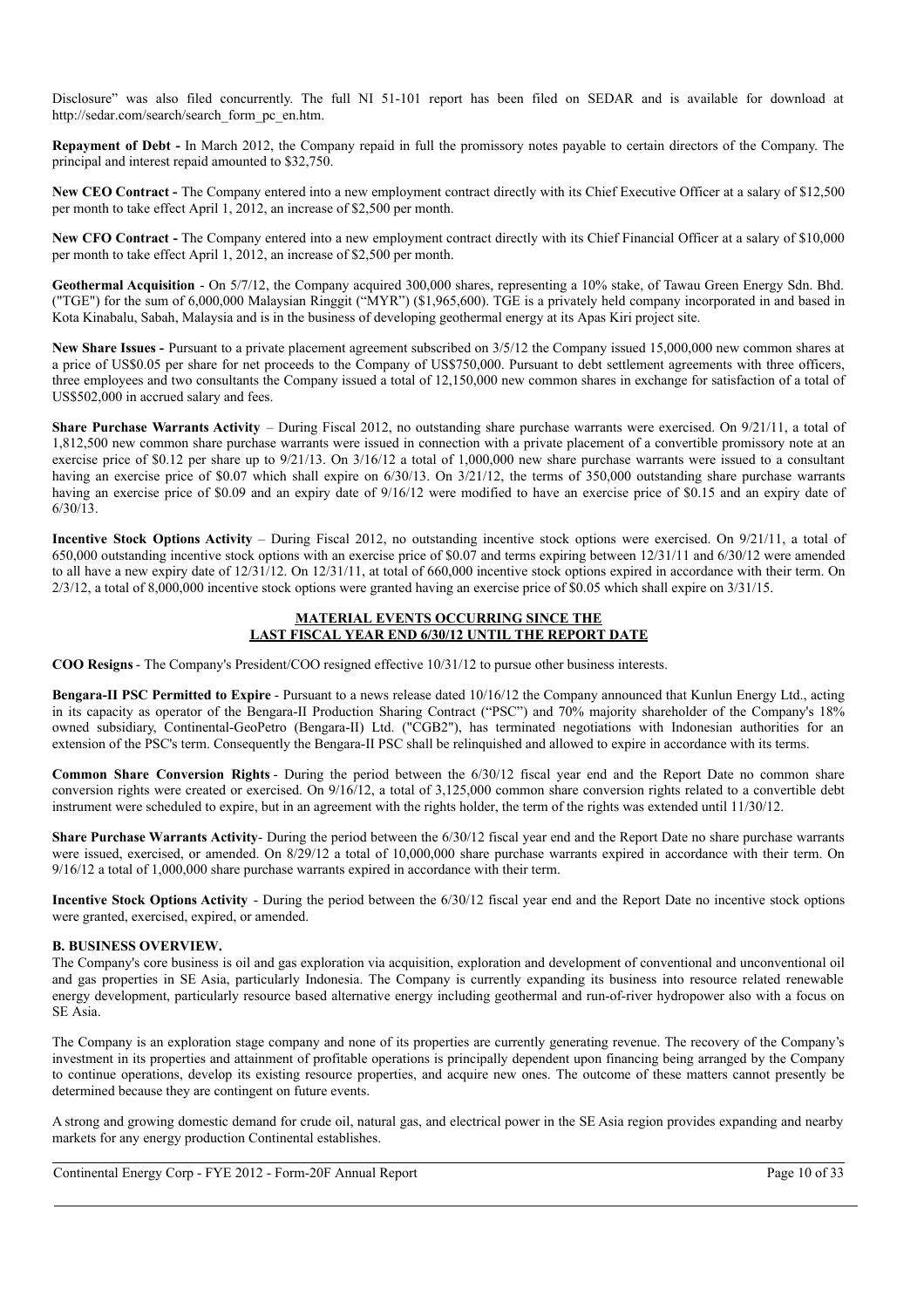Oil is first found in the mind, and any resource exploration or alternative energy development company relies almost entirely upon the talent and experience of its technical staff and management. Continental's Jakarta based management and technical staff have long experience incountry and solid relationships with both industry and government at all levels.

Oil exploration and alternative energy development involves a high degree of technical and commercial risk and is characterized by a continuous need for fresh capital. Continental intends to participate in properties exhibiting a range of risk profiles to reduce its cost exposure and enhance the possibility of wildcat success.

### **C. ORGANIZATIONAL STRUCTURE.**

The Company conducts and manages substantially all of its business activities through the use of wholly-owned corporate subsidiaries, partially owned joint venture corporations, and joint ventures. The Company itself functions as a holding company centralizing management and administrative activities while specific project and property ownership and management are held and vested in the subsidiary, joint venture company, or joint venture.

*Wholly-owned Subsidiaries* - From time to time the Company establishes certain wholly and exclusively owned and controlled subsidiary companies usually for a special and single purpose such as, for example, to own and hold the rights to a specific oil and gas property. The accounts of wholly-owned subsidiaries are consolidated into those of the Company. At the Report Date, and during the past three fiscal years, the Company's wholly-owned subsidiaries include or included the following:

**Continental Energy Pte. Ltd. ("CEPL")** was incorporated on 6/16/08 in Singapore by the Company. CEPL was formed for the for the purposes of holding and consolidating the Company's interest in certain new and planned future SE Asian oil and gas exploration and production properties which never materialized. The Company sold 100% of its shares of CEPL to two arm's length parties with effect on 7/7/10. Since that date the Company has no further interests in CEPL.

*Partially Owned Joint Venture Companies* - From time to time the Company participates in certain special purpose joint venture companies which are jointly owned with other non-related shareholders and are jointly operated and controlled pursuant to the terms of a joint venture company shareholders agreement. At the Report Date the Company's interests in partially owned joint venture corporations include the following:

**Continental-GeoPetro (Bengara-II) Ltd. ("CGB2")** was incorporated on 09/09/97 under the British Virgin Islands International Business Corporations Act. CGB2 is a special and single purpose joint venture company established to exclusively hold and operate the Bengara-II Block oil and gas property under an Indonesian production sharing contract of which CGB2 owns an undivided 100% participating interest. At the Report Date, the Company owns 9,000 shares of CGB2 representing a minority 18% stake in CGB2. GeoPetro Resources Company owns 12%. Kunlun Energy Company Ltd. owns 70% and exerts effective management control of CGB2.

**CG Xploration Inc. ("CGX")** was a joint venture company incorporated on 11/18/05 in Delaware. The Company and GeoPetro Resources Company each owned a 50% stake in CGX. CGX was formed for the express and exclusive purpose of acquiring new oil and gas production sharing contracts with the Indonesian government in geographically limited areas in accordance with shareholders agreement dated 1/1/07. By mutual agreement of the shareholders CGX was wound up and dissolved on 10/31/11. Since that date the Company has no further interests in CGX.

**Tawau Green Energy Sdn. Bhd. ("TGE")** is a joint venture company incorporated in Malaysia. On 5/7/12, the Company acquired 300,000 shares, representing a 10% stake, of TGE. TGE is a privately held company incorporated in and based in Kota Kinabalu, Sabah, Malaysia and is in the business of developing a geothermal energy resource at its Apas Kiri project site, Sabah, Malaysia. At the Report Date, the Company owns 300,000 shares of TGE representing a minority stake and does not exert any effective management control of TGE.

*Joint Ventures* - From time to time the Company enters joint ventures with other partners pursuant to a joint venture agreement or joint operating agreement. Such joint venture arrangements are a customary practice for multiple unrelated companies to jointly own and share the risks and rewards of oil and gas exploration and production properties. At the Report Date the Company's is involved in the following joint ventures:

**Coal Bed Methane ("CBM") Joint Study and Bid Group** - On 5/5/12 the Company announced that it had entered into a Joint Study and Bid Group Agreement with CBM Asia Development Corp. ("CBM Asia") a Canadian CBM developer with existing CBM developments in Indonesia. Under the agreement, the Company and CBM Asia will jointly and exclusively study selected areas in Indonesia with the objective of identifying geologically justified candidate areas to be jointly pursued as targets of opportunity for direct acquisition of CBM production sharing contracts ("PSCs") offered by the Indonesian government through public tenders or through direct proposal tenders conducted under joint study arrangements. Successful CBM PSC acquisitions shall be shared by the Company and CBM Asia under a pre-agreed joint operating agreement ("JOA") format in the participating interest proportions 75% CBM Asia and 25% the Company. CBM Asia shall act as operator under the JOA and any CBM PSC and shall pay 100% of the JOA's CBM PSC general and administrative costs. All CBM PSC acquisition costs and other JOA exploration and drilling costs shall be borne by the parties in proportion to their respective JOA participating interests.

Continental Energy Corp - FYE 2012 - Form-20F Annual Report Page 11 of 33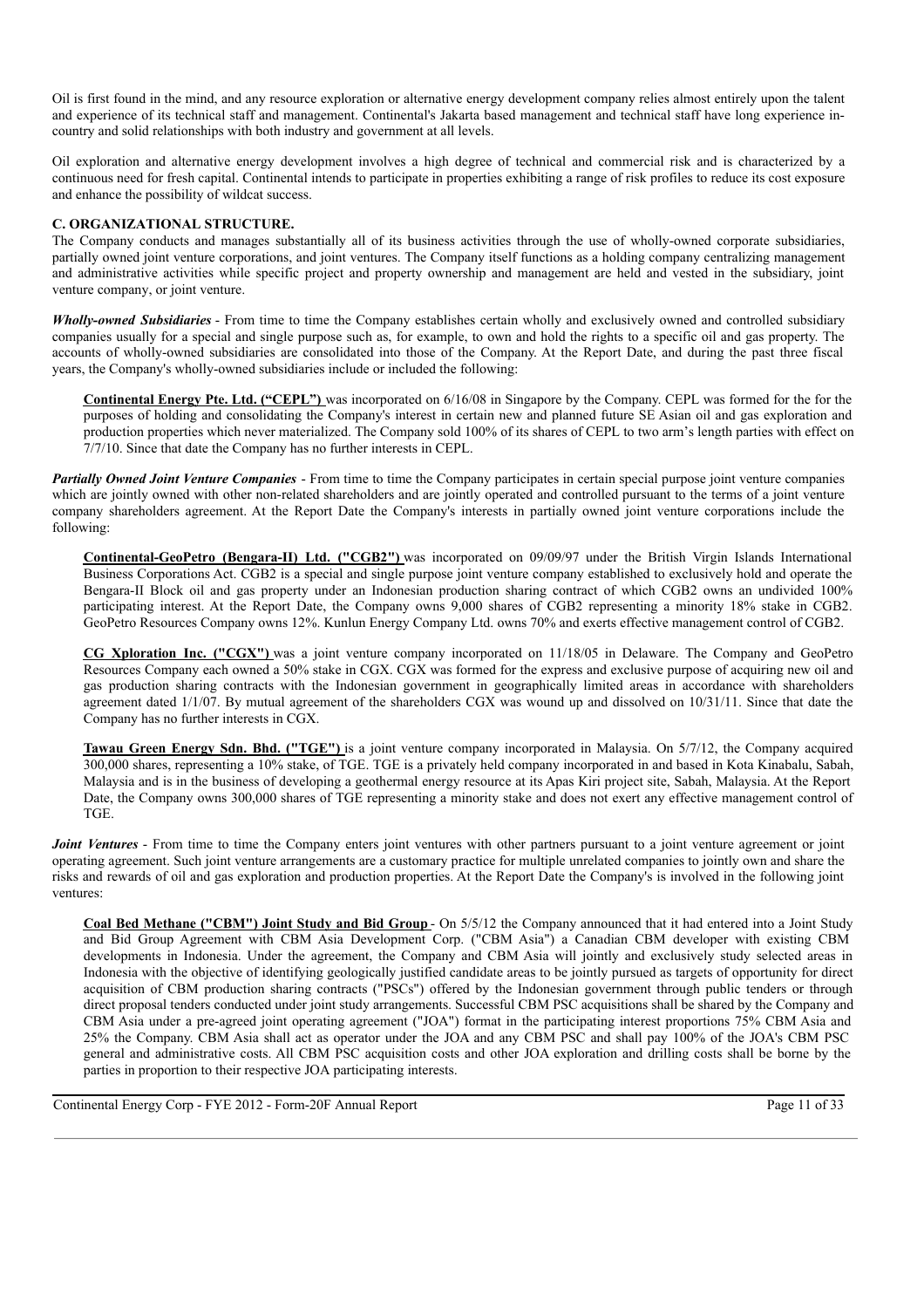#### **D. PROPERTY, PLANT, AND EQUIPMENT.**

#### **a. OIL AND GAS RESERVES.**

Oil and gas operations are material to our business operations. As at the Report Date, all of our oil and gas properties are considered unproved and we have not established substantive proved reserves that are material to our operations or financial position in accordance with SEC reserve guidance set out in Industry Guide 2 - Disclosure of Oil and Gas Operations. We have not filed reports claiming oil or gas reserves to any other federal authority or agency since the beginning of the last fiscal year.

#### **b. OIL AND GAS PRODUCTION.**

As at the Report Date, we have not established oil or gas production from any of our properties.

#### **c. DRILLING ACTIVITY.**

The following table sets out the number of wells we participated in during each of our three most recently completed fiscal years.

|                                        | <b>Fiscal Year Ended</b> |     |              |            |              |            |  |
|----------------------------------------|--------------------------|-----|--------------|------------|--------------|------------|--|
| <b>Wells by Classification</b>         | 6/30/12                  |     | 6/30/11      |            | 6/30/10      |            |  |
|                                        | <b>Gross</b>             | Net | <b>Gross</b> | <b>Net</b> | <b>Gross</b> | <b>Net</b> |  |
| <b>Exploratory Wells Drilled</b>       | 0                        |     | $\Omega$     |            | $\Omega$     | $\theta$   |  |
| Development Wells Drilled              |                          |     |              |            |              |            |  |
| <b>Total - Wells by Classification</b> |                          |     |              |            | $\theta$     |            |  |
|                                        |                          |     |              |            |              |            |  |
| <b>Wells</b> by Type                   |                          |     |              |            |              |            |  |
| Productive Oil Wells Completed         |                          |     |              |            |              |            |  |
| Productive Gas Wells Completed         | 0                        |     | $\Omega$     |            | $\Omega$     | $\theta$   |  |
| Service Wells Completed                |                          |     |              |            |              | $\Omega$   |  |
| Dry Holes Drilled                      | $_{0}$                   |     | $\Omega$     |            | $\Omega$     | $\Omega$   |  |
| <b>Total - Wells by Type</b>           |                          |     |              |            |              |            |  |

*Notes: owned a participating interest.* A "gross well" is a well in which we own a participating interest. The total number of gross wells is the total number of wells in which we own or

A "net well" is deemed to exist when the sum of all fractional ownership interests in gross wells equals one. The number of net wells is the sum of the proportion of the actual fractional participating interests we own in gross wells expressed as whole numbers and fractions thereof.

A "service well" is a well drilled for purposes other than oil or gas production, for example for use as a water or gas injection well or as a salt water *disposal well.*

A "dry hole" is an exploratory or a development well found to be incapable of producing either oil or gas in sufficient quantities to justify completion as a commercially productive oil or gas well. A "productive" well is an exploratory or a development well that is not a dry hole.

#### **d. ACREAGE, PROJECT AREAS AND LEASES.**

The following table sets out the acreage of project areas, production sharing contract areas, and leases in which we have or held a participating interest, as at the end of each of our three most recently completed fiscal years. All of our acreage is undeveloped.

|                           |                      | <b>Acreage and Leases at Fiscal Year Ended</b> |         |         |         |         |            |  |
|---------------------------|----------------------|------------------------------------------------|---------|---------|---------|---------|------------|--|
| <u>Area</u>               |                      | 6/30/12                                        |         | 6/30/11 |         | 6/30/10 |            |  |
|                           |                      | <b>Gross</b>                                   | Net     | Gross   | Net     | Gross   | <b>Net</b> |  |
| Bengara-II PSC, Indonesia |                      | 603.848                                        | 108,692 | 603.848 | 108,692 | 901,668 | 162,300    |  |
|                           | <b>Total - Acres</b> | 603.848                                        | 108,692 | 603.848 | 108,692 | 901,668 | 162,300    |  |

*Notes: we own or owned a participating interest.* A "gross acre" is an acre in which we own or owned a participating interest. The total number of gross acres is the total number of acres in which

A "net acre" is deemed to exist when the sum of all fractional ownership interests in gross acres equals one. The number of net acres is the sum of the proportion of the actual fractional participating interests we own or owned in gross acres expressed as whole numbers and fractions thereof.

Continental Energy Corp - FYE 2012 - Form-20F Annual Report Page 12 of 33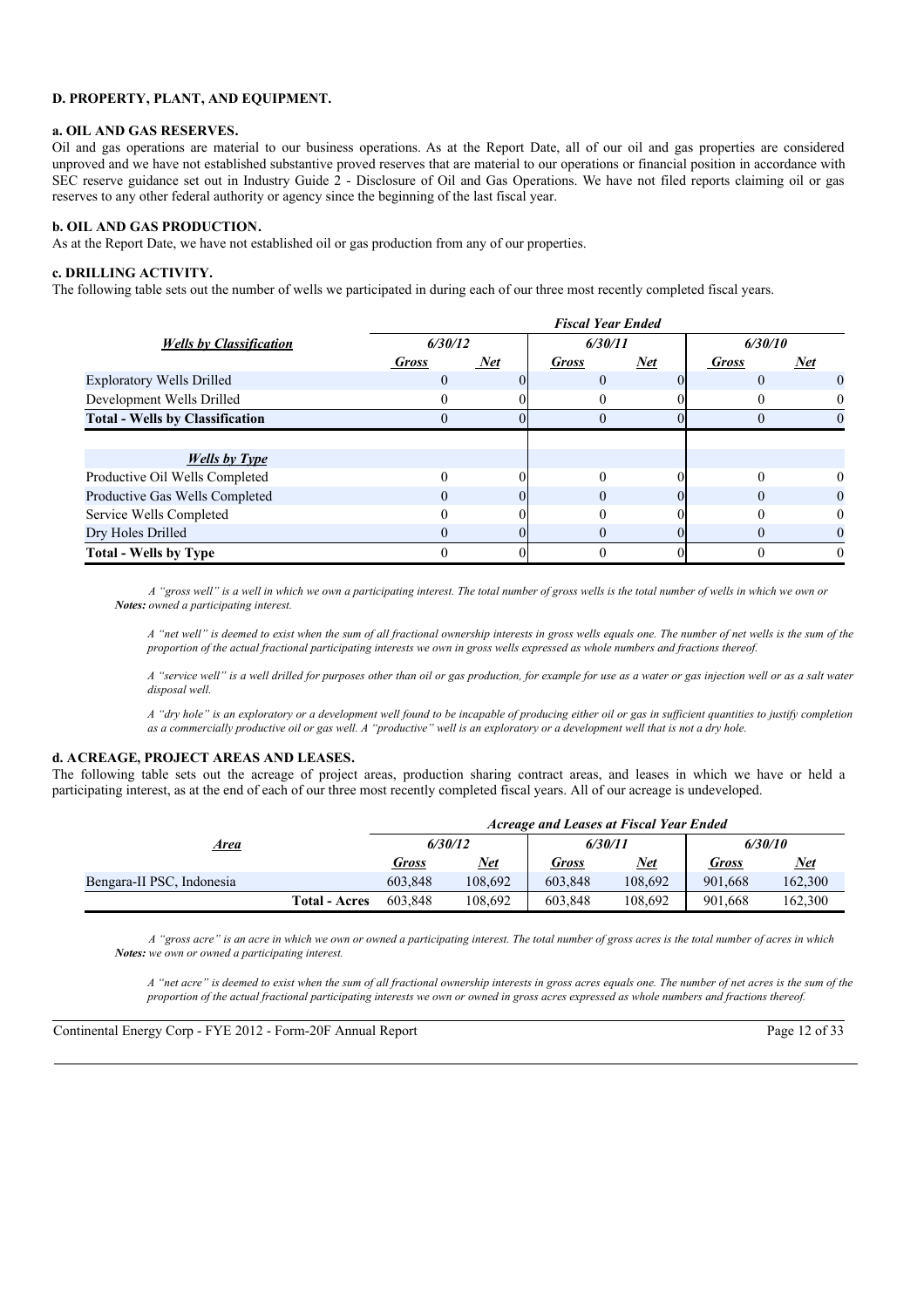*Location of Company's Oil & Gas Properties* - At the end of Fiscal 2012 the Company owned one oil and gas property by virtue of its 18% shares holding interest in Continental-GeoPetro (Bengara-II) Ltd. The area covered by the Bengara-II PSC property (the "Bengara-II Block") is located mostly onshore and partially offshore in the Indonesian province of East Kalimantan on the east coast of the island of Borneo.

**The Bengara-II Production Sharing Contract ("PSC")** - On 12/04/97 Continental-GeoPetro (Bengara-II) Ltd. ("CGB2") entered into a Production Sharing Contract ("PSC") for the Bengara-II PSC contract area with the Minister of Mines and Energy of the Republic of Indonesia. CGB2 is the sole owner of 100% of the rights to the Bengara-II PSC. Management of operating activities in the Bengara-II contract area pursuant to the PSC is vested in CGB2 as the Bengara-II PSC "Operator". At the Report Date, the Company owns 9,000 shares of CGB2 representing a minority 18% stake in CGB2. GeoPetro Resources Company owns 12%. Kunlun Energy Company Ltd. owns 70% and controls management of CGB2 and the Bengara-II PSC.

*PSC Leaseholds* - The Production Sharing Contract or "PSC" is the form of leasehold by which the government of Indonesian grants oil and gas concession rights. In return for a commitment to conduct an exploration work program of agree minimum expenditures for a specified seismic acquisition and exploratory drilling "Work Program", a PSC Contractor will receive exclusive rights to explore for and exploit and produce any petroleum found within his PSC contract area for a term of 30 years consisting of an 10 year exploration period followed by a 20-year production period.

*Bengara-II PSC Expiry -* The as-amended exploration term of the Bengara-II PSC expired on 12/4/11. Kunlun Energy Ltd., acting in its capacity as operator of the Bengara-II Production Sharing Contract ("PSC") and 70% majority shareholder of the Company's 18% owned subsidiary, Continental-GeoPetro (Bengara-II) Ltd. ("CGB2"), sought an extension of this term during Fiscal 2012. Pursuant to a news release dated 10/16/12, subsequent to Fiscal 2012 year end, the Company announced that Kunlun has terminated negotiations with the Indonesian government for an extension of the Bengara-II PSC's term. Consequently the Bengara-II PSC has been relinquished and allowed to expire in accordance with its term.

**TGE Geothermal Energy Project Acquisition** - On 5/7/12, the Company acquired 300,000 shares, representing a 10% stake, of Tawau Green Energy Sdn. Bhd. ("TGE") for the sum of 6,000,000 Malaysian Ringgit ("MYR") (\$1,965,600). TGE is a privately held company incorporated in and based in Kota Kinabalu, Sabah, Malaysia and is in the business of developing geothermal energy at its Apas Kiri project site. Under the terms of the agreement, the Company shall first pay MYR 3,000,000 in the form of 12 equal installments of MYR 250,000 per month for one year. The remaining MYR 3,000,000 of the investment will be earned through the Company's expenditures on a mutually agreed upon work program conducted at Apas Kiri site prior to 5/6/13, the first anniversary of the deal. In the event that the Company elects not to complete the transaction during the prescribed 12-month period, then the Company shall be obliged to return that proportion of the 300,000 shares unpaid-for at 5/6/13.

#### **e. OIL AND GAS COSTS.**

The following table summarizes the costs incurred in oil and gas property acquisition, exploration, development, and related joint venture activities for our Company for our three most recently completed fiscal years.

| <b>Activity</b>                           | Oil and Gas Costs at Fiscal Year Ended |         |          |
|-------------------------------------------|----------------------------------------|---------|----------|
|                                           | 6/30/12                                | 6/30/11 | 6/30/10  |
| Exploration investment in Bengara-II      | 329                                    | 515     | .469     |
| Reimbursement from Joint Venture Partners | $- -$                                  | $- -$   |          |
| Impairment/Abandonment Provision          | (329)                                  | (515)   | (1, 469) |
| <b>Total - USS</b>                        |                                        |         |          |

#### **ITEM-4A : UNRESOLVED STAFF COMMENTS**

We are filing this Form-20F as an annual report under the Exchange Act and therefore the provision of information called for by this Item-4A is not applicable.

#### **ITEM-5 : OPERATING AND FINANCIAL REVIEW AND PROSPECTS**

#### **A. OPERATING RESULTS.**

The following discussion of the Company's financial results includes those for the most recently completed last three fiscal years ended 6/30/12, 6/30/11, and 6/30/10. Comparisons to "the same period last year" refer to financial results for the same fiscal period ended the previous fiscal year and may be read together with the audited, consolidated financial statements for the previous fiscal year ended 6/30/11.

**Overview** - The Company is an oil and gas exploration company engaged in the assembly of a portfolio of oil and gas exploration properties with high potential resource prospects. The Company is focusing its efforts in Indonesia where large tracts of acreage can be accumulated, there is a long and positive history of oil exploration success, and geological conditions are favorable for hydrocarbon accumulation. Continental is an exploration stage company and none of its oil and gas properties currently generate revenue.

Continental Energy Corp - FYE 2012 - Form-20F Annual Report Page 13 of 33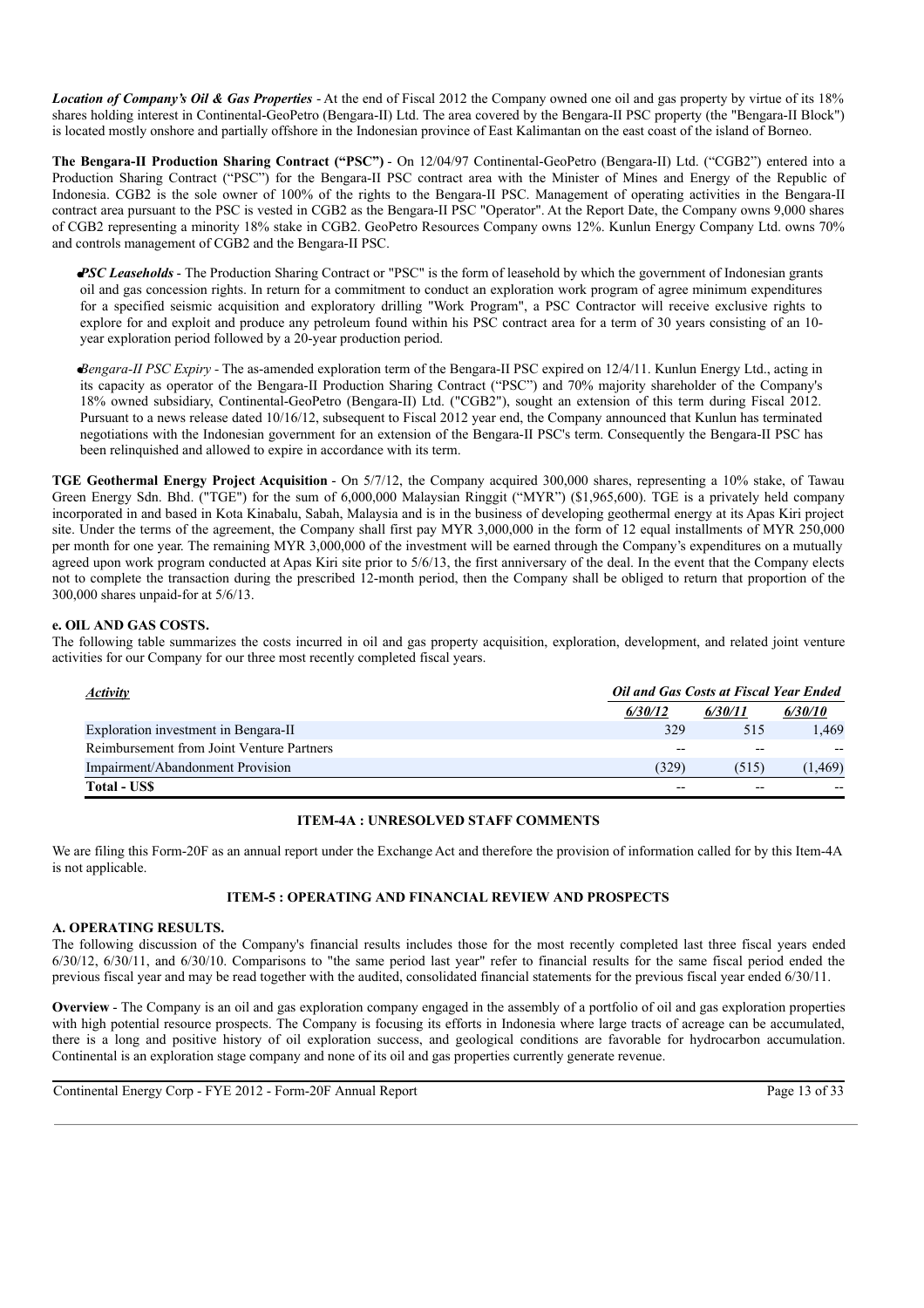## **FINANCIAL RESULTS FOR THE COMPANY'S FISCAL YEAR 2012, ENDED 6/30/12**

All balances referred to in the following discussion are in US\$ currency unless otherwise indicated.

**Investments During Fiscal Year Ended 6/30/12** - During the fiscal year ended 6/30/12, the Company's oil and gas property expenditures continue to be at a maintenance level until management decides to commence further exploration and development of its Indonesian properties. On 5/7/12, the Company acquired 300,000 shares of Tawau Green Energy Sdn. Bhd. ("TGE") for the sum of 6,000,000 Malaysian Ringgit ("MYR") (\$1,965,600). TGE is a privately held company based in Kota Kinabalu, Sabah, Malaysia and is in the business of developing geothermal energy at the Apas Kiri project site. The 300,000 shares represent the Company's 10% interest in TGE. Under the terms of the agreement, the Company shall pay MYR 3,000,000 in the form of 12 monthly payments of MYR 250,000 each before 5/6/13. The remaining MYR 3,000,000 of the investment will be earned through the Company's expenditures on a mutually agreed upon work program conducted at Apas Kiri site prior to 5/6/13. In the event that the Company elects not to complete the transaction during the prescribed 12-month period, then the Company shall be obliged to return that proportion of the 300,000 shares unpaid-for at 5/6/13. Transaction costs amounted to MYR 19,969 (\$6,500), resulting in a total cost of investment in TGE of \$1,972,100.

**Finance During Fiscal Year Ended 6/30/12** - During the fiscal year ended 6/30/12, the Company received \$1,000,000 from the proceeds of a private placement and convertible promissory note. These receipts were offset by the payments on the Company's promissory notes with interest of \$110,830. In the prior year ended 6/30/11, \$30,000 was received as proceeds of promissory notes from related parties.

**Income During Fiscal Year Ended 6/30/12** - Overall, the Company had a loss from operations during the year ended 6/30/12 of \$ 1,846,559 compared to \$1,893,765 in the year ended 6/30/11. The Company had a loss per share of \$0.02 in 2012 compared to a loss per share of \$0.03 in 2011.

**Expenses During Fiscal Year Ended 6/30/12** - General and administrative expenses decreased by \$ 391,178 from \$1,892,544 to \$ 1,501,366 for the years ended June 30, 2011 and 2012, respectively. The significant changes to general and administrative expenses are as follows: Most significantly, non-cash financing fees decreased from \$1,115,458 to \$ 160,994 as terms of fewer outstanding share purchase warrants were modified resulting in a lower incremental fair value charge during the year ended 6/30/12. Management fees decreased from \$282,724 to \$172,184 as a result of the termination of an employment contract and the temporary suspension of the salary of an officer in the prior year. Office expenses decreased from \$85,305 to \$39,644 as a result of the sale of the Company's inactive subsidiary, CEPL in the prior year and the wind up of the operations of the CGX joint venture. The decreases in the above costs were offset by an increase in share-based payments expense which increased from \$140,953 to \$ 692,182 as a result of additional option grants in the current year. Accretion expense increased from \$nil to \$47,380 as a result of accretion of the discounted liability balance of the convertible note issued by the Company during the year ended 6/30/12. Travel and accommodation expense increased from \$18,942 to \$53,724 as a result of increased corporate travel related to securing the private placement which was completed in March as well as travel during negotiations for the TGE investment and the CBM Asia joint venture. Investor relations costs increased from \$nil to \$41,915 as a result of increased promotion of the Company during the period.

#### **FINANCIAL RESULTS FOR THE COMPANY'S FISCAL YEAR 2011, ENDED 6/30/11**

All balances referred to in the following discussion are in US\$ currency unless otherwise indicated.

**Investments During Fiscal Year Ended 6/30/11** - During the fiscal year ended 6/30/11, the Company's oil and gas property expenditures continue to be at a maintenance level until management decides to commence further exploration and development of its Indonesian properties.

**Finance During Fiscal Year Ended 6/30/11** - During the fiscal year ended 6/30/11, the Company received \$30,000 from the issuance of promissory notes to related parties.

**Income During Fiscal Year Ended 6/30/11** - Overall, the Company had a loss from operations during the year ended 6/30/11 of \$1,893,765 compared to \$1,275,386 in the year ended 6/30/10. The Company had a loss per share of \$0.03 in 2011 compared to a loss per share of \$0.02 in 2010.

Continental Energy Corp - FYE 2012 - Form-20F Annual Report Page 14 of 33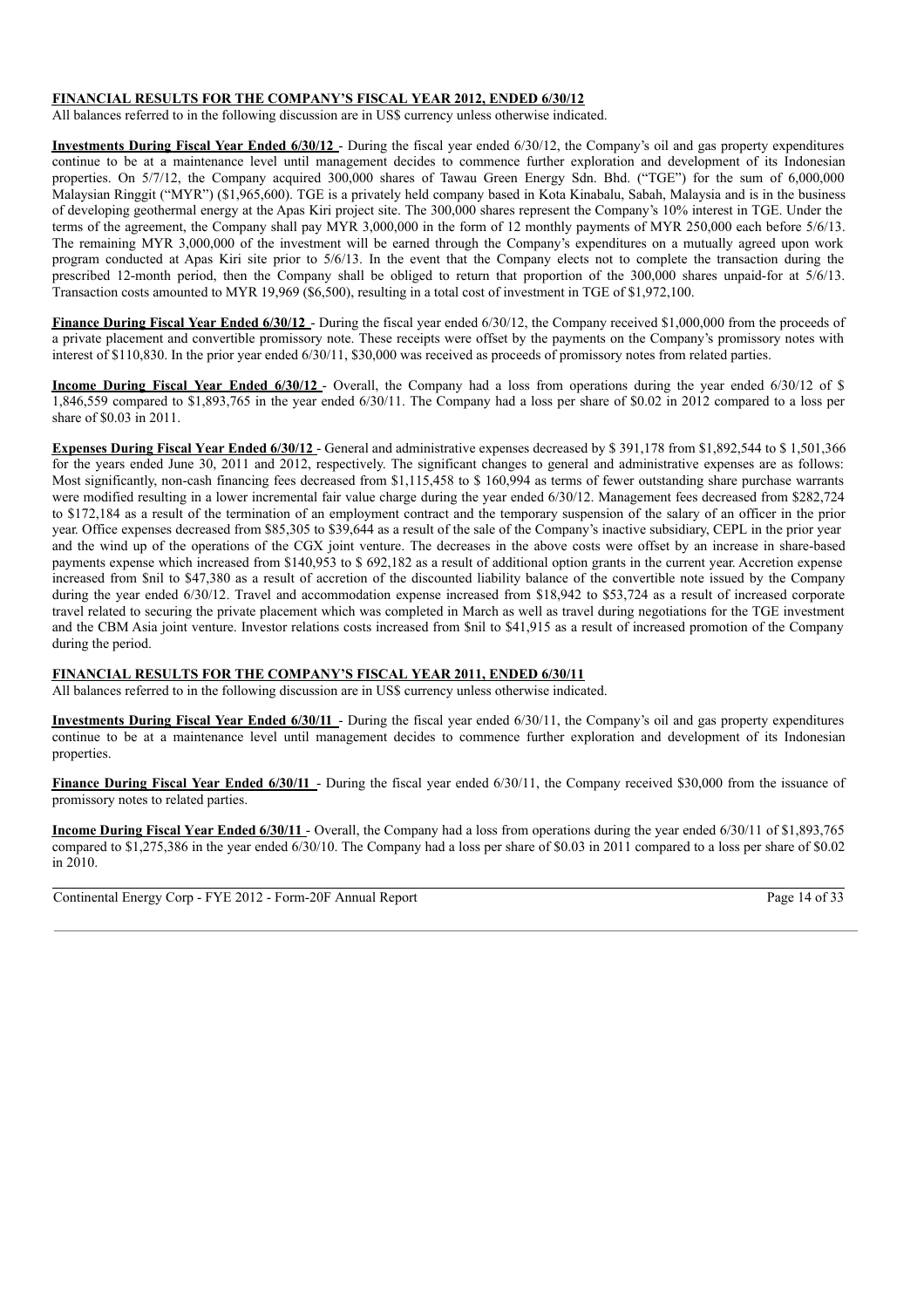**Expenses During Fiscal Year Ended 6/30/11** - General and administrative expenses increased by \$632,965 from \$1,273,922 to \$1,906,887 for the years ended 6/30/10 and 2011 respectively. The significant changes to general and administrative expenses are as follows: Most significantly, non-cash financing fees increased from \$79,008 to \$1,115,458 as the result of the revaluation of 10,000,000 warrants during the year. The majority of the other expenditure items in this category decreased from 2011 to 2010; including consulting fees that decreased \$10,000 from \$92,500 to \$82,500 as a result of the termination of the agreement with Aspen Capital Partners during the current year. Cash financing fees decreased from \$14,800 to \$nil as there were no private placements completed during the current year. Investor relations costs decreased from \$39,070 to \$nil as a result of the termination of two agreements during the previous fiscal year. Management fees, salaries and wages decreased \$87,166 from \$369,890 to \$282,724 as a result of the termination of an employment contract during the prior year. Professional fees decreased \$66,567 from \$161,010 to \$94,443 as a result of lower legal fees during the current year. Rent, office maintenance and utilities decreased \$20,595 from \$51,447 to \$30,852 as a result of reduced corporate activity in the current fiscal year. Stock based compensation decreased \$138,813 from \$279,766 to \$140,953 as the only stock option activity during the current year was the revaluation of previously granted stock options. Travel and accommodation expenditures decreased \$24,174 from \$43,116 to \$18,942 as the Company was not working on any projects during the period that required extensive travel.

#### **FINANCIAL RESULTS FOR FISCAL YEAR 2010, ENDED 6/30/10**

All balances referred to in the following discussion are in US\$ currency unless otherwise indicated.

**Investments during Fiscal Year Ended 6/30/10** -The Company's oil and gas property expenditures continue to be at a maintenance level until management decides to commence further exploration and development of its Indonesian properties. In the prior year, the Company incurred property acquisition costs related to the Tungkal acquisition and the South Bengara-II acquisition amounting to \$1,313,123 and costs relating to its investment in Continental Biofuels amounting to \$122,028.

**Finance during Fiscal Year Ended 6/30/10** -During the year ended 6/30/10, a total of 2,643,000 new shares were issued pursuant to private placements for net proceeds to the Company of \$185,010. On 6/30/10, the Company had options outstanding granted to directors, officers and consultants to purchase an aggregate of 10,750,000 shares at a price of \$0.07 and expiring at varying dates between December 31, 2010 and December 31, 2011. On 6/30/10, the Company had warrants outstanding to purchase an aggregate of 17,968,000 shares at prices ranging from \$0.07 to \$0.90 and expiring at varying dates between August 29, 2010 and February 26, 2013.

**Income during Fiscal Year Ended 6/30/10** - Overall, the Company had a loss from operations during the year ended 6/30/10 of \$1,275,386 compared to \$3,128,587 in the year ended 6/30/09.The Company had a loss per share of \$0.02 in 2010 compared to a loss per share of \$0.05 in 2009.During the period, the Company generated \$5 in interest income compared with \$12,717 in the prior period. The decrease is due to lower cash balances on hand during the current period. In the prior period, the Company wrote off its property acquisition costs related to the Tungkal acquisition and the South Bengara-II acquisition amounting to \$1,313,123 and its investment in Continental Biofuels amounting to \$122,029.The Company did not have any similar write offs during the year ended 6/30/10.

**Expenses during Fiscal Year Ended 6/30/10** - General and administrative expenses decreased by \$442,092 from \$1,716,014 to \$1,273,922 for the years ended 6/30/09 and 2010 respectively. The significant changes to general and administrative expenses are as follows. Management salaries and wages decreased \$421,180 from \$791,070 to \$369,890 as the Company did not have a CFO in place for the first 3 months of the year as well as all other management taking a reduction in pay effective April 1, 2009. Office expenses decreased \$38,179 from \$135,571 to \$97,392 as the former CFO's Dallas office was closed during the prior year. Travel and accommodation decreased by \$63,167 from \$106,283 to \$43,116 as the Company was not working on any acquisition deals during the period that required extensive travel. The Company recorded stock-based compensation expense, relating to management and consulting contracts, of \$183,960 for the year ended 6/30/10 compared to \$376,127 in the year ended 6/30/09 for a decrease of \$192,167.This period's expense relates to options and warrants granted to Robert Rudman, the Company's new CFO, the Company's President and COO, Andrew Eriksson, the Company's Geophysicist, Robert Paul, Agoracom Investor Relations Corp. ("Agoracom"), Aspen Capital Partners LLC ("Aspen") and the incremental increase in fair value from the options that were amended during the period. Investor relations fees increased from \$3,724 to \$39,070.This is due to the Company commencing more investor relations activities with the engagement of Agoracom. Consulting fees increased from \$9,750 to \$92,500 as the result of an agreement that was signed with Aspen in September. Financing fees increased from \$nil to \$109,229 as the result of the revaluation of several warrant grants during the period. All other expense groups do not significantly differ from the prior period.

Continental Energy Corp - FYE 2012 - Form-20F Annual Report Page 15 of 33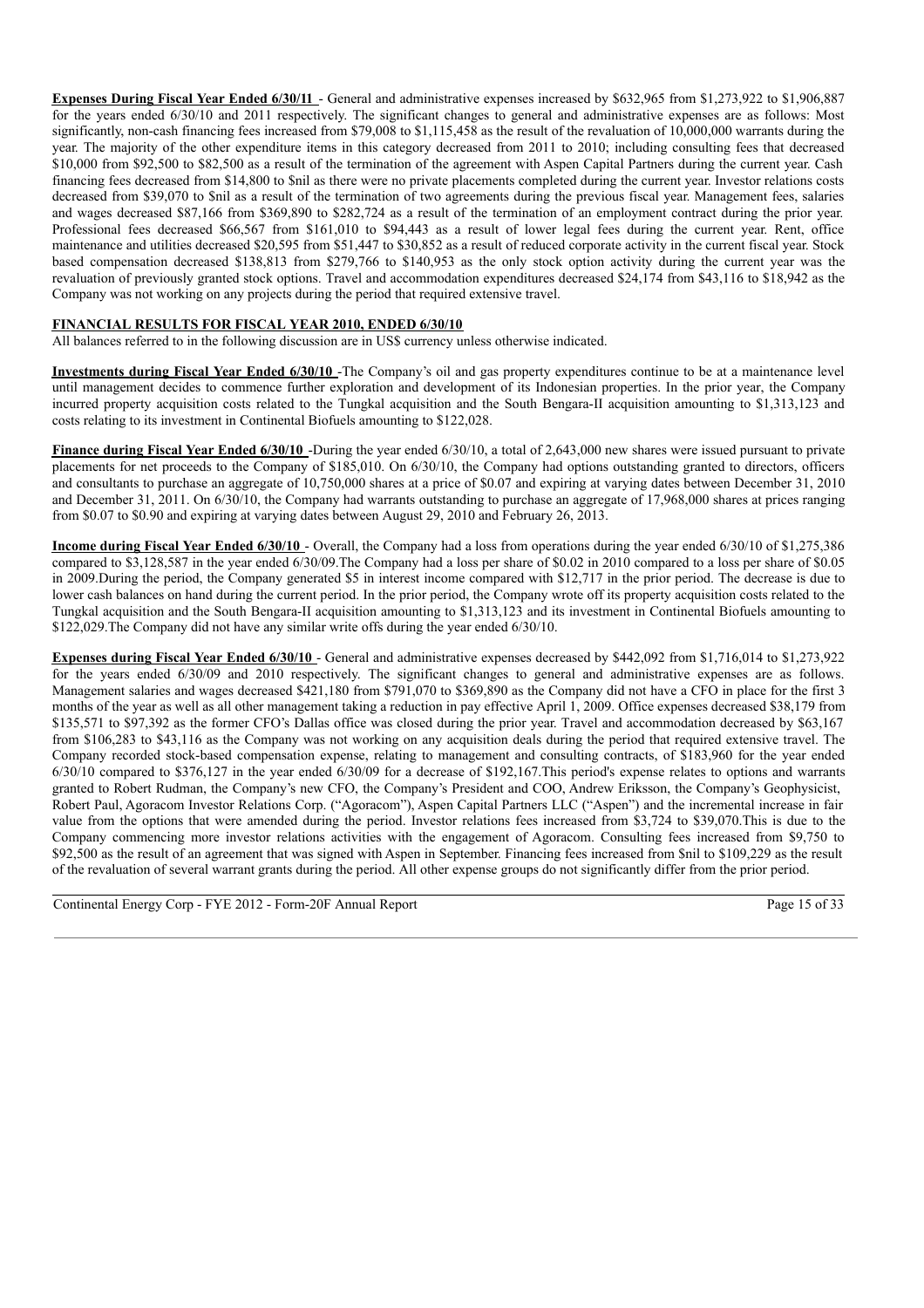## **B. LIQUIDITY AND CAPITAL RESOURCES.**

Cash on hand is sufficient to fund the Company's overhead costs and exploration objectives for the immediate future. The Company intends to focus its efforts on acquisition of oil and gas producing properties to generate revenue. The Company also intends to conduct additional fund raising activities during Fiscal 2012.

**Working Capital Situation at End Fiscal Year Ended 6/30/12 -** As at 6/30/12, the Company's consolidated financial statements reflect a working capital deficit of \$277,815 compared to the 6/30/11 working capital deficit of \$821,559. The main use of funds during the year was the Company's general and administrative operating expenditures. The cash balance at 6/30/12 was \$152,971 compared to \$17,427 as at 6/30/11, representing an increase of \$135,544. The Company used \$628,375 for operating activities during the year ended 6/30/12 compared with \$100,901 in the year ended 6/30/11. The cash resources used for investing activities during the year ended 6/30/12 was \$125,251 compared with \$515 for the year ended 6/30/11. The cash resources provided by financing activities during the year ended 6/30/12 was \$889,170 compared with \$30,000 in the year ended 6/30/11.

**Working Capital Situation at End Fiscal Year Ended 6/30/11** - As at 6/30/11, the Company's consolidated financial statements reflect a working capital deficit of \$821,559. This represents a decrease in working capital of \$636,961 compared to the 6/30/10 working capital deficit of \$184,598. The main use of funds during the year was the Company's general and administrative expenditures. The cash balance at 6/30/11 was \$17,427 compared to \$88,843 as at 6/30/10, representing a decrease of \$71,416. The Company used \$100,901 for operating activities during the year ended 6/30/11 compared with \$686,628 in the year ended 6/30/10. The cash resources used for investing activities during the year ended 6/30/11 was \$515 compared with \$1,469 for the year ended 6/30/10. The cash resources provided by financing activities during the year ended 6/30/11 was \$30,000 compared with \$185,010 in the year ended 6/30/10.

**Working Capital Situation at Fiscal Year Ended 6/30/10** - As at 6/30/10, the Company's consolidated financial statements reflect a working capital deficit of \$184,598.This represents a decrease in the working capital of \$712,636 compared to the 6/30/09 working capital of \$528,038.The main use of funds during the current period was the Company's general and administrative expenditures during the period. The cash balance at 6/30/10 was \$88,843 compared to \$591,930 as at 6/30/09, a decrease of \$503,087. The Company used \$686,628 for operating activities during the year ended 6/30/10 compared with \$1,083,322 in the year ended 6/30/09. The cash resources used for investing activities during the year ended 6/30/10 was \$1,469 compared with \$1,446,904 for the year ended 6/30/09. The cash resources provided by financing activities during the year ended 6/30/10 was \$185,010 compared with \$54,000 in the year ended 6/30/09.

### **C. RESEARCH AND DEVELOPMENT, PATENTS AND LICENSES, ETC.**

We do not currently, and did not previously, have research and development policies in place. Over the past three fiscal years, no funds were expended by our Company on research and development activities.

#### **D. TREND INFORMATION.**

We do not currently know of any market trends that would be material to our operations.

#### **E. OFF-BALANCE SHEET ARRANGEMENTS.**

We do not have any off-balance sheet arrangements that have or are reasonably likely to have a current or future effect on our financial condition, changes in financial condition, revenues or expenses, results of operations, liquidity, capital expenditures or capital resources that are material to investors.

#### **F. TABULAR DISCLOSURE OF CONTRACTUAL OBLIGATIONS.**

The table below reflects our "Short Term" (at least one year), "Mid Term" (two to three years) and "Long Term" (over three years) debt and fixed contractual obligations for the upcoming five fiscal years:

| Contractual Obligations as at 6/30/12 |              |                   |          |                  |  |  |  |  |
|---------------------------------------|--------------|-------------------|----------|------------------|--|--|--|--|
| <i><b>Obligation</b></i>              | <b>Total</b> | <b>Short Term</b> | Mid Term | <b>Long Term</b> |  |  |  |  |
| Debt Principal                        | nil          | nil               | nil      | nil              |  |  |  |  |
| Debt Service Interest                 | nil          | nil               | nil      | nil              |  |  |  |  |
| Non-Cancelable Leases                 | nil          | nil               | nil      | nil              |  |  |  |  |
| Environmental liabilities             | nil          | nil               | nil      | nil              |  |  |  |  |
| <b>Asset Retirement Obligations</b>   | nil          | nil               | nil      | nil              |  |  |  |  |
| <b>Property Work Commitments</b>      | nil          | nil               | nil      | nil              |  |  |  |  |
| <b>Totals</b>                         | nil          | nil               | nil      | nil              |  |  |  |  |

#### **G. SAFE HARBOR.**

The safe harbor provided in Section 27A of the Securities Act and Section 21E of the Exchange Act ("statutory safe harbors") shall apply to forward-looking information provided pursuant to Item 5.E and 5.F.

Continental Energy Corp - FYE 2012 - Form-20F Annual Report Page 16 of 33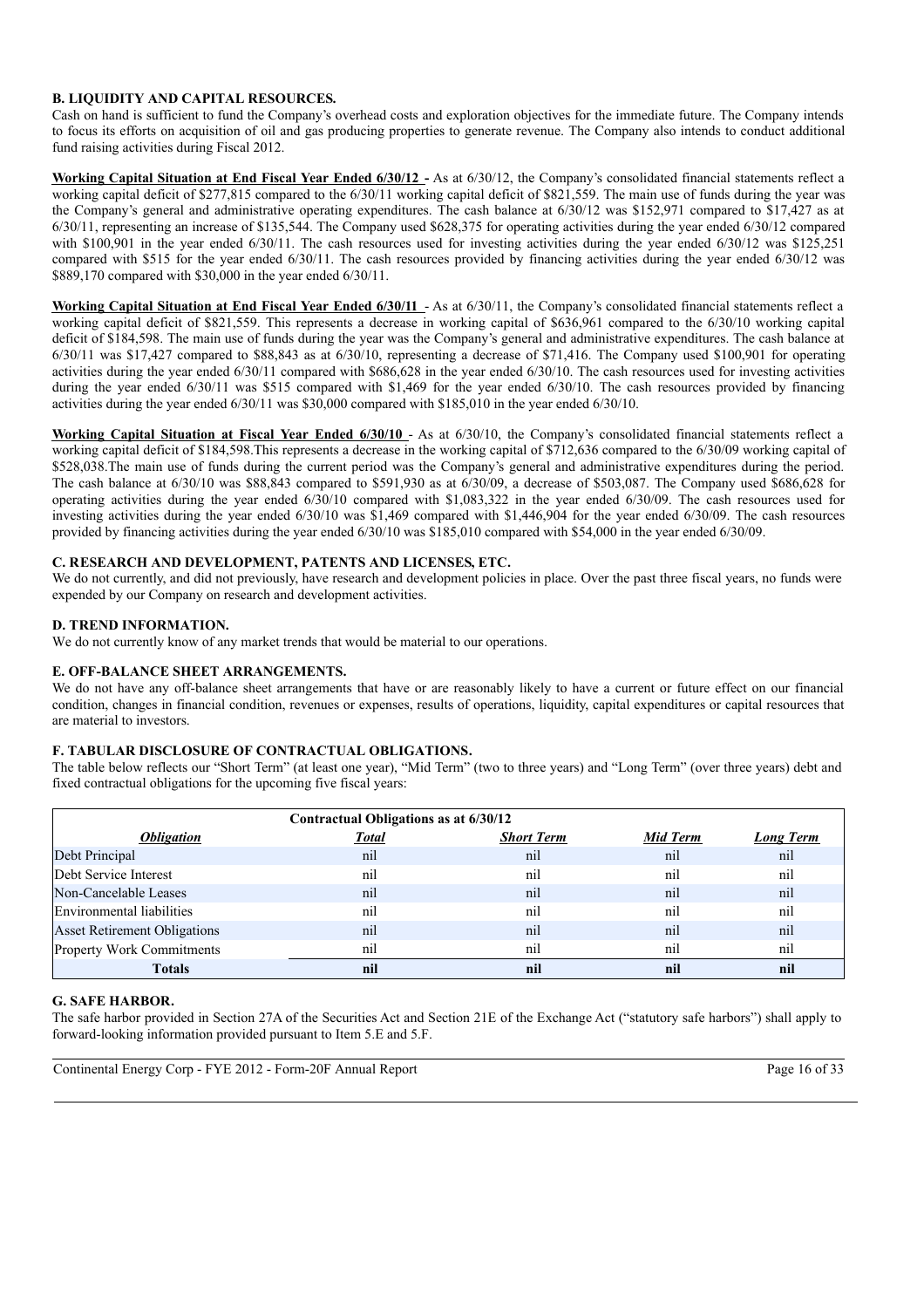#### **ITEM-6 : DIRECTORS, OFFICERS, EMPLOYEES AND THEIR COMPENSATION**

## **A. DIRECTORS AND OFFICERS.**

#### **DIRECTORS**

The term "Directors" as used herein includes and is limited to those persons duly elected or appointed to the Board of Directors of the Company in the manner provided for in the Company's articles of association and in accordance with applicable law.

**Terms** - The Directors each generally serve in their respective capacities from their election on the day of the Annual General Meeting of the Company held each year normally in December. Directors serve until the next Annual General Meeting or until a successor is duly elected. In the event a Director's office is vacated for any reason then, in accordance with the Articles of the Company, casual vacancies may be filled by appointment by the remaining Directors. In such cases the persons filling the vacancy holds office until the next Annual General Meeting at which time they may be re-elected or replaced.

**Non-Executive Directors** - The Company distinguishes its Directors into two groups, "Executive Directors" and "Non-Executive Directors". Executive Directors are those Directors who also serve as executive Officers employed under contract for such service by the Company. Non-Executive Directors are independent Directors who do not also serve as executive Officers of the Company and have no contractual relationship with the Company for personal services outside those of being solely a Director.

**Family Relationships** -There are no family relationships between any of the Directors with each other or with executive Officers of our Company.

**Non-Arm's Length Arrangements** - There are no arrangements or understandings between the Company and its major shareholders, customers, suppliers, or others, pursuant to which any Director or executive officer was selected.

**Directors at the Report Date** - The names and other information concerning the sitting Directors of the Company at the Report Date are set forth in the following table. Directors of the Company may from time to time serve as the Directors or Officers of other public companies unrelated to the Company, and the following table also shows other public companies of which a Director may also serve as a Director.

|                      | <b>Directors</b>                     |     |                         |                                               |                                             |                                                                           |  |  |  |  |
|----------------------|--------------------------------------|-----|-------------------------|-----------------------------------------------|---------------------------------------------|---------------------------------------------------------------------------|--|--|--|--|
| Director's Name      | <b>Type of Director</b>              | Age | Date First<br>Appointed | Committee<br><b>Memberships</b>               | <b>Experience</b><br>(See details<br>below) | Name and Symbol of Other Public<br>Company of Which He is Also a Director |  |  |  |  |
| Richard L.<br>McAdoo | <b>CEO</b> Executive<br>Director $&$ | 58  | 1/99                    | Compensation, &<br>Reserves                   | Geologist <sup>1</sup>                      | None                                                                      |  |  |  |  |
| Robert V.<br>Rudman  | Executive Director &<br><b>CFO</b>   | 65  | 12/09                   | Audit & Reserves Accountant <sup>3</sup> None |                                             |                                                                           |  |  |  |  |
| David T.W. Yu        | Non-Executive<br>Director            | 57  | 5/05                    | Audit $\&$<br>Compensation                    | Businessman                                 | 2 Apolo Gold & Energy Inc. (OTCPink:<br>APLL                              |  |  |  |  |
| Phillip B. Garrison  | Non-Executive<br>Director            | 59  | 9/07                    | Audit $\&$<br>Compensation                    | Businessman<br>&<br>Accountant              | None                                                                      |  |  |  |  |

**Experience and Principal Business Activities of the Directors** - A brief description of the qualifications, experience, and principal business activities of each Director referenced in the preceding table follows:

- 1. *Executive Director- Richard L. McAdoo* holds a Bachelors degree in Geology and Masters degree in Geophysics from Texas Tech University; and a Masters degree in Business Administration from Boston University. He is registered as a Certified Petroleum Geologist by the American Association of Petroleum Geologists. Actively involved in the international oil exploration and production business for the last 30 years, Mr. McAdoo has held a variety of technical and management positions in exploration and production for Mobil Oil Company, Phillips Petroleum Company, Jackson Exploration, Inc., Triton Energy Corporation, Tracer Petroleum Company, and others in many regions including the North Sea, Middle East, Africa, South America, FSU and Asia. Mr. McAdoo is Chairman and CEO of the Company.
- 2. **Executive Director - Robert V. Rudman** is a Canadian Chartered Accountant, a former auditor with the firm of Price Waterhouse Coopers and a proven professional with more than thirty years of hands-on experience in the management and analysis of companies. As a senior member of Canadian and U.S. financial advisory firms, Mr. Rudman has been instrumental in arranging a wide range of debt and equity financings, in structuring a number of mergers and acquisitions, in developing strategic and operational business plans, and in the preparation and filing of all required regulatory reports. Mr. Rudman's scope of experience includes both domestic and international transactions. His focus has been on the challenges facing early stage public companies. As an officer and Director of an emerging high technology public company for a period of twelve years, Mr. Rudman served as its CFO, CEO, and later as the Chairman of the Board.
- 3. *Non-Executive Director - David T.W. Yu* is a resident of Hong Kong, and is an independent financial professional with thirty years of experience in the securities, commodities, bullion, and foreign exchange trading business in Hong Kong. He has been employed by Rothschild & Sons, Shearson American Express, and Citibank. Recently Mr. Yu has led negotiations that led to long term intergovernmental oil supply agreements between the Chinese government and oil producing nations in Africa in exchange for Chinese government backed investment in economic development, trade and infrastructure projects. He is currently working on similar deals in South America and in Indonesia.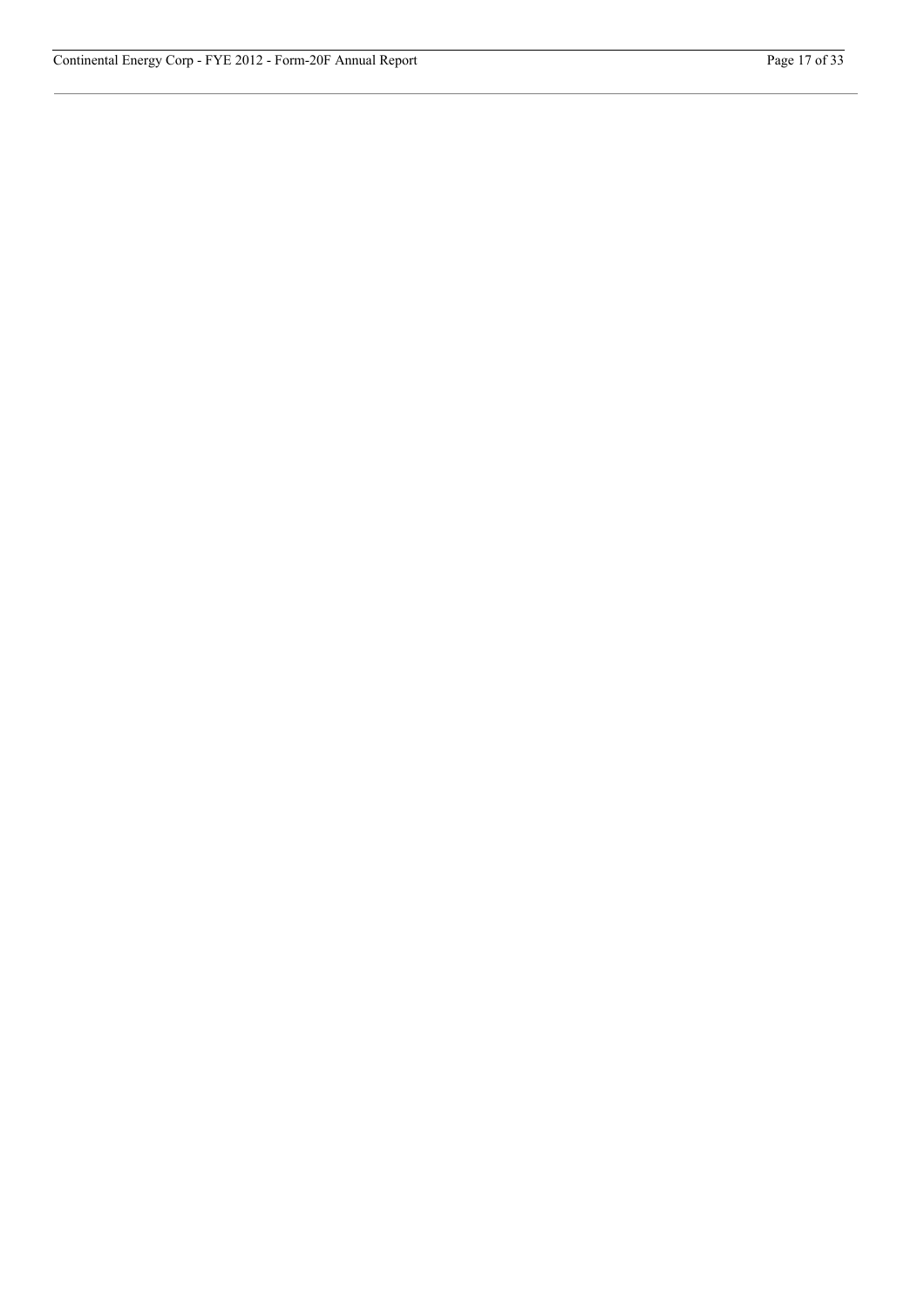4. *Non-Executive Director - Phillip B. Garrison* is a resident of Dubai, United Arab Emirates. He is a graduate of the University of Oklahoma and holds an MBA from Southern Methodist University. He is a CPA registered in Texas. He is a past President of the American Business Council in Dubai and is a trustee of the American School of Dubai. He began his career in 1975 in the Oklahoma City office of the public accounting firm of Arthur Young and Company (now Ernst & Young) before eventually becoming the Director of Tax in its Hong Kong office. In 1987 he joined Caltex (a Chevron-Texaco joint venture company) in its Irving, Texas office before being posted to Caltex's Dubai office in 1994.After serving in various regional positions he was appointed Managing Director - Gulf Region responsible for all aspects of Caltex downstream and marketing activities in the Middle East. In 2001 he founded Downstream Developments Inc. in Dubai and consults on and develops ventures for transportation and logistics, oil and gas infrastructure projects, and petroleum product marketing. Recently he has worked with the Falcon Group of Dubai, a FEDEX subcontractor in the Middle East and North Africa, as its Managing Director - Ground, where he ran operations for land express cargo and logistics services. He is presently working with Specialist Group Dubai as its executive officer in charge of operations for its British Military contracts providing logistics, bulk fuels transportation, and waste management services in Iraq and other parts of the Middle East region.

## **OFFICERS**

The term "Officers" as used herein includes and is limited to those senior managers or executive managers who are either Chairman, President, Vice President, Secretary, Treasurer, CEO, COO, or CFO of the Company or hold position of similar capacity in wholly-owned subsidiaries.

**Terms** - Officers are appointed by the Board of Directors and hold office indefinitely at the pleasure of the Board of Directors.

**Family Relationships** - There are no family relationships between any of the Company's Officers, with each other, or with Directors of our Company.

**Non-Arm's Length Arrangements** - There are no arrangements or understandings between the Company and its major shareholders, customers, suppliers, or others, pursuant to which any Officer was selected.

**Management Contracts** - Senior executive management functions of the Company and its subsidiaries are not performed by anyone other than Directors or Officers of the Company.

**Officers at the Report Date** - The names and other information concerning the incumbent Officers of the Company at the Report Date are shown in the following table.

| <b>Officers</b>                |                       |     |                                |                                              |                                                                                   |  |  |  |
|--------------------------------|-----------------------|-----|--------------------------------|----------------------------------------------|-----------------------------------------------------------------------------------|--|--|--|
| <b>Officer's Name</b>          | <b>Positions Held</b> | Age | <b>Date First</b><br>Appointed | <b>Experience</b><br>(See below for details) | <b>Other Directorships of Other Public</b><br><b>Companies or Related Parties</b> |  |  |  |
| Richard L. McAdoo <sup>1</sup> | Chairman & CEO        | 58  | 1/99                           | Geologist                                    | None                                                                              |  |  |  |
| Robert V. Rudman <sup>2</sup>  | CFO                   | 65  | 9/09                           | Businessman &<br>Chartered Accountant        | None                                                                              |  |  |  |

*Notes to table:*

(1) A full time employee of the Company who spends substantially all of his time on the affairs of the Company and its subsidiaries. He is also a Director of the Company's 18% owned Indonesian subsidiary: Continental-GeoPetro (Bengara-II) Ltd. and of the Company's 10% owned Malaysian Subsidiary Tawau Green Energy Sdn. Bhd.

(2) A full time employee of the Company who spends substantially all of his time on the affairs of the Company and its subsidiaries He is also a Canadian Chartered Accountant.

**Qualifications and Experience of the Officers** - A brief description of the qualifications, experience, and principal business activities of each Officer follows:

- 1. **Richard L. McAdoo is the Company's Chairman and Chief Executive Officer or CEO.** See other details in the preceding section concerning Directors experience.
- 2. **Robert V. Rudman is the Company's Chief Financial Officer or CFO.** See other details in the preceding section concerning Directors experience.

#### **B. COMPENSATION.**

The Company's executive compensation program is designed to attract, motivate and retain high performing senior executives, encourage and reward superior performance and align the executives' interests with those of the Company's shareholders. Individual compensation may be based on individual experience and performance or other criteria deemed important by the Compensation Committee. In order to meet the Company's objectives, executive compensation is guided by:

- providing executives with an equity-based incentive plan, namely a stock option plan;
- aligning employee compensation with Company corporate objectives; and
- attracting and retaining highly qualified individuals in key positions.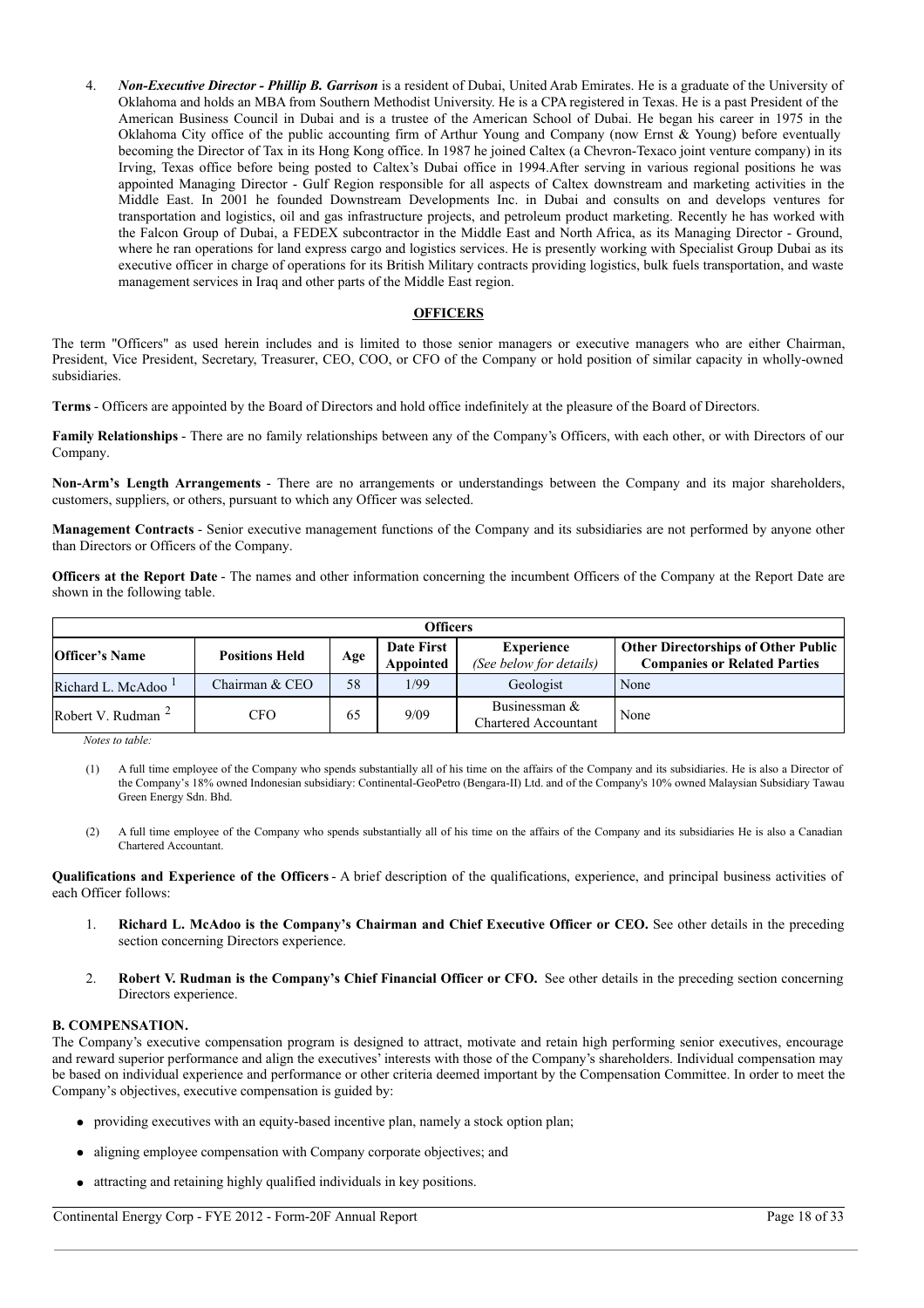**The Compensation Committee -** The Company's Board of Directors has delegated compensation matters to its Compensation Committee which from time to time reviews and recommends executive compensation to the Board of Directors for its approval. The Compensation Committee uses discretion and judgment when determining compensation levels as they apply to a specific executive.

**Compensation Elements -** An executive compensation policy has been established to acknowledge and reward the contributions of the executive Officers to the Company's success and to ensure competitive compensation, in order that the Company may benefit from the expertise required to pursue its objectives. The Company's executive compensation policy is comprised of both fixed and variable components. The variable components include equity and non-equity incentive plans. Each compensation component has a different function, but all elements are intended to work in concert to maximize Company and individual performance by establishing specific, competitive operational and financial goals and by providing financial incentives to employees based on their level of attainment of these goals. The Company's current executive compensation program is comprised of the following four basic components:

- 1. base salary;
- 2. non-equity incentives, consisting of a cash bonus linked to both individual and corporate performance;
- 3. long-term compensation, consisting of stock options granted under the Company's formal stock option plan; and
- 4. other elements of compensation, consisting of benefits and perquisites.

**Base Salary -** Salaries of the Company's executive Officers are reviewed periodically by the Compensation Committee. In determining individual base salaries, the Compensation Committee takes into consideration individual circumstances that may include the scope of an executive's position, location of employment, the executive's relevant competencies, experience, performance, and retention risk.

**Non-Equity Incentives -** The Company has no formal short or long term non-equity incentive compensation plan having objective targets or measures in determining non-equity incentives, but instead periodically makes cash bonuses allocated and paid to one or more executives based on merit and individual accomplishment and contribution to advancing the Company's project development and strategic objectives. The granting of cash incentives require the approval of both the Compensation Committee and the Board of Directors and are based upon an assessment of each individual's performance in achieving significant value for the Company, specifically; an executive being instrumental in successfully negotiating a new property acquisition, arranging a financing, drilling a successful well, closing a corporate merger or acquisition, or playing a substantive role in a similar milestone event.

**Long-Term Equity Compensation Plan (Stock Option Plan) -** The Company has no formal long term equity compensation plan having objective targets or measures in determining equity incentives. Instead incentive compensation paid to the Company's executive Officers consists exclusively of Option-Based awards pursuant to the Company's formal "Stock Option Plan".

Shareholder approval for the Company's current stock option plan (the "2008 Plan") was obtained at the annual general meeting of the Shareholders held on 12/12/08. The purpose of the Plan is to advance the interests of the Company by encouraging the directors, officers, employees and consultants of the Company (the "Participants") to acquire common shares in the Company, thereby increasing their proprietary interest in the Company, encouraging them to remain associated with the Company and furnishing them with additional incentive in their efforts on behalf of the Company in the conduct of their affairs.

As of 9/17/12, the Board of Directors approved replacing and superseding the 2008 Plan with an amended and restated Stock Option Plan (the "2012 Plan"). The 2012 Plan shall apply to all incentive stock options granted under the 2008 Plan, provided that the specific terms of any valid and outstanding incentive stock option agreement shall not be in any other way amended, diminished, or otherwise prejudiced by application of the 2012 Plan.

The 2012 Plan is subject to such approvals of the shareholders of the Company and any applicable stock exchanges as may be required from time to time by the terms of the 2012 Plan and the rules of any applicable stock exchanges. At the Annual General Meeting of Shareholders to be held on 11/30/12, the shareholders will be asked to ratify, confirm and approve the 2012 Plan.

The 2012 Plan permits the award of up to a maximum of 25,000,000 options to the Participants and limits the amounts of options which can be granted to a single person to 7.5% of the Company's issued and outstanding shares and 15% of same to all related persons (Directors, Officers, and insiders) as a group. The Board of Directors has full and complete authority to interpret the Company's Stock Option Plan, to establish applicable rules and regulations applying to it and to make all other determinations it deems necessary or useful for the administration of the Stock Option Plan, provided that such interpretations, rules, regulations and determinations are consistent with the express provisions of the Stock Option Plan; rules of all stock exchanges and quotation systems on which the Company's securities are then traded; and with all applicable securities legislation.

Individuals eligible to participate under the Stock Option Plan will be determined by either the Board of Directors or the Compensation Committee. Options granted under the Stock Option Plan may be exercised at any time within a maximum period fixed at the date of their grant but not more than 5 years (the ''Outside Expiry Date''). The Board of Directors or the Compensation Committee, as the case may be, designates, at its discretion, the individuals to whom stock options are granted under the Stock Option Plan and determines the number of Common Shares covered by each of such options, the grant date, the exercise price of each option, the expiry date, the vesting schedule and any other matter relating thereto, in each case in accordance with the applicable rules and regulations of the regulatory authorities. To encourage retention and focus management on developing and successfully implementing the continuing growth strategy of the Company, stock options generally vest immediately but may vest over a specified period of months. The Board of Directors or the Compensation Committee, as the case may be, takes into account previous grants of options when considering new grants.

Continental Energy Corp - FYE 2012 - Form-20F Annual Report Page 19 of 33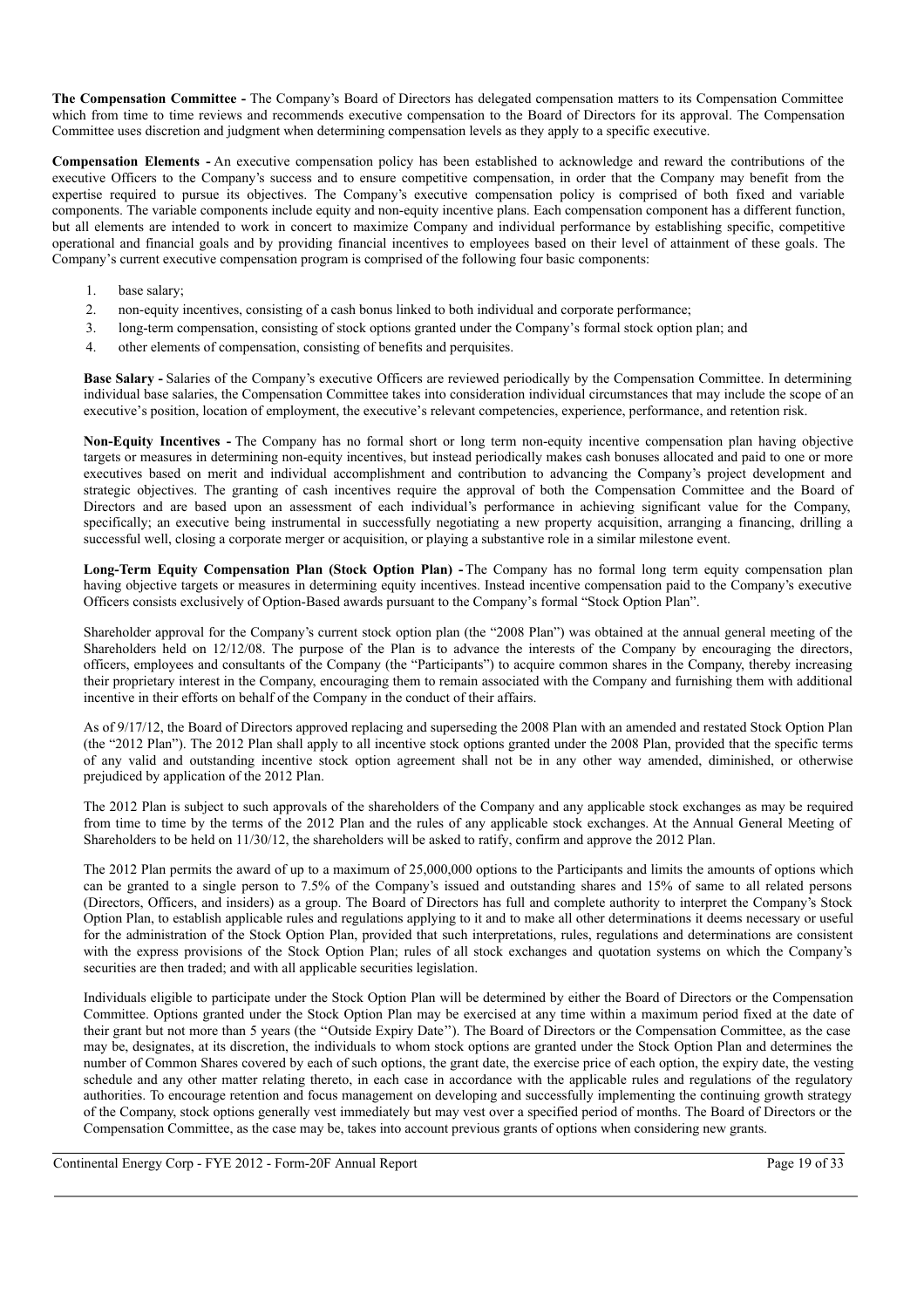**Pension Plan Benefits -** The Company does not currently have any formal pension plans that oblige the Company to make payments or provide benefits at, following, or in connection with retirement of its Directors, Officers, or employees.

**Share-Based Awards -** The Company does not currently have any formal short or long term share-based award plans that oblige the Company to make any direct grants and issues of Company securities to its Directors, Officers, or employees as compensation.

**Compensation on Termination -** There are no Company policies providing for, and no provisions in the Company's employment agreements with its Officers or employees for, incremental payments to be made to them by the Company in the event of termination of their employment "Without Cause".

**Compensation on Change of Control of Company -** There are no Company policies providing for, and no provisions in the Company's employment agreements with its Officers or employees for incremental payments to be made to them by the Company in the event of termination of their employment on the event of any "Change of Control" of the Company.

**Compensation of Directors**-The Company has no standard arrangement pursuant to which Directors are compensated by the Company for their services solely in their capacity as Directors except for the granting from time to time of incentive stock options in accordance with the Company's Stock Option Plan and except for compensation paid to Directors who are also executive Officers. No cash compensation was paid to any Director of the Company for the Director's services as a Director during the most recently completed financial year, other than the reimbursement of out-of-pocket expenses.

**COMPENSATION OF OFFICERS AND DIRECTORS** - During the most recently completed financial year of the Company, the Company compensated its Directors and Officers as set forth in the following table. The Company reports its financial statements in US dollars and therefore all amounts therein are reported in US dollars.

| SUMMARY TABLE - COMPENSATION OF DIRECTORS AND OFFICERS DURING FISCAL 2012 |                                    |               |                    |                                          |                                                         |           |                |                                   |                                     |  |
|---------------------------------------------------------------------------|------------------------------------|---------------|--------------------|------------------------------------------|---------------------------------------------------------|-----------|----------------|-----------------------------------|-------------------------------------|--|
| <b>Name and Principal</b>                                                 | <b>Fiscal Year</b><br><b>Ended</b> | <b>Salary</b> | <b>Share-Based</b> | <b>Options</b><br>Granted <sup>(1)</sup> | <b>Non-Equity Incentive Plan</b><br><b>Compensation</b> |           | <b>Pension</b> | All Other                         | <b>Total</b><br><b>Compensation</b> |  |
| <b>Position</b>                                                           |                                    |               | $A$ wards $^{(1)}$ |                                          | Annual                                                  | Long-Term |                | <b>Contributions Compensation</b> | (USS)                               |  |
| <b>OFFICERS</b>                                                           |                                    |               |                    |                                          |                                                         |           |                |                                   |                                     |  |
| Richard L. McAdoo<br>Chairman & CEO                                       | 30-JUN-12 \$127,500                |               | Nil                | $$233,014^{(1)}$$                        | Nil                                                     | Nil       | Nil            | Nil                               | \$127,500                           |  |
| Robert V. Rudman<br><b>CFO</b>                                            | 30-JUN-12 \$105,000                |               | Nil                | $$233.014^{(1)}$$                        | Nil                                                     | Nil       | Nil            | Nil                               | \$105,000                           |  |
| Andrew T. Eriksson<br>President & COO                                     | $30$ -JUN-12 $$15,000$             |               | Nil                | Nil                                      | Nil                                                     | Nil       | Nil            | Nil                               | \$15,000                            |  |
| <b>NON-EXECUTIVE</b><br><b>DIRECTORS</b>                                  |                                    | Fees          |                    |                                          |                                                         |           |                |                                   | Fees                                |  |
| Philip B. Garrison<br>Non-Executive Director                              | $30 - H/N - 12$                    | Nil           | Nil.               | Nil                                      | Nil                                                     | Nil       | Nil.           | Nil                               | Nil                                 |  |
| David T.W. Yu<br>Non-Executive Director                                   | $30 - JUN - 12$                    | Nil           | Nil                | Nil                                      | Nil                                                     | Nil       | Nil            | Nil                               | Nil                                 |  |

Notes to the table:

When applicable the value of the share-based and options awards reflects the fair value of options granted on the dates of grant. The fair value is computed using the Black Scholes option pricing model with the following weighted average assumptions: a) average risk-free interest rate; b) expected years of life of the option; c) the price of the stock on the grant date; d) expected volatility as a percentage; and e) no expected dividend payments. The Black Scholes model is used to compute option fair values because it is the most commonly used option pricing model and is considered to produce a *reasonable estimate of fair value.*

#### **C. BOARD PRACTICES.**

**Election of Directors** - The Directors of the Company are elected at each annual general meeting and hold office until the next annual general meeting. In the event or resignation of a sitting Director, the Board of Directors may act to appoint a replacement Director who shall serve until the next general meeting. The Company is currently authorized to have up to four Directors. Our last annual general meeting was held on 12/16/11, at which then retiring incumbent Directors McAdoo, Garrison, and Yu were each re-elected and Director Rudman was newly elected. Each of our Directors holds office until the next annual general meeting of the Company, unless his office is earlier vacated under any of the relevant provisions of our articles or the Business Corporations Act (British Columbia).

*Audit Committee*- The Board of Directors has created an "Audit Committee" and duly appointed Executive Director Robert V. Rudman and non-executive Directors Garrison and Yu to serve on the Audit Committee. Non-Executive Director Garrison is a CPA. The Audit Committee is charged with the responsibility of coordinating, reviewing and working with the Company's auditors with respect to the annual fiscal yearend audit. The Company's CFO serves as the Audit Committee's chairman. As at the Report Date the Compensation Committee does not consist of the entire Board of Directors.

**Additional Audit Committee Disclosure** - National Instrument 52-110 of the Canadian Securities Administrators ("NI 52-110") requires the Company, as a venture issuer, to disclose annually in its Information Circular certain information concerning the constitution of its audit committee and its relationship with its independent auditor, as set forth in the following.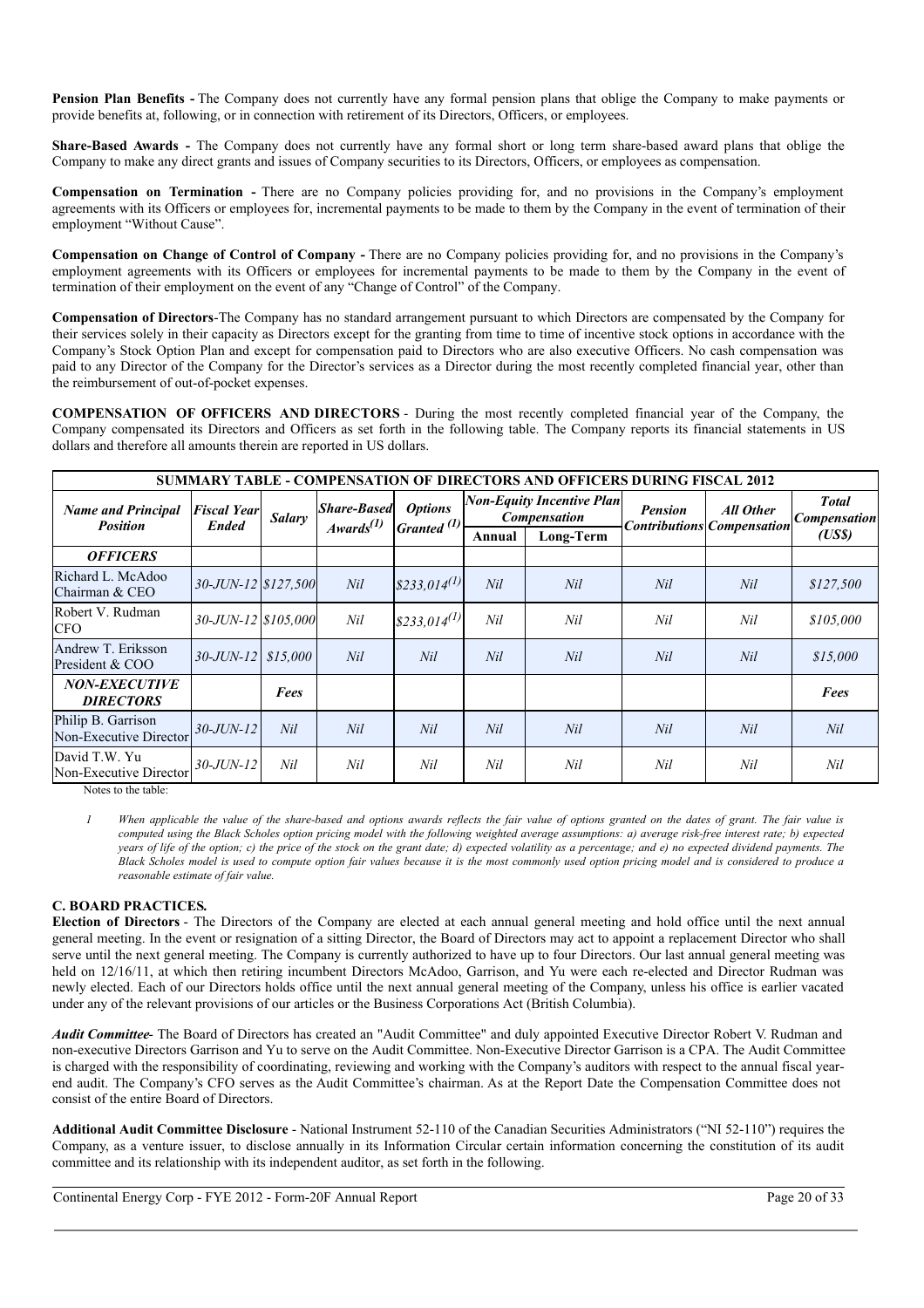**Composition of the Audit Committee -** The Company's audit committee during the most recently completed financial year consisted of three directors: Robert V. Rudman, Philip B. Garrison, and David W.T. Yu. As defined in NI 52-110, Philip B. Garrison, and David W.T. Yu. are both "independent". Robert V. Rudman is CFO of the Company and are therefore not independent. Also as defined in NI 52-110, all of the audit committee members are "financially literate".

**Relevant Education and Experience -** Details of the relevant education and experience of each audit committee member is disclosed above under Item 6 – Directors and Officers.

**Audit Committee Charter** - The Company has adopted a Charter of the Audit Committee of the Board of Directors, which is attached as Exhibit 99.1" to this Form-20F.

**Audit Committee Oversight**- During the most recently completed financial year, the Company's Board of Directors has not failed to adopt a recommendation of the audit committee to nominate or compensate an external auditor.

**Reliance on Certain Exemptions -**During the most recently completed financial year, the Company has not relied on the exemptions contained in Part 2, Section 2.4 or under part 8 of NI 52-110.Section 2.4 provides an exemption from the requirement that the audit committee must pre-approve all non-audit services to be provided by the auditor, where the total amount of fees related to the non-audit services are not expected to exceed 5% of the total fees payable to the auditor in the fiscal year in which the non-audit services were provided. Part 7, Section 7.1 permits a company to apply to a securities regulatory authority for an exemption from the requirements of NI 52-110, in whole or in part.

**Pre-Approval Policies and Procedures** - The audit committee has not adopted specific policies and procedures for the engagement of non-audit services. Subject to the requirements of NI 52-110, the engagement of non-audit services is considered by the Company's Board of Directors, and where applicable the audit committee, on a case-by-case basis.

**External Auditor Service Fees -** Disclosure of the fees billed by the Company's external auditor for services provided in auditing the Company's annual financial statements for the subject year is set out in Item 16 – Principal Accountant Fees and Services in this Form-20F.

**Exemption** - The Company is relying on the exemption provided by section 6.1 of NI 52-110 which provides that the Company, as a venture issuer, is not required to comply with Part 3 (Composition of the Audit Committee) and Part 5 (Reporting Obligations) of NI 52- 110.

*Executive Compensation Committee* - The Board of Directors has created a "Compensation Committee" and duly appointed executive Director McAdoo and non-executive Directors Garrison and Yu serve on the Compensation Committee. The committee is charged with the responsibility to review and recommend contracts and terms of compensation to be paid to Company management. Mr. McAdoo serves as the committee's chairman. As at the Report Date the Compensation Committee does not consist of the entire Board of Directors.

*Reserves Committee*- The Board of Directors has created a "Reserves Committee" consisting of the Executive Directors. The Reserves Committee is charged with the responsibility of oversight of the Company's oil and gas reserves and activity reporting in compliance with Canadian regulatory practices under National Instrument 51. The purpose of the Reserves Committee is to assist the Board in carrying out its responsibilities with respect to annual and interim reviews of the Company's oil and gas reserves. The responsibilities of the Reserves Committee include (i) if required, recommending to the Board the preferred independent evaluators and the terms of the engagement; (ii) if required, reviewing the Corporation's procedures for providing information to the independent evaluator with respect to its oil and gas reserves; (iii) reviewing the Corporation's procedures relating to the disclosure of information with respect to its reserves; (iv) ensuring that the Corporation complies with regulatory and legal requirements; (v) signing off on the year end reserve evaluation; and (vi) generally ensure that all actions necessary have been taken to conform to regulatory and legal requirements.

#### **D. EMPLOYEES.**

During Fiscal 2012, in addition to its Officers, the Company had 4 full time employees, who were all located at the Company's Indonesia representative office in Jakarta. Of these employees one is accounting staff and the others are administrative and support staff. None of the Company's employees are represented by a union.

#### **E. SHARE OWNERSHIP BY DIRECTORS AND OFFICERS.**

The table below lists, as at the Report Date, the number of voting securities owned directly or indirectly by all Directors and Officers. The common share voting rights of our Directors and Officers do not differ from those of any other shareholders. The amounts of common shares shown do not include those common shares that a Director or Officer may yet acquire upon exercise of any outstanding options or warrants.

Continental Energy Corp - FYE 2012 - Form-20F Annual Report Page 21 of 33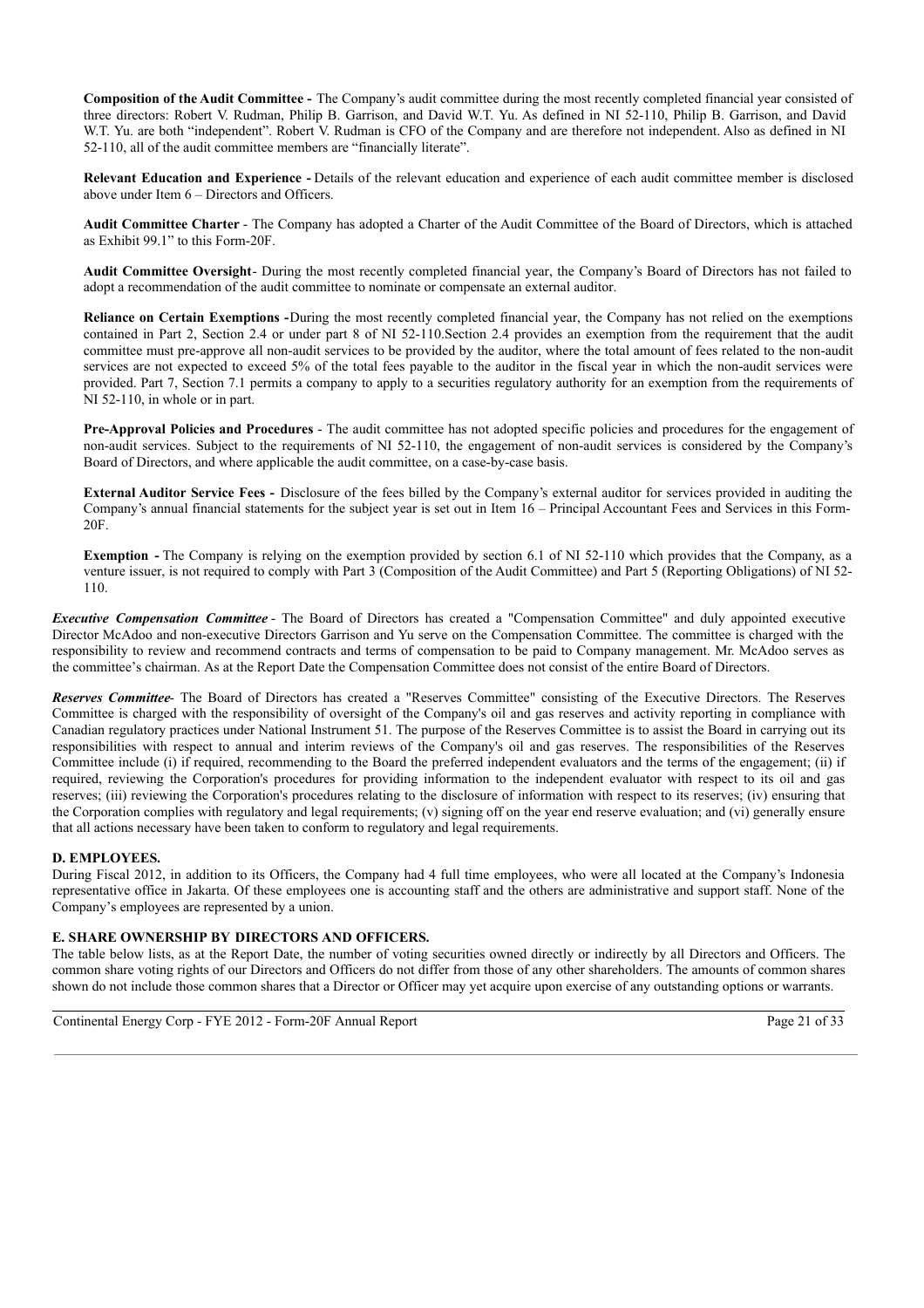|                         | <b>Voting Shares Owned by Directors And Officers</b> |                                                    |                                               |  |  |  |  |  |  |  |
|-------------------------|------------------------------------------------------|----------------------------------------------------|-----------------------------------------------|--|--|--|--|--|--|--|
| <b>Type of Security</b> | Name of<br><b>Beneficial Owner</b>                   | <b>Number of Voting</b><br><b>Securities Owned</b> | % of Total Voting<br><b>Securities Issued</b> |  |  |  |  |  |  |  |
| Common Shares           | Richard L. McAdoo, Director & CEO                    | 8,829,158                                          | $8.8\%$                                       |  |  |  |  |  |  |  |
| Common Shares           | Robert V. Rudman, Director & CFO                     | 3,002,000                                          | $3.0\%$                                       |  |  |  |  |  |  |  |
| Common Shares           | David T.W. Yu, Director                              | 3,833,334                                          | $3.9\%$                                       |  |  |  |  |  |  |  |
| Common Shares           | Phillip B. Garrison, Director                        |                                                    | $0.0\%$                                       |  |  |  |  |  |  |  |
|                         | Directors & Officers as a Group                      | 15,664,492                                         | $15.7\%$                                      |  |  |  |  |  |  |  |
|                         |                                                      |                                                    |                                               |  |  |  |  |  |  |  |
| <b>Common Shares</b>    | Total Issued & Outstanding                           | 99,540,381                                         | $100 \%$                                      |  |  |  |  |  |  |  |

**Incentive Stock Options Held by Directors and Officers** - The table below lists, as at the Report Date, the number of stock options held by each Director and Officer. Incentive stock options are granted to the Company's management, employees, and consultants in accordance with our formal written Stock Option Plan that is described in more detail in Section-6.B. The number of options held by Directors and Officers as a group plus those options held by other employees and consultants as a group is also shown.

| <b>Stock Options Held by Directors and Officers</b>        |                                                           |                                      |                             |                            |  |  |  |  |  |
|------------------------------------------------------------|-----------------------------------------------------------|--------------------------------------|-----------------------------|----------------------------|--|--|--|--|--|
| <b>Name of Optionee</b><br><b>Directors &amp; Officers</b> | <b>USS Option</b><br><b>Exercise Price</b>                | <b>Date Option</b><br><b>Expires</b> | Number of<br><b>Options</b> | Percent<br><b>Of Total</b> |  |  |  |  |  |
| Richard McAdoo, Director & CEO                             | \$0.07<br>\$0.05                                          | 12/31/12<br>3/31/15                  | 1,000,000<br>4,000,000      | $30.5\%$                   |  |  |  |  |  |
| Robert Rudman, Director & CFO                              | \$0.07<br>\$0.05                                          | 12/31/12<br>3/31/15                  | 1,000,000<br>4,000,000      | $30.5\%$                   |  |  |  |  |  |
| David T.W. Yu, Director                                    | \$0.07                                                    | 12/31/12                             | 1,000,000                   | $6.1\%$                    |  |  |  |  |  |
| Phillip B. Garrison, Director                              | \$0.07                                                    | 12/31/12                             | 1,000,000                   | $6.1\%$                    |  |  |  |  |  |
|                                                            | 12,000,000<br>Total Directors & Officers as a Group       | $73.4\%$                             |                             |                            |  |  |  |  |  |
| Other Optionees as a Group                                 | \$0.07                                                    | Various                              | 4,340,000                   | $26.6\%$                   |  |  |  |  |  |
|                                                            | <b>Total Stock Options Outstanding at the Report Date</b> | 16,340,000                           | 100.0%                      |                            |  |  |  |  |  |

## *ITEM-7 : MAJOR SHAREHOLDERS AND RELATED PARTY TRANSACTIONS*

*Authorized Share Capital* - The authorized capital of the Company consists of One Billion (1,000,000,000) shares divided into Five Hundred Million (500,000,000) common shares without par value and Five Hundred Million (500,000,000) preferred shares without par value.

*Authorized Common Shares*- All of the 500,000,000 authorized common shares of the Registrant are of the same class and, once issued, rank equally as to dividends, voting powers, and participation in assets. Holders of common shares are entitled to one vote for each share held of record in all matters to be acted upon by the shareholders. Holders of common shares are entitled to receive such dividends as may be declared from time to time by the Board of Directors, in its discretion, out of funds legally available therefore.

*Authorized Preferred Shares* - The authorized capital of the Registrant includes 500,000,000 preferred shares. The Board of Directors, using its own discretion, may from time to time by resolution, alter the Articles of the Company to divide the preferred shares into special series or classes of preferred shares in differing amounts of preferred shares having separate special terms and conditions attached to each such series. The Directors may create and designated a particular series of preferred shares, fix the number of preferred shares to be included in such designated series, and determine the consideration for which any series is to be sold or issued. Further, the Directors may create, define and attach special rights and restrictions to the preferred shares of any particular series including, rates and other conditions of any dividends; the rights and terms of provisions for cancellation, redemption, conversion, exchange, and/or retraction of the series; and the terms and conditions of any voting rights or restrictions. Holders of preferred shares shall be entitled, on the distribution of assets of the Company or on the liquidation, dissolution or winding-up of the Company, to receive before any distribution to be made to holders of common shares or any other series or class of shares capital ranking junior to the preferred shares as specifically provided in the special rights and restrictions attached to any particular series of the preferred shares issued.

Continental Energy Corp - FYE 2012 - Form-20F Annual Report Page 22 of 33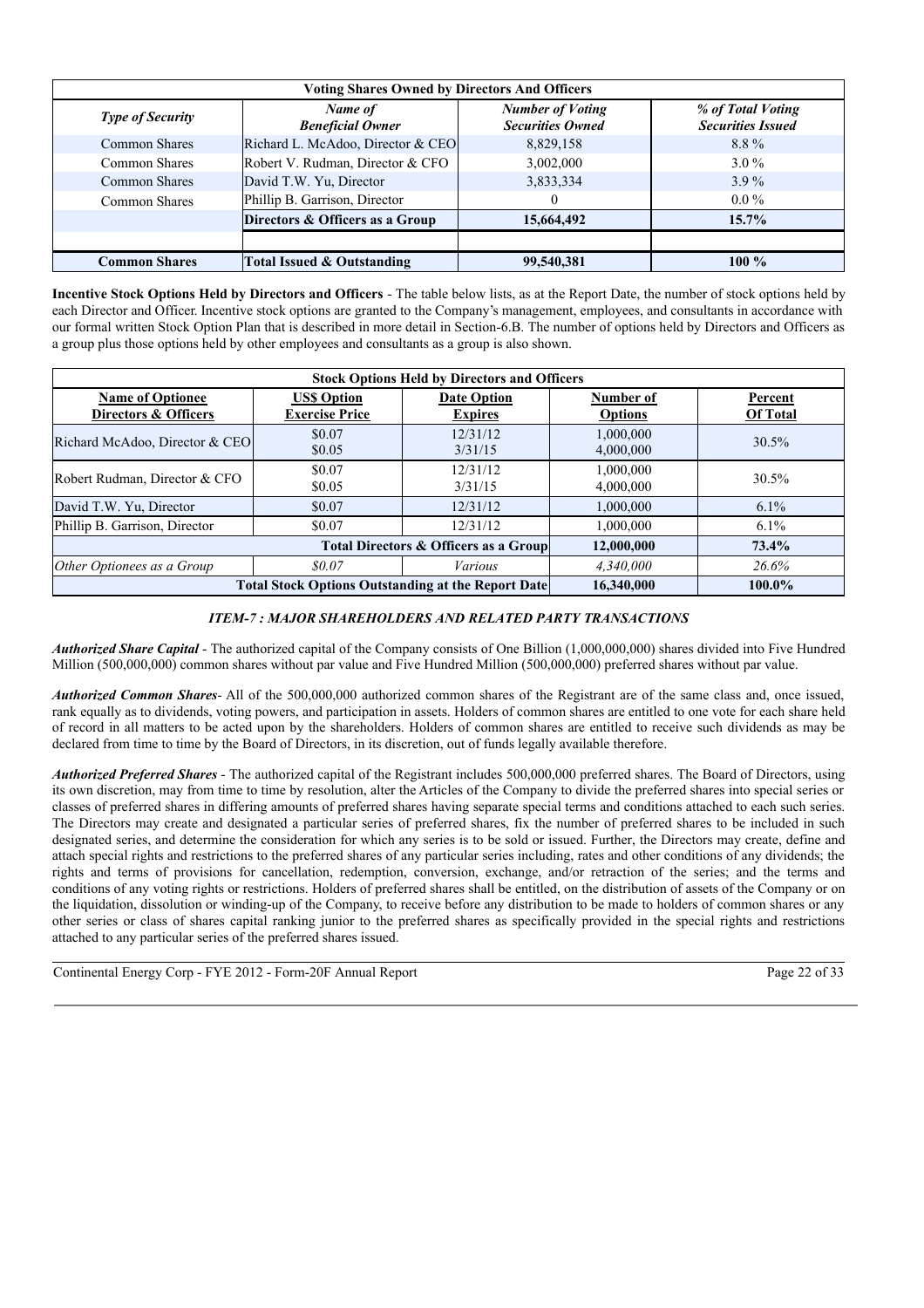*Issued and Outstanding Share Capital* - At the Company's most recently completed Fiscal 2012 year end on 6/30/12 the total number of common shares issued and outstanding was 99,540,381. As of the Report Date the total number of common shares issued and outstanding was 99,540,381. Zero preferred shares were issued at Fiscal 2012 year-end and none are issued as of the Report Date. The authorized and issued share capital of the Company is summarized in the table below.

| <b>Authorized And Issued Share Capital</b> |                                    |                                                                                                      |            |                           |  |
|--------------------------------------------|------------------------------------|------------------------------------------------------------------------------------------------------|------------|---------------------------|--|
|                                            | Authorized<br><b>Share Capital</b> | <b>Issued and Outstanding</b><br><b>Share Capital</b>                                                |            |                           |  |
| <b>Type of Security</b>                    | Number of<br><b>Shares</b>         | <b>Last Audited</b><br><b>Last Unaudited</b><br><b>Month End 10/31/12</b><br><b>Year End 6/30/12</b> |            | <b>At The Report Date</b> |  |
| <b>Common Shares</b>                       | 500,000,000                        | 99,540,381                                                                                           | 99,540,381 | 99,540,381                |  |
| <b>Preferred Shares</b>                    | 500,000,000                        |                                                                                                      | 0          |                           |  |

*Fully Diluted Basis Shareholding* - As at the Report Date, on a fully diluted basis, there are **128,785,881** common shares of the Company either issued or allocated under unexercised outstanding options, warrants, and debt conversion rights. This fully-diluted total includes **99,540,381** common shares actually issued and outstanding plus **9,780,500** outstanding unexercised warrants, plus **16,340,000** outstanding unexercised options to purchase additional common shares, plus **3,125,000** outstanding unexercised rights to convert against a promissory note; all as summarized in the table below.

| <b>Fully Diluted Shareholding</b> |                                                |                                                    |                           |  |  |  |
|-----------------------------------|------------------------------------------------|----------------------------------------------------|---------------------------|--|--|--|
| <b>Type of Security</b>           | <b>Last Audited</b><br><b>Year End 6/30/12</b> | <b>Last Unaudited</b><br><b>Month End 10/31/12</b> | <b>At The Report Date</b> |  |  |  |
| <b>Common Shares</b>              | 99,540,381                                     | 99,540,381                                         | 99,540,381                |  |  |  |
| Warrants                          | 20,780,500                                     | 9,780,500                                          | 9,780,500                 |  |  |  |
| Options                           | 16,340,000                                     | 16,340,000                                         | 16,340,000                |  |  |  |
| Debt Conversion Rights            | 3,125,000                                      | 3,125,000                                          | 3,125,000                 |  |  |  |
| <b>Fully Diluted Total</b>        | 139,785,881                                    | 128,785,881                                        | 128,785,881               |  |  |  |

### **A. MAJOR SHAREHOLDERS.**

**Definition of Major Shareholder** - As used herein the term "**Major Shareholder**" refers to beneficial owners of 5% or more of each class of the Company's voting securities, including our common shares. As at the Report Date the Company has one class of common shares outstanding, of which **99,540,381** are issued and entitled to vote.

**Voting Rights** - The voting rights of our Major Shareholders do not differ from the voting rights of shareholders who are not Major Shareholders.

**List of Major Shareholders** - To the knowledge of the Directors and Officers of the Company, no person beneficially owns, directly or indirectly, or exercises control or direction over common shares carrying more than 5% of the voting rights attached to all issued and outstanding shares of the Company at the Report Date except for those Major Shareholders who, together with their respective share holdings, are listed in the following table:

| <b>Major Shareholders</b> |                                         |                            |            |  |  |  |
|---------------------------|-----------------------------------------|----------------------------|------------|--|--|--|
| <b>Type of Security</b>   | <b>Name of Major Shareholder</b>        | <b>Voting Shares Owned</b> | % of Total |  |  |  |
| <b>Common Shares</b>      | $J.A.$ Khan <sup><math>(1)</math></sup> | 15,000,000                 | $15.1\%$   |  |  |  |
| Common Shares             | R. L. McAdoo $^{(2)}$                   | 8,829,158                  | 8.8%       |  |  |  |
| Common Shares             | Macquarie Bank Ltd. (3)                 | 5,250,000                  | 5.3 $\%$   |  |  |  |
|                           | Major Shareholders as a Group           | 29,079,158                 | $29.2\%$   |  |  |  |
| <b>Common Shares</b>      | Total Issued & Outstanding <sup>4</sup> | 99,540,381                 | $100.0 \%$ |  |  |  |

*Notes to Table:*

- 1 Major Shareholder, Malaysian businessman
- 2 Major Shareholder, Executive Director, Chairman, and CEO of the Company.
- 3 Major Shareholder, Australian financial institution
- 4 Does not included shares held by nominee depositories CDS and CEDE as described in the following section. The Company is not aware of the identities of unregistered shareholders and beneficial owners of the shares held by nominee depositories CDS or CEDE.

With the exception of Mr. Khan who purchased his shares through a private placement of equity in the Company during Fiscal 2012 in March 2012 and Mr. McAdoo who increased his shareholding in Fiscal 2012 by four million shares there have been no significant changes in Major Shareholders and no significant changes in the number of shares held by each Major Shareholder during the last three Fiscal Years.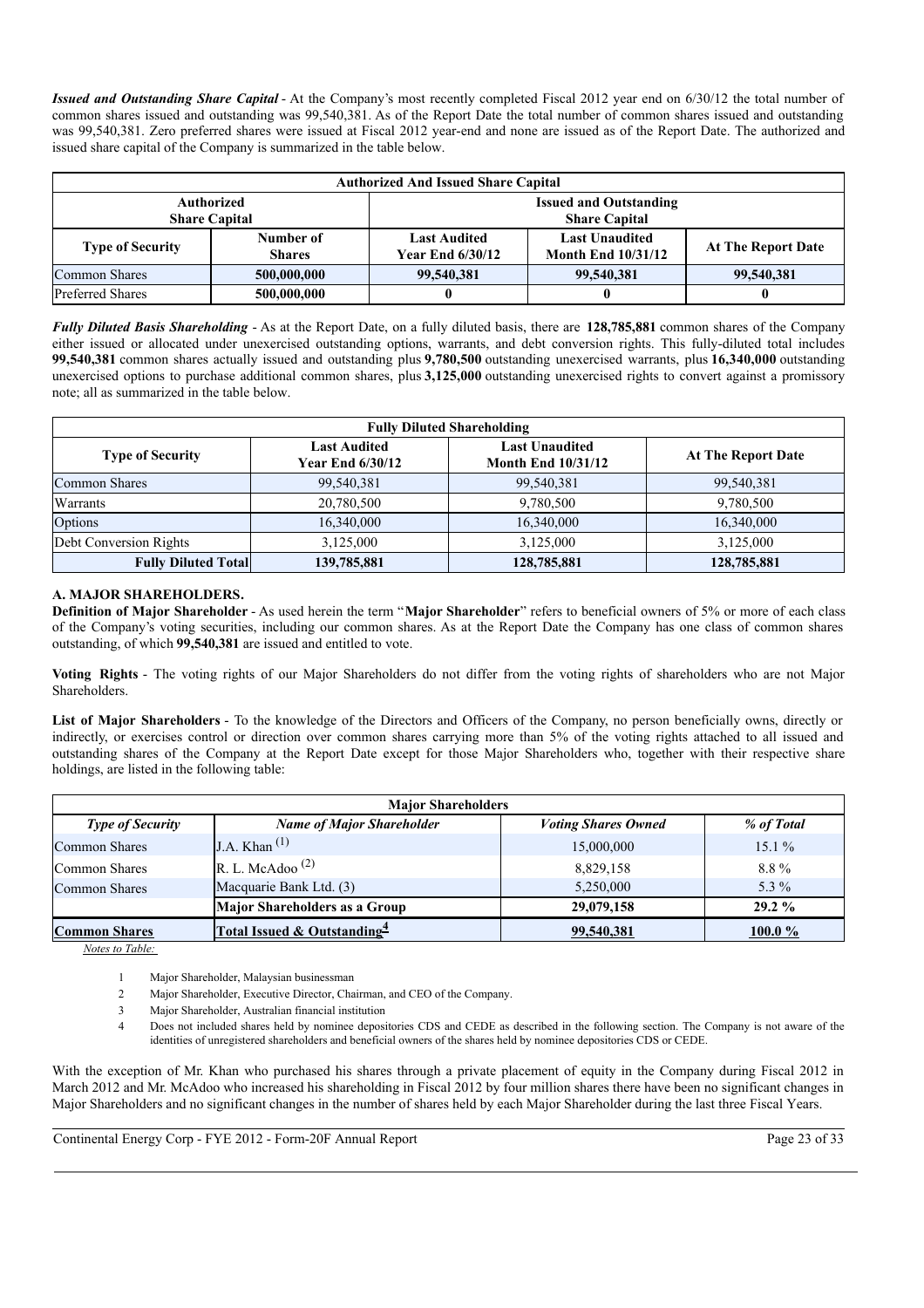**Other Shareholders -** Based on the following assumptions we estimate that the number of other shareholders of the Company, the amounts of shares each holds, and the geographic distribution of their residence as follows:

*Registered Shareholders* - The Company knows the names, residences, and respective numbers of shares held by only those holders who possess a paper certificate on file with our registrar and transfer agent (collectively our "**Registered Shareholders**"). Each year our transfer agent furnishes us a list of Registered Shareholders entitled to vote at our annual general meeting and we use this list to mail proxy and meeting information.

*Unregistered Shareholders* - The Company has researched to the best of its ability, the "**Unregistered Shareholders**". The shares of our Unregistered Shareholders are commonly held by brokerage firm who uses a share depository institution as its nominee and clearing house on behalf of banks, brokerage firms, institutions and their respective clients. Two of these share depository institutions, CDS and CEDE, hold a majority of the Company's issued and outstanding common shares as shown in the preceding table. Canadian Depository for Securities, Inc., or "**CDS**" is a Canadian depository and "**CEDE**" an American nominee of the Depository Trust Company is a USA depository. The actual number of shareholders, the amount of shares owned by each, the residence of each, and the identities of each actual individual shareholders represented by the CDS and CEDE holdings is not known to the Company except for a limited amount of shareholders who have elected to receive annual meeting proxy and other information directly from the Company. We estimate the number of our Unregistered Shareholders from the number of proxy materials requested of the Company by various brokerage houses for distribution to our shareholders at the "Record Date" of our most recently held annual general or special shareholders meeting.

Therefore we estimate that the number of shareholders of the Company, the amounts of shares held, and the geographic distribution of our Registered Shareholders, Unregistered Shareholders, and nominee depositories as shown in the following table:

| <b>ESTIMATE OF NUMBER AND DISTRIBUTION OF SHAREHOLDERS</b> |                                       |                       |                                         |                       |                                       |                       |                                       |                       |
|------------------------------------------------------------|---------------------------------------|-----------------------|-----------------------------------------|-----------------------|---------------------------------------|-----------------------|---------------------------------------|-----------------------|
|                                                            | Canadian<br><b>Residents</b>          |                       | <b>Other Nation</b><br><b>Residents</b> |                       | <b>USA</b><br><b>Residents</b>        |                       | <b>Total</b>                          |                       |
|                                                            | <b>Number</b><br>of<br><b>Holders</b> | <b>Shares</b><br>Held | <b>Number</b><br>-of<br><b>Holders</b>  | <b>Shares</b><br>Held | <b>Number</b><br>оf<br><b>Holders</b> | <b>Shares</b><br>Held | <b>Number</b><br>оf<br><b>Holders</b> | <b>Shares</b><br>Held |
| Registered<br><b>Shareholders</b>                          | 38                                    | 2,104,749             | 36                                      | 35,861,134            | 65                                    | 8,243,093             | 129                                   | 46,208,976            |
| <b>Estimate of Unregistered</b><br><b>Shareholders</b>     | 300                                   | --                    | 100                                     |                       | 300                                   | --                    | 700                                   |                       |
| CDS Depository, Canada <sup>1</sup>                        |                                       | 38,434,872            |                                         |                       |                                       |                       |                                       | 38,434,872            |
| CEDE Depository, $USA1$                                    | --                                    | --                    | $- -$                                   | $-$                   |                                       | 14,896,533            |                                       | 14,896,533            |
| <b>Totals</b>                                              | 339                                   | 40,539,621            | 136                                     | 35,861,134            | 366                                   | 23,139,626            | 831                                   | 99,540,381            |

The information about holdings of nominee depositories CEDE and CDS as deemed major shareholders shown in the preceding table is derived as at the 11/10/11 "Record Date" for the Company's last annual general meeting.

*Geographic Distribution of Shareholders* - We estimate the location of Registered Shareholders from the registered certificate addresses provided by our transfer agent. In the case of Unregistered Shareholders we presume that the shares held by Canadian depository CDS represent Canadian or other Non-US holders and we presume that shares held at CEDE are attributable to USA resident holders although we have no way of knowing these facts as certain.

**Control** - To the extent known to the Company, the Company is not owned or controlled directly or indirectly by another corporation, or by any foreign government, or by any other natural or legal person severally or jointly, other than disclosed herein.

**Change of Control** - To the extent known to the Company, there are no arrangements, the operation of which may at a subsequent date result in a change of control of the Company.

#### **B. RELATED PARTY TRANSACTIONS.**

During the fiscal year ended 6/30/12, management, director and officer fees in the amount of \$247,500 were paid or accrued to directors and officers of the Company. At fiscal year-end 6/30/12, \$87,750 was payable to officers of the Company relating to outstanding management fees and \$27,926 was payable to an officer relating to cash advances made to the Company since 6/30/10.

On 2/17/11 the Company received a \$15,000 loan from a director in exchange for a promissory note. The loan is to accrue interest at the rate of 10% per annum and was repayable on 5/17/11. The loan together with accumulated interest of \$1,594 was repaid in full on 3/12/12.

On 6/13/11 the Company received a \$10,000 loan from a director in exchange for a promissory note. A further \$5,000 was received from the same director on 6/23/11 with the same terms. Both loans together with accumulated interest of \$1,156 were repaid in full on 3/12/12.

Continental Energy Corp - FYE 2012 - Form-20F Annual Report Page 24 of 33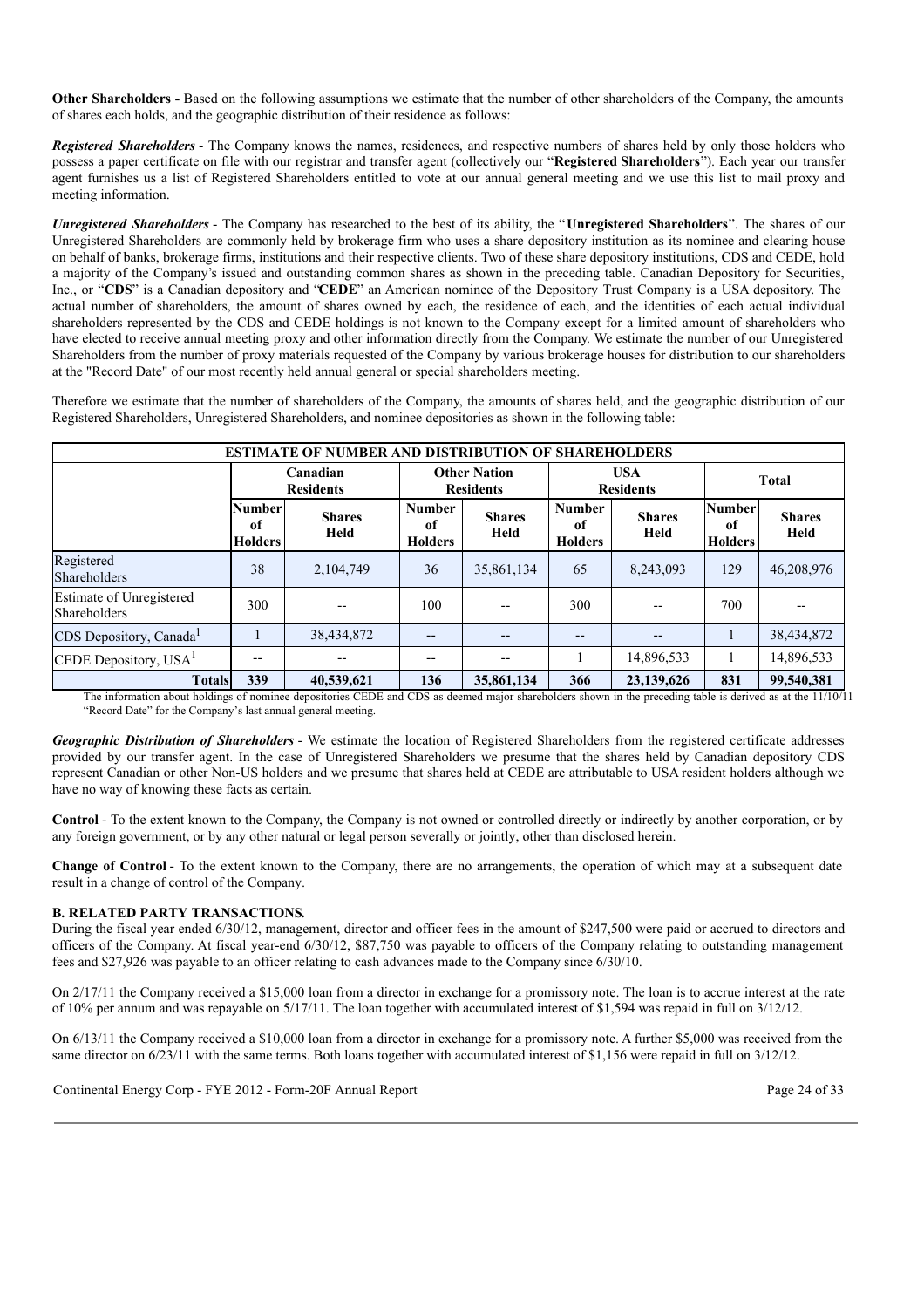Except for the related party transaction described in the preceding paragraphs, and to the extent of the Company's knowledge, during the Company's preceding fiscal year-ended 6/30/12 and up to the Report Date there were no loans, guarantees, transactions, or currently proposed transactions between the Company and

- (a) enterprises that directly or indirectly through one or more intermediaries, control or are controlled by, or are under common control with, the Company;
- (b) associates (An associate is an unconsolidated enterprise in which the Company has a significant influence or which has significant influence over the Company);
- (c) individuals owning, directly or indirectly, an interest in the voting power of the Company that gives them significant influence over the Company, and close members (Close members of an individual's family are those that may be expected to influence, or be influenced by, that person in their dealings with the Company.) of any such individual's family;
- (d) Directors, Officers, and key management personnel, that is, those persons having authority and responsibility for planning, directing and controlling the activities of the Company, including close members of such individuals' families; and
- (e) enterprises in which a substantial interest in the voting power is owned, directly or indirectly, by any person described in (c) or (d) or over which such a person is able to exercise significant influence. This includes enterprises owned by Directors or Major Shareholders of the Company and enterprises that have a member of key management in common with the Company. Significant influence over an enterprise is the power to participate in the financial and operating policy decisions of the enterprise but is less than control over those policies.

#### **C. INTERESTS OF EXPERTS AND COUNSEL.**

Since the end of the Company's Fiscal 2012 year end, to the best of our knowledge, there are no transactions, or proposed transactions, which have materially affected or will materially affect the Company in which any auditors, experts, counsel, or independent advisors has had or will have any direct or material indirect interest.

#### **ITEM-8 : FINANCIAL INFORMATION**

#### **A. CONSOLIDATED STATEMENTS AND OTHER FINANCIAL INFORMATION.**

*Preparation of Financial Statements* - The Company prepares annual audited consolidated financial statements as at its year end date of 30 June. These consolidated financial statements include the accounts of the Company and its majority owned subsidiaries. During the course of the Company's fiscal year management prepares unaudited quarterly consolidated financial statements as at September 30, December 31, and March 31 which are filed on SEDAR with the British Columbia Securities Commission within 60 days of the quarter's end. These same quarterly statements are filed by the Company on EDGAR as Form-6K filings.

*SEDAR Filings* - The Company makes continuous disclosure filings with Canadian securities regulators electronically via "SEDAR", the "System for Electronic Document Archiving and Retrieval". The Company began filing electronically on SEDAR in 1997. Copies of the Company's SEDAR filings, including our annual audited and quarterly unaudited financial statements and management discussion and analysis may be downloaded from the SEDAR website at www.sedar.com.

*Reporting Currency* - Commencing for its 7/31/02 year-end the Company adopted the U.S. currency as its reporting currency and has prepared its financial statements since then on that basis. The accounts of the Company are now prepared in U.S. dollars and the Company's Canadian operations are translated into U.S. dollars under the temporal method.

*Canadian GAAP* - Prior to and including the Company's Fiscal Year ended 6/30/11, the Company's financial statements were prepared in accordance with Canadian Generally Accepted Accounting Principles (GAAP), the application of which, in the case of the Company, conformed in all material respects for the periods presented with US GAAP, except as disclosed in footnotes to the financial statements.

**IFRS - International Financial Reporting Standards -** The Canadian Accounting Standards Board announced its decision to replace Canadian GAAP with International Financial Reporting Standards ("IFRS") for all Canadian publicly accountable enterprises. The effective changeover date for the Company is 7/1/11, at which time Canadian GAAP ceased to apply for Continental and was replaced by IFRS. Following this timeline, the Company issued its first set of interim financial statements prepared under IFRS for the quarter ended 9/30/11 including comparative IFRS financial results and an opening balance sheet as at 7/1/10. The first annual IFRS consolidated financial statements were prepared for the Fiscal year ended 6/30/12 with restated comparatives for the previous fiscal year ended 6/30/11. Commencing from 7/1/11 and for the current fiscal year ended 6/30/12, the Company's financial statements were prepared in accordance with IFRS. The Company's audited financial statements for Fiscal 2012 can be found under "Item 18 - Financial Statements" in the annual report below.

## **B. SIGNIFICANT CHANGES.**

*Legal Proceedings* - As of the Report Date, the Company knows of no material, active or pending legal proceedings against them; nor is the Company involved as a plaintiff in any material proceeding or pending litigation.

*Dividend Distributions* - Holders of our common shares are entitled to receive such dividends as may be declared from time to time by our board, in its discretion, out of funds legally available for that purpose. The Company has not declared any dividends for the last five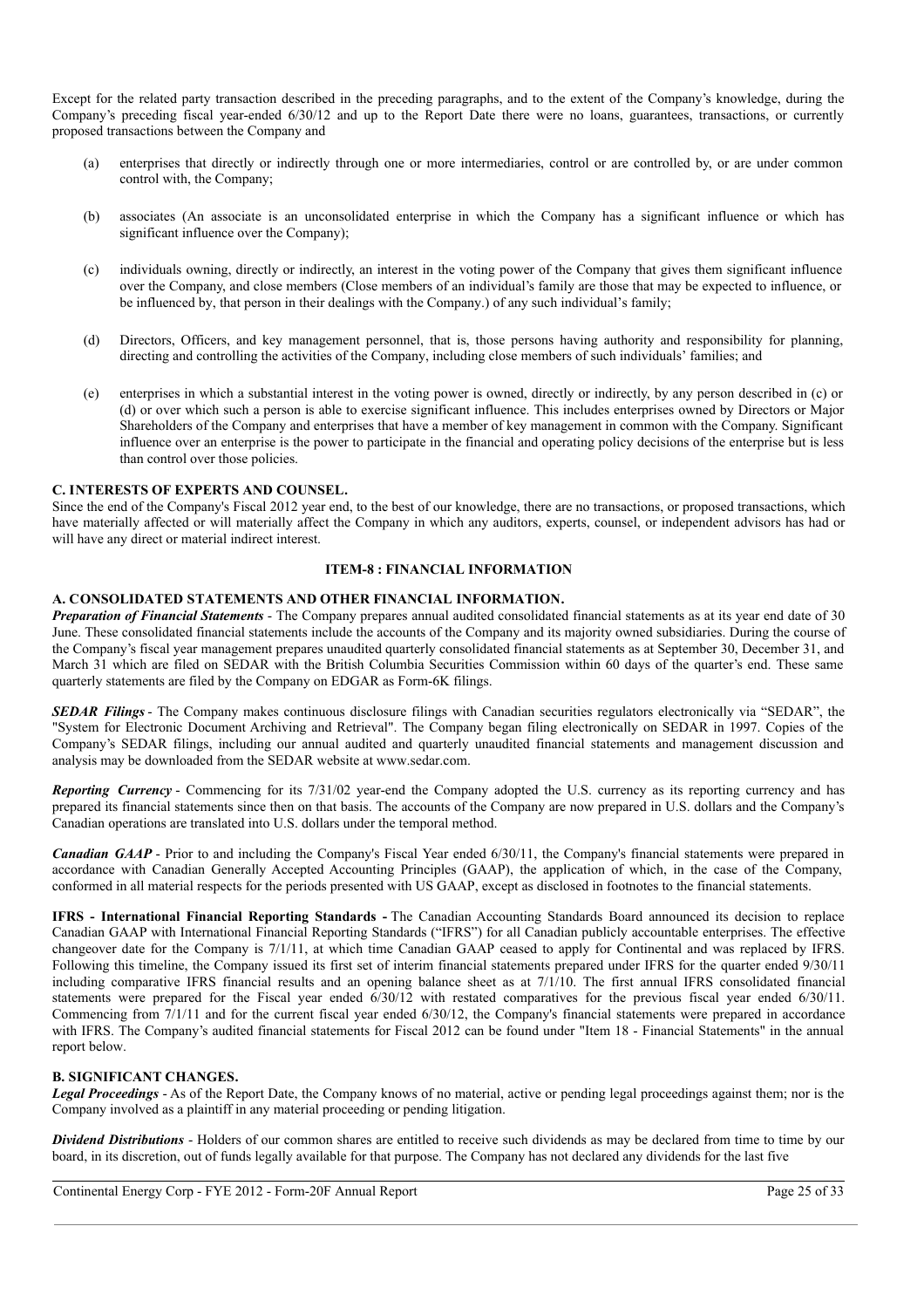fiscal years and does not anticipate that it will do so in the foreseeable future. We intend to retain future earnings, if any, for use in the operation and expansion of our business and do not intend to pay any cash dividends in the foreseeable future.

#### **ITEM-9 : THE OFFER AND LISTING.**

#### **A. OFFER AND LISTING DETAILS.**

The Company's common shares trade on the OTCQB in the United States under the symbol "CPPXF", since 3/24/98. The following table lists the volume of trading and the high and low trading prices during the quarter and the end quarter closing sales price for the Company's common shares for the last eight fiscal quarters. The closing price of the common shares on 10/31/12 was \$0.01.

| <b>For the Period</b>             | <b>Common Shares</b><br><b>Trading Volume</b> | <b>High Price</b> | <b>USS Dollar Sales Price</b><br><b>Low Price</b> | <b>Closing Price</b> |
|-----------------------------------|-----------------------------------------------|-------------------|---------------------------------------------------|----------------------|
| Quarter Ended - 9/30/2012         | 1,465,300                                     | \$0.09            | \$0.02                                            | \$0.05               |
| Ouarter Ended - 6/30/2012         | 659,100                                       | \$0.17            | \$0.07                                            | \$0.09               |
| Quarter Ended - 3/31/2012         | 1,591,300                                     | \$0.18            | \$0.04                                            | \$0.16               |
| Quarter Ended - 12/31/2011        | 955,500                                       | \$0.08            | \$0.04                                            | \$0.05               |
| Quarter Ended - 9/30/2011         | 979,700                                       | \$0.09            | \$0.05                                            | \$0.07               |
| Quarter Ended - 6/30/2011         | 1,189,600                                     | \$0.12            | \$0.06                                            | \$0.08               |
| Quarter Ended - 3/31/2011         | 2,787,200                                     | \$0.11            | \$0.05                                            | \$0.08               |
| <b>Ouarter Ended - 12/31/2010</b> | ,473,000                                      | \$0.14            | \$0.04                                            | \$0.06               |

#### **B. PLAN OF DISTRIBUTION.**

We are filing this Form-20F as an annual report under the Exchange Act and therefore the provision of information called for by this Item-9.B is not applicable.

#### **C. MARKETS.**

Our common shares are quoted on the OTCQB under the symbol "CPPXF".

#### **D. SELLING SHAREHOLDERS**

We are filing this Form-20F as an annual report under the Exchange Act and therefore the provision of information called for by this Item-9.D is not applicable.

#### **E. DILUTION.**

We are filing this Form-20F as an annual report under the Exchange Act and therefore the provision of information called for by this Item-9.E is not applicable.

#### **F. EXPENSES OF THE ISSUE.**

We are filing this Form-20F as an annual report under the Exchange Act and therefore the provision of information called for by this Item-9.F is not applicable.

## **ITEM-10 : ADDITIONAL INFORMATION.**

#### **A. SHARE CAPITAL.**

We are filing this Form-20F as an annual report under the Exchange Act and therefore the provision of information called for by this Item-10.A is not applicable.

#### **B. MEMORANDUM AND ARTICLES OF ASSOCIATION.**

The Company was incorporated in British Columbia, Canada, on 5/29/84 under the name "Intl. Focus Res. Inc." On 1/3/96 the name was changed to "Continental Copper Corporation". On 10/23/97 the name was changed to "Continental Energy Corporation". On 6/23/04, the Company was transitioned under the Business Corporation Act (British Columbia).At an annual general meeting of the shareholders on 1/25/06 the shareholders adopted an amended Articles to conform them to the Business Corporations Act (British Columbia), enacted in 2004, as it required. At a special general meeting of the shareholders on 9/10/08 the shareholders amended and adopted the Company's current Articles.

Set out below is a summary of various provisions of our Notice of Articles and Articles prescribed by the Business Corporations Act (British Columbia) in respect of:(i) objects and purposes: (ii) directors; (iii) authorized capital; (iv) rights, preference and restrictions attached to our classes of shares; (v) shareholder meetings; and (vi) limitation on rights of non-Canadians; (vii) delay of change of control; and (viii) reporting of share ownership.

*Objects and Purposes -* Neither our Notice of Articles or Articles contain a description of our objects and purposes.

Continental Energy Corp - FYE 2012 - Form-20F Annual Report Page 26 of 33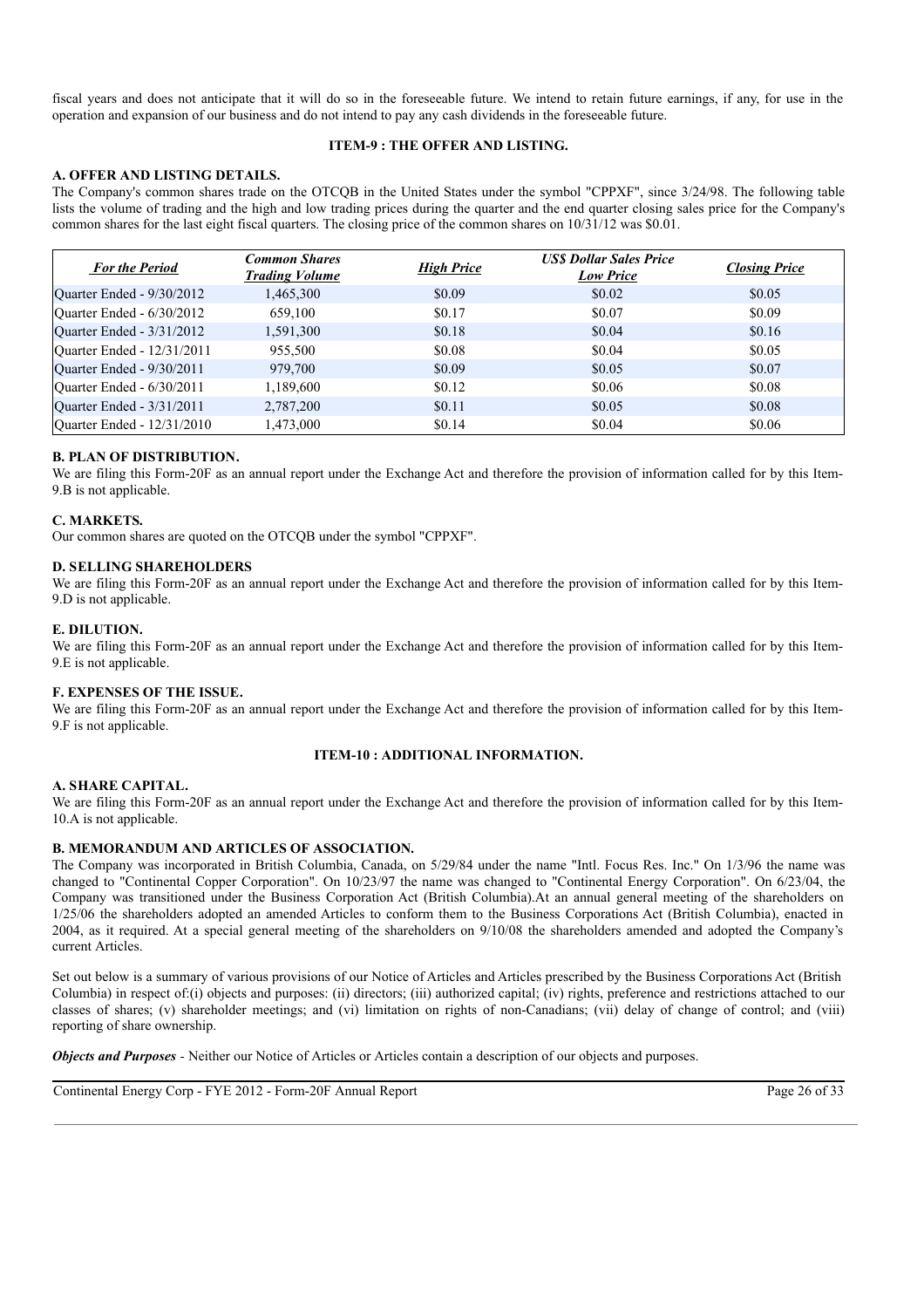*Directors* - Our Articles have provisions related to conflicts of interests of directors in certain corporate transactions. A director or senior officer who holds a disclosable interest in a contract or transaction into which the Company proposes to enter into, must disclose such interest and is liable to account to the Company for any profit that accrues to the director or senior offer as a result of the transaction if the provisions for disclosure and director approval set out in the Business Corporations Act (British Columbia) are not complied with. A director with a disclosable interest in a contract or transaction is not entitled to vote on any directors' resolution approving the contract or transaction, unless all directors have an interest in the contract or transaction. A director with a disclosable interest in a contract or transaction is entitled to be counted as part of the quorum for the directors' meeting to consider the contract or transaction. Under the Business Corporations Act (British Columbia), a director does not hold a disclosable interest in a contract or transaction merely because it relates to his/her compensation in his/her capacity as a director, officer, employee or agent of the Company. Our Articles provide that our directors may, without shareholder approval, borrow money upon the credit of our Company, issue and sell bonds or debentures and provide guarantees. Neither our Notice of Articles or Articles set out a mandatory retirement age for our directors and our directors are not required to own securities of our Company in order to serve as directors.

*Authorized Capital -* Our Notice of Articles provide that our authorized capital consists of 500,000,000 shares of common stock, without par value, and 500,000,000 shares of preferred stock, without par value. Our preferred stock may be issued in one or more series and our directors may fix the number of shares which is to comprise each series and the designation, rights, privileges, restrictions and conditions attaching to each series.

*Rights, Preferences and Restrictions -*Pursuant to our Articles and the Business Corporations Act (British Columbia), holders of our common stock are entitled to vote at all meetings of shareholders, except meetings at which only holders of a specified class of shares are entitled to vote, receive any dividend declared by our Company's board of directors and, subject to the rights, privileges, restrictions and conditions attaching to any other class of shares, receive the remaining property of our Company upon dissolution. Shares of our preferred stock of each series rank on a parity with our share of preferred stock of any other series and are entitled to a preference over shares of our common stock with respect to the payment of dividends and the distribution of assets or return of capital in the event of liquidation, dissolution or winding-up of our Company. The provisions in our Articles attaching to our common stock and our preference stock may be altered, amended, repealed, suspended or changed by the affirmative vote of the holders of not less than 2/3s of the outstanding shares of common stock and 2/3s of the shares of preferred stock, as applicable. With the exception of special resolutions (i.e. resolutions in respect of fundamental changes to our Company, including: the sale of all or substantially all of its assets, an merger or other arrangement or an alteration to our Company's authorized capital) that require the approval of 2/3s of the votes cast by shareholders (holding common stock) entitled to vote at a meeting, either in person or by proxy, resolutions to approve matters brought before a meeting of our shareholders require approval by a simple majority of the votes cast by shareholders entitled to vote at a meeting, either in person or by proxy.

*Shareholder Meetings -* The Business Corporations Act (British Columbia) provides that:(i) meetings of shareholders must be held in British Columbia, unless otherwise provided in a company's Articles; (ii) directors must call an annual general of shareholders not later than 15 months after the last preceding annual general and once in every calendar year;(iii) for the purpose of determining shareholders entitled to receive notice of or vote at meetings of shareholders, the directors may fix in advance a date as the record date for that determination, provided that such date shall not precede by more than 50 days or by less than 21 days the date on which the meeting is to be held; (iv) a quorum of shareholders for a shareholder meeting may be set by the Articles and the Company's Articles provide that the quorum for the transaction of business at a meeting of our shareholders is two shareholders, or one or more proxy holder representing two members, or one member and proxy holder representing another member; (v) the holders of not less than five percent of the issued shares entitled to vote at a meeting may requisition the directors to call a meeting of shareholders for the purposes stated in the requisition; and (vii) upon the application of a director or shareholder entitled to vote at the meeting, the Supreme Court of British Columbia may order a meeting to be called, held and conducted in a manner that the Court directs.

*Limitations on Rights of Non-Canadians -* Except as provided in the Investment Canada Act, there are no limitations specific to the rights of non-Canadians to hold or vote our common stock under the laws of Canada or British Columbia or in our charter documents. See "Exchange Controls" below in this annual report for a discussion of the principal features of the Investment Canada Act for non-Canadian residents proposing to acquire our common stock.

*Delay of Change of Control -* Pursuant to the provisions of the Business Corporations Act (British Columbia), at each annual general meeting of our shareholders all of our directors retire and the shareholders appoint a new board of directors. Each director holds office until our next annual general meeting unless:(i) he dies or resigns; (ii) he is removed by ordinary resolution of our shareholders (or class or series of shareholders if such class or series has the exclusive right to elect one or more directors); or (iii) the director becomes disqualified to hold officer, as provided under the Business Corporations Act (British Columbia).A director appointed or elected to fill a vacancy on our board holds office for the unexpired term of his predecessor (generally, until our next annual general meeting).With the exception of provisions in our Articles that limit the number of directors that can be appointed between annual meetings of shareholders and that give our directors the authority to issue blank check preferred stock, there are no provisions in our Notice of Articles or Articles that would have the effect of delaying, deferring or preventing a change in control of our Company, and that would operate only with respect to a merger, acquisition or corporate restructuring involving our Company.

*Reporting of Share Ownership -*Neither our Notice of Articles or Articles contain any provisions governing the ownership threshold above which shareholder ownership must be disclosed. Securities legislation in Canada, however, requires that we disclose in our annual general meeting proxy statement, holders who beneficially own more than 10 percent of our issued and outstanding shares, and United States Federal securities laws require the disclosure in our annual report on Form-20F of holders who own more than five percent of our issued and outstanding shares.

Continental Energy Corp - FYE 2012 - Form-20F Annual Report Page 27 of 33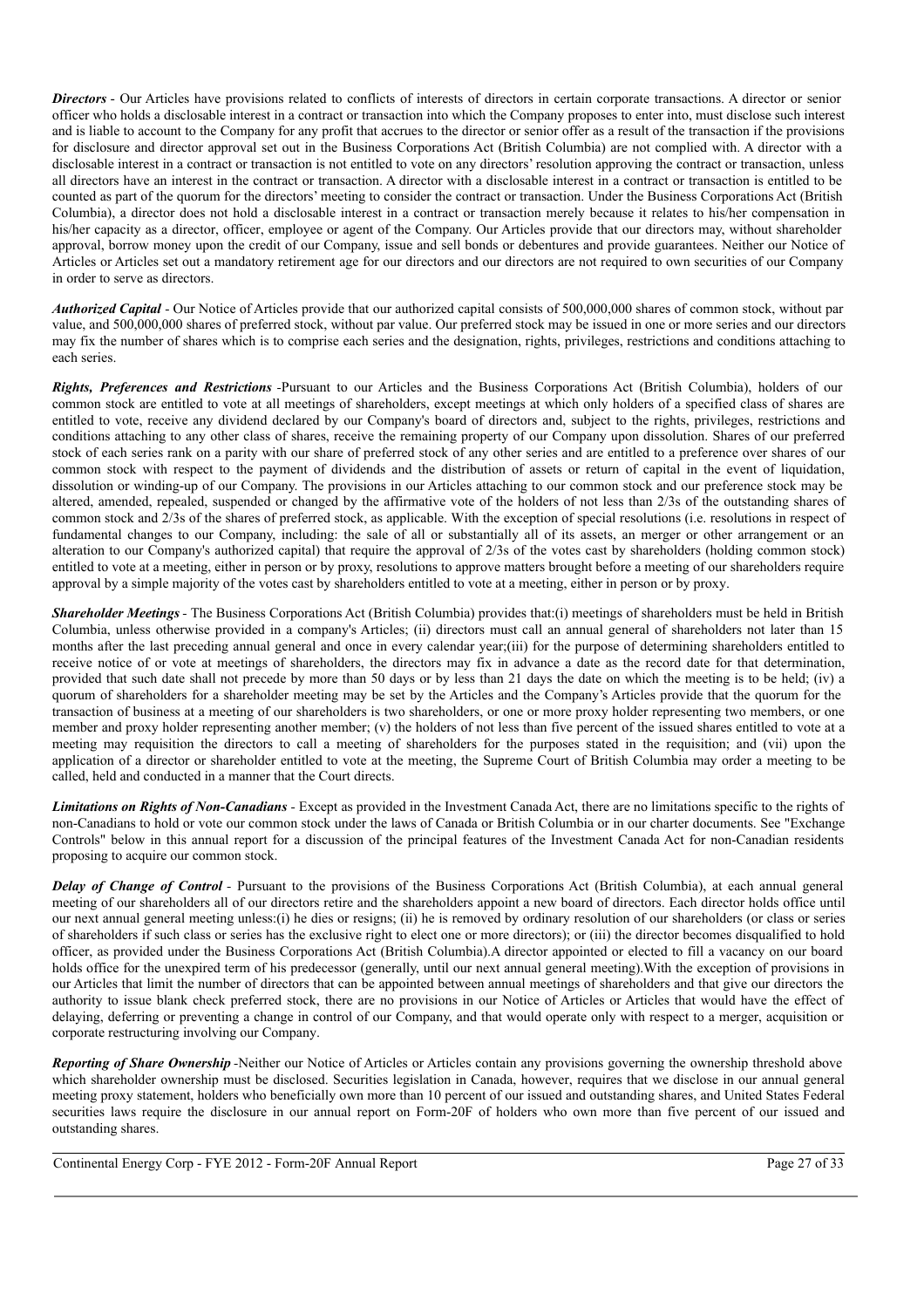#### **C. MATERIAL CONTRACTS**

**TGE Agreement** - On 5/7/12, the Company acquired 300,000 shares, representing a 10% stake, of Tawau Green Energy Sdn. Bhd. ("TGE") for the sum of 6,000,000 Malaysian Ringgit ("MYR") (\$1,965,600). TGE is a privately held company incorporated in and based in Kota Kinabalu, Sabah, Malaysia and is in the business of developing geothermal energy at its Apas Kiri project site. Under the terms of the agreement, the Company shall first pay MYR 3,000,000 in the form of 12 equal installments of MYR 250,000 per month for one year. The remaining MYR 3,000,000 of the investment will be earned through the Company's expenditures on a mutually agreed upon work program conducted at Apas Kiri site prior to 5/6/13, the first anniversary of the deal. In the event that the Company elects not to complete the transaction during the prescribed 12-month period, then the Company shall be obliged to return that proportion of the 300,000 shares unpaidfor at 5/6/13.

**CBM Joint Venture** - On 5/5/12 the Company announced that it had entered into a Joint Study and Bid Group Agreement with CBM Asia Development Corp. ("CBM Asia") a Canadian CBM developer with existing CBM developments in Indonesia. Under the agreement, the Company and CBM Asia will jointly and exclusively study selected areas in Indonesia with the objective of identifying geologically justified candidate areas to be jointly pursued as targets of opportunity for direct acquisition of CBM production sharing contracts ("PSCs") offered by the Indonesian government through public tenders or through direct proposal tenders conducted under joint study arrangements. Successful CBM PSC acquisitions shall be shared by the Company and CBM Asia under a pre-agreed joint operating agreement ("JOA") format in the participating interest proportions 75% CBM Asia and 25% the Company. CBM Asia shall act as operator under the JOA and any CBM PSC and shall pay 100% of the JOA's CBM PSC general and administrative costs. All CBM PSC acquisition costs and other JOA exploration and drilling costs shall be borne by the parties in proportion to their respective JOA participating interests.

**The Bengara-II Production Sharing Contract ("PSC")** - On 12/04/97 Continental-GeoPetro (Bengara-II) Ltd. ("CGB2") entered into a Production Sharing Contract ("PSC") for the Bengara-II PSC contract area with the Minister of Mines and Energy of the Republic of Indonesia. CGB2 is the sole owner of 100% of the rights to the Bengara-II PSC. Management of operating activities in the Bengara-II contract area pursuant to the PSC is vested in CGB2 as the Bengara-II PSC "Operator". At the Report Date the Company owns 18% of the shares of CGB2. GeoPetro Resources Company ("GeoPetro": *NYSE Amex*: GPR.A) owns 12% of the shares of CGB2. Kunlun Energy Company Ltd. (formerly CNPC (Hong Kong) Ltd.) ("Kunlun": *HKSE: 0135.HK*), through its wholly owned subsidiary CNPCHK (Indonesia) Ltd. ("CNPCHK-Indonesia"), owns 70% of the shares of CGB2. The as-amended exploration term of the Bengara-II PSC expired on 12/4/11. Kunlun, acting in its capacity as operator of the Bengara-II PSC and 70% majority shareholder of CGB2, sought an extension of this term during Fiscal 2012. Pursuant to a news release dated 10/16/12, subsequent to the end of Fiscal 2012, the Company announced that Kunlun has terminated negotiations with the Indonesian government for an extension of the Bengara-II PSC's term. Consequently the Bengara-II PSC has been relinquished and allowed to expire in accordance with its term.

#### **D. EXCHANGE CONTROLS.**

Except as discussed in ITEM-10.E, "Taxation", the Company is not aware of any Canadian federal or provincial laws, decrees, or regulations that restrict the export or import of capital, including foreign exchange controls, or that affect the remittance of dividends, interest or other payments to non-Canadian holders of the common shares. There are no limitations on the right of non-Canadian owners to hold or vote the common shares imposed by Canadian federal or provincial law or by the charter or other constituent documents of the Company.

Continental Energy Corp - FYE 2012 - Form-20F Annual Report Page 28 of 33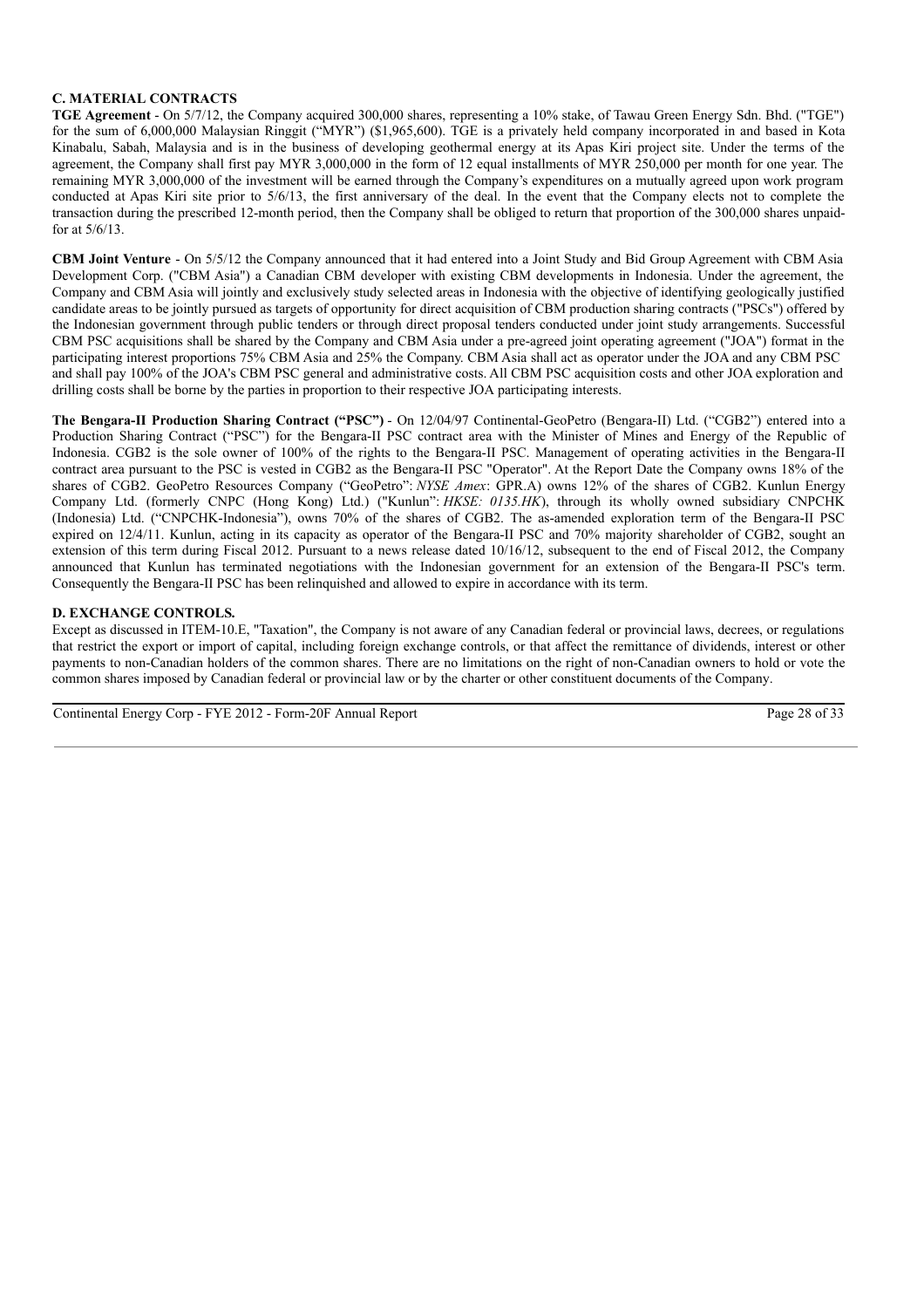The Investment Canada Act (the "Investment Act"), which generally prohibits a reviewable investment by an entity that is not a "Canadian", as defined, unless after review, the minister responsible for the Investment Act is satisfied that the investment is likely to be of net benefit to Canada. An investment in the Shares by a non-Canadian who is not a "WTO investor" (which includes governments of, or individuals who are nationals of, member states of the World Trade Organization and corporations and other entities which are controlled by them), at a time when the Company was not already controlled by a WTO investor, would be reviewable under the Investment Act under three circumstances. First, if it was an investment to acquire control (within the meaning of the Investment Act) and the value of the Company's assets, as determined under Investment Act regulations, was C\$5 million or more. Second, the investment would also be reviewable if an order for review was made by the federal cabinet of the Canadian government on the grounds that the investment related to Canada's cultural heritage or national identity (as prescribed under the Investment Act), regardless of asset value. Third, the investment would also be reviewable if an order for review is made by the federal cabinet of the Canadian government on the grounds that an investment by a non-Canadian could be injurious to national security. An investment in the Shares by a WTO investor, or by a non- Canadian at a time when the Company was already controlled by a WTO investor, would be reviewable under the Investment Act if it was an investment to acquire control and the value of the Company's assets, as determined under Investment Act regulations, was not less than a specified amount, which for 2009 is C\$312 million. The usual thresholds for review for direct acquisitions of Canadian businesses (other than acquisitions of cultural businesses) by foreign investors will change as of a date to be determined by the federal cabinet of the Canadian Government. At that time transactions will be reviewable only if the "enterprise value" of the assets of the Canadian business is equal to or greater than (a) C\$600 million, in the case of investments made during the first two years after the amendments come into force; (b) C\$800 million, in the case of investments made during the third and fourth years after the amendments come into force; and (c) C\$1 billion, in the case of investments made between the fifth year after the amendments come into force and December 31 of the sixth year after the amendments come into force. This threshold will thereafter be adjusted on an annual basis. The Investment Act provides detailed rules to determine if there has been an acquisition of control. For example, a non-Canadian would acquire control of the Company for the purposes of the Investment Act if the non-Canadian acquired a majority of the Shares. The acquisition of less than a majority, but one-third or more, of the Shares would be presumed to be an acquisition of control of the Company unless it could be established that, on the acquisition, the Company not controlled in fact by the acquirer. An acquisition of control for the purposes of the Investment Act could also occur as a result of the acquisition by a non-Canadian of all or substantially all of the Company's assets.

#### **E. TAXATION.**

*Canadian Federal Income Tax Considerations* - The following summary discusses only the Canadian federal income tax considerations generally applicable to a holder (a "Holder") of one or more common shares of the Company who, for the purposes of the Income Tax Act (Canada) (the "Tax Act") is a non-resident of Canada who holds common shares as capital property. The summary deals with the provisions of the Tax Act in force on 12/31/99.It does not discuss all the tax consequences that may be relevant to particular holders in light of their circumstances or to holders subject to special rules. It is therefore not intended to be, nor should it be construed to be, legal or tax advice to any holder of common shares of the Company and no opinion or representation with respect to the Canadian income tax consequences to any such holder or prospective holder is made. Holders and prospective holders should therefore consult their own tax advisers with respect to their particular circumstances.

*Dividends* - A Holder will be subject to Canadian withholding tax ("Part XIII Tax") equal to 25%, or such lower rate as may be available under an applicable tax treaty, of the gross amount of any dividend paid or deemed to be paid on common shares. Under the Canada-US Income Tax Convention (1980) as amended by the Protocols signed on 6/14/83, 3/28/84, 3/17/95, and 7/29/97 (the "Treaty"), the rate of Part XIII Tax applicable to a dividend on common shares paid to a Holder who is a resident of the United States and who is the beneficial owner of the dividend, is 5%.If the Holder is a company that owns at least 10% of the voting stock of the Company paying the dividend, and, in all other cases, the tax rate is 15% of the gross amount of the dividend. The Company will be required to withhold the applicable amount of Part XIII Tax from each dividend so paid and remit the withheld amount directly to the Receiver General for Canada for the account of the Holder.

*Disposition of Common Shares* - A Holder who disposes of a common share, including by deemed disposition on death, will not normally be subject to Canadian tax on any capital gain (or capital loss) thereby realized unless the common share constituted "taxable Canadian" property" as defined by the Tax Act. Generally, a common share of a public corporation will not constitute taxable Canadian property of a Holder if the share is listed on a prescribed stock exchange unless the Holder or persons with whom the Holder did not deal at arm's length alone or together held or held options to acquire, at any time within the five years preceding the disposition, 25% or more of the shares of any class of the capital stock of the Company. A Holder who is a resident of the United States and realizes a capital gain on a disposition of a common share that was taxable Canadian property will nevertheless, by virtue of the Treaty, generally be exempt from Canadian tax thereon unless (a) more than 50% of the value of the common shares is derived from, or from an interest in, Canadian real estate, including Canadian mineral resource properties, (b) the common share formed part of the business property of a permanent establishment that the Holder has or had in Canada within the 12 month period preceding the disposition, or (c) the Holder is an individual who (i) was a resident of Canada at any time during the 10 years immediately preceding the disposition, and for a total of 120 months during any period of 20 consecutive years, preceding the disposition, and (ii) owned the common share when he ceased to be resident in Canada. A Holder who is subject to Canadian tax in respect of a capital gain realized on a disposition of a common share must include three quarters of the capital gain (taxable capital gain) in computing the Holder's taxable income earned in Canada. The Holder may, subject to certain limitations, deduct three-quarters of any capital loss (allowable capital loss) arising on a disposition of taxable Canadian property from taxable capital gains realized in the year of disposition in respect to taxable Canadian property and, to the extent not so deductible, from such taxable capital gains realized in any of the three preceding years or any subsequent year.

Continental Energy Corp - FYE 2012 - Form-20F Annual Report Page 29 of 33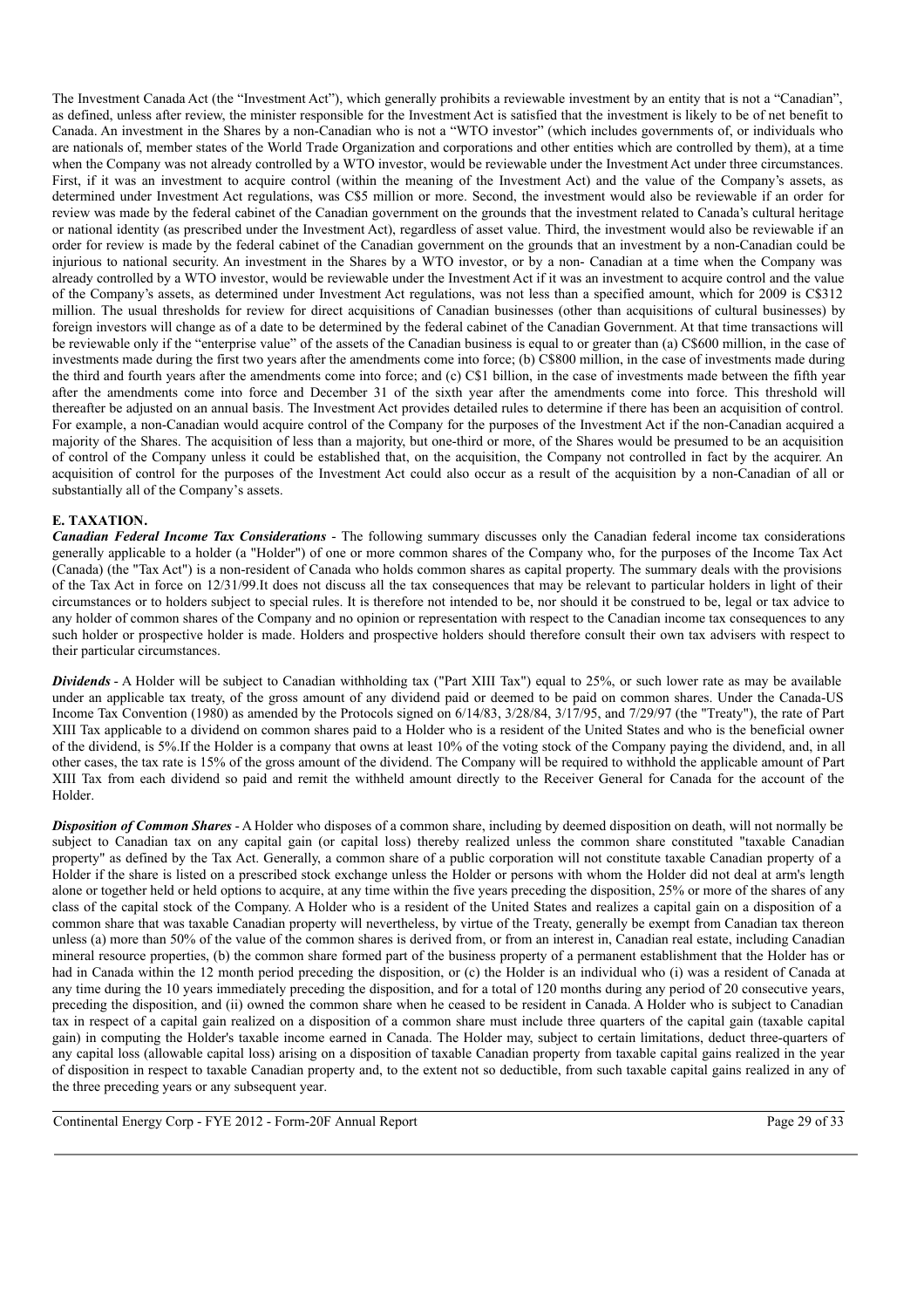*United States Taxation* - For federal income tax purposes, an individual who is a citizen or resident of the United States or a domestic corporation ("US Taxpayer") will recognize a gain or loss on the sale of the Company's common shares equal to the difference between the proceeds from such sale and the adjusted tax basis of the common shares. The gain or loss will be a capital gain or capital loss if the Company's common shares are capital assets in the hands of the US Taxpayer. For federal income tax purposes, a US Taxpayer will be required to include in gross income dividends received on the Company's common shares. A US Taxpayer who pays Canadian tax on a dividend on common shares will be entitled, subject to certain limitations, to a credit (or alternatively, a deduction) against federal income tax liability.

A domestic corporation that owns at least 10% of the voting shares of the Company should consult its tax advisor as to applicability of the deemed paid foreign tax credit with respect to dividends paid on the Company's common shares. Under a number of circumstances, United States Investor acquiring shares of the Company may be required to file an information return with the Internal Revenue Service Center where they are required to file their tax returns with a duplicate copy to the Internal Revenue Service Center, Philadelphia, PA 19255. In particular, any United States Investor who becomes the owner, directly or indirectly, of 10% or more of the shares of the Company will be required to file such a return. Other filing requirements may apply, and United States Investors should consult their own tax advisors concerning these requirements.

This is not intended to be, nor should it be construed to be, legal or tax advice to any holder of common shares of the Company and no opinion or representation with respect to the US income tax consequences to any such holder or prospective holder is made. Holders and prospective holders should therefore consult their own tax advisers with respect to their particular circumstances.

#### **F. DIVIDENDS AND PAYING AGENTS.**

We are filing this Form-20F as an annual report under the Exchange Act and therefore the provision of information called for by this Item-10.F is not applicable.

#### **G. STATEMENT BY EXPERTS.**

We are filing this Form-20F as an annual report under the Exchange Act and therefore the provision of information called for by this Item-10.G is not applicable.

#### **H. DOCUMENTS ON DISPLAY.**

Documents and agreements concerning our Company referred to in this annual report may be viewed by appointment during normal business hours at our registered and records office at 800-885 West Georgia Street, Vancouver, British Columbia, V6C 3H1, Canada.

#### **I. SUBSIDIARY INFORMATION.**

As of the Report Date, we have no direct and indirectly owned subsidiaries incorporated in the United States, although during the Fiscal 2012 the CGX subsidiary was wound up and dissolved as further described in Item-4.B.

#### **ITEM-11 : QUANTITATIVE AND QUALITATIVE DISCLOSURES ABOUT MARKET RISK.**

The provision of information called for by this Item-11 is not applicable.

#### **ITEM-12 : DESCRIPTION OF SECURITIES OTHER THAN EQUITY SECURITIES.**

We are filing this Form-20F as an annual report under the Exchange Act and therefore the provision of information called for by this Item-12 is not applicable.

Continental Energy Corp - FYE 2012 - Form-20F Annual Report Page 30 of 33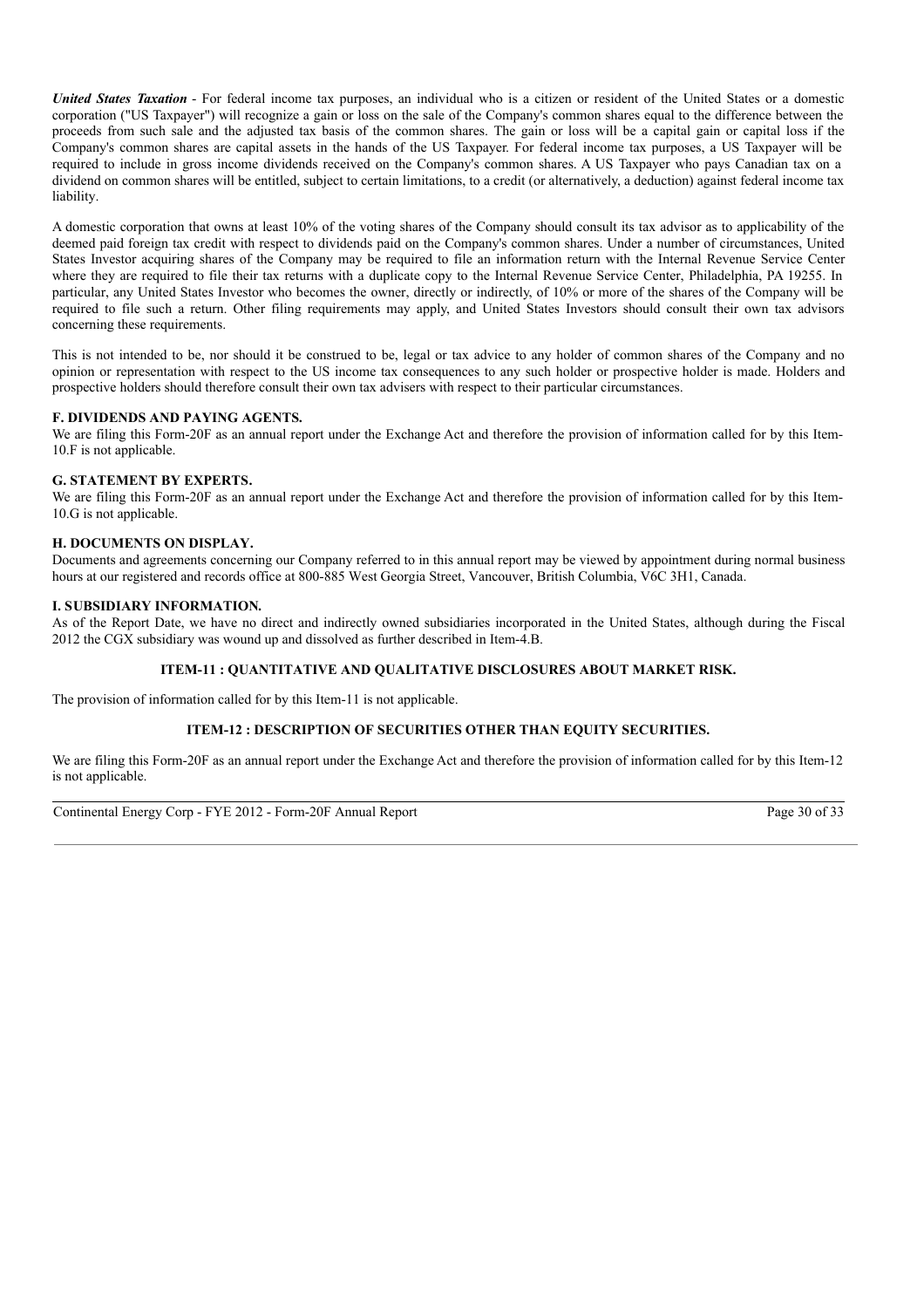## **PART-II**

#### **ITEM-13 : DEFAULTS, DIVIDEND ARREARAGES AND DELINQUENCIES.**

The provision of information called for by this Item-13 is not applicable.

#### **ITEM-14 : MATERIAL MODIFICATIONS TO THE RIGHTS OF SECURITY HOLDERS AND USE OF PROCEEDS.**

The provision of information called for by this Item-14 is not applicable.

## **ITEM-15 : CONTROLS AND PROCEDURES.**

#### **DISCLOSURE CONTROLS AND PROCEDURES.**

As required under applicable United States securities regulatory requirements, we have carried out an evaluation of the effectiveness of the design and operation of our Company's disclosure controls and procedures as at fiscal year-end 6/30/12 to prevent a material weakness. A material weakness is a deficiency, or combination of deficiencies, in internal control over financial reporting, such that there is a reasonable possibility that a material misstatement of the annual or interim financial statements will not be prevented or detected on a timely basis.

Disclosure controls and procedures are controls and other procedures that are designed to ensure that information required to be disclosed in our reports filed or submitted under the Securities Exchange Act of 1934 is recorded, processed, summarized and reported, within the time period specified in SEC rules and forms. Disclosure controls and procedures include, controls and procedures designed to ensure that information required to be disclosed in our reports filed under the Securities Exchange Act of 1934 is accumulated and communicated to management, including our Chief Executive Officer and Finance Manager, to allow timely decisions regarding required disclosure.

The Company carried out an evaluation under the supervision and with the participation of its management, including its Chief Executive Officer and Chief Financial Officer, of the effectiveness of its disclosure controls and procedures as of the end of the period covered by this report. Based on this evaluation, the Chief Executive Officer and Chief Financial Officer concluded that the Company's disclosure controls and procedures were effective as of 6/30/12.

## **MANAGEMENT'S ANNUAL REPORT ON INTERNAL CONTROL OVER FINANCIAL REPORTING.**

Our management is responsible for establishing and maintaining effective internal control over financial reporting as defined in Rules 13a-15 under the Securities Exchange Act of 1934. Our internal control over financial reporting is a process designed under the supervision of our principal executive officer and principal financial officer to provide reasonable assurance regarding the reliability of financial reporting and the preparation of consolidated financial statements for external purposes in accordance with accounting principles generally accepted in the United States.

Because of inherent limitations, internal control over financial reporting may not prevent or detect misstatements. Therefore, even those systems determined to be effective can provide only reasonable assurance with respect to financial statement preparation and presentation.

Our management assessed the effectiveness of our internal control over financial reporting as of 6/30/12 based on the criteria for effective internal control over financial reporting established in *Internal Control — Integrated Framework*, issued by the Committee of Sponsoring Organizations of the Treadway Commission. Based on the assessment, management determined that we maintained effective internal control over financial reporting as of 6/30/12, based on those criteria.

## **C. ATTESTATION REPORT OF THE REGISTERED PUBLIC ACCOUNTING FIRM.**

This report does not include an attestation report of the Company's registered public accounting firm regarding internal control over financial reporting. Management's report was not subject to attestation by the Company's registered public accounting firm pursuant to the Dodd-Frank Wall Street Reform Act of 2010 that provides small public companies with market capitalizations below \$75 million a permanent exemption from the Sarbanes-Oxley Section 404(b) requirement to obtain an audit of internal controls over financial reporting.

#### **D. CHANGES IN INTERNAL CONTROL OVER FINANCIAL REPORTING.**

There were no changes in the Company's internal control over financial reporting procedures or in other factors that have materially affected, or are reasonably likely to materially affect these internal controls over financial reporting subsequent to the date of management's last evaluation.

Continental Energy Corp - FYE 2012 - Form-20F Annual Report Page 31 of 33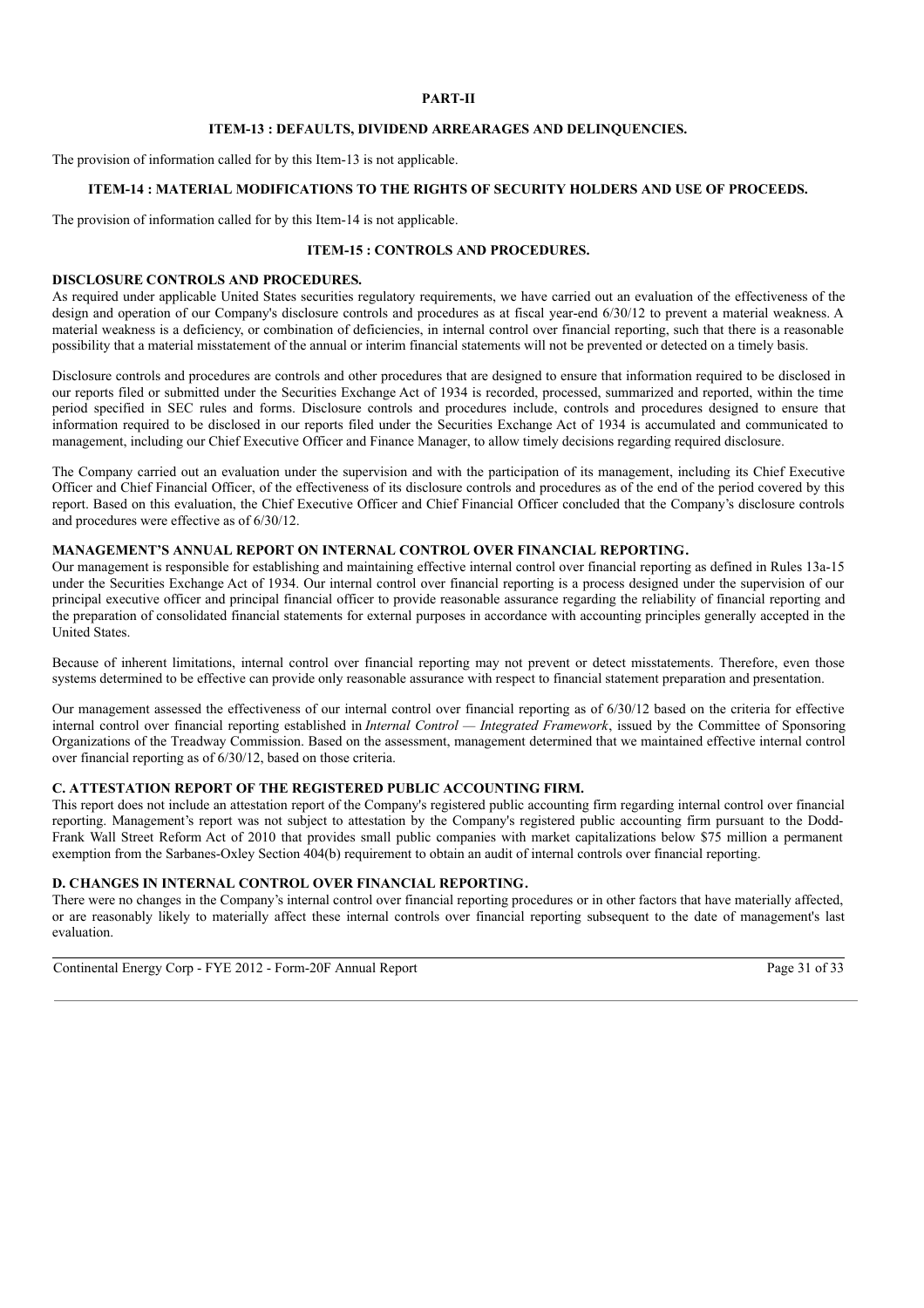#### **ITEM-16 : [RESERVED]**

#### **A. AUDIT COMMITTEE FINANCIAL EXPERT.**

Our Board of Directors has determined that we have one member of our Audit Committee that qualifies as an "Audit Committee financial expert" as defined in Item 401(e) of Regulation S-B. We believe that the members of our Board of Directors, who are the same members of our Audit Committee, are collectively capable of analyzing and evaluating our financial statements and understanding internal controls and procedures for financial reporting.

Our Board of Directors has determined that Phillip B. Garrison and David Yu qualify as "independent" members of our Audit Committee as that term is defined in Rule 4350(d) of the Marketplace Rules of the National Association of Securities Dealers (NASD).We believe that having an Audit Committee that consists entirely of independent Directors is not warranted in our circumstances given the early stages of our development and the fact that we have not generated revenues to date.

#### **B. CODE OF ETHICS.**

We have formally adopted a written code of ethics that applies to our principal executive officer, our principal financial officer, and our principal accounting officer, or persons performing similar functions (collectively our "Senior Financial Officers"). A copy of this code of ethics, signed by the appropriate Senior Financial Officers of our Company, is filed with this Annual Report as an attachment

#### **C. PRINCIPAL ACCOUNTANT FEES AND SERVICES.**

The Company engaged Dale Matheson Carr-Hilton Labonte LLP ("DMCL") Chartered Accountants, of Vancouver, British Columbia, Canada as the Company's auditors on 10/13/06. DMCL is a member of the Institute of Chartered Accountants of British Columbia. The firm is also a member of the Canadian Institute of Chartered Accountants. In addition, DMCL is registered with the Public Company Accountability Oversight Board. Our Board of Directors appointed DMCL as our principal accountant to audit our financial statements for Fiscal 2012, the period covered by this Annual Report.

*Audit Fees -* The aggregate fees billed by DMCL for professional services rendered for the audit of our annual financial statements for the year ended 6/30/12 were \$21,500(2011 - \$20,400).

*Audit Related Fees-* The aggregate fees billed by DMCL for professional services rendered and related to the audit of our annual financial statements for the year ended 6/30/12 including reviews of related annual regulatory filings made in British Columbia and in this Annual Report are expected to be approximately \$nil (2011 - \$nil).

*Tax Fees -* The aggregate fees billed by DMCL for professional services rendered and related to tax advice, return preparation, and tax planning for the year ended 6/30/12 were \$nil (2011 - \$nil).

*Audit Committee Pre-Approved Procedures*- Our Audit Committee pre-approves all services provided by DMCL as our principal accountant. DMCL's fees were reviewed and approved by the Audit Committee before the respective services were rendered and none of such services were approved by the Audit Committee pursuant to paragraph  $(c)(7)(i)$  of Rule 2-01 of Regulation S-X.

#### **D. EXEMPTIONS FROM THE LISTING STANDARDS FOR AUDIT COMMITTEES.**

The provision of information called for by this Item-16.D is not applicable.

## **E. PURCHASES OF EQUITY SECURITIES BY THE ISSUER AND AFFILIATED PURCHASERS.**

During the most recently completed fiscal year ended 6/30/12 and covered by this Annual Report the Company made no repurchases of its own securities pursuant to any plan or program. The Company made no public announcements of any securities repurchase plans or programs during the year. There are no outstanding securities that may yet be purchased under any plan or program attributable to the past or prior years as at the Report Date.

#### **F. CHANGE IN REGISTRANT'S CERTIFYING ACCOUNTANT.**

The provision of information called for by this Item-16.D is not applicable, there have been no changes to our certifying accountant during the past two most recent fiscal years.

#### **G. CORPORATE GOVERNANCE.**

Our Company's securities are quoted on the OTCQB and are not listed on a national securities exchange. This Annual Report is for our fiscal year ended 6/30/2012. Therefore the provision of information called for by this Item-16.G is not applicable.

Continental Energy Corp - FYE 2012 - Form-20F Annual Report Page 32 of 33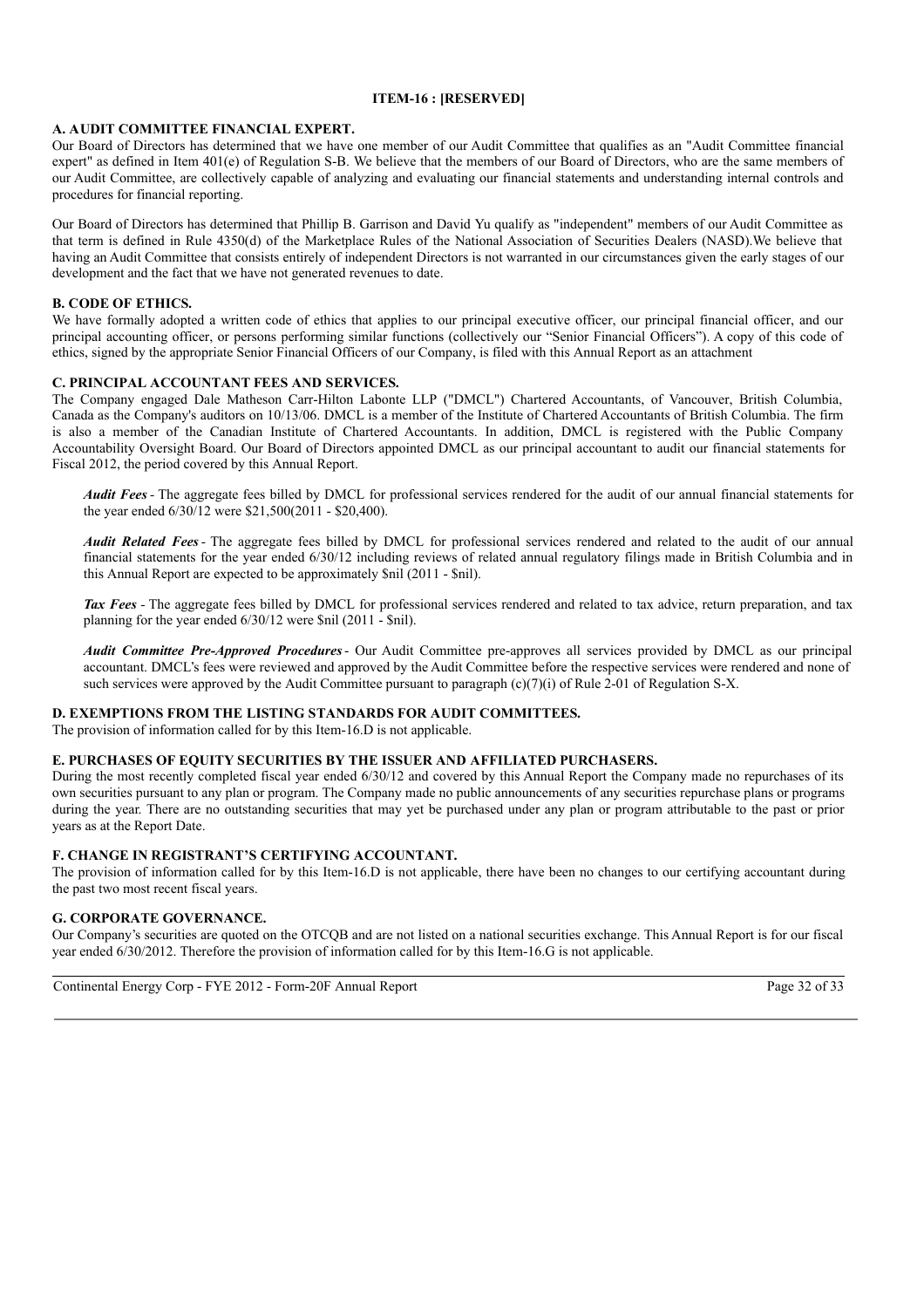#### **PART-III**

## **ITEM-17 : FINANCIAL STATEMENTS.**

Refer to "Item 18 – Financial Statements" below.

## **ITEM-18 : FINANCIAL STATEMENTS.**

The Company is providing its audited annual financial statements for Fiscal 2012 with this annual report on Form-20F in the form described in the following list and attached following Item-19 and the Signatures below:

#### **Consolidated Financial Statements Filed With and as a Part of this Annual Report**

- 1. Financial Statement Title Page
- 2. Reports of our Auditor, DMCL, for the past 3 fiscal years ended 6/30/12, 6/30/11, and 6/30/10.
- 3. Consolidated Statements of Financial Position for the past 3 fiscal years ended 6/30/12, 6/30/11, and 6/30/10.
- 4. Consolidated Statements of Comprehensive Loss for the past 2 fiscal years ended 6/30/12, and 6/30/11.
- 5. Consolidated Statements of Cash Flows for the past 2 fiscal years ended 6/30/12, and 6/30/11.
- 6. Consolidated Statement of Changes in Equity for the past 2 fiscal years ended 6/30/12, and 6/30/11.
- 7. Notes to the Consolidated Financial Statements for the past 3 fiscal years ended 6/30/12, 6/30/11, and 6/30/10.
- 8. Management's Discussion & Analysis, Form 51-102F1, for the fourth quarter and the fiscal year ended 6/30/12.

#### **ITEM-19 : EXHIBITS.**

#### Exhibit Description

- 01.1 **(1)**Articles of Incorporation as last amended at a special general meeting on 9/10/08.
- 01.2 **(2)**Notice of amended Articles of the Company as last recorded with the Registrar of British Columbia on 11/13/09.
- 11.1 Code of Ethics of Senior Financial Officers dated at the Report Date.
- 12.1 Section 302 Certification under Sarbanes-Oxley Act of 2002 for CEO.
- 12.2 Section 302 Certification under Sarbanes-Oxley Act of 2002 for CFO.
- 13.1 Section 906 Certification under Sarbanes-Oxley Act of 2002 for CEO.
- 13.2 Section 906 Certification under Sarbanes-Oxley Act of 2002 for CFO.
- 99.1 **(3)**Audit Committee Charter
- 99.2 **(4)**Compensation Committee Charter

Notes:

**(1)** Incorporated by reference to a copy furnished to the SEC under Form-6K on 10/10/08.

**(2)** Incorporated by reference to a copy furnished to the SEC under Form-6K on 12/14/09.

**(3)** Incorporated by reference to a copy attached to the Company's management information circular filed pursuant to required Canadian proxy materials in advance of the Company's 12/20/09 annual meeting and furnished to the SEC under Form-6K on 12/14/09.

**(4)** Incorporated by reference to a copy furnished to the SEC under Form-6K on 12/14/09.

#### **SIGNATURES**

#### **CONTINENTAL ENERGY CORPORATION**

*<Signed>*

**By: Richard L. McAdoo, Director & CEO Report Date: November 9, 2012**

Continental Energy Corp - FYE 2012 - Form-20F Annual Report Page 33 of 33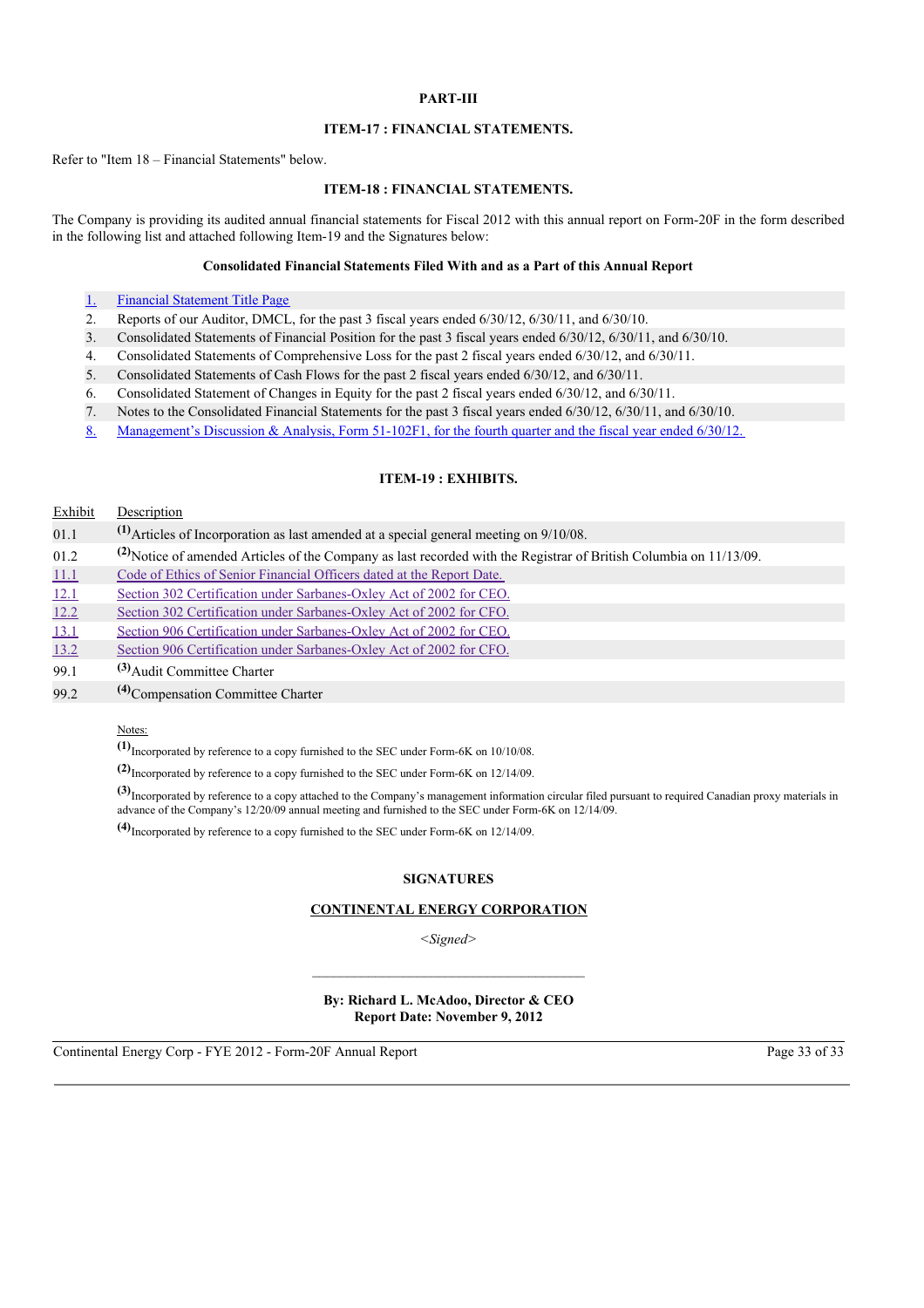## **CONTINENTAL ENERGY CORPORATION**

**(An Exploration Stage Company)**

## **CONSOLIDATED FINANCIAL STATEMENTS**

**30 JUNE 2012**

*Expressed in U.S. Dollars*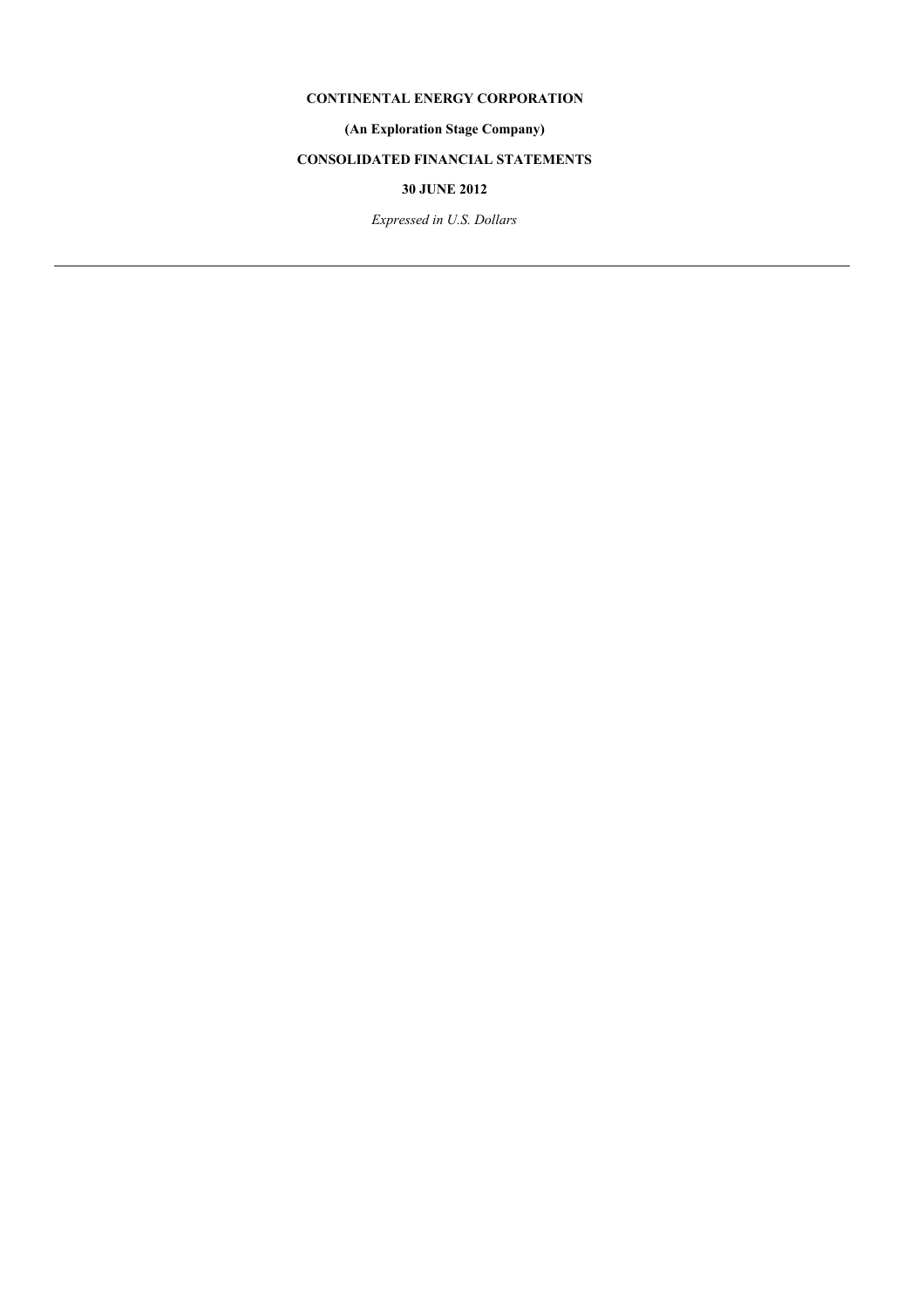

DALE MATHESON CARR-HILTON LABONTE LLP CHARTERED ACCOUNTANTS & BUSINESS ADVISORS

VANCOUVER 1500 - 1140 W. Pender Street Vancouver, BC V6E 4G1 TEL 604 687 4747 LEAX 604 689 2778

**TRI-CITIES** 700 - 2755 Lougheed Hwy Port Coquitlam, BC V3B 5Y9 TEL 604.941.8266 | FAX 604.941.0971

**WHITE ROCK** 301 - 1656 Martin Drive White Rock, BC V4A 6E7<br>TEL 604.531.1154 | FAX 604.538.2613 WWW.DMCL.CA

**INDEPENDENT AUDITOR'S REPORT**

To the Shareholders of Continental Energy Corporation,

We have audited the accompanying consolidated financial statements of Continental Energy Corporation, which comprise the statements of financial position as June 30, 2012, 2011 and July 1, 2010, and the statements of comprehensive loss, cash flows and changes in equity for the years ended June 30, 2012 and 2011, and a summary of significant accounting policies and other explanatory information.

#### **Management's Responsibility for the Consolidated Financial Statements**

Management is responsible for the preparation and fair presentation of these consolidated financial statements in accordance with International Financial Reporting Standards, and for such internal control as management determines is necessary to enable the preparation of consolidated financial statements that are free from material misstatement, whether due to fraud or error.

### **Auditor's Responsibility**

Our responsibility is to express an opinion on these consolidated financial statements based on our audits. We conducted our audits in accordance with Canadian generally accepted auditing standards and the standards of the Public Company Oversight Board. Those standards require that we comply with ethical requirements and plan and perform the audit to obtain reasonable assurance about whether the financial statements are free from material misstatement.

An audit involves performing procedures to obtain audit evidence about the amounts and disclosures in the consolidated financial statements. The procedures selected depend on the auditor's judgment, including the assessment of the risks of material misstatement of the consolidated financial statements, whether due to fraud or error. In making those risk assessments, the auditor considers internal control relevant to the entity's preparation and fair presentation of the consolidated financial statements in order to design audit procedures that are appropriate in the circumstances, but not for the purpose of expressing an opinion on the effectiveness of the entity's internal control. An audit also includes evaluating the appropriateness of accounting policies used and the reasonableness of accounting estimates made by management, as well as evaluating the overall presentation of the consolidated financial statements.

We believe that the audit evidence that we have obtained in our audits is sufficient and appropriate to provide a basis for our audit opinion.

### **Opinion**

In our opinion, the consolidated financial statements present fairly, in all material respects, the financial position of Continental Energy Corporation as at June 30, 2012, 2011 and July 1, 2010, and its financial performance and its cash flows for the years ended June 30, 2012 and 2011, in accordance with International Financial Reporting Standards as issued by the International Accounting Standards Board.

#### **Emphasis of Matter**

Without modifying our opinion, we draw attention to Note 1 to the consolidated financial statements which describes certain conditions that give rise to substantial doubt about the entity's ability to continue as a going concern. The financial statements do not include any adjustments that might result from the outcome of this uncertainty. Our opinion is not qualified in respect of this matter.

> DALE MATHESON CARR-HILTON LABONTE LLP CHARTERED ACCOUNTANTS

Vancouver, B.C. September 10, 2012

An independent firm associated with<br>Moore Stephens International Limited

**MOORE STEPHENS**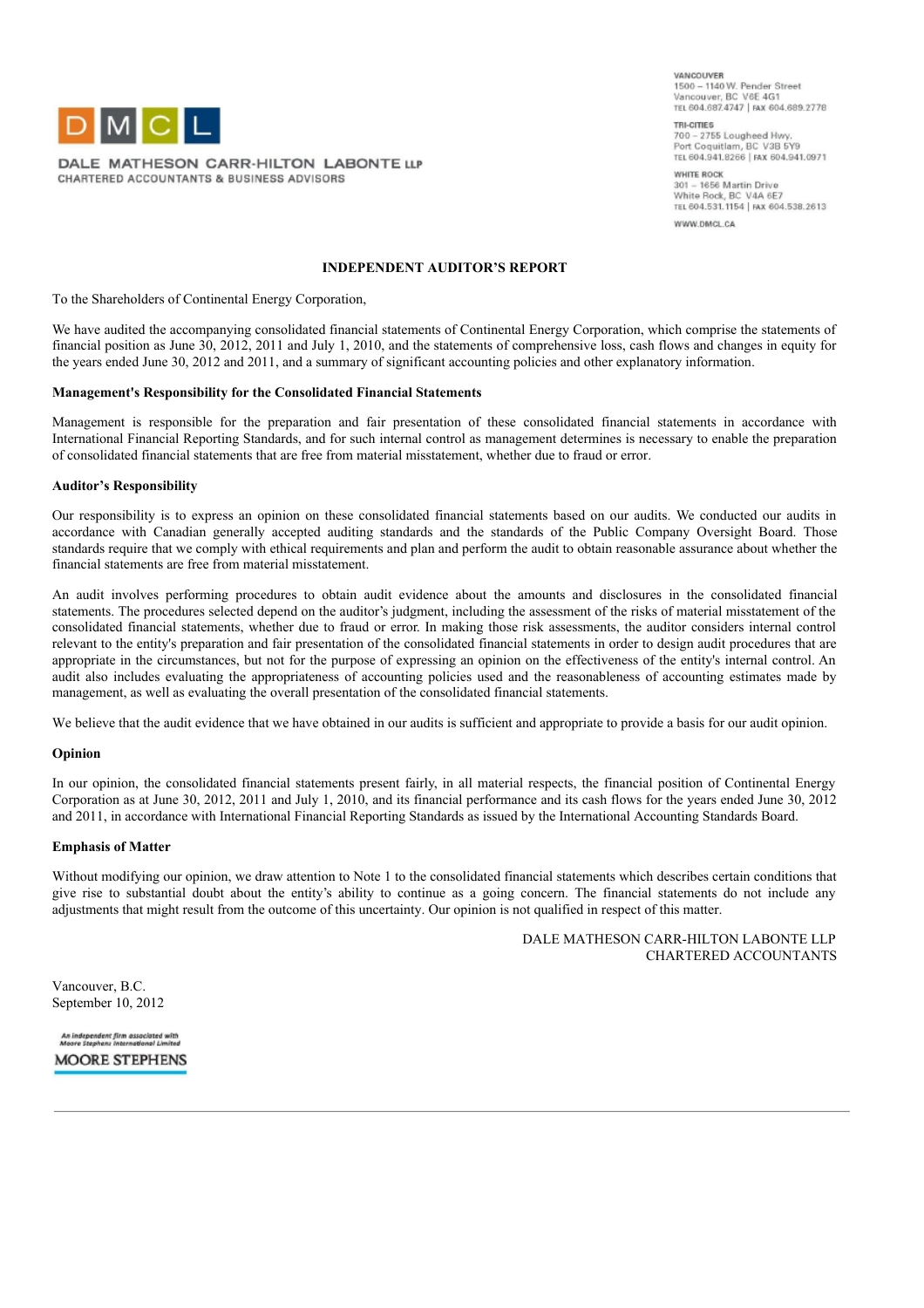### **Continental Energy Corporation**

*(An Exploration Stage Company)*

### **Consolidated Statements of Financial Position**

*Expressed in U.S. Dollars*

|                                          |             |                | 30 June        | 1 July         |
|------------------------------------------|-------------|----------------|----------------|----------------|
|                                          |             | 30 June        | 2011           | 2010           |
|                                          | Note        | 2012           | \$             | \$             |
| <b>ASSETS</b>                            |             | \$             | (Note $18$ )   | (Note $18$ )   |
| <b>Current</b>                           |             |                |                |                |
| Cash                                     |             | 152,971        | 17,427         | 88,843         |
| Receivables                              |             | 2,391          | 2,383          | 1,881          |
| Prepaid expenses and deposits            |             | 13,600         | 6,100          | 9,465          |
|                                          |             |                |                |                |
|                                          |             | 168,962        | 25,910         | 100,189        |
|                                          |             |                |                |                |
| Non-current assets                       |             |                |                |                |
| Investments                              | 7           | 114,769        | $\mathbf{1}$   | 1              |
| Exploration and evaluation assets        | $\,$ 8 $\,$ | 1              | $\mathbf{1}$   | $\mathbf{1}$   |
| Property, plant and equipment            | 9           | 14,412         | 18,572         | 18,965         |
|                                          |             |                |                |                |
|                                          |             | 298,144        | 44,484         | 119,156        |
|                                          |             |                |                |                |
| <b>LIABILITIES</b>                       |             |                |                |                |
| Current                                  |             |                |                |                |
| Accounts payable and accrued liabilities | 14          | 149,206        | 816,866        | 284,787        |
| Interest on convertible notes            | 11          | 25,917         |                |                |
| Loan payable to related party            | 14          | 27,926         |                |                |
| Convertible debt                         | 11          | 243,728        | $\overline{a}$ |                |
| Notes payable                            | 10          |                | 30,603         |                |
|                                          |             | 446,777        | 847,469        | 284,787        |
|                                          |             |                |                |                |
| <b>CAPITAL AND RESERVES</b>              |             |                |                |                |
| Share capital                            | 13          | 15,142,030     | 13,522,030     | 13,522,030     |
| <b>Conversion option reserve</b>         | 13          | 8,966          |                |                |
| Share based payment reserve              | 13          | 9,268,928      | 8,396,983      | 7,140,572      |
| <b>Deficit</b>                           |             | (24, 568, 557) | (22, 721, 998) | (20, 828, 233) |
|                                          |             |                |                |                |
|                                          |             | (148, 633)     | (802, 985)     | (165, 631)     |
|                                          |             |                |                |                |
|                                          |             | 298,144        | 44,484         | 119,156        |
|                                          |             |                |                |                |

**Nature of Operations and Going Concern** *(Note 1)* **Subsequent Events** *(Note 19)*

ON BEHALF OF THE BOARD:

*"Richard L. McAdoo"*, Director

*"Robert V. Rudman"*, Director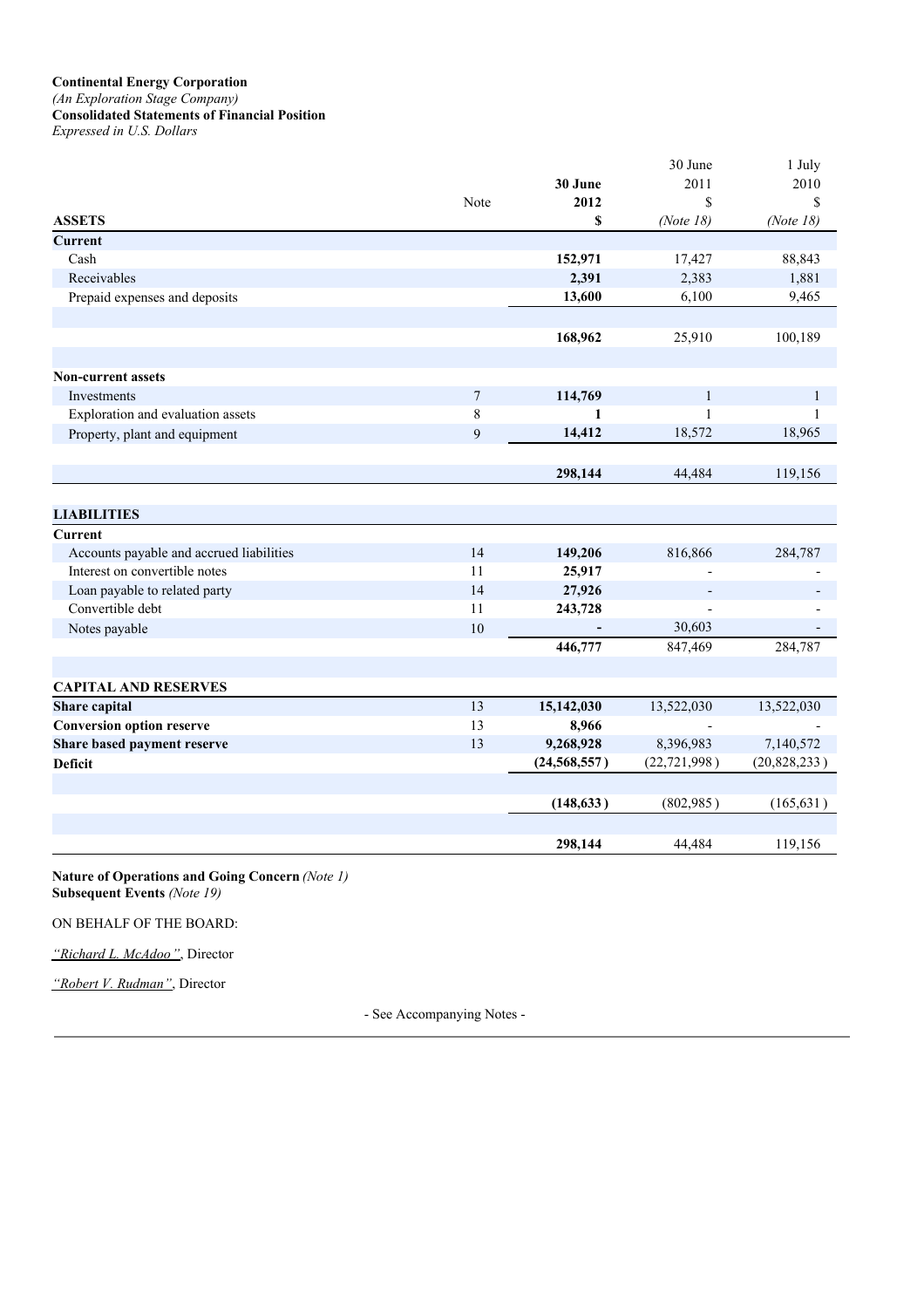### **Continental Energy Corporation** *(An Exploration Stage Company)* **Consolidated Statements of Comprehensive Loss** *Expressed in U.S. Dollars*

|                                                      |                |             | For the      |
|------------------------------------------------------|----------------|-------------|--------------|
|                                                      |                | For the     | year         |
|                                                      |                | year        | ended        |
|                                                      |                | ended       | 30 June      |
|                                                      |                | 30 June     | 2011         |
|                                                      | Note           | 2012        | \$           |
|                                                      |                | \$          | (Note $18$ ) |
| <b>Expenses</b>                                      |                |             |              |
| Accretion                                            | 11             | 47,380      |              |
| Amortization                                         | $\mathbf{Q}$   | 9,565       | 14,028       |
| Consulting fees                                      | 14             | 118,000     | 82,500       |
| Financing fees - warrants                            | 13             | 160,994     | 1,115,458    |
| Interest and bank charges                            |                | 17,729      | 6,267        |
| Investor relations                                   |                | 41,915      |              |
| Management fees, salaries and wages                  | 14             | 172,184     | 282,724      |
| Office expenses                                      |                | 39,644      | 85,305       |
| Professional fees                                    |                | 86,471      | 94,443       |
| Rent, office maintenance and utilities               |                | 35,966      | 30,852       |
| Shareholder communication and transfer agent         |                | 25,612      | 21,072       |
| Share-based payments expense                         | 13             | 692,182     | 140,953      |
| Travel and accommodation                             |                | 53,724      | 18,942       |
|                                                      |                |             |              |
| Loss before the undernoted                           |                | (1,501,366) | (1,892,544)  |
|                                                      |                |             |              |
| Other income (expenses)                              |                |             |              |
| Interest income                                      |                | 19          |              |
| Bad debt expense                                     |                |             | (71,500)     |
| Foreign exchange gain (loss)                         | $\overline{7}$ | 5,288       | (14, 343)    |
| Gain on sale of CEPL                                 | $\tau$         |             | 71,502       |
| Gain on transfer of assets from subsidiary           |                |             | 13,635       |
| Gain on dissolution of CGX                           | 12             | 17,829      |              |
| Loss on settlement of debt                           | 13             | (368,000)   |              |
| Write-off of resource property costs                 | 8              | (329)       | (515)        |
|                                                      |                |             |              |
| Loss and Comprehensive Loss for the Year             |                | (1,846,559) | (1,893,765)  |
|                                                      |                |             |              |
| <b>Loss Per Share - Basic and Diluted</b>            |                | (0.02)      | (0.03)       |
|                                                      |                |             |              |
| <b>Weighted Average Number of Shares Outstanding</b> |                | 81,085,997  | 72,390,381   |
|                                                      |                |             |              |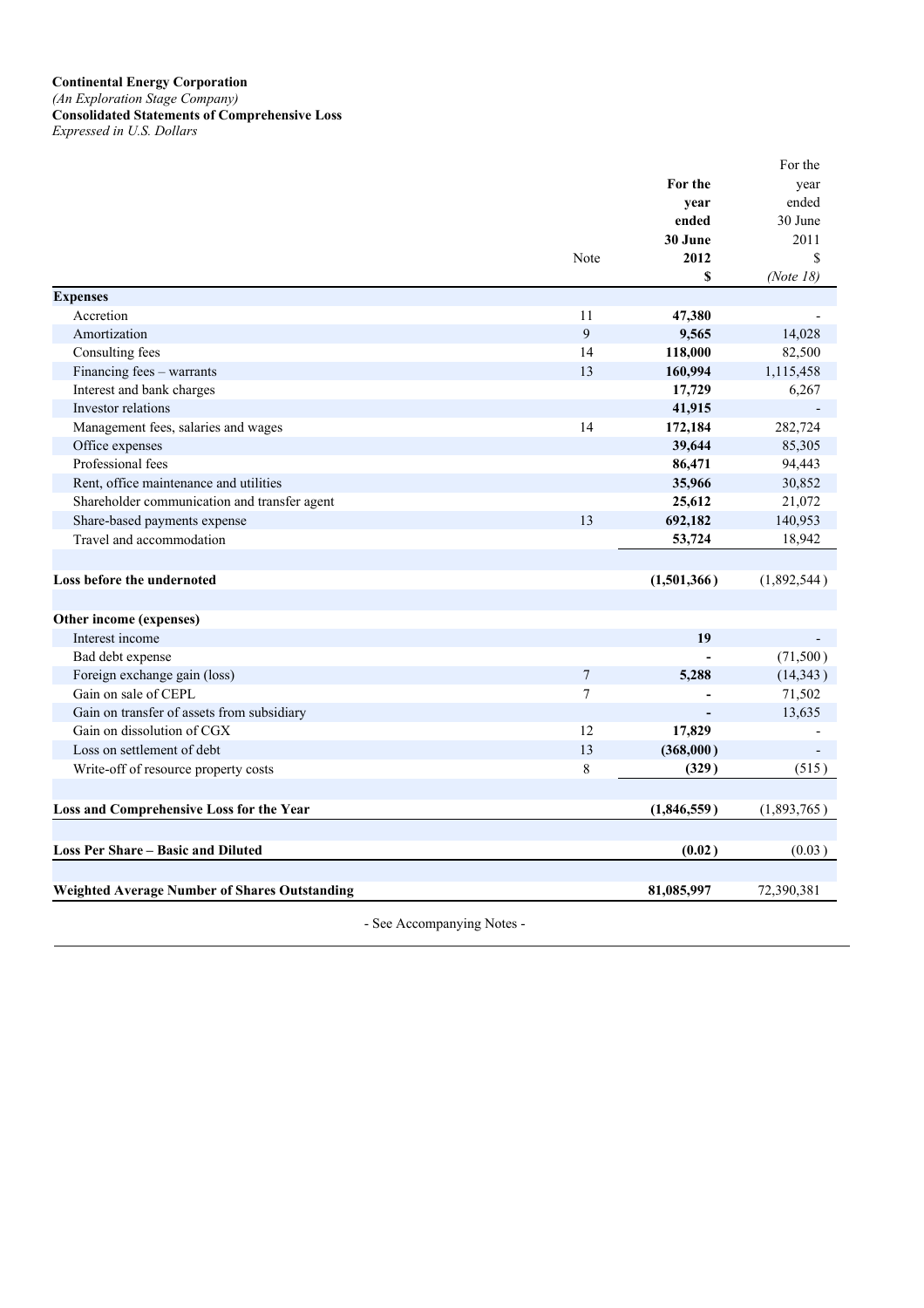### **Continental Energy Corporation** *(An Exploration Stage Company)* **Consolidated Statements of Cash Flows** *Expressed in U.S. Dollars*

|                                               |              |             | For the     |
|-----------------------------------------------|--------------|-------------|-------------|
|                                               |              | For the     | year        |
|                                               |              | year        | ended       |
|                                               |              | ended       | 30 June     |
|                                               |              | 30 June     | 2011        |
|                                               | Note         | 2012        | \$          |
| <b>Cash Resources Provided By (Used In)</b>   |              | \$          | (Note 18)   |
| <b>Operating Activities</b>                   |              |             |             |
| Loss for the year                             |              | (1,846,559) | (1,893,765) |
| Items not affecting cash                      |              |             |             |
| Accretion                                     | 11           | 47,380      |             |
| Amortization                                  | $\mathbf{Q}$ | 9,565       | 14,028      |
| Bad debt expense                              |              |             | 71,500      |
| Financing fees - warrants                     | 13           | 160,994     | 1,115,458   |
| Gain on sale of CEPL                          | $\tau$       |             | (71, 502)   |
| Gain on transfer of assets                    |              |             | (13, 635)   |
| Loss on settlement of debt                    | 13           | 368,000     |             |
| Share-based payments expense                  | 13           | 692,182     | 140,953     |
| Write-off of exploration and evaluation costs | 8            | 329         | 515         |
| Changes in non-cash working capital items     | 17           | (60, 266)   | 534,944     |
|                                               |              | (628, 375)  | (100, 901)  |
|                                               |              |             |             |
| <b>Investing Activities</b>                   |              |             |             |
| Exploration and evaluation expenditures       | 8            | (329)       | (515)       |
| Cash on dissolution of CGX                    | 12           | (4,749)     |             |
| Purchase of equipment, net of recovery        | 9            | (5, 405)    |             |
| Investment in TGE                             | $\tau$       | (114, 768)  |             |
|                                               |              | (125, 251)  | (515)       |
|                                               |              |             |             |
| <b>Financing Activities</b>                   |              |             |             |
| Share capital issued for cash                 | 13           | 750,000     |             |
| Proceeds from (repayment of) notes payable    | 10           | (30,000)    | 30,000      |
| Loan from related party                       | 14           | (76, 760)   |             |
| Interest paid                                 | 10,14        | (4,070)     |             |
| Convertible promissory note                   | 11           | 250,000     |             |
|                                               |              | 889,170     | 30,000      |
|                                               |              |             |             |
| <b>Change in Cash</b>                         |              | 135,544     | (71, 416)   |
| Cash Position - Beginning of Year             |              | 17,427      | 88,843      |
| <b>Cash Position - End of Year</b>            |              | 152,971     | 17,427      |
|                                               |              |             |             |

**Supplemental Cash Flow Information** *(Note 17)*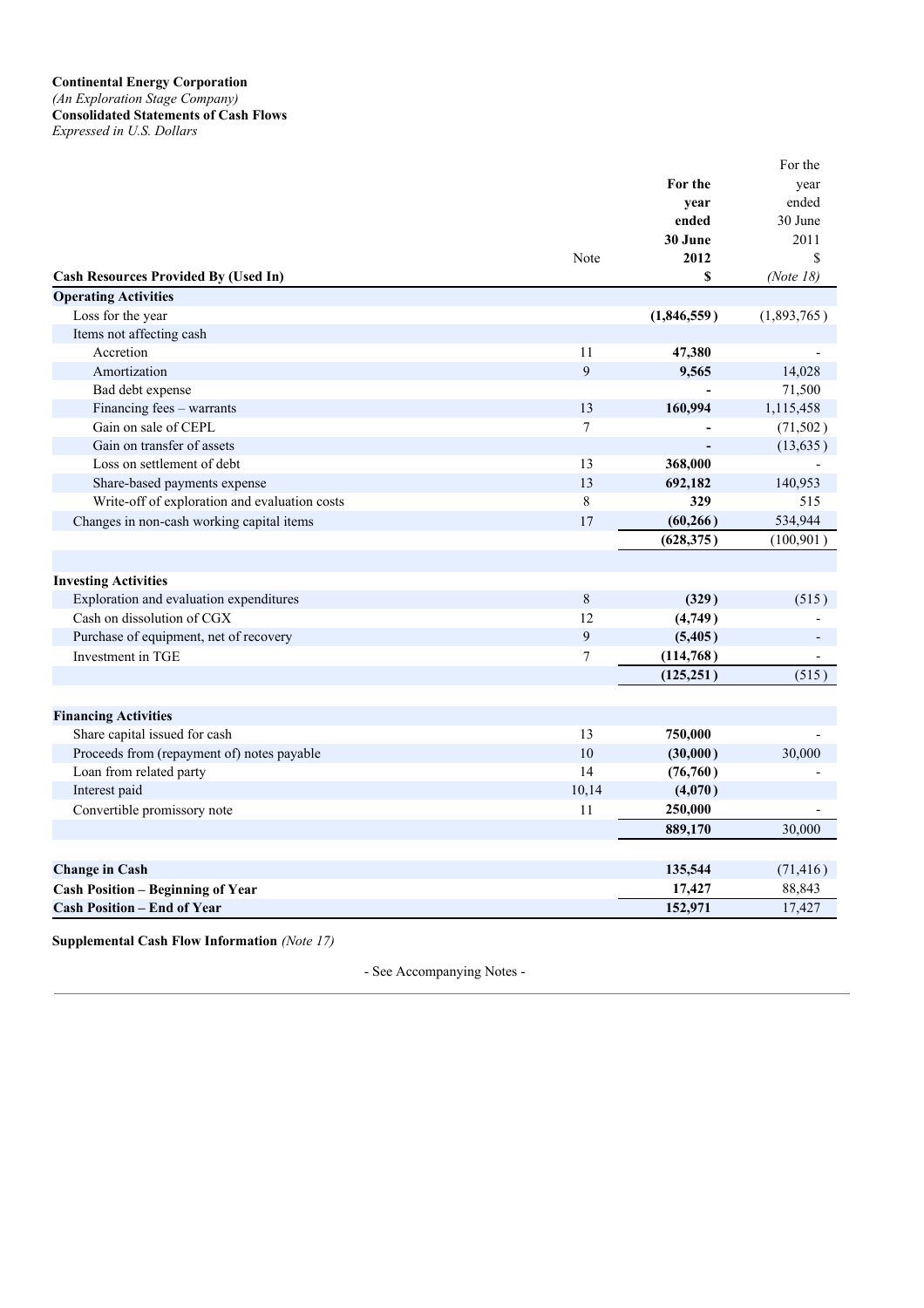# **Continental Energy Corporation**

*(An Exploration Stage Company)*

# **Consolidated Statement of Changes in Equity**

*Expressed in U.S. Dollars*

|                                       |      |                              | Share Capital            |           |                          |                |             |
|---------------------------------------|------|------------------------------|--------------------------|-----------|--------------------------|----------------|-------------|
|                                       |      |                              | Common Shares            |           |                          |                |             |
|                                       |      |                              |                          | Share     |                          |                |             |
|                                       |      |                              |                          | Based     | Conversion               |                |             |
|                                       |      |                              |                          | Payment   | Option                   | Accumulated    |             |
|                                       |      |                              | Amount                   | Reserve   | Reserve                  | Deficit        | Total       |
|                                       | Note | Number                       | \$                       | \$        | \$                       | \$             | \$          |
| Balance $-1$ July 2010                | 18   | 72,390,381                   | 13,522,030               | 7,140,572 |                          | (20, 828, 233) | (165, 631)  |
| Financing fees - warrants             | 13   |                              |                          | 1,115,458 |                          |                | 1,115,458   |
| Share-based payments                  | 13   |                              |                          | 140,953   |                          |                | 140,953     |
| Loss for the year                     |      | $\qquad \qquad \blacksquare$ | $\overline{\phantom{a}}$ |           | $\overline{\phantom{a}}$ | (1,893,765)    | (1,893,765) |
| Balance $-30$ June 2011               | 18   | 72,390,381                   | 13,522,030               | 8,396,983 |                          | (22, 721, 998) | (802,985)   |
| Issuance of shares for:               |      |                              |                          |           |                          |                |             |
| Private placement                     | 13   | 15,000,000                   | 750,000                  |           |                          |                | 750,000     |
| Debt settlement                       | 13   | 12,150,000                   | 870,000                  |           |                          |                | 870,000     |
| Financing fees - warrants             | 11   |                              | $\overline{\phantom{a}}$ | 160,994   |                          |                | 160,994     |
| Finder's fees - warrants              | 11   | $\overline{a}$               |                          | 12,975    | $\overline{\phantom{0}}$ |                | 12,975      |
| Equity portion of convertible<br>debt | 11   |                              |                          | 5,794     | 8,966                    |                | 14,760      |
| Share-based payments                  |      |                              | $\overline{\phantom{0}}$ | 692,182   |                          |                | 692,182     |
| Loss for the year                     |      |                              | $\overline{\phantom{0}}$ |           |                          | (1,846,559)    | (1,846,559) |
|                                       |      |                              |                          |           |                          |                |             |
| Balance – 30 June 2012                |      | 99,540,381                   | 15,142,030               | 9,268,928 | 8,966                    | (24, 568, 557) | (148, 633)  |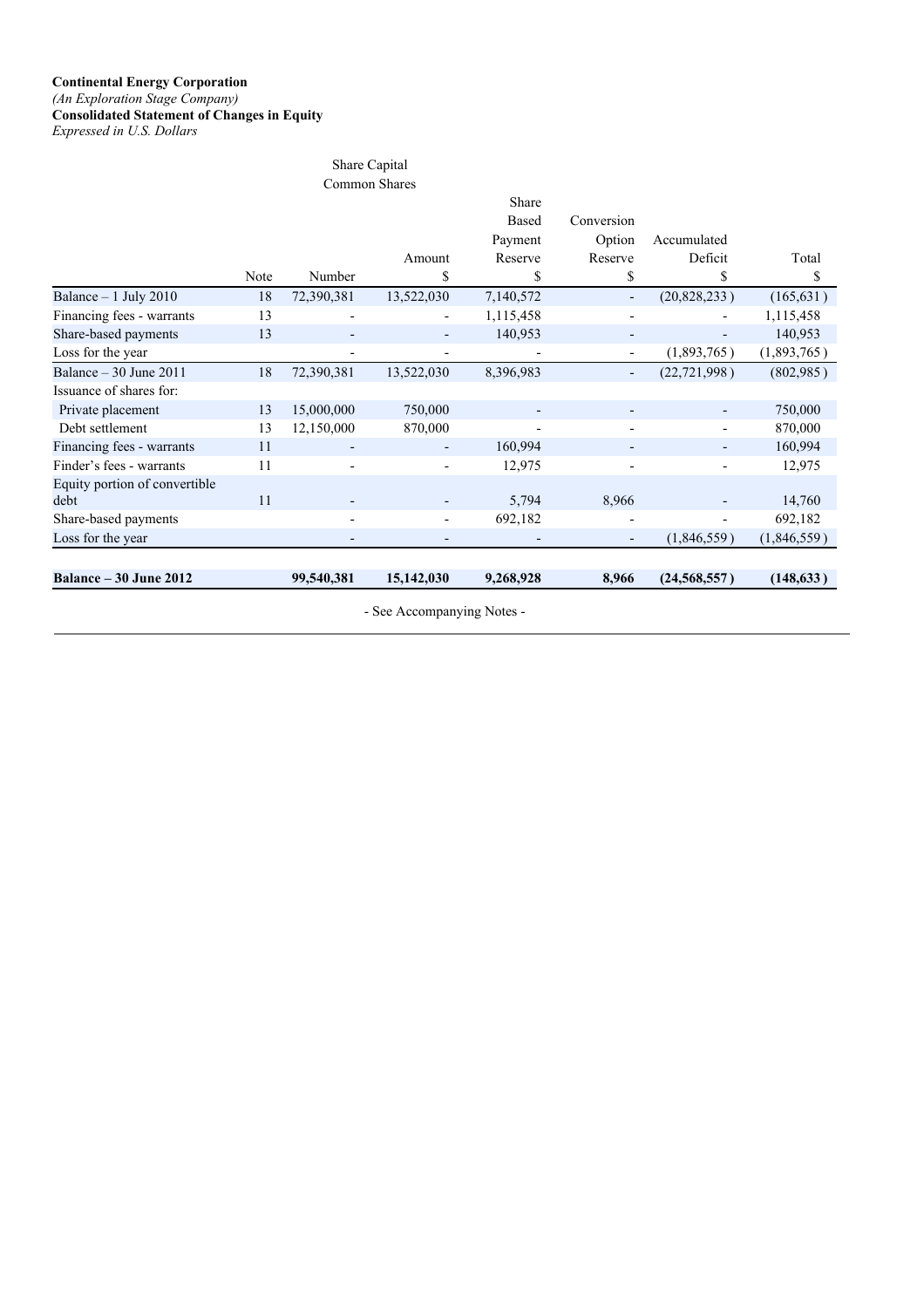#### **1. Nature of Operations and Going Concern**

Continental Energy Corporation (the "Company" or "Continental") is incorporated under the laws of the Province of British Columbia, Canada. The Company's corporate office, registered address and records office is 800-885 West Georgia Street, Vancouver, BC, V6C 3H1. The primary business office is located in Jakarta, Indonesia.

The consolidated financial of the Company are presented in United States dollars ("U.S. dollars"), which is the functional currency of the Company. The Company trades its shares on the OTCQB.

The Company's core business is oil and gas exploration via acquisition, exploration and development of oil and gas properties in South East Asia, particularly Indonesia. The Company is currently expanding its business into resource related renewable energy development, particularly geothermal and run-of-river hydropower also in South East Asia.

The Company is an exploration stage company and none of its properties are currently generating revenue. The recovery of the Company's investment in resource properties and attainment of profitable operations is principally dependent upon financing being arranged by the Company to continue operations, develop its existing resource properties and acquire new ones. The outcome of these matters cannot presently be determined because they are contingent on future events.

These consolidated financial statements have been prepared on the basis of accounting principles applicable to a going concern, which assumes that the Company will continue in operation for the foreseeable future and will be able to realize its assets and discharge its liabilities in the normal course of operations. The Company has incurred operating losses over the past several fiscal years, has no current source of operating cash flow, and no assurances that sufficient funding, including adequate financing, will be available to conduct further exploration and development of its oil and gas projects.

The Company's ability to continue as a going concern is dependent upon its ability to obtain the financing necessary to acquire, explore and develop future oil and gas properties as well as funding ongoing administration expenses by issuance of share capital or through joint ventures. Ultimately the Company must achieve future profitable production or realize proceeds from the disposition of oil and gas properties. Management intends to obtain additional funding by borrowing from directors and officers and issuing common stock in private placements. There can be no assurance that management's future financing actions will be successful. Management is not able to assess the likelihood or timing of improvements in the equity markets for raising capital for future acquisitions or expenditures. These uncertainties represent a liquidity risk and may impact the Company's ability to continue as a going concern in the future.

If the going concern assumption were not appropriate for these consolidated financial statements, liquidation accounting would apply and adjustments would be necessary to the carrying values and classification of assets, liabilities, the reported income and expenses and such adjustments could be material.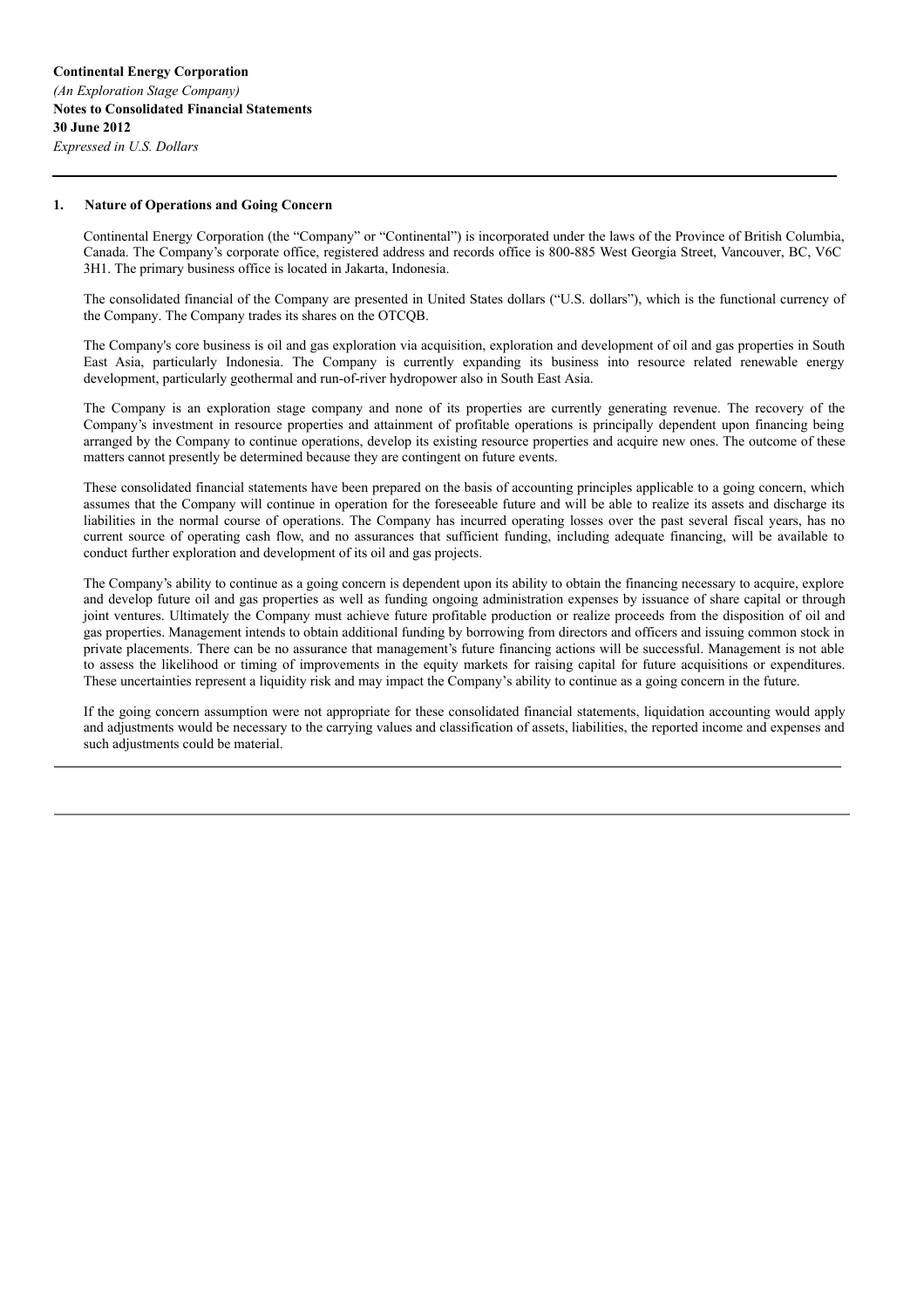### **2. Basis of Presentation and First Time Adoption of IFRS**

These consolidated financial statements have been prepared in accordance with Canadian generally accepted accounting principles as set out in the Handbook of the Canadian Institute of Chartered Accountants ("CICA Handbook"). In 2010, the CICA Handbook was revised to incorporate International Financial Reporting Standards ("IFRS"), and require publicly accountable enterprises to apply such standards effective for years beginning on or after 1 January 2011. Accordingly, the Company has commenced reporting and these are the Company's first annual financial statement in accordance with IFRS. The term "Canadian GAAP" refers to Canadian GAAP before the adoption of IFRS.

These consolidated financial statements have been prepared in accordance with IFRS. Subject to certain transition elections, the accounting policies have been consistently applied in the Company's opening IFRS balance sheet as at 1 July 2010 and throughout all periods presented, as if these policies had always been in effect. Note 18 discloses the impact of the transition to IFRS on the statements of financial position, comprehensive loss and cash flows, including the nature and effect of significant changes in accounting policies from those used in the consolidated financial statements for the year ended 30 June 2011.

The policies applied in the consolidated financial statements are presented in Note 3. These consolidated financial statements were approved by the Board of Directors on 10 September 2012.

### **3. Summary of Significant Accounting Policies**

The significant accounting policies described below have been applied consistently to all periods presented in these consolidated financial statements, unless otherwise stated.

#### **a) Significant Accounting Estimates and Judgments**

The preparation of financial statements requires management to make judgments, estimates and assumptions that affect the application of policies and reported amounts of assets and liabilities, profit and expenses. The estimates and associated assumptions are based on historical experience and various other factors that are believed to be reasonable under the circumstances, the results of which form the basis of making the judgments about carrying values of assets and liabilities that are not readily apparent from other sources. Actual results may differ from these estimates.

The estimates and underlying assumptions are reviewed on an ongoing basis. Revisions to accounting estimates are recognized in the period in which the estimate is revised if the revision affects only that period or in the period of the revision and further periods if the review affects both current and future periods.

### *Critical accounting estimates*

Significant assumptions relate to, but are not limited to, the following:

*i) Impairment:* The Company assess its investments, exploration and evaluation assets and equipment annually to determine whether any indication of impairment exists. Where an indicator of impairment exists, a formal estimate of the recoverable amount is made, which is considered to be the higher of the fair value less costs to sell and value in use. These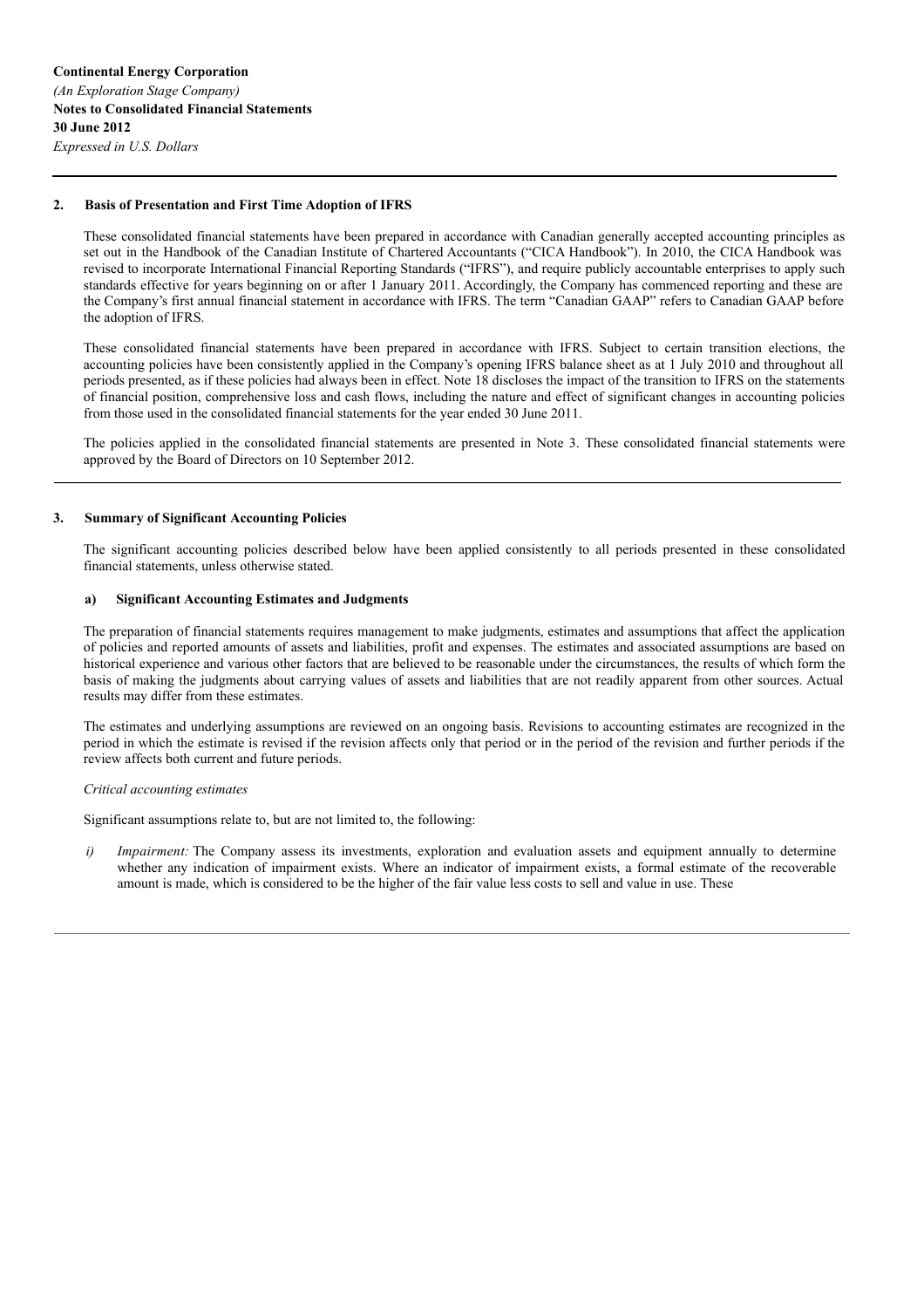assessments require the evaluation of events and conditions that indicate impairment in accordance with IAS 36. The Company has concluded that impairment conditions do not exist.

- *ii) Promissory notes payable:* The Company, from time to time, may grant convertible instruments as part of its financing and capital raising transactions. A compound financial instrument is a debt security with an embedded conversion option or attached warrants and requires the separate recognition of the liability and equity components. The fair value of the liability portion of the compound financial instrument is determined using a market interest rate for an equivalent debt instrument. This amount is recorded as a liability and the remainder of the proceeds are allocated to the conversion option and attached warrants which are recognized in the conversion option reserves and share based payment reserves respectively. This makes assumptions as to the market value of the debt instrument without the conversion feature (Note 11). A change in the assumptions could result in modifications to the discount rate and could have a material impact on the effective interest rate of the instrument.
- *iii) Share-based compensation:* The Company provides compensation benefits to its employees, directors and officers through a stock option plan. The fair value of each option award is estimated on the date of the grant using the Black-Scholes option pricing model. Expected volatility is based on historical volatility of the Company's share price. The Company uses historical data to estimate option exercises and forfeiture rates with the valuation model. The risk-free interest rate for the expected term of the option is based on the yields of government bonds. Changes in these assumptions, especially the volatility and the expected life determination could have a material impact on the Company's comprehensive loss for the year. When the Company determines it necessary to modify the terms of a options, the Black-Scholes option pricing model is utilized at the date of the modification and uses the modified terms in order to calculate the incremental change in value of the original option. The use of option-pricing model and a change in assumptions used within the model could result in a material impact on the Company's comprehensive loss for the year.
- *iv) Warrant valuation:* The Company grants warrants in conjunction with private placements and as compensation for debt financing arrangements. The fair value of each warrant granted is estimated on the date of the grant using the Black-Scholes option pricing model. Expected volatility is based on historical volatility of the Company's share price. The Company uses historical data to estimate warrant exercises and forfeiture rates with the valuation model. The risk-free interest rate for the expected term of the warrant is based yields of government bonds. Changes in these assumptions, especially the volatility and the expected life determination could have a material impact on the Company's comprehensive loss for the year. When the Company determines it necessary to modify the terms of a warrants, the Black-Scholes option pricing model is utilized at the date of the modification and uses the modified terms in order to calculate the incremental change in value of the original warrant. The use of option-pricing model and a change in assumptions used within the model could result in a material impact on the Company's loss and comprehensive loss for the year.
- *v) Recovery of deferred tax assets:* Judgment is required in determining whether deferred tax assets are recognized on the statement of financial position. Deferred tax assets require management to assess the likelihood that the Company will generate taxable income in future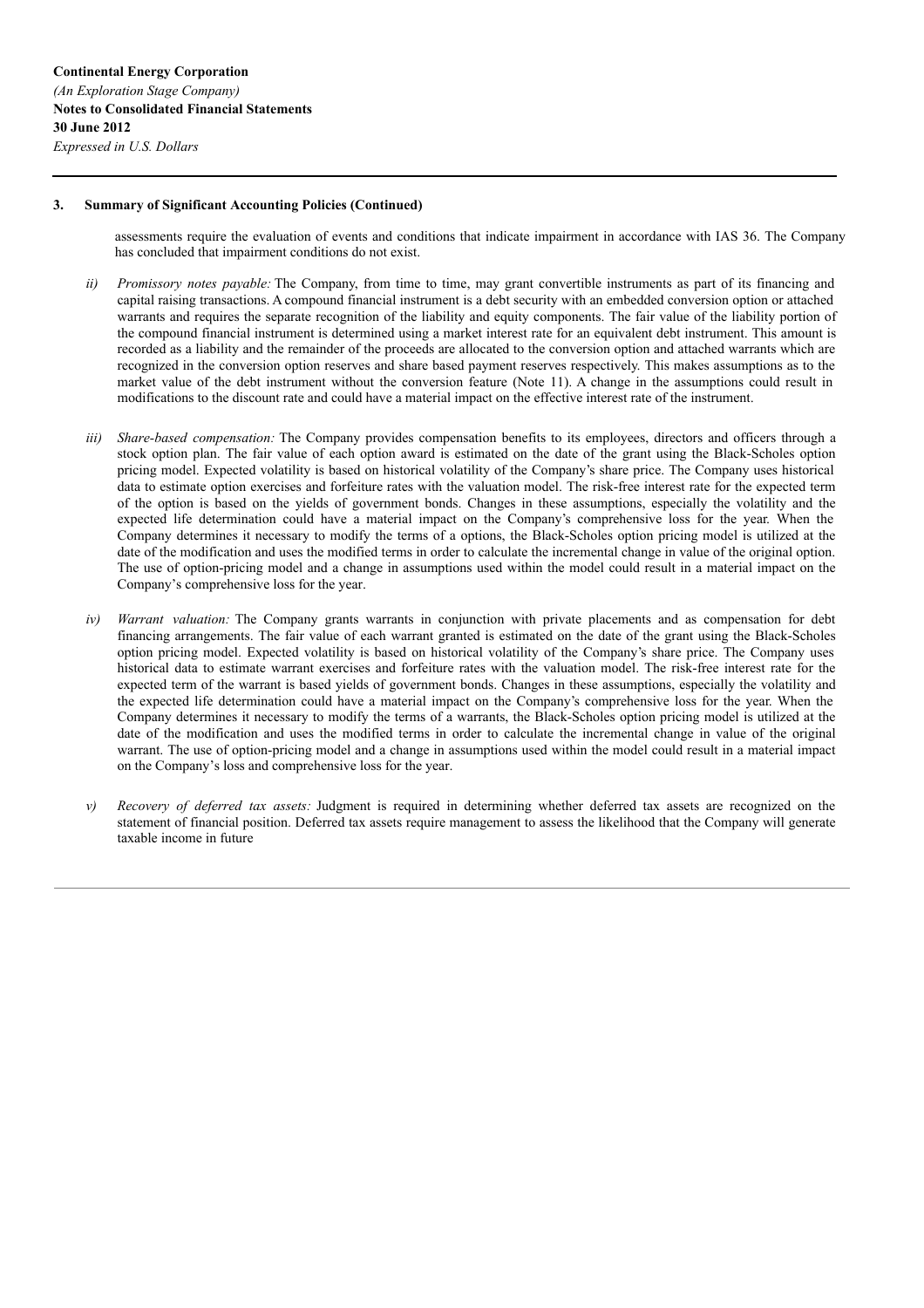periods in order to utilize recognized deferred tax assets. Estimates of future taxable income are based on forecasted cash flows and the application of existing tax laws in each jurisdiction.

### **b) Foreign Currencies**

The functional currency is the currency of the primary economic environment in which the entity operates. The functional currency of the Company is the U.S. dollar. The functional currency determinations were conducted through an analysis of the consideration factors identified in IAS 21, the Effects of Changes in Foreign Exchange Rates ("IAS 21").

Any transactions in currencies other than the functional currency have been translated to the U.S. dollar in accordance with IAS 21. Transactions in currencies other than the functional currency are recorded at that rates of exchange prevailing on dates of transactions. At the end of each reporting period, monetary assets and liabilities that are denominated in foreign currencies are translated at the rates prevailing at that date. Non-monetary assets and liabilities carried at fair value that are denominated in foreign currencies are translated at rates prevailing at the date when the fair value was determined. All gains and losses on translation of these foreign currency transactions are included in the statements of comprehensive loss. Non-monetary items that are measured in terms of historical cost in a foreign currency are not retranslated.

The Company's presentation currency is the US dollar.

#### **c) Loss per Share**

Basic loss per share is computed by dividing income available to common shareholders by the weighted average number of common shares outstanding during the period. The computation of diluted earnings per share assumes the conversion, exercise or contingent issuance of securities only when such conversion, exercise or issuance would have a dilutive effect on earnings per share. The dilutive effect of convertible securities is reflected in diluted earnings per share by application of the "if converted" method. The dilutive effect of outstanding options and warrants and their equivalents is reflected in diluted earnings per share by application of the treasury stock method. At 30 June 2012, the Company had no items which would have a dilutive effect on the loss per share.

### **d) Interests in Joint Ventures**

A joint venture can take the form of a jointly controlled entity, jointly controlled operation or jointly controlled asset. All joint ventures involve a contractual arrangement that establishes joint control. A jointly controlled entity is an entity in which the Company shares joint control over the strategic, financial and operating decisions with one or more venture partners through the establishment of a corporation, partnership or other entity. A jointly controlled operation involves the use of the assets and resources of the venture partners rather than the establishment of a corporation, partnership or other entity. The operation incurs its own expenses and liabilities and raises its own finances. A jointly controlled asset involves joint control of one or more of the assets acquired or contributed for the purpose of the joint venture. Each venture partner takes on a share of the output from the assets and bears an agreed share of the expenses.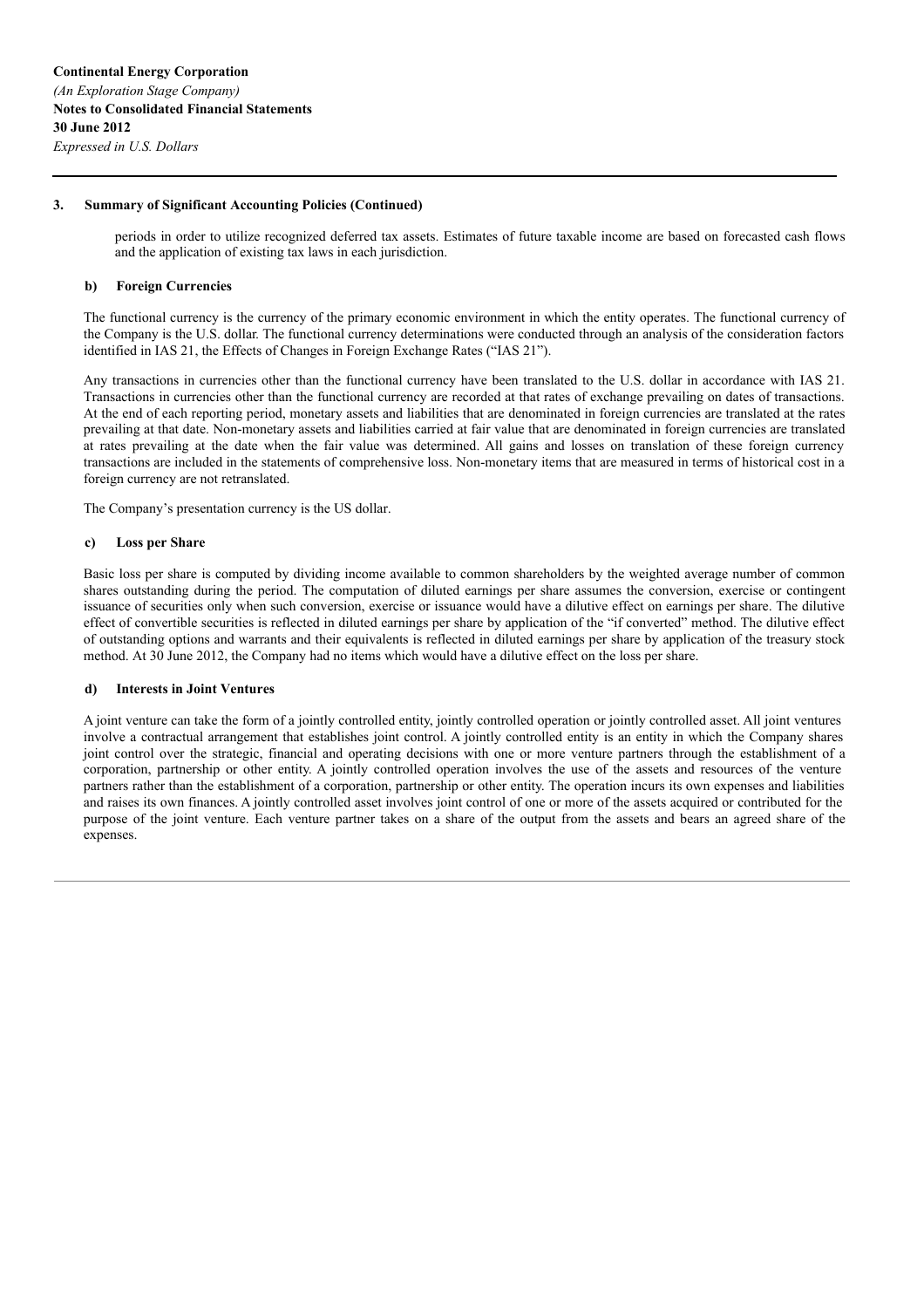All joint ventures are accounted for using the proportionate consolidation method. The Company's proportionate share of the assets, liabilities, revenues, expenses, and cash flows of the joint venture are included in the consolidated financial statements.

#### **e) Share Based Payments**

The Company grants stock options to buy common shares of the Company to directors, officers, employees and service providers. The board of directors grants such options for periods of up to five years, with vesting periods determined at its sole discretion and at prices equal to or greater than the closing market price on the day preceding the date the options were granted. An individual is classified as an employee when the individual is an employee for legal or tax purposes (direct employee) or provides services similar to those performed by a direct employee.

The fair value of the share purchase options granted is measured using the Black-Scholes option pricing model taking into account the terms and conditions upon which the share purchase options were granted. At each statement of financial position reporting date, the amount recognized as an expense is adjusted to reflect the actual number of share purchase options that are expected to vest.

### **f) Valuation of Warrants**

The Company values warrants issued as part of a private placement unit by allocating the proceeds from the issue of units between common shares and common share purchase warrants on a pro-rata basis based on relative fair values as follows:

- the fair value of common shares is based on the market close on the date the units are issued; and
- the fair value of the common share purchase warrants is determined using the Black-Scholes pricing model.

The fair value attributed to the warrants is recorded in the share based payment reserve.

### **g) Exploration and Evaluation Assets**

Exploration and evaluation expenditures include the costs of acquiring licenses, costs associated with exploration and evaluation activity, and the fair value (at acquisition date) of exploration and evaluation assets acquired in a business combination. Exploration and evaluation expenditures are capitalized. Costs incurred before the Company has obtained the legal rights to explore an area are recognized in profit or loss. Government tax credits received are recorded as a reduction to the cumulative costs incurred and capitalized on the related property.

Exploration and evaluation assets are assessed for impairment if (i) sufficient data exists to determine technical feasibility and commercial viability, and (ii) facts and circumstances suggest that the carrying amount exceeds the recoverable amount.

Once the technical feasibility and commercial viability of the extraction of mineral resources in an area of interest are demonstrable, exploration and evaluation assets attributable to that area of interest are first tested for impairment and then reclassified to mining property and development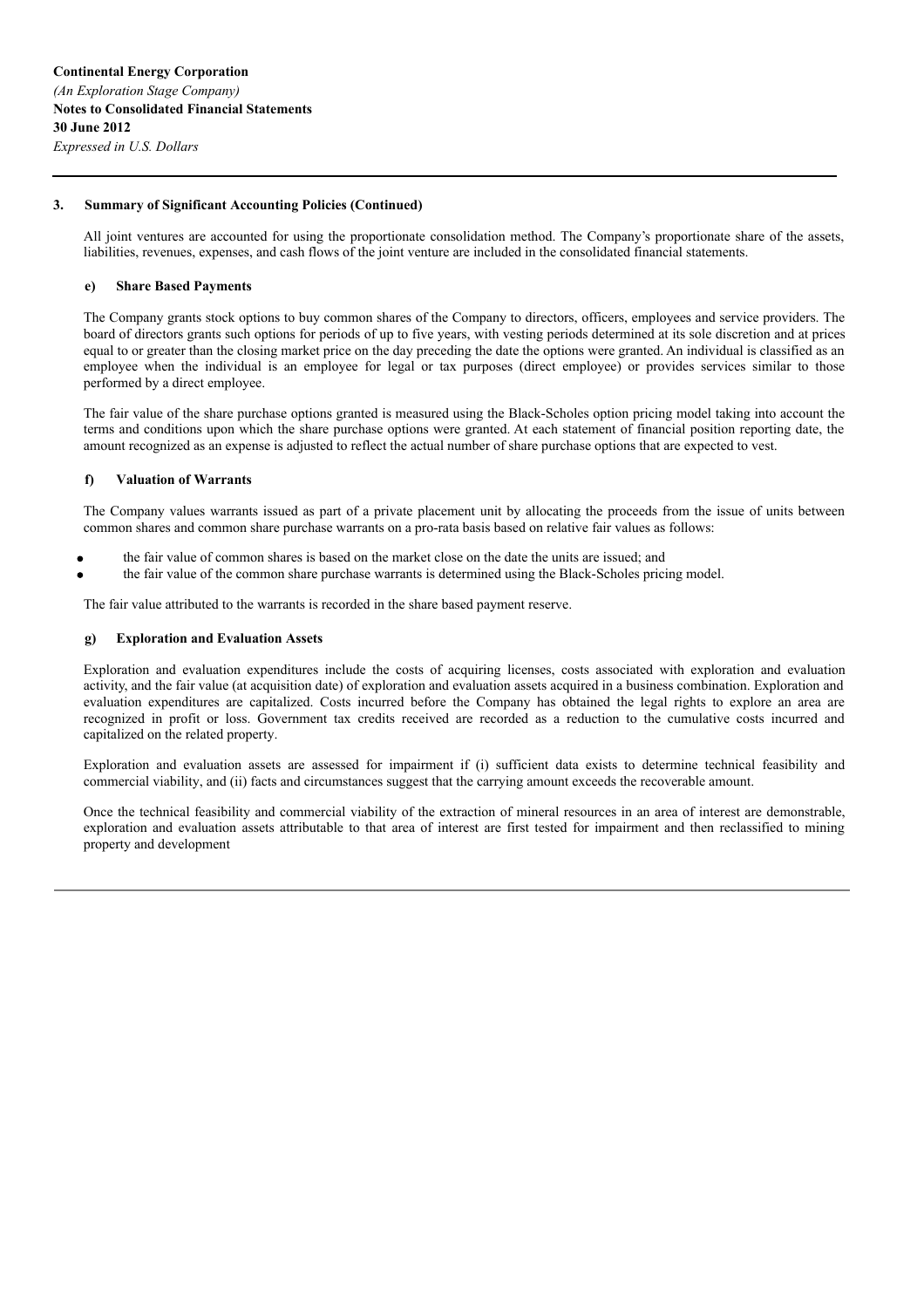assets within property, plant and equipment. Recoverability of the carrying amount of any exploration and evaluation assets is dependent on successful development and commercial exploitation, or alternatively, sale of the respective areas of interest.

### **h) Decommissioning Liabilities**

The Company provides for the costs of decommissioning associated with long-lived assets, including the abandonment of oil and natural gas wells, related facilities, compressors, gas plants, removal of equipment from leased acreage and returning such land in a condition as it is contractually obligated. The best estimate of each asset decommissioning liabilities is recorded in the period a well or related asset is drilled and evaluated, constructed or acquired. The decommissioning liabilities is measured in the consolidated statement of financial position at the fair value of the expenditures expected to be required to settle the obligation using a pre-tax rate that reflects current market assessments of the time value of money and the risks specific to the obligation. A corresponding amount is capitalized as part of property, plant and equipment. Any further adjustment arising from a reassessment of estimated cost of the decommissioning liabilities also has a corresponding amount capitalized, whilst the charge arising from the accretion of the discount applied to the decommissioning liabilities is treated as a component of finance costs in the consolidated statement of comprehensive loss.

Management has not identified any legal or expected decommissioning liability as at 30 June 2012.

#### **i) Equipment**

Equipment is carried at cost less accumulated depreciation. Depreciation is charged so as to write-off the cost of these assets, less residual value, over their estimated useful economic lives, for the following classes of assets:

- Automobiles 50% declining balance basis;
- Computer equipment and software 50% declining balance basis; and
- Furniture and field equipment 50% declining balance basis.

### **j) Impairment**

#### **Financial assets**

At each reporting date, the Company assesses whether there is objective evidence that a financial asset is impaired. If such evidence exists, the Company recognizes an impairment loss as follows:

- (i) Financial assets carried at amortized cost: The loss is the difference between the amortized cost of the loan or receivable and the present value of the estimated future cash flows, discounted using the instrument's original effective interest rate. The carrying amount of the asset is reduced by this amount either directly or indirectly through the use of an allowance account.
- (ii) Available-for-sale financial assets: The impairment loss is the difference between the original cost of the asset and its fair value at the measurement date, less any impairment losses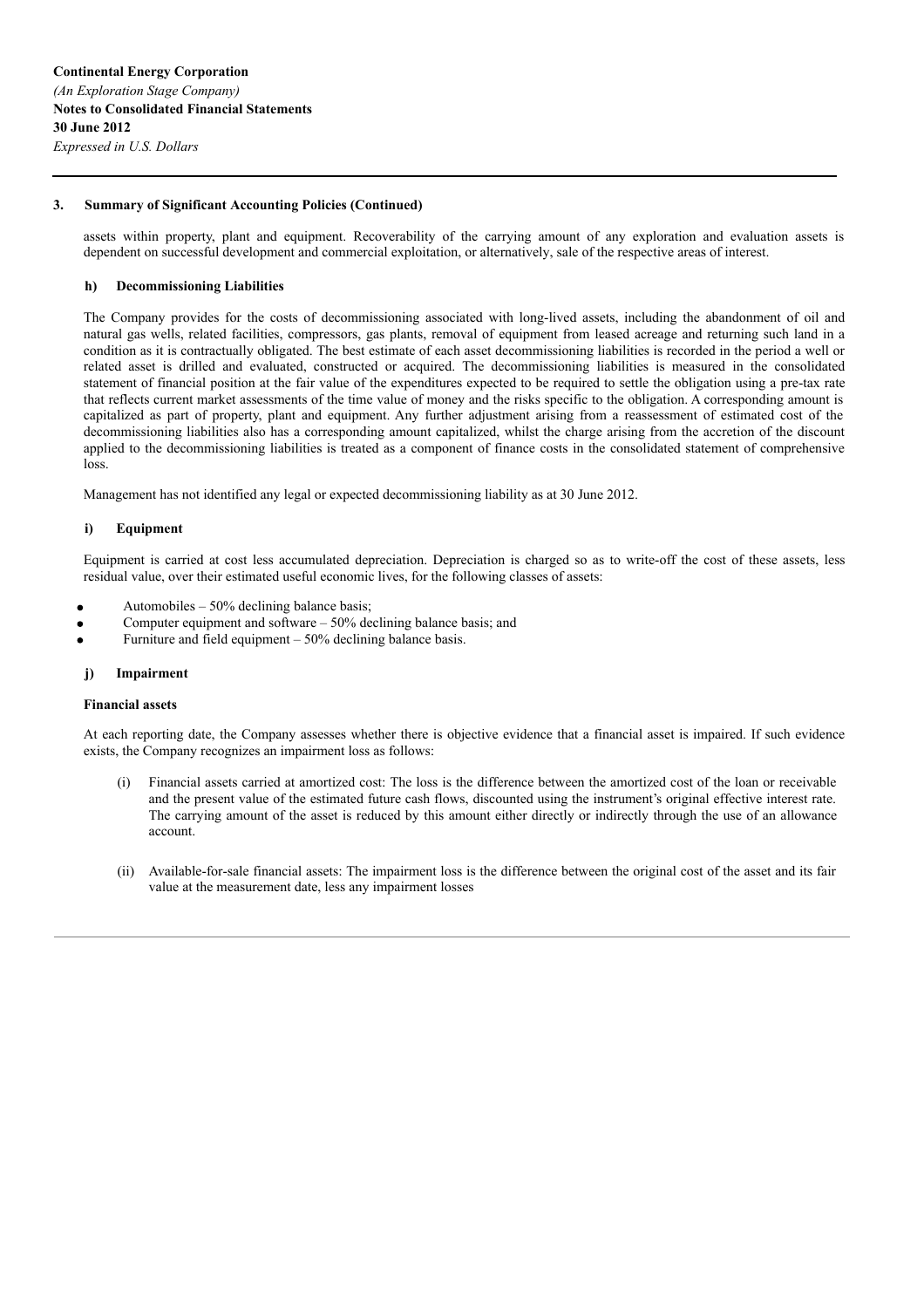previously recognized in the statement of comprehensive loss. This amount represents the cumulative loss in accumulated other comprehensive income that is reclassified to the statement of comprehensive loss.

Impairment losses on financial assets carried at amortized cost are reversed in subsequent periods if the amount of the loss decreases and the decrease can be related objectively to an event occurring after the impairment was recognized. Impairment losses on availablefor-sale equity instruments are not reversed.

### **Non-financial assets**

At the end of each reporting period, the Company reviews the carrying amounts of its long lived assets to determine whether there is any indication that those assets have suffered an impairment loss. If any such indication exists, the recoverable amount of the asset is estimated in order to determine the extent of the impairment loss (if any). Where it is not possible to estimate the recoverable amount of an individual asset, the Company estimates the recoverable amount of the cash-generating unit ("CGU") to which the asset belongs. Where a reasonable and consistent basis of allocation can be identified, corporate assets are also allocated to individual CGU's, or otherwise they are allocated to the smallest group of CGU's for which a reasonable and consistent allocation basis can be identified.

Recoverable amount is the higher of fair value less costs to sell and value in use. In assessing value in use, the estimated future cash flows are discounted to their present value using a pre-tax discount rate that reflects current market assessments of the time value of money and the risks specific to the asset for which the estimates of future cash flows have not been adjusted. If the recoverable amount of an asset or CGU is estimated to be less than its carrying amount, the carrying amount of the asset or CGU is reduced to its recoverable amount. An impairment loss is recognized in the statement of comprehensive loss.

Where an impairment loss subsequently reverses for assets with a finite useful life, the carrying amount of the asset or CGU is increased to the revised estimate of its recoverable amount, but so that the increased carrying amount does not exceed the carrying amount that would have been determined had no impairment loss been recognized for the asset or CGU in prior periods. A reversal of an impairment loss is recognized in the statement of comprehensive loss.

#### **k) Financial Instruments**

#### *Financial assets*

Financial assets and liabilities are recognized when the Company becomes a party to the contractual provisions of the instrument. Financial assets are derecognized when the rights to receive cash flows from the assets have expired or have been transferred and the Company has transferred substantially all the risks and rewards of ownership.

Financial assets and liabilities are offset and the net amount is reported in the statement of financial position when there is a legally enforceable right to offset the recognized amounts and there is an intention to settle on a net basis, or realize the asset and settle the liability simultaneously.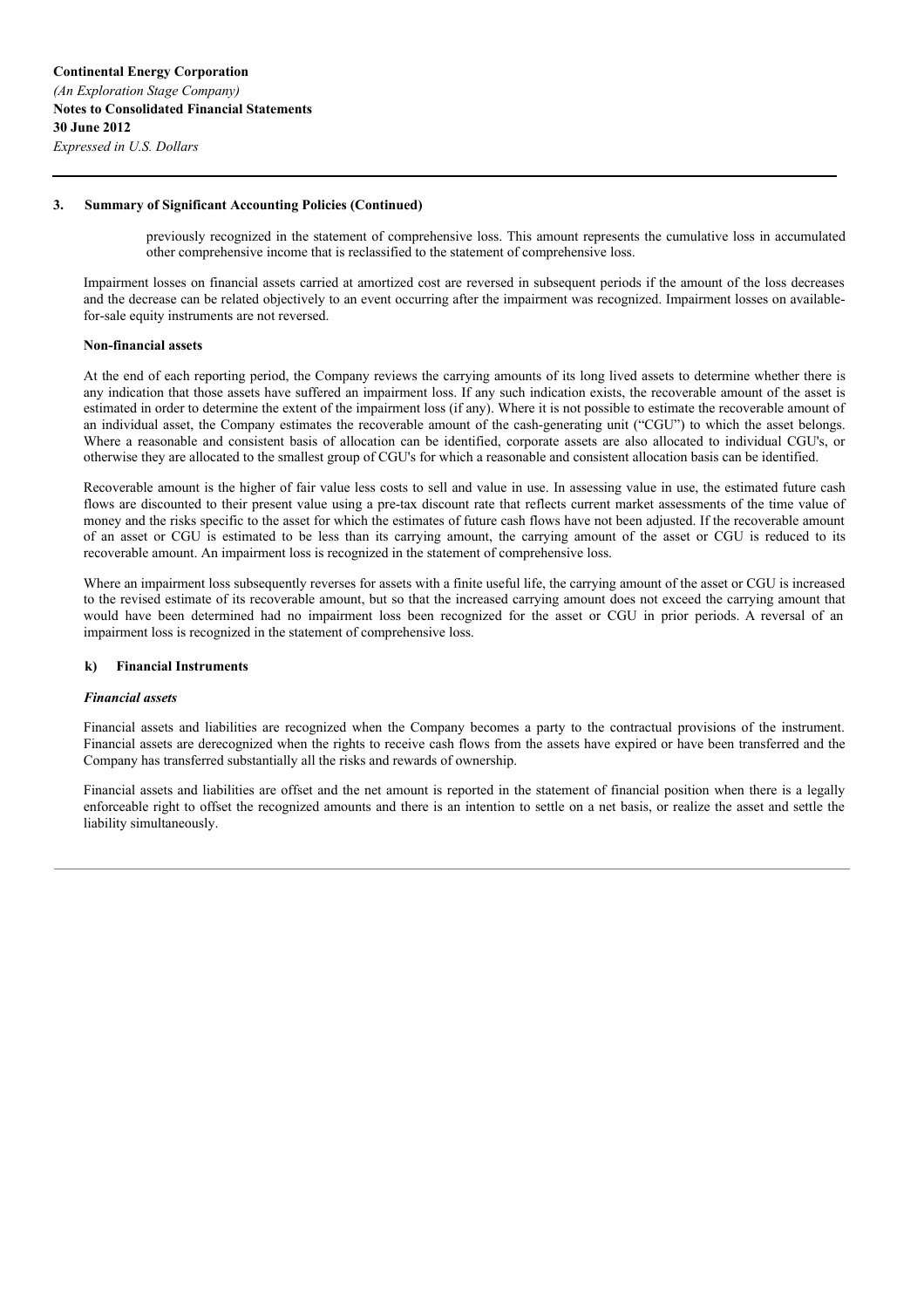Financial assets are classified into one of the following categories:

- fair value through profit or loss ("FVTPL");
- available for sale ("AFS");
- held-to-maturity ("HTM"); and
- loans and receivables.

The classification is determined at initial recognition and depends on the nature and purpose of the financial asset.

#### *(i) FVTPL financial assets*

Financial instruments are classified as FVTPL when the financial instrument is held for trading or it is designated as FVTPL.

A financial instrument is classified as held for trading if:

- it has been acquired principally for the purpose of selling in the near future;
- it is a part of an identified portfolio of financial instruments that the Company manages and has an actual pattern of short-term profit-making; or
- it is a derivative that is not designated and effective as a hedging instrument.

Financial instruments classified as FVTPL are stated at fair value with any resultant gain or loss recognized in profit or loss.

The Company has classified cash as FVTPL.

#### *(ii) AFS financial assets*

Investments held by the Company that are classified as AFS are stated at fair value. Gains and losses arising from changes in fair value are recognized directly in equity in the investments revaluation reserve. When an investment is disposed of or is determined to be impaired, the cumulative gain or loss previously recognized in the investments revaluation reserve is included in profit or loss for the period.

The fair value of AFS monetary assets denominated in a foreign currency is translated at the spot rate on the statement of financial position date. The change in fair value attributable to translation differences due to a change in amortized cost of the asset is recognized in profit or loss, while all other changes are recognized in equity.

The Company has classified its investments in Continental-GeoPetro (Bengara-II) Ltd. ("CGB2") and TGE as AFS financial assets (*Note 7*).

### *(iii) HTM financial assets*

Investments are recognized on a trade-date basis and are initially measured at fair value, including transaction costs. After initial recognition, the Company measures the assets at their fair value. The Company assesses its intention and ability to hold its held-tomaturity investments to maturity not only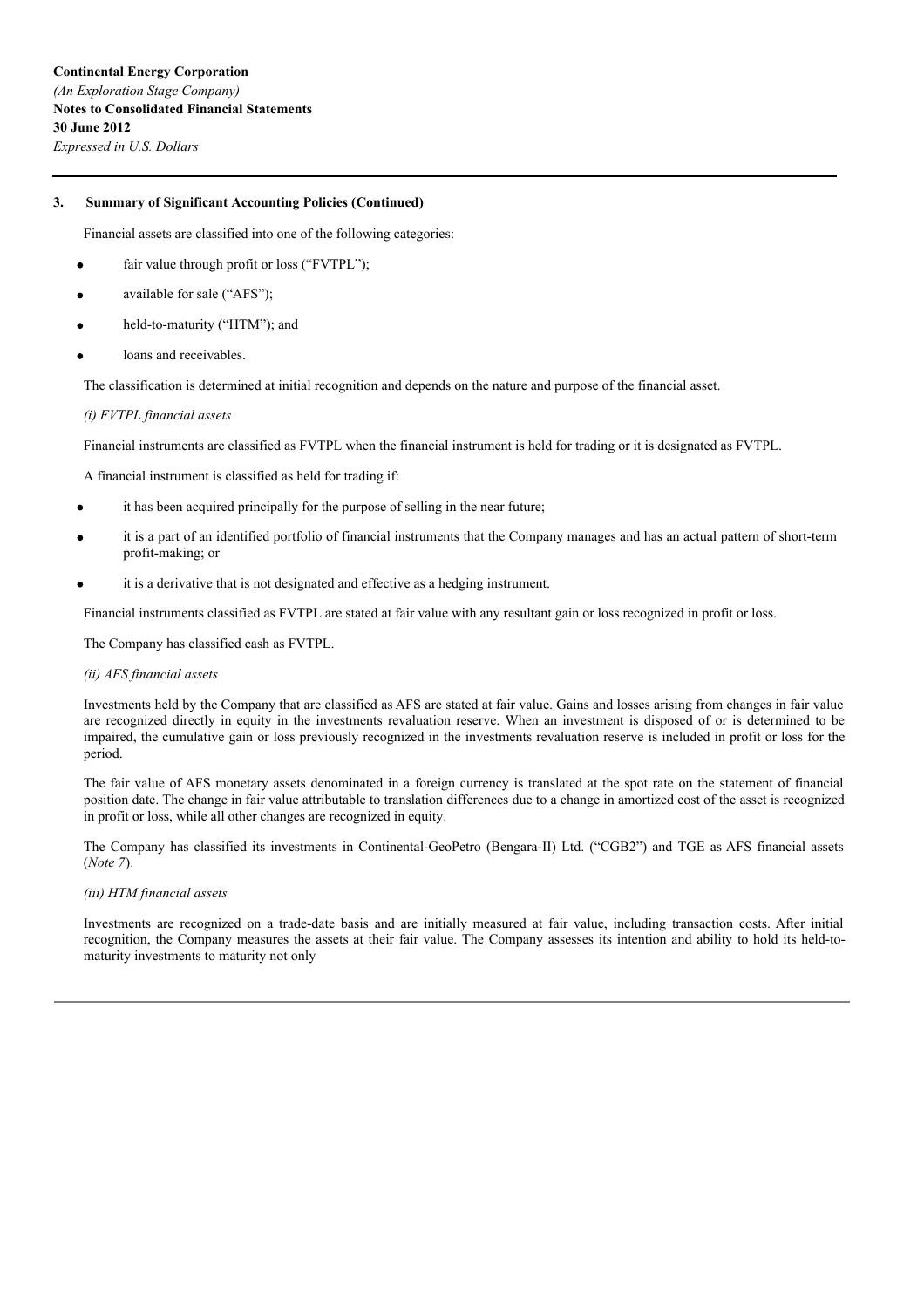when those financial assets are initially recognised, but also at the end of each subsequent reporting period. The Company has no HTM financial assets.

#### *(iv) Loans and receivables*

Trade receivables, loans, and other receivables that have fixed or determinable payments that are not quoted in an active market are classified as loans and receivables.

Loans and receivables are initially recognized at the transaction value and subsequently carried at amortized cost less impairment losses. The impairment loss of receivables is based on a review of all outstanding amounts at year end. Bad debts are written off during the year in which they are identified. Interest income is recognized by applying the effective interest rate, except for short-term receivables when the recognition of interest would be immaterial.

The Company has classified receivables as loans and receivables.

#### *(v) Ef ective interest method*

The effective interest method calculates the amortized cost of a financial asset and allocates interest income over the corresponding period. The effective interest rate is the rate that discounts estimated future cash receipts over the expected life of the financial instrument, or, where appropriate, a shorter period.

### *(vi) Derecognition of financial assets*

A financial instrument is derecognized when:

- the contractual right to the asset's cash flows expire; or
- if the Company transfers the financial instrument and all risks and rewards of ownership to another entity.

#### *Financial liabilities*

Financial liabilities are classified into one of the following categories:

- fair value through profit or loss ("FVTPL"); or
- other financial liabilities.

The classification is determined at initial recognition and depends on the nature and purpose of the financial liability.

### *(i) FVTPL financial liabilities*

This category comprises derivatives, or liabilities acquired or incurred principally for the purpose of selling or repurchasing it in the near term. They are carried on the statement of financial position at fair value with changes in fair value recognized in the statements of comprehensive loss.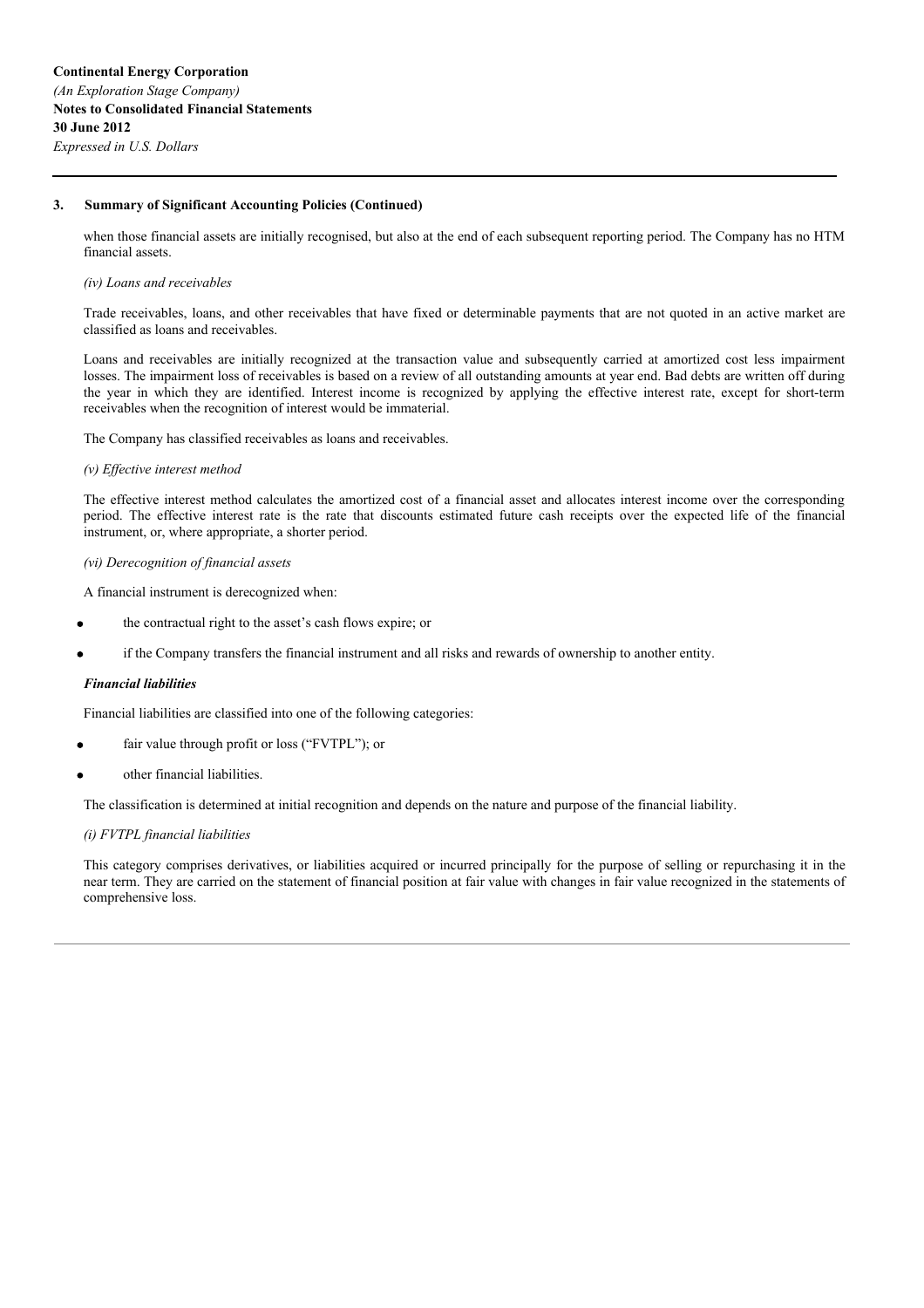### *(ii) Other financial liabilities*

These are initially measured at fair value, net of transaction costs, and are subsequently measured at amortized cost using the effective interest method, with interest expense recognized on an effective yield basis. The effective interest method is a method of calculating the amortized cost of a financial liability and of allocating interest expenses over the corresponding period. The effective interest rate is the rate that exactly discounts estimated future cash payments over the expected life of the financial liability, or, where appropriate, a shorter period.

The Company has classified accounts payable and accrued liabilities, loan payable to related party, investment obligation, notes payable and convertible debt and interest payable thereon as other financial liabilities.

#### *(iii) Derecognition of financial liabilities*

Financial liabilities are derecognized when the Company's obligations are discharged, cancelled or they expire.

#### **l) Compound Financial Instruments**

Compound financial instruments issued by the Company comprise convertible promissory notes that can be converted into fixed number of common shares of the Company. The liability component of the compound financial instrument is recognized initially at the fair value of a similar liability that does not have any equity conversion option. The equity component is recognized as the difference between the fair value of the compound financial instrument as a whole and the fair value of the liability component. Any directly attributable transaction costs are allocated to the liability and equity components in proportion to their initial carrying amounts. Should a compound financial instrument have more than one equity component, transaction costs are allocated to the equity components in proportion to their respective fair values.

Subsequent to initial recognition, the liability component of a compound financial instrument is measured at amortized cost using the effective interest method. The equity component of a compound financial instrument is not re-measured subsequent to initial recognition.

#### **m) Income Taxes**

Income tax expense consists of current and deferred tax expense. Income tax expense is recognized in the statements of comprehensive loss.

Current tax expense is the expected tax payable on the taxable income for the year, using tax rates enacted or substantively enacted at period end, adjusted for amendments to tax payable with regards to previous years.

Deferred taxes are recorded using the liability method. Under the liability method, deferred tax assets and liabilities are recognized for future tax consequences attributable to differences between the financial statement carrying amounts of existing assets and liabilities and their respective tax bases. Deferred tax assets and liabilities are measured using the enacted or substantively enacted tax rates expected to apply when the asset is realized or the liability settled. The effect on deferred tax assets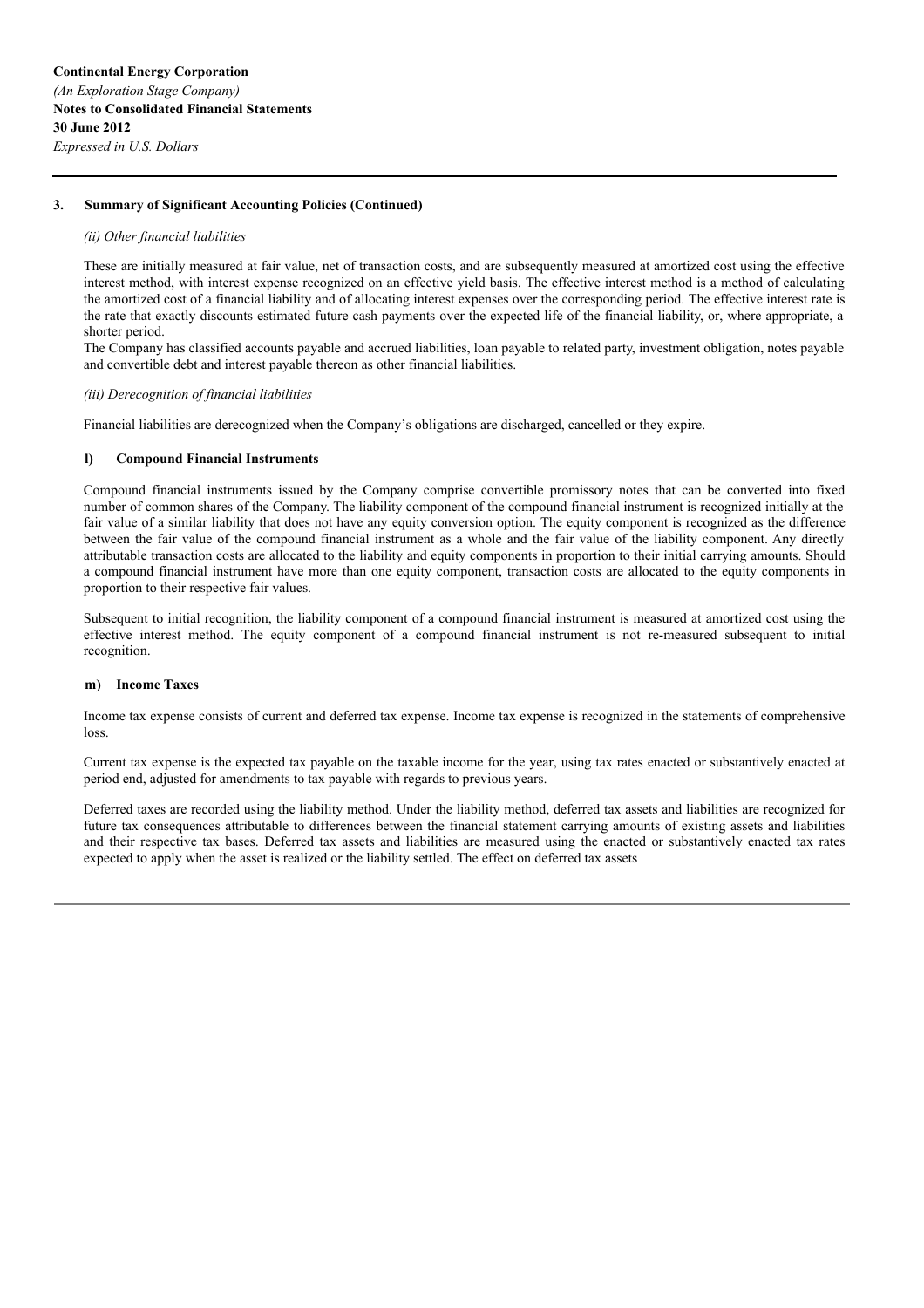and liabilities of a change in tax rates is recognized in income in the period that substantive enactment occurs.

A deferred tax asset is recognized to the extent that it is probable that future taxable profits will be available against which the asset can be utilized. To the extent that the Company does not consider it probable that a deferred tax asset will be recovered, it provides a valuation allowance against the excess.

The following temporary differences do not result in deferred tax assets or liabilities:

- the initial recognition of assets or liabilities that do not affect accounting or taxable profit; and
- goodwill.

Deferred tax assets and liabilities are offset when there is a legally enforceable right to offset when they relate to income taxes levied by the same taxation authority.

#### **4. Recent Accounting Pronouncements**

Certain new standards, interpretations, amendments and improvements to existing standards were issued by the International Accounting Standards Board ("IASB") or International Reporting Interpretations Committee ("IFRIC"). The Standards impacted that are applicable to the Company are as follows:

a) IFRS 9, Financial Instruments ("IFRS 9") was issued by IASB in October 2010 and will replace IAS 39, Financial Instruments: Recognition and Measurement ("IAS 39"). IFRS 9 uses a single approach to determine whether a financial asset is measured at amortized cost or fair value, replacing the multiple rules in IAS 39. The approach in IFRS 9 is based on how an entity manages its financial instruments in the context of its business model and the contractual cash flow characteristics of the financial assets. There are two measurement categories: amortized cost and fair value. All equity instruments are measured at fair value. A debt instrument is at amortized cost only if the entity is holding it to collect contractual cash flows and the cash flows represent principal and interest. Otherwise it is at fair value through profit or loss.

Two measurement categories continue to exist to account for financial liabilities in IFRS 9; FVTPL and amortized cost. Financial liabilities held for trading are measured at FVTPL, and all other financial liabilities are measured at amortized cost unless the fair value option is applied. The treatment of embedded derivatives under the new standard is consistent with IAS 39 and is applied to financial liabilities and non-derivative hosts not within the scope of the standard.

In December 2011, the effective date of IFRS 9 was deferred to fiscal years beginning on or after 1 January 2015. The Company is currently evaluating the impact of this standard.

b) IFRS 10, Consolidated Financial Statements ("IFRS 10"), was issued in May 2011 and will supersede the consolidation requirements in SIC-12, Consolidation – Special Purpose Entities ("SIC-12"), and IAS 27, Consolidated and Separate Financial Statements ("IAS 27"), effective for annual periods beginning on or after 1 January 2013, with early application permitted. IFRS 10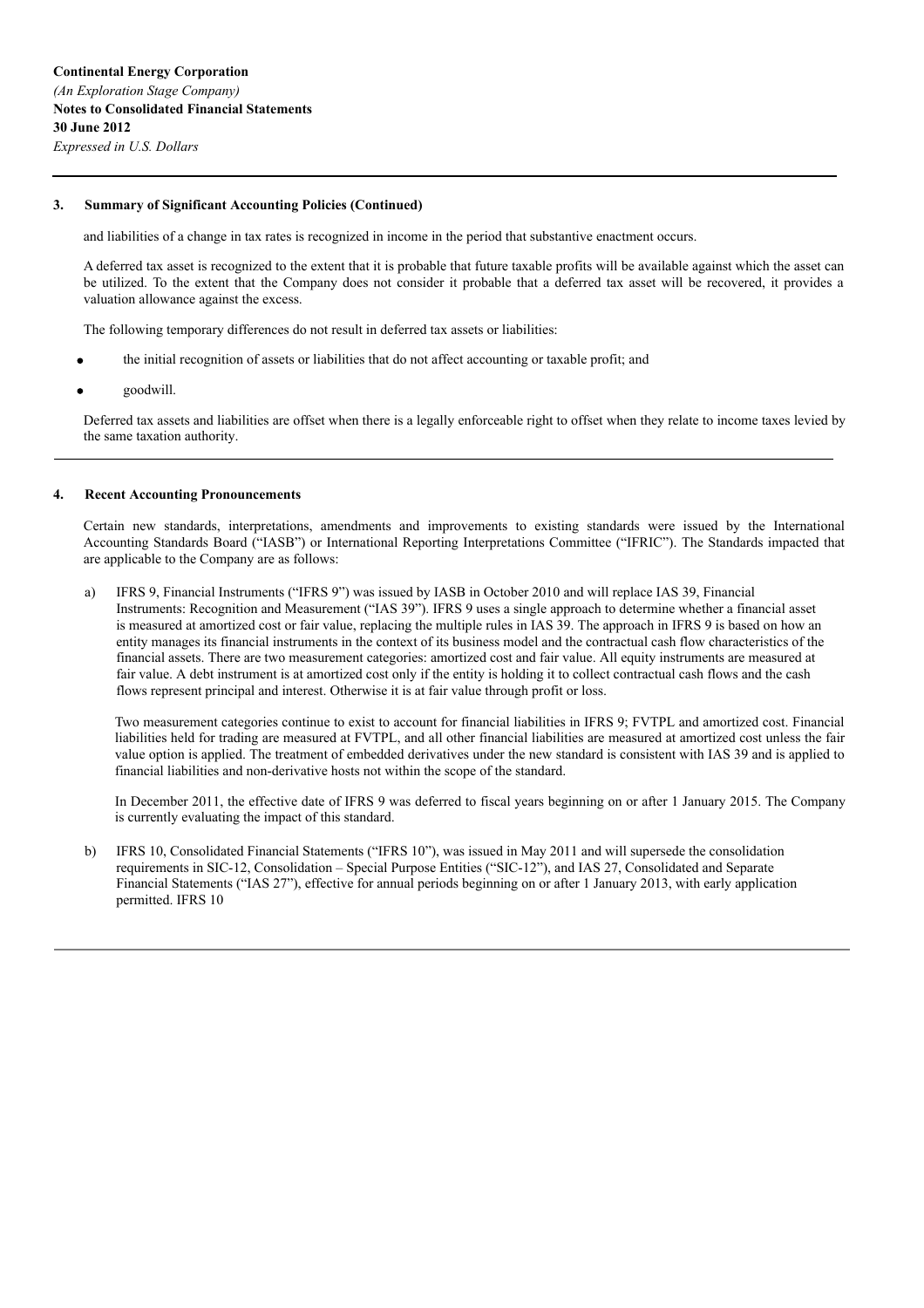### **4. Recent Accounting Pronouncements (Continued)**

builds on existing principles by identifying the concept of control as a determining factor in whether an entity should be included within the consolidated financial statements of the parent company. The standard also provides additional guidance to assist in the determination of control where this is difficult to assess. The Standard is not expected to have an impact on the Company in its current form.

- c) IFRS 11, Joint Arrangements ("IFRS 11"), was issued in May 2011 and will supersede existing IAS 31, Joint Ventures ("IAS 31") effective for annual periods beginning on or after 1 January 2013, with early application permitted. IFRS 11 provides for the accounting of joint arrangements by focusing on the rights and obligations of the arrangement, rather than its legal form (as is currently the case). The Standard also eliminates the option to account for jointly controlled entities using the proportionate consolidation method. The Standard is not expected to have an impact on the Company in its current form.
- d) IFRS 12, Disclosure of Interests in Other Entities ("IFRS 12"), was issued in May 2011 and is a new and comprehensive standard on disclosure requirements for all forms of interest in other entities, including subsidiaries, joint arrangements, associates and unconsolidated structured entities. IFRS 12 is effective for annual periods beginning on or after 1 January 2013 with earlier application permitted. The Standard is not expected to have an impact on the Company in its current form.
- e) IFRS 13, Fair Value Measurements ("IFRS 13") was issued in May 2011 and sets out, in a single IFRS, a framework for measuring fair value. IFRS 13 defines fair value as the price that would be received to sell an asset or paid to transfer a liability in an orderly transaction between market participants at the measurement date. This definition of fair value emphasizes that fair value is a market-based measurement, not an entity specific measurement. In addition, IFRS 13 also requires specific disclosures about fair value measurement. IFRS 13 is effective for annual periods beginning on or after 1 January 2013, with earlier application permitted. The Company is currently assessing the impact of this Standard.
- f) IAS 1, Presentation of Items of Other Comprehensive Income ("OCI") ("IAS 1"), was revised in June 2011 to change the disclosure of items presented in OCI, including a requirement to separate items presented in OCI into two groups based on whether or not they may be recycled to profit or loss in the future. The revision is effective for annual periods beginning on or after 1 July 2012 with early application permitted. The Company is currently assessing the impact of this Standard.

### **5. Capital Management**

The Company's objectives when managing capital are to safeguard the Company's ability to continue as a going concern in order to pursue the development of its oil and gas properties and to maintain a flexible capital structure for its projects for the benefits of its stakeholders. As the Company is in the exploration stage, its principal source of funds is from the issuance of common shares.

In the management of capital, the Company includes the components of shareholders' equity as well as cash and receivables.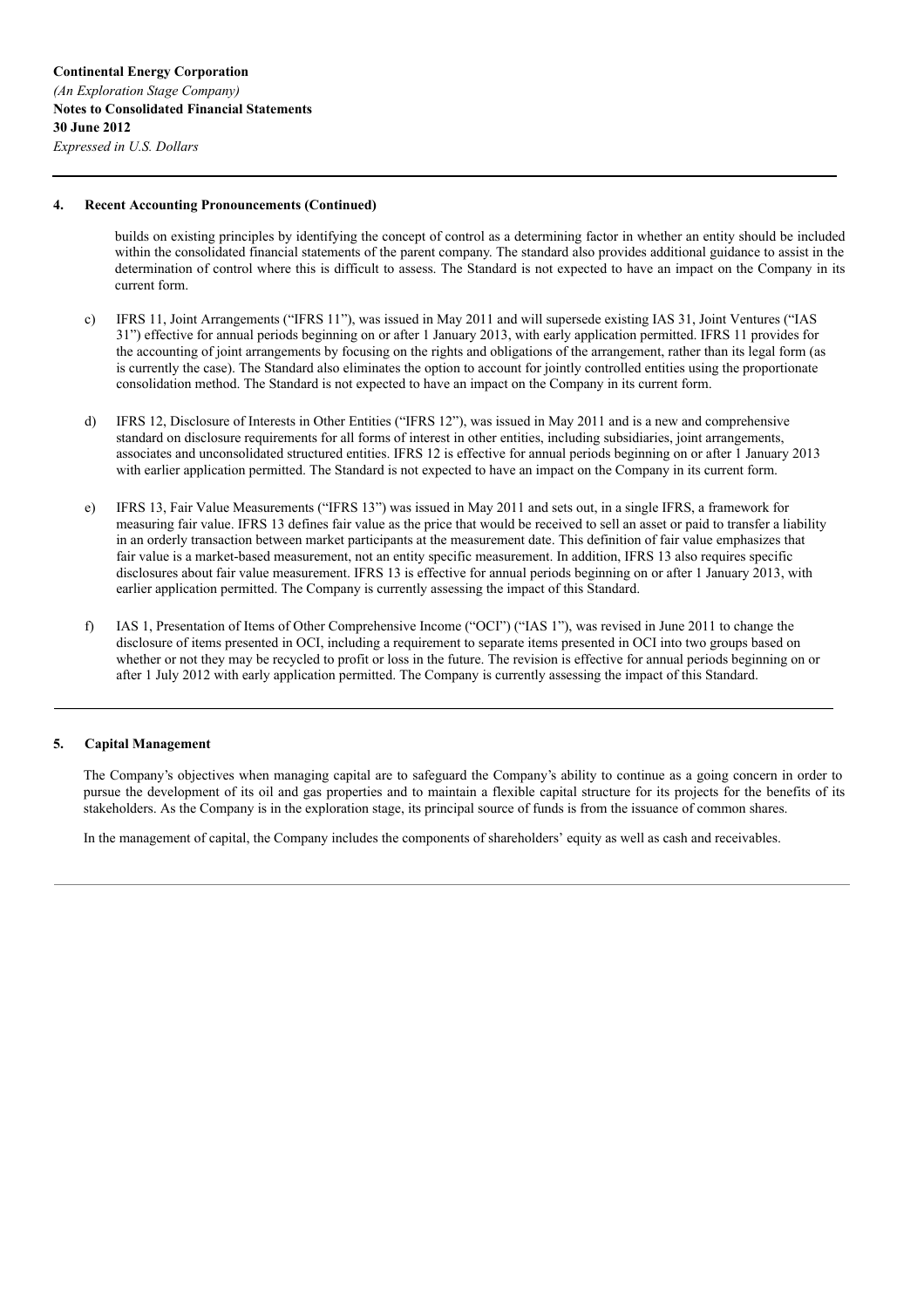### **5. Capital Management (Continued)**

The Company manages the capital structure and makes adjustments to it in light of changes in economic conditions and the risk characteristics of the underlying assets. To maintain or adjust the capital structure, the Company may attempt to issue new shares, enter into joint venture property arrangements, acquire or dispose of assets, or adjust the amount of cash and short-term investments.

The Company's investment policy is to invest its cash in highly liquid short-term interest-bearing investments selected with regard to the expected timing of expenditures from continuing operations.

The Company is not subject to any externally imposed capital requirements and there was no change in the Company's capital management during the year ended 30 June 2012.

# **6. Financial Instruments**

#### *Categories of financial instruments*

|                                          | 30 June | 30 June      | 1 July       |
|------------------------------------------|---------|--------------|--------------|
|                                          | 2012    | 2011         | 2010         |
|                                          | S       | S            | \$           |
| <b>Financial</b> assets                  |         |              |              |
| <b>FVTPL</b>                             |         |              |              |
| Cash                                     | 152,971 | 17,427       | 88,843       |
| AFS assets                               |         |              |              |
| Investments                              | 114,769 | $\mathbf{1}$ | $\mathbf{1}$ |
| Loans and receivables                    |         |              |              |
| Receivables                              | 2,391   | 2,383        | 1,881        |
|                                          |         |              |              |
|                                          | 270,131 | 19,811       | 90,725       |
|                                          |         |              |              |
|                                          |         |              |              |
|                                          | 30 June | 30 June      | 1 July       |
|                                          | 2012    | 2011         | 2010         |
|                                          | \$      | \$           | \$           |
| <b>Financial liabilities</b>             |         |              |              |
| Other financial liabilities              |         |              |              |
| Accounts payable and accrued liabilities | 149,206 | 816,866      | 284,787      |
| Interest on convertible notes            | 25,917  |              |              |
| Loan payable to related party            | 27,926  |              |              |

Notes payable **a 1** 30,603 **-** 30,603 **-** 30,603 **-**

**446,777** 847,469 284,787

Convertible debt **243,728**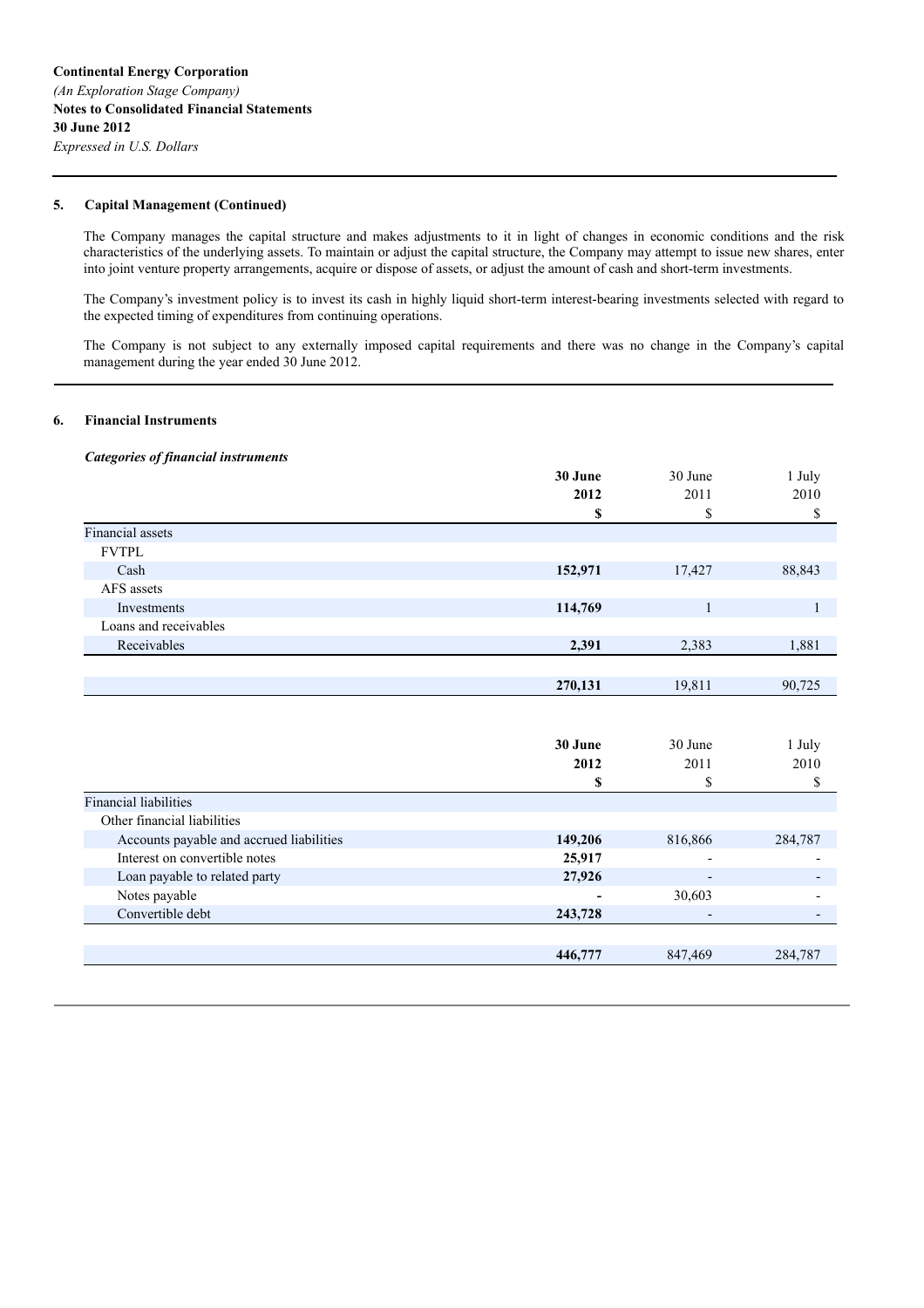### **6. Financial Instruments (Continued)**

### *Fair value of financial instruments*

Financial instruments measured at fair value are classified into one of three levels in the fair value hierarchy according to the relative reliability of the inputs used to estimate the fair values. The three levels of the fair value hierarchy are:

- Level 1– unadjusted quoted prices in active markets for identical assets or liabilities;
- Level 2– inputs other than quoted prices that are observable for the asset or liability, either directly or indirectly; and
- Level 3– inputs that are not based on observable market data.

The Company's classifications of financial instruments within the fair value hierarchy are summarized below:

|         | 30 June | 30 June | 1 July                   |
|---------|---------|---------|--------------------------|
|         | 2012    | 2011    | 2010                     |
|         |         | D       | J                        |
| Level 1 |         |         |                          |
| Cash    | 152,971 | 17,427  | 88,843                   |
| Level 2 | ۰       | -       | $\overline{\phantom{0}}$ |
| Level 3 | ۰       |         | $\overline{\phantom{0}}$ |
|         | 152,971 | 17,427  | 88,843                   |

The carrying value of receivables, accounts payable, loan payable to related party, notes payable and convertible debt and interest payable thereon approximated their fair value because of the short-term nature of these instruments.

#### *Financial Risk Management*

The Company's financial instruments are exposed to certain financial risks. The risk exposures and the impact on the Company's financial instruments are summarized below.

a) Currency risk

The Company is primarily exposed to currency fluctuations relative to the U.S. dollar through expenditures that are denominated in Canadian dollars, Indonesian Rupiahs and Malaysian Ringgits. Also, the Company is exposed to the impact of currency fluctuations on its foreign currency monetary assets and liabilities.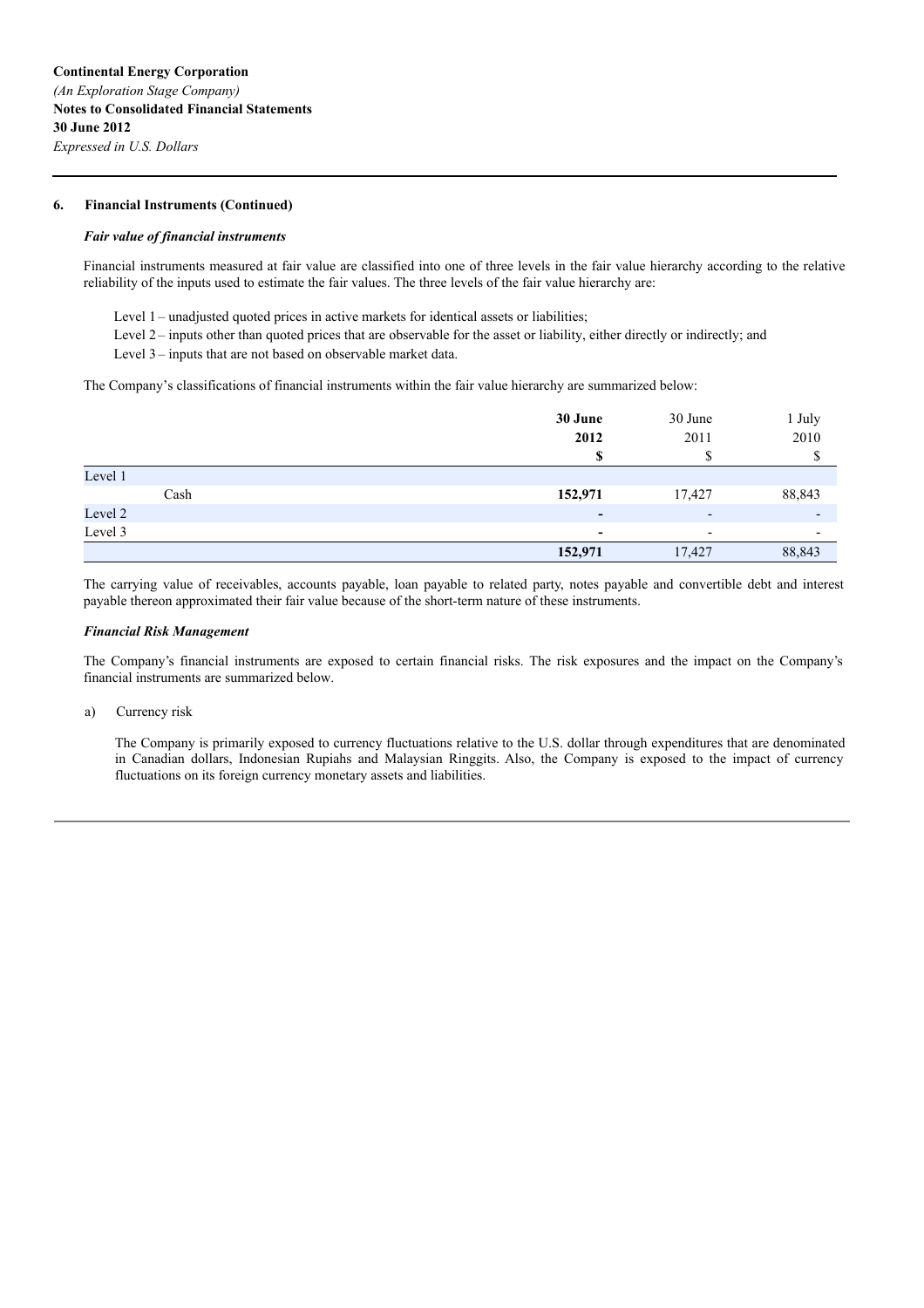### **6. Financial Instruments (Continued)**

The Company is exposed to foreign currency risk through the following financial assets and liabilities denominated in currencies other than U.S. dollars:

|                    |            |    |                          |            |              |                          |            | <b>Accounts</b> |
|--------------------|------------|----|--------------------------|------------|--------------|--------------------------|------------|-----------------|
|                    |            |    |                          |            |              |                          |            | payable and     |
|                    |            |    |                          |            |              |                          |            | accrued         |
| 30 June 2012       |            |    | Cash                     |            |              | <b>Receivables</b>       |            | liabilities     |
| Canadian dollars   | \$         |    | $\overline{\phantom{a}}$ |            | \$           | 2,436                    | \$         | (28, 151)       |
| Indonesian Rupiah  | RP         |    | 2,724,456                | RP         |              | $\overline{\phantom{a}}$ | RP         |                 |
| Malaysian Ringgits | <b>MYR</b> |    | $\overline{\phantom{a}}$ | <b>MYR</b> |              | $\overline{\phantom{a}}$ | <b>MYR</b> | (5,665,485)     |
|                    |            |    |                          |            |              |                          |            |                 |
|                    |            |    |                          |            |              |                          |            | Accounts        |
|                    |            |    |                          |            |              |                          |            | payable and     |
|                    |            |    |                          |            |              |                          |            | accrued         |
| 30 June 2011       |            |    |                          | Cash       |              | Receivables              |            | liabilities     |
| Canadian dollars   |            | \$ |                          | 59         | $\mathbf S$  | 2,327                    | \$         | (97, 526)       |
| Indonesian Rupiah  |            | RP | 4,476,099                |            | RP           | $\overline{\phantom{0}}$ | RP         | (22,500,000)    |
|                    |            |    |                          |            |              |                          |            |                 |
|                    |            |    |                          |            |              |                          |            | Accounts        |
|                    |            |    |                          |            |              |                          |            | payable and     |
|                    |            |    |                          |            |              |                          |            | accrued         |
| 1 July 2010        |            |    |                          | Cash       |              | Receivables              |            | liabilities     |
| Canadian dollars   |            | \$ |                          | 304        | $\mathbb{S}$ | 1,881                    | \$         | (32,793)        |
| Indonesian Rupiah  |            | RP | 11,911,357               |            | RP           | $\overline{\phantom{a}}$ | RP         | (72, 236, 435)  |

At 30 June 2012, with other variables unchanged, a +/- 10% change in exchange rates would decrease/increase the loss by \$181,184.

### b) Credit risk

Credit risk is the risk of loss if a customer or third party to a financial instrument fails to meet its contractual obligations.

The Company's cash is held by reputable financial institutions. Receivables consist of goods and services taxes due from the Federal Government of Canada. Management believes that the credit risk concentration with respect to receivables is remote.

c) Liquidity risk

Liquidity risk is the risk that the Company will not be able to meet its financial obligations as they fall due. Liquidity requirements are managed based on expected cash flows to maintain sufficient capital to meet short term obligations. As at 30 June 2012, the Company had a cash balance of \$152,971 (30 June 2011 - \$17,427; 1 July 2010 - \$88,843) which is not sufficient to settle current liabilities of \$446,777 (30 June 2011 - \$847,469; 1 July 2010 - \$284,787). Management is currently working on obtaining financing to meet these obligations.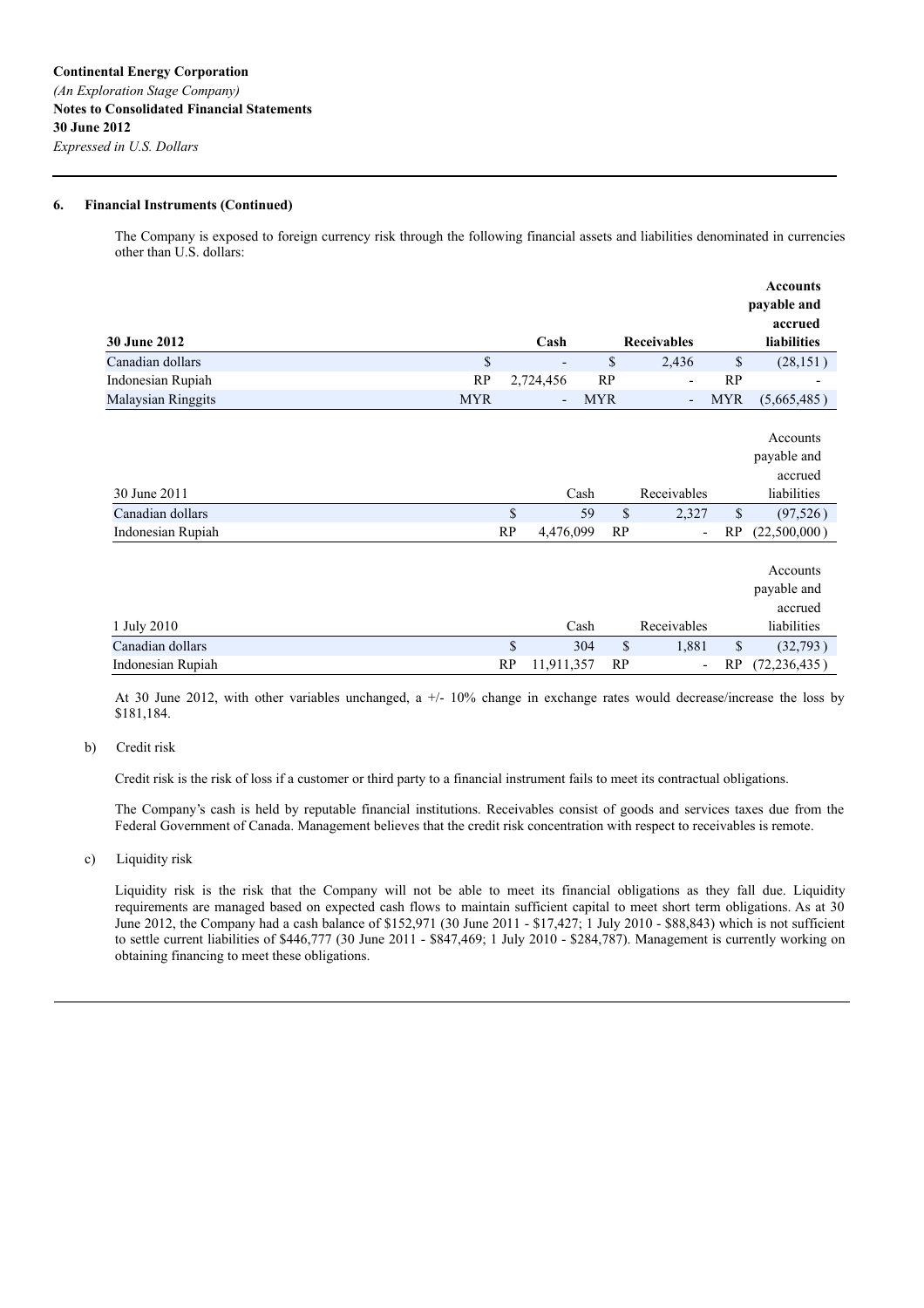#### **6. Financial Instruments (Continued)**

d) Interest rate risk

Interest rate risk is the risk that the fair value of future cash flows of a financial instrument will fluctuate because of changes in market interest rates.The Company has a positive cash balance and its debt bears interest at fixed rates. The Company has no significant concentrations of interest rate risk arising from operations.

#### e) Commodity price risk

Commodity price risk if the risk of possible future changes in the commodity prices. The Company's ability to raise capital to fund exploration and evaluation activities is subject to risks associated with fluctuations in the market price of natural gas. The Company closely monitors commodity prices to determine the appropriate course of action to be taken by the Company.

### **7. Investments**

### **CGB2**

By share purchase and transfer agreements with effective dates of 1 August 1998 and subsequent amendments between 30 September 1998 and 19 January 2000, the Company purchased 100% of the issued and outstanding shares of CGB2, a special purpose company incorporated in the British Virgin Islands which operates and owns a 100% interest in the Bengara-II property, an oil and gas production sharing contract in Indonesia.

The Company accounted for the acquisition of CGB2 using the purchase method. On 1 January 2000, the Company farmed out 40% of its 100% interest in CGB2 and its respective underlying properties to GeoPetro Resources Company ("GeoPetro").

On 29 September 2006, the Company sold 70% of its 60% interest in CGB2 to Kunlun Energy Company Limited ("Kunlun"), formerly known as CNPC (Hong Kong) Limited, and an obligation by Kunlun to carry the Company's share of the costs of drilling 4 exploration wells. The Company retained an 18% interest of CGB2, which is recorded at \$1 in these consolidated financial statements. Kunlun manages the business affairs of CGB2 and those of its Bengara-II property.

### **TGE**

On 7 May 2012, the Company entered into an option agreement to acquire 300,000 shares of TGE for 6,000,000 Malaysian Ringgit ("MYR") (\$1,965,600). TGE is a privately held company based in Malaysia and is in the business of developing geothermal energy. Under the terms of the agreement, the first MYR 3,000,000 must be paid by the 1<sup>st</sup> anniversary of the agreement, 7 May 2013. The remaining MYR 3,000,000 of the investment will be earned through the Company's expenditures on a mutually agreed upon work program by the first anniversary of the agreement. If the MYR 6,000,000 is not paid by 7 May, 2013 the Company must transfer and return an amount from its 300,000 TGE shares to the seller in proportion to the Company shortfall against the total purchase price obligation of RM 6,000,000.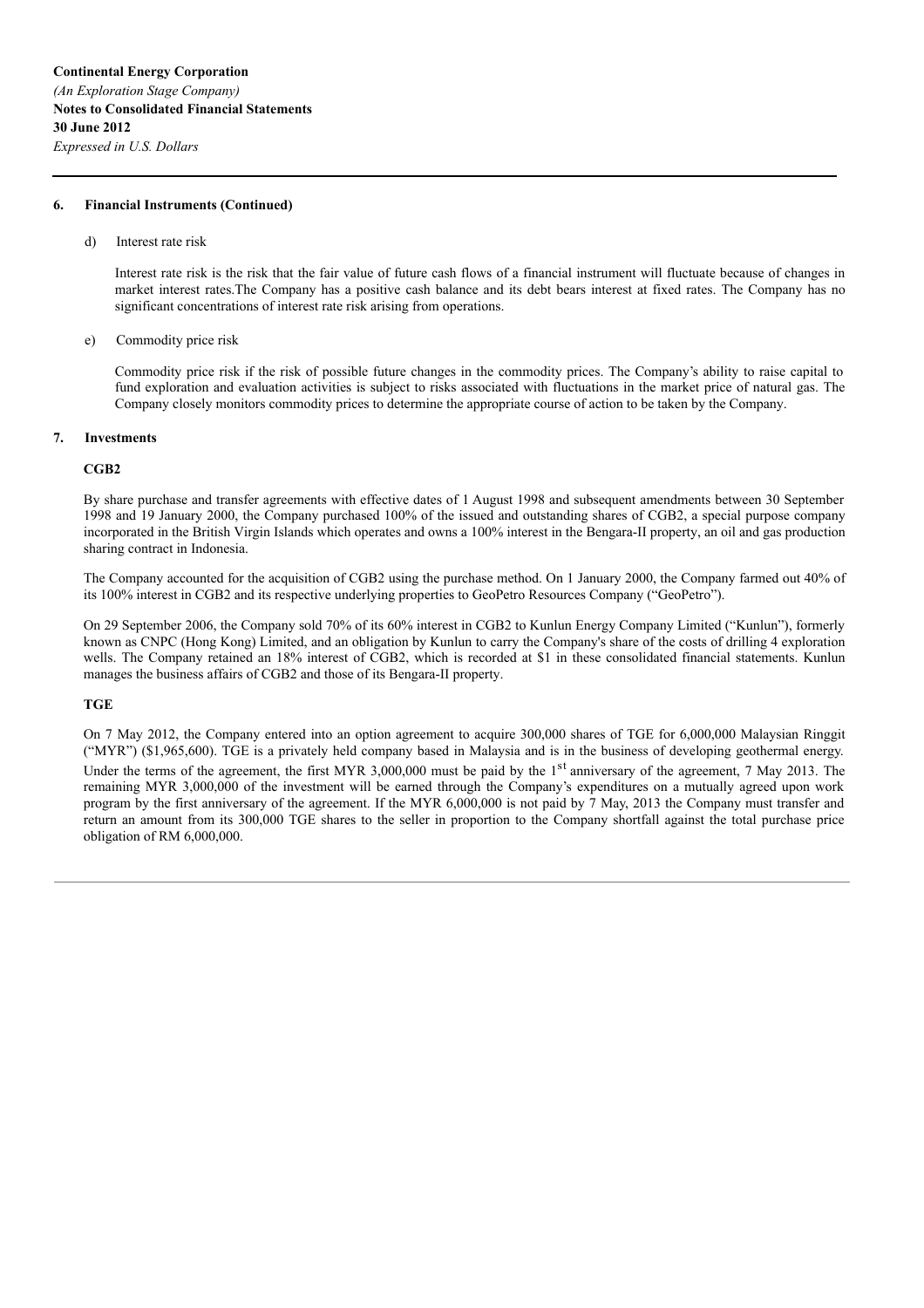### **7. Investments (Continued)**

| <b>TGE</b> Investment   |         |
|-------------------------|---------|
| Cash payments           | 81,850  |
| Qualified expenditures  | 32,918  |
| Balance $-30$ June 2012 | 114,768 |

# **Continental Energy Pte. Ltd. ("CEPL")**

During the year ended 30 June 2011, the Company sold 100% of its shares in its inactive subsidiary CEPL for consideration of \$71,500 which was to be paid on or before 1 November 2010.

This transaction resulted in a gain of \$71,502 based on the net book values recorded in, as follows:

| Assets                       |        |
|------------------------------|--------|
| Liabilities                  |        |
| Net book value of CEPL       |        |
| Consideration on disposition | 71,500 |
| Gain on disposition of CEPL  | 71,502 |

Ownership of the CEPL shares was transferred; however payment was not received by the Company. During the year ended 30 June 2011 the amount receivable was written off as bad debt expense.

### **8. Exploration and Evaluation Assets**

|                               | Bengara-II |
|-------------------------------|------------|
|                               |            |
| Balance $-1$ July 2010        |            |
| General exploration           | 515        |
| Exploration costs written off | (515)      |
| Balance $-30$ June 2011       |            |
| General exploration           | 329        |
| Exploration costs written off | (329)      |
| Balance $-30$ June 2012       |            |

### **Bengara-II Property**

During the year ended 30 June 2012, the Company incurred \$329 (30 June 2011 – \$515) in geological and geophysical interpretation and evaluation costs on the joint venture area of mutual interest surrounding the Bengara-II property, an oil and gas production sharing contract in Indonesia owned by the Company's 18% owned subsidiary CGB2. The exploration term of the Bengara-II property expired during the year ended 30 June 2012, and the majority shareholder of CGB2, Kunlun, is negotiating with Indonesian authorities for an extension. As at the date of these financial statements, the outcome of these negotiations is uncertain.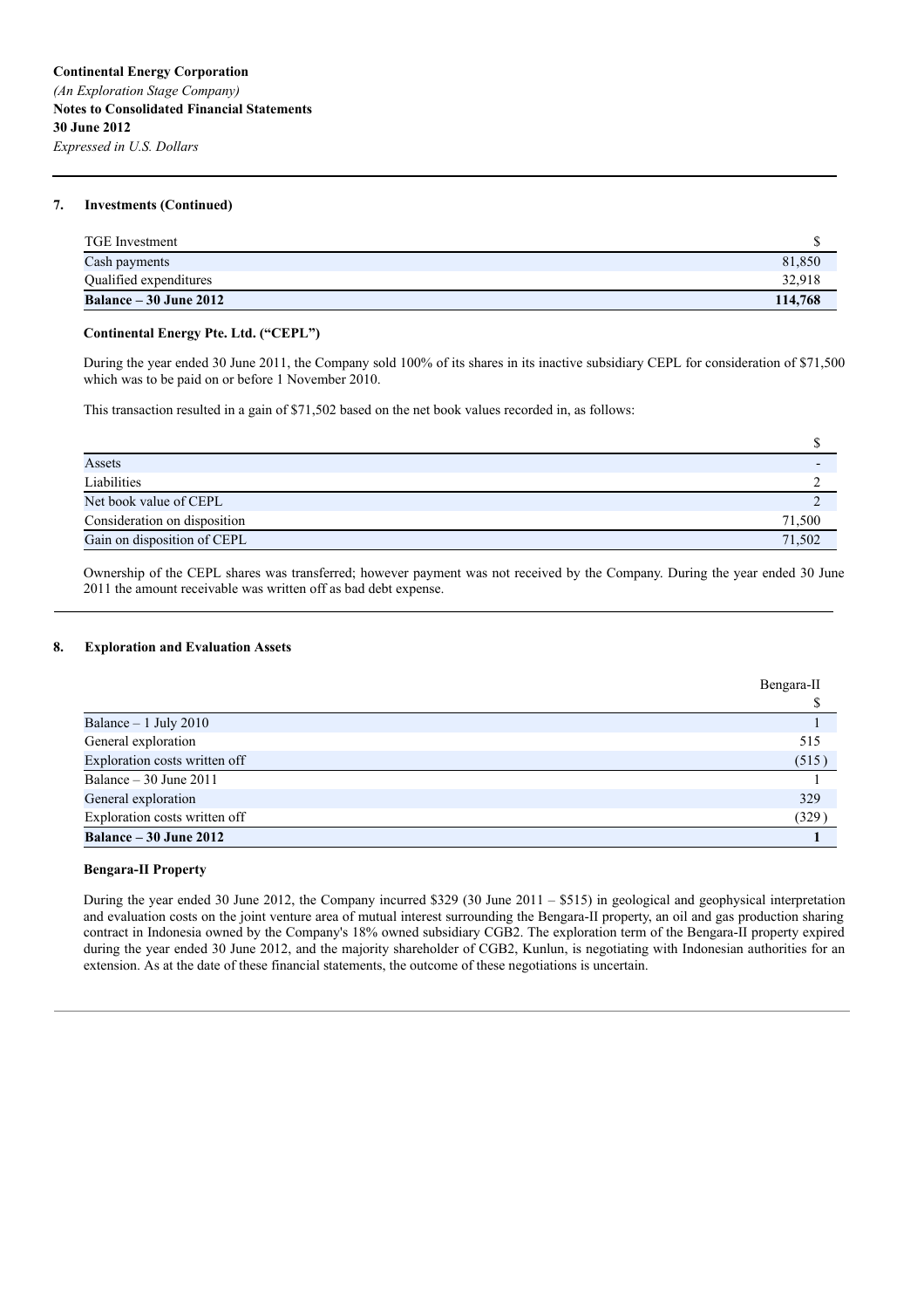### **8. Exploration and Evaluation Assets (Continued)**

At 30 June 2012 and 2011, no future benefits could be attributed to this property and consequently the capitalized costs were written off.

### **9. Equipment**

|                                 |             | Computer                  | Furniture and<br>field |         |
|---------------------------------|-------------|---------------------------|------------------------|---------|
|                                 | Automobiles | equipment<br>and software | equipment              | Total   |
|                                 | \$          | \$                        | \$                     | \$      |
|                                 |             |                           |                        |         |
| Cost                            |             |                           |                        |         |
| Balance as at 1 July 2010       | 35,040      | 81,178                    | 27,167                 | 143,385 |
| Additions for the year          | 3,734       | 7,147                     | 2,754                  | 13,635  |
| Balance as at 30 June 2011      | 38,774      | 88,325                    | 29,921                 | 157,020 |
| Additions for the year          |             | 2,821                     | 2,584                  | 5,405   |
| Balance as at 30 June 2012      | 38,774      | 91,146                    | 32,505                 | 162,425 |
|                                 |             |                           |                        |         |
| <b>Accumulated Depreciation</b> |             |                           |                        |         |
| Balance as at 1 July 2010       | 30,767      | 69,636                    | 24,017                 | 124,420 |
| Depreciation for the year       | 3,381       | 8,154                     | 2,493                  | 14,028  |
| Balance as at 30 June 2011      | 34,148      | 77,790                    | 26,510                 | 138,448 |
| Depreciation for the year       | 2,313       | 5,439                     | 1,813                  | 9,565   |
| Balance as at 30 June 2012      | 36,461      | 83,229                    | 28,323                 | 148,013 |
|                                 |             |                           |                        |         |
| Net book value                  |             |                           |                        |         |
| Balance as at 1 July 2010       | 4,273       | 11,542                    | 3,150                  | 18,965  |
| Balance as at 30 June 2011      | 4,626       | 10,535                    | 3,411                  | 18,572  |
| Balance as at 30 June 2012      | 2,313       | 7,917                     | 4,182                  | 14,412  |

#### **10. Notes Payable**

On 17 February 2011, the Company received a \$15,000 loan from a director in exchange for a promissory note. The loan accrued interest at the rate of 10% per annum and was repayable on 17 May 2011. The principal amount, plus accrued interest of \$1,594, was repaid in full on 12 March 2012.

On 13 June 2011, the Company received a \$10,000 loan from a director in exchange for a promissory note. A further \$5,000 was received from the same director on 23 June 2011 with the same terms as the previous note. The loans accrued interest at the rate of 10% per annum and were repayable on 13 October 2011 and 23 October 2011, respectively. The principal amount, plus accrued interest of \$1,156, was repaid in full on 20 March 2012.

These notes were unsecured.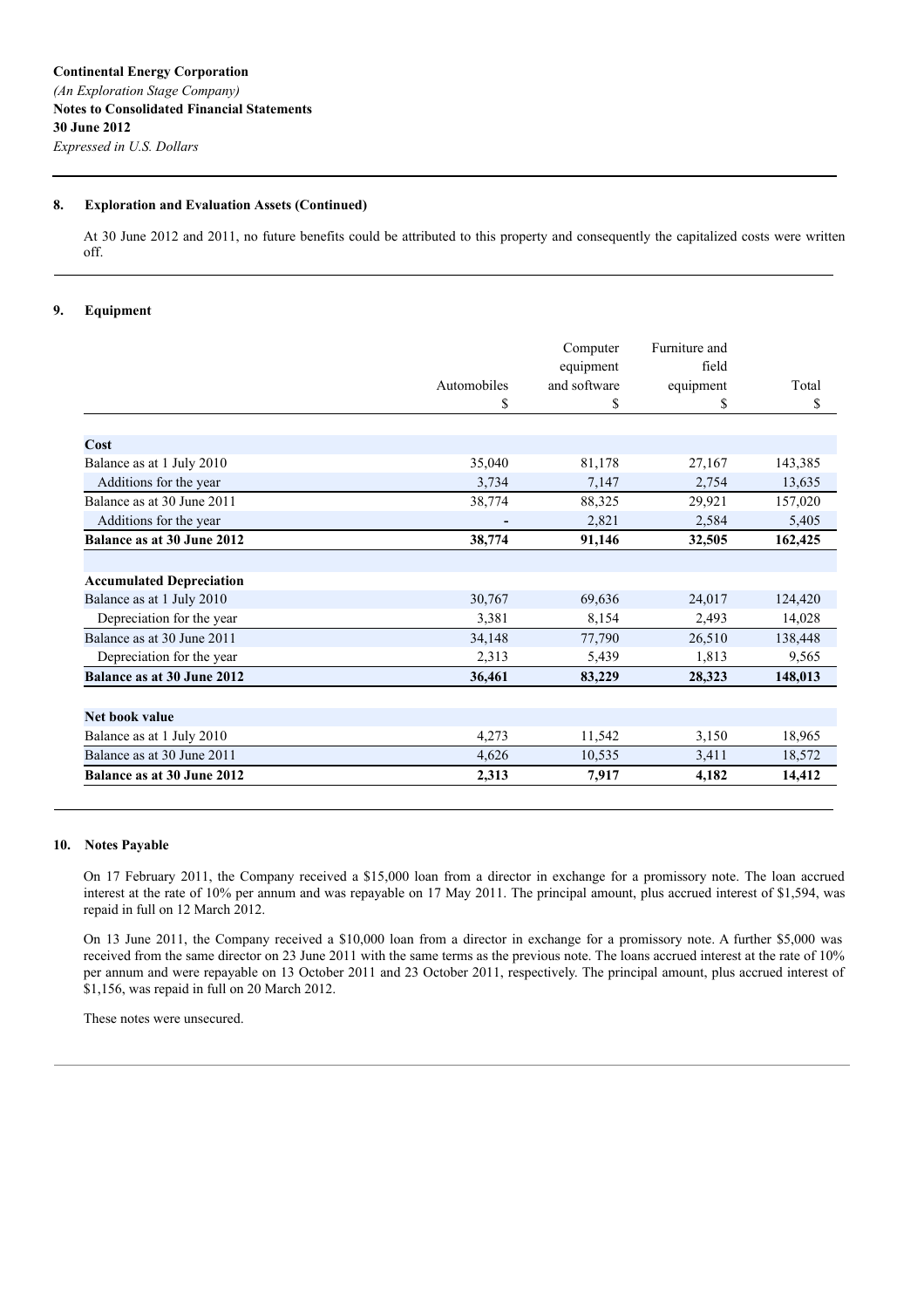### **11. Convertible Debt**

|                                                      | Total     |
|------------------------------------------------------|-----------|
|                                                      |           |
| Balance as at 1 July 2010 and 30 June 2011           |           |
| Principal                                            | 250,000   |
| Transaction cost                                     | (12, 975) |
| Equity component - convertible option                | (8,966)   |
| Equity component - additional consideration warrants | (5,794)   |
| Interest accrued for the year                        | (25,917)  |
| Accretion expense for the year                       | 47,380    |
| Balance as at 30 June 2012                           | 243.728   |

On 21 September 2011, the Company issued a convertible promissory note for proceeds of \$250,000. The amount bears interest at a rate of 10% per annum or at 15% per annum on default of payment, and matures on 22 September 2012. Interest is payable in quarterly installments. The promissory note principal is convertible, at the election of the holder, at any time during its term into 3,125,000 common shares of the Company. Any unpaid interest upon conversion is also convertible, at the option of the promissory note holder, at the same conversion rate as the promissory note. As additional consideration, the Company issued 1,562,500 warrants ("the additional consideration warrants") *(Note 13)* to the note holder, exercisable at \$0.12 per share up to 22 September 2013.

At 30 June, 2012 the Company was in default of the terms of the note as quarterly interest payments of the promissory note have not been made.

The fair value of the liability and the equity component were calculated on issuance of the promissory note. The fair value of the liability component was calculated using an estimated market related interest rate of 18% and was determined to be \$234,432. The residual amount of \$14,760, net of transaction costs of \$808, represents the value of the equity components included in shareholder's equity as reserves. The transaction costs were allocated to the liability and equity components based on the value attributed to each component. The fair value of the 1,562,500 warrants granted as additional consideration and the fair value of the conversion option were calculated using Black-Scholes option pricing model with the following assumptions:

|                                  |            | Additional    |
|----------------------------------|------------|---------------|
|                                  | Conversion | Consideration |
|                                  | Option     | Warrants      |
| Expected dividend yield          | Nil        | Nil           |
| Expected stock price volatility  | 213.52%    | 234.52%       |
| Risk-free interest rate          | $0.11\%$   | $0.21\%$      |
| Expected life of options (years) | 1.00       | 2.00          |

**Continental Energy Corporation** *(An Exploration Stage Company)* **Notes to Consolidated Financial Statements 30 June 2012** *Expressed in U.S. Dollars*

### **11. Convertible Debt (Continued)**

Also in conjunction with the convertible promissory note, the company issued 250,000 finders' warrants *(Note 13)* to an arms-length third party, exercisable at a price of \$0.12 per share up to 21 September 2013. The fair value of the finders' warrants was estimated to be \$12,975, using the Black-Scholes option pricing model with the following assumptions:

|                                  | Finder's   |
|----------------------------------|------------|
|                                  | Warrants   |
| Expected dividend yield          | <b>Nil</b> |
| Expected stock price volatility  | 234.52%    |
| Risk-free interest rate          | $0.21\%$   |
| Expected life of options (years) | 2.00       |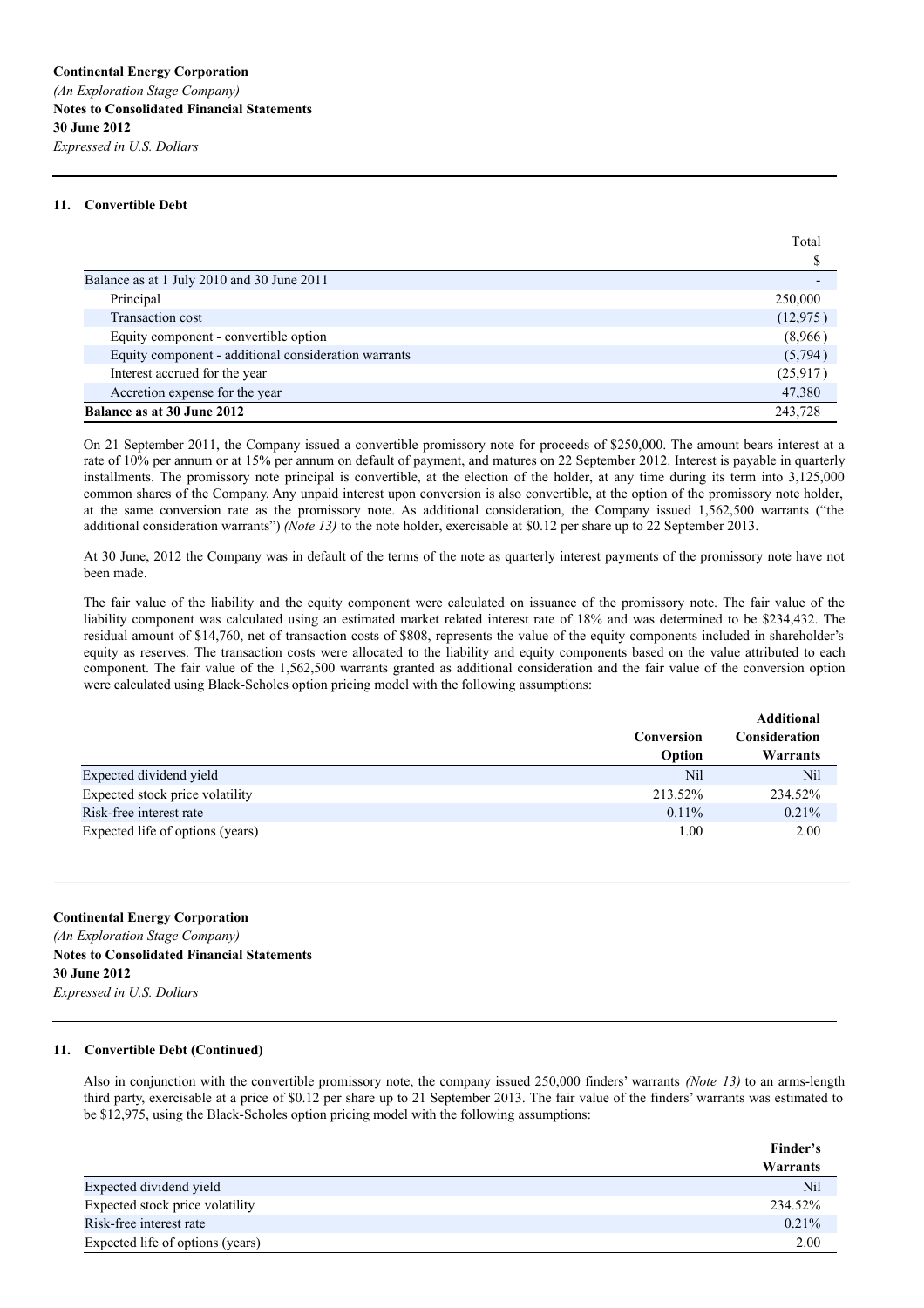The liability component continues to be presented on the amortized cost basis and is being accreted based on effective interest rate of 27% per annum.

# **12. Investment in Joint Venture**

CGX was a 50% owned joint venture incorporated in the state of Delaware on 18 November 2005. The Company owned 50% of CGX and an unrelated third party, GeoPetro Resources Inc. ("GeoPetro") owned the remaining 50%. CGX was operated for the purposes of identifying and developing new oil and gas PSC's on behalf of the Company and GeoPetro within a geographically defined area of mutual interest in Indonesia. CGX has been accounted for on the proportionate consolidation method whereby the Company's proportionate share of assets, liabilities, revenues, costs and expenditures relating to CGX have been recorded in these consolidated financial statements.

The following is a summary of the Company's 50% proportionate share of expenses, assets and liabilities:

|                            | 30 June | 30 June | 1 July |
|----------------------------|---------|---------|--------|
|                            | 2012    | 2011    | 2010   |
|                            |         |         |        |
| Current assets             |         | 7,890   | 9,129  |
| Non-current assets         | ۰       |         | 15,601 |
| Total assets               |         | 7,890   | 24,730 |
|                            |         |         |        |
| <b>Current liabilities</b> |         | 16,193  | 8,997  |
| Total liabilities          |         | 16,193  | 8,997  |
|                            |         |         |        |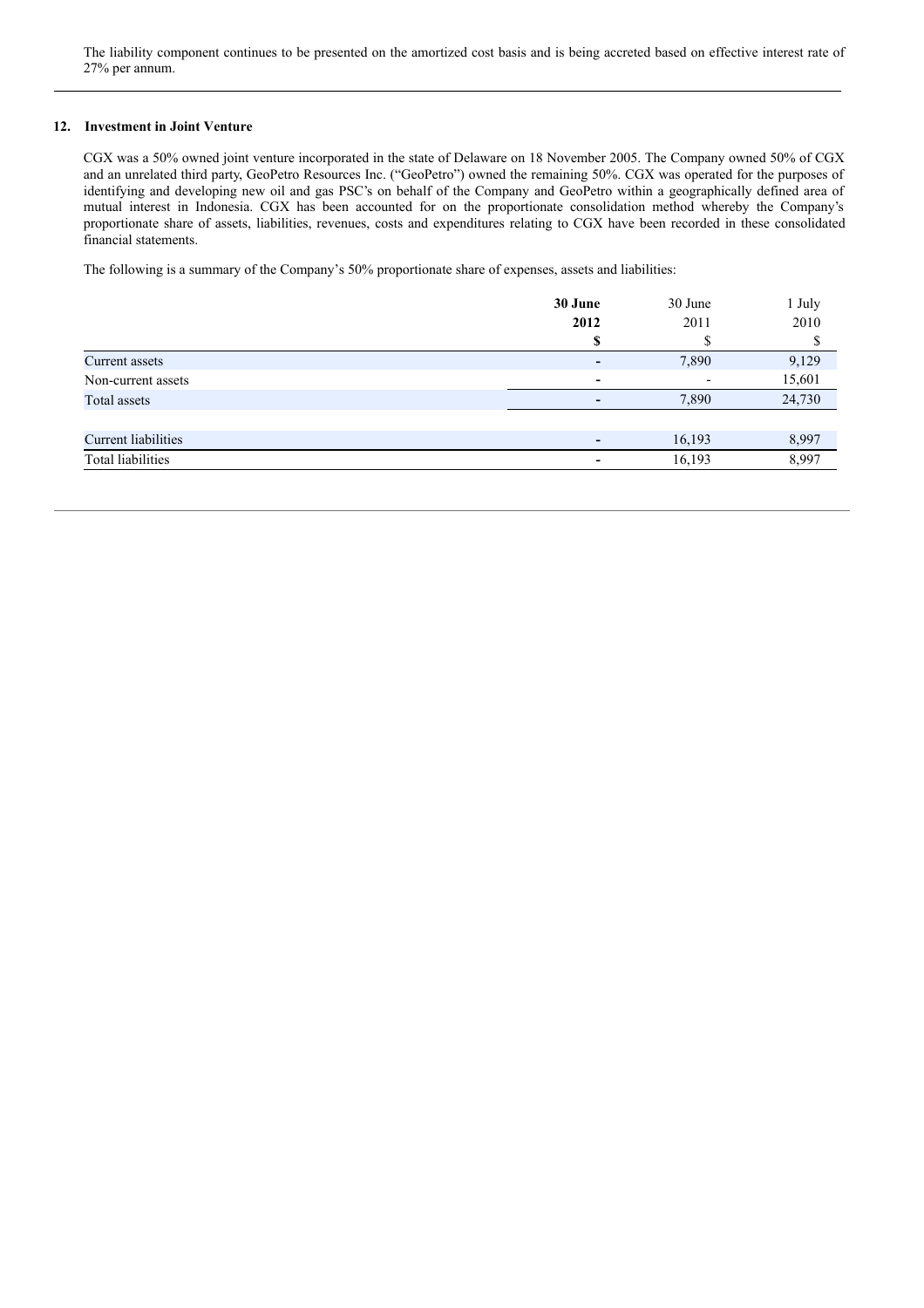### **12. Investment in Joint Venture (Continued)**

|                           | For the | For the |
|---------------------------|---------|---------|
|                           | year    | year    |
|                           | ended   | ended   |
|                           | 30 June | 30 June |
|                           | 2012    | 2011    |
|                           | S       | D       |
| <b>Operating Expenses</b> | 8,964   | 96,919  |
| Net loss for the year     | 8,964   | 96,919  |

During the fiscal year ended 30 June 2012, by mutual agreement of the Company and GeoPetro, CGX was wound-up and dissolved. A notice of dissolution was duly filed with the corporate registrar of Delaware effective on 31 October 2011. This transaction resulted in a gain of \$17,829 based on the net book values recorded in CGX, as follows:

|                            | CGX       |
|----------------------------|-----------|
|                            |           |
| Cash                       | 4,749     |
| Accounts payable           | (22,578)  |
|                            |           |
| Gain on dissolution of CGX | (17, 829) |
|                            |           |

## **13. Share Capital**

### *Authorized Share Capital*

500,000,000 common shares without par value 500,000,000 preferred shares without par value

#### *Shares issued*

On 2 March 2012, 11,500,000 shares were issued to settle \$460,000 in debt owing to directors, officers and consultants of the Company. The fair value of the shares was \$805,000, resulting in a loss on settlement of debt of \$345,000.

On 5 March 2012, a private placement was completed for 15,000,000 shares for total proceeds of \$750,000.

On 16 March 2012, 650,000 shares were issued to settle \$42,000 in debt owing to an employee and a consultant of the Company. The fair value of the shares was \$65,000, resulting in a loss on settlement of debt of \$23,000.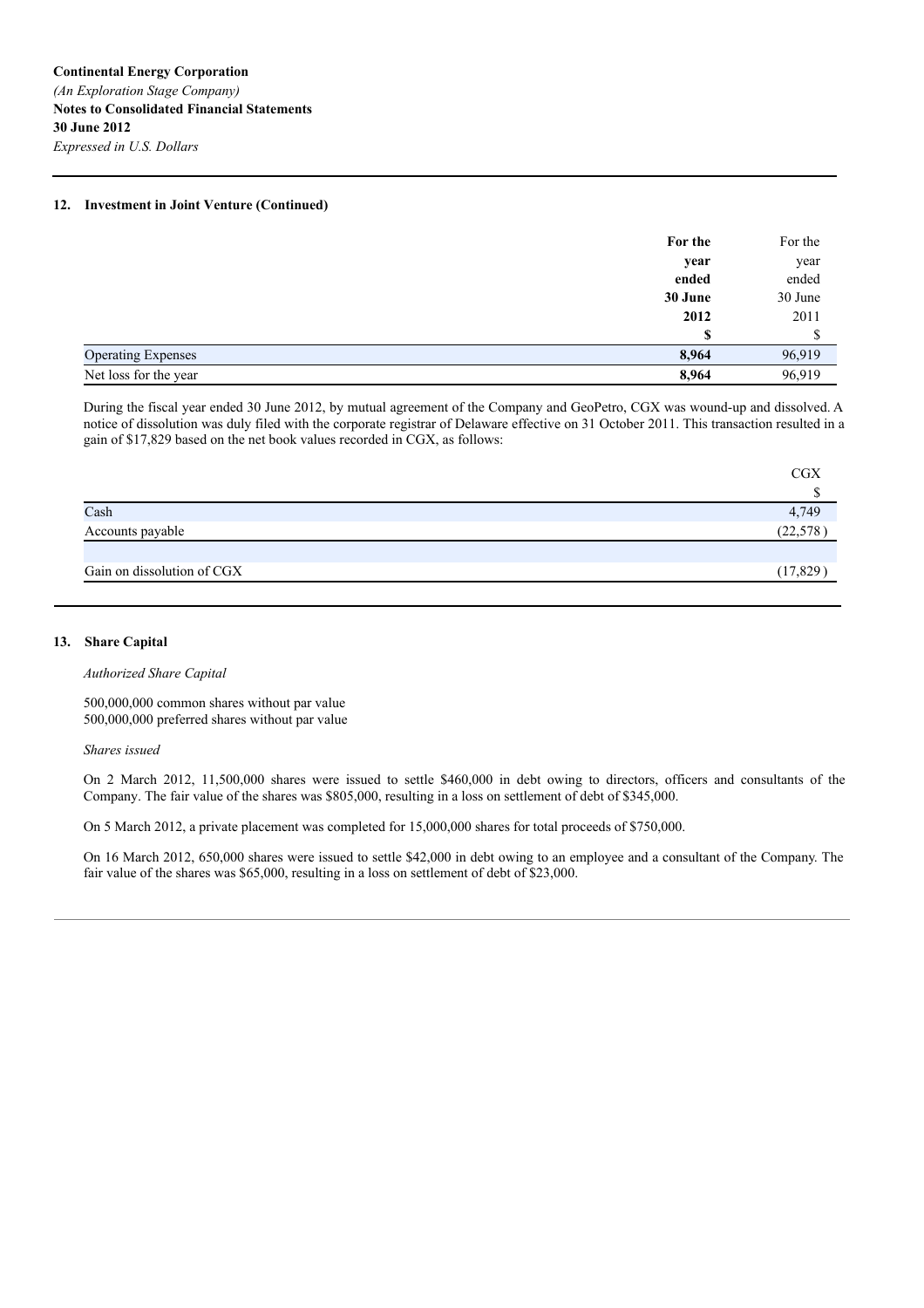### *Basic and diluted loss per share*

The calculation of basic and diluted loss per share for the year ended June 30, 2012 was based on the loss attributable to common shareholders of \$1,846,559 (2011 - \$1,893,765) and a weighted average number of common shares outstanding of 81,085,997 (2011- 72,390,381).

### *Stock options*

The Company has established a share purchase option plan whereby the board of directors may, from time to time, grant options to directors, officers, employees or consultants. Options granted must be exercised within a period as determined by the Company's board of directors. Options vest on the grant date unless otherwise determined by the Company's board of directors. The aggregate number of common shares which may be reserved as outstanding Stock Options shall not exceed 20% of the total number of the Company's issued and outstanding common shares at any time, and the maximum number of options held by any one individual at any one time shall not exceed 5% of the total number of the Company's issued and outstanding common shares.

a) Movements in outstanding share options during the year:

|                                     | <b>Weighted Average</b> |                       |  |
|-------------------------------------|-------------------------|-----------------------|--|
|                                     | Number of               | <b>Exercise Price</b> |  |
|                                     | <b>Options</b>          | per Share             |  |
|                                     |                         | \$                    |  |
| Options outstanding $-1$ July 2010  | 10,750,000              | 0.07                  |  |
| Options expired                     | (1,750,000)             | 0.07                  |  |
| Options outstanding $-30$ June 2011 | 9,000,000               | 0.07                  |  |
| Options granted                     | 8,000,000               | 0.05                  |  |
| Options expired                     | (660,000)               | 0.07                  |  |
|                                     |                         |                       |  |
| Options outstanding $-30$ June 2012 | 16,340,000              | 0.06                  |  |
|                                     |                         |                       |  |
| Options exercisable - 30 June 2012  | 16,340,000              | 0.06                  |  |

#### b) Fair value of options

On 2 March 2012, a total of 8,000,000 stock options were granted to directors and senior officers with an exercise price of \$0.05 and a term expiring on 31 March 2015. The fair value of these stock options is \$466,028, which has been charged to the statement of comprehensive loss as share-based payments expense.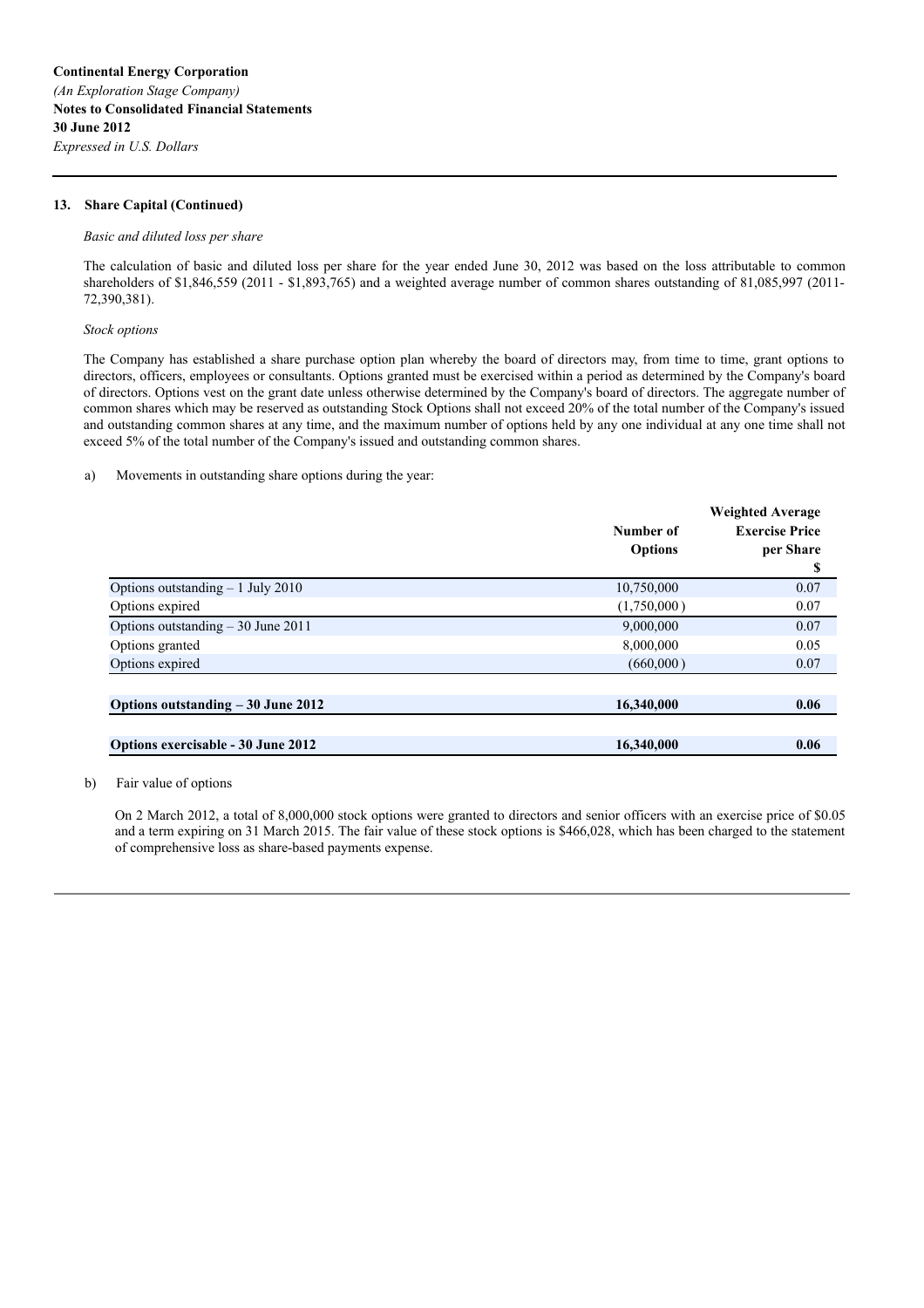The fair value of options granted was estimated on the date of the grant using the Black-Scholes option pricing model, with the following weighted average assumptions:

|                                  | For the year |
|----------------------------------|--------------|
|                                  | ended        |
|                                  | 30 June      |
|                                  | 2012         |
| Expected dividend yield          | Nil          |
| Expected stock price volatility  | 244%         |
| Risk-free interest rate          | 0.41%        |
| Expected life of options (years) | 3.08         |

On 21 September 2011, a total of 650,000 outstanding incentive stock options with an exercise price of \$0.07 and terms expiring between 31 December 2011 and 30 June 2012 were amended to all have a new expiry date of 31 December 2012. The Company calculated the incremental increase in fair value of these amended stock options to be \$12,435, which has been charged to the statement of comprehensive loss as share-based payments expense.

On 29 September 2010, a total of 8,640,000 outstanding incentive stock options granted to directors and senior officers with an exercise price of \$0.07 and terms expiring between 31 December 2010 and 2011 were amended to all have new expiry dates between 31 December 2011 and 31 December 2012. The Company calculated the incremental increase in the fair value of these options to be \$136,314 which was charge to the statement of comprehensive loss as share-based payments expense.

The fair value of options amended was estimated on the date of the grant using the Black-Scholes option pricing model, with the following weighted average assumptions:

|                                  |              | For the    |
|----------------------------------|--------------|------------|
|                                  | For the year | year       |
|                                  | ended        | ended      |
|                                  | 30 June      | 30 June    |
|                                  | 2012         | 2011       |
| Expected dividend yield          | Nil          | <b>Nil</b> |
| Expected stock price volatility  | 218%         | 262%       |
| Risk-free interest rate          | $0.11\%$     | $1.42\%$   |
| Expected life of options (years) | 1.28         | 2.18       |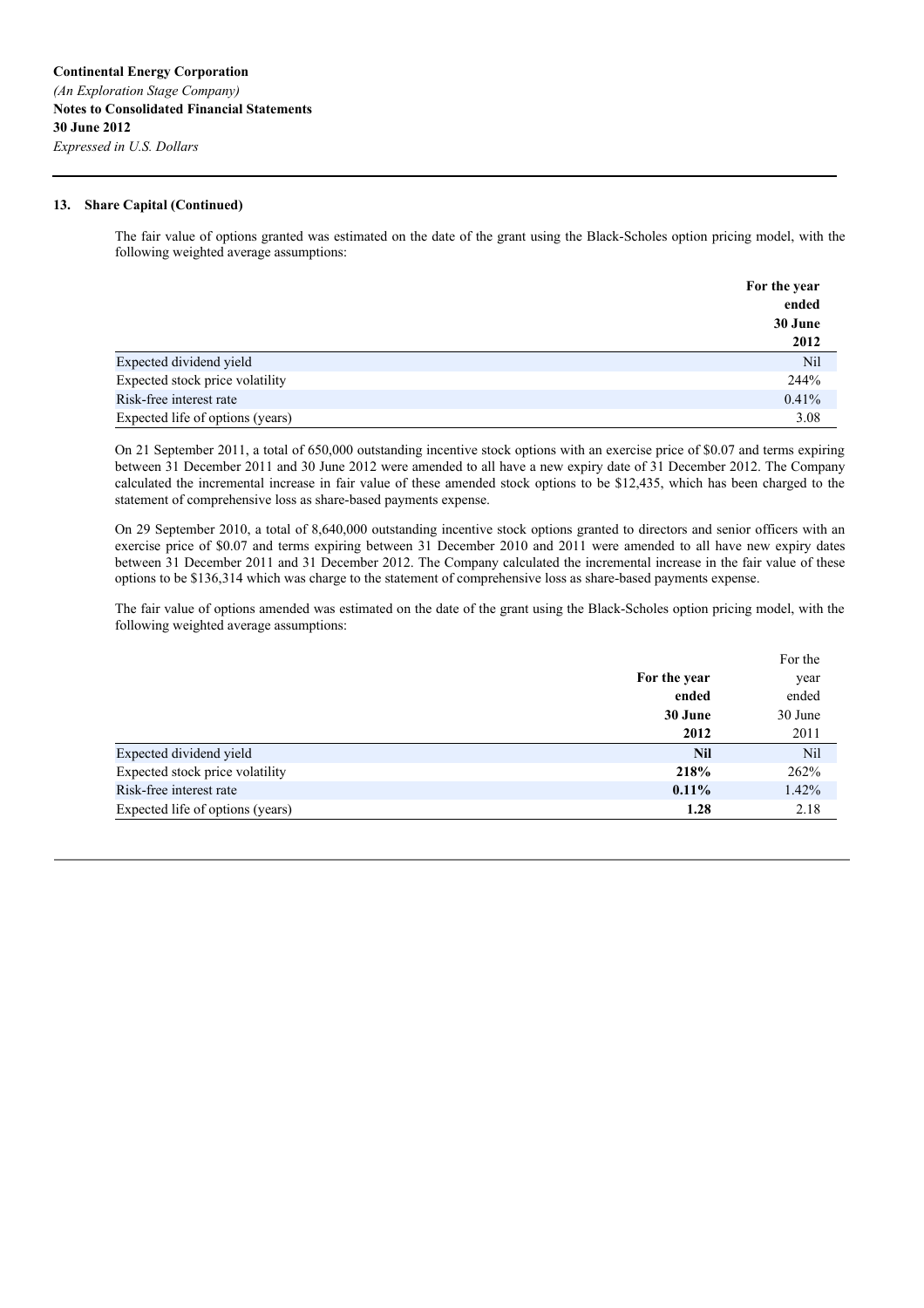### c) Share options outstanding

A summary of the Company's options outstanding as at 30 June 2012 is as follows:

| Options     | Options     | <b>Price per</b> |                    |
|-------------|-------------|------------------|--------------------|
| Outstanding | Exercisable | <b>Share</b>     | <b>Expiry date</b> |
| 8,340,000   | 8,340,000   | \$0.07           | 31 December 2012   |
| 8,000,000   | 8,000,000   | \$0.05           | 31 March 2015      |
| 16,340,000  | 16,340,000  |                  |                    |

The options outstanding at 30 June 2012 had a weighted average remaining contractual life of 1.60 years (2011 - 1.38 years).

### *Warrants*

a) Movements in warrants during the year:

|                                                      | Number of<br>Warrants | Weighted<br>Average<br><b>Exercise Price</b><br>per Share<br>\$ |
|------------------------------------------------------|-----------------------|-----------------------------------------------------------------|
| Warrants outstanding $-30$ June 2011 and 1 July 2010 | 17,968,000            | 0.15                                                            |
| Warrants granted                                     | 4,162,500             | 0.12                                                            |
| Warrants expired                                     | (1,000,000)           | 0.07                                                            |
| Warrants cancelled                                   | (350,000)             | 0.09                                                            |
| Warrants outstanding $-30$ June 2012                 | 20,780,500            | 0.15                                                            |

# b) Fair value of warrants

On 27 March 2012, a total of 1,000,000 share purchase warrants were granted to a consultant of the Company with an exercise price of \$0.15 and a term expiring 12 September 2012. The fair value of these share purchase warrants is \$98,884 which has been charged to the statement of comprehensive loss as share-based payments expense.

On 21 March 2012, a total of 350,000 share purchase warrants were granted to an investor relations consultant with an exercise price of \$0.15 and a term expiring on 16 September 2012. The fair value of these share purchase warrants is \$29,722 which has been charged to the statement of comprehensive loss as share-based payments expense.

On 16 March 2012, a total of 1,000,000 share purchase warrants were granted to a consultant of the Company with an exercise price of \$0.07 and a term expiring on 30 June 2013. The fair value of these share purchase warrants is \$85,113, which has been charged to the statement of comprehensive loss as share-based payments expense.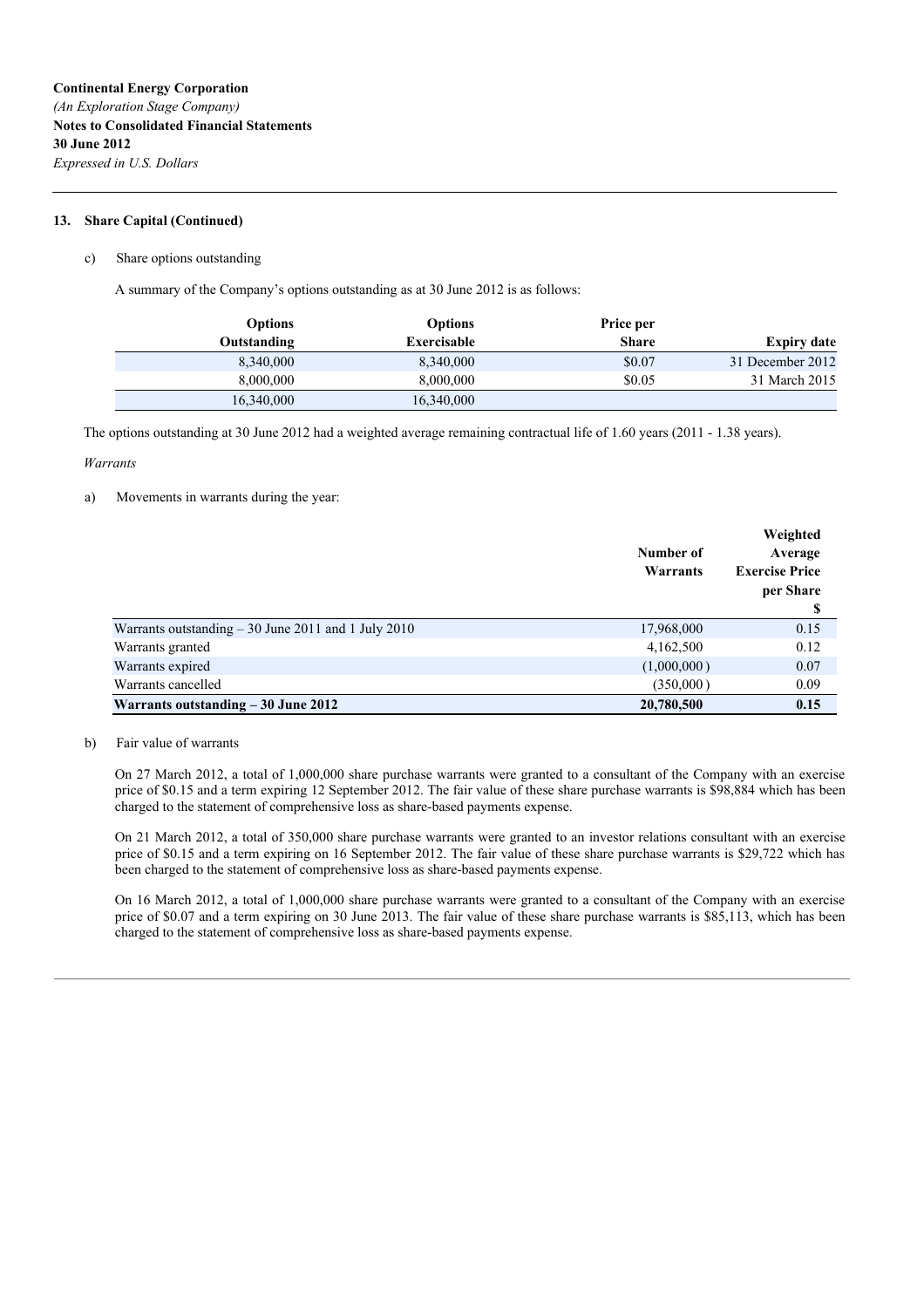On 21 September 2011, the Company issued 1,562,500 warrants to the holder of a convertible promissory note as additional consideration. The warrants are exercisable at \$0.12 up to 22 September 2013. In addition, the Company also issued 250,000 finders' warrants to an arms' length third party, exercisable at a price of \$0.12 per share up to 21 September 13 *(Note 11).*

The fair value of share purchase warrants granted was estimated on the date of the grant using the Black-Scholes option pricing model, with the following weighted average assumptions:

|                                  | For the year | For the year |
|----------------------------------|--------------|--------------|
|                                  | ended        | ended        |
|                                  | 30 June      | 30 June      |
|                                  | 2012         | 2011         |
| Expected dividend yield          | <b>Nil</b>   | <b>Nil</b>   |
| Expected stock price volatility  | 239%         | 271%         |
| Risk-free interest rate          | $0.20\%$     | 1.28%        |
| Expected life of options (years) | 1.4          | 2.0          |

On 21 September 2011, the terms of 3,975,000 outstanding share purchase warrants having an exercise price of \$0.07 and an expiry date of 31 December 2011 were modified to have an exercise price of \$0.07 and an expiry date of 31 December 2013. The incremental increase in fair value of these amended share purchase warrants is \$160,994, which has been charged to the statement of comprehensive loss as finance fees.

On 29 August 2010, a total of 10,000,000 outstanding share purchase warrants having an exercise price of \$0.90 and an expiry date of 29 August 2010 were re-priced to have an exercise price of \$0.20 and an expiry date of 29 August 2012. The Company calculated the incremental increase in the fair value of these amended warrants to be \$1,115,458 which was charged to the statement of comprehensive loss as a finance fee.

The fair value of warrants amended was estimated on the date of the grant using the Black-Scholes option pricing model, with the following weighted average assumptions:

|                                  | For the    | For the    |
|----------------------------------|------------|------------|
|                                  | year       | year       |
|                                  | ended      | ended      |
|                                  | 30 June    | 30 June    |
|                                  | 2012       | 2011       |
| Expected dividend yield          | <b>Nil</b> | <b>Nil</b> |
| Expected stock price volatility  | 233%       | 271%       |
| Risk-free interest rate          | $0.21\%$   | 1.28%      |
| Expected life of options (years) | 2.3        | 2.0        |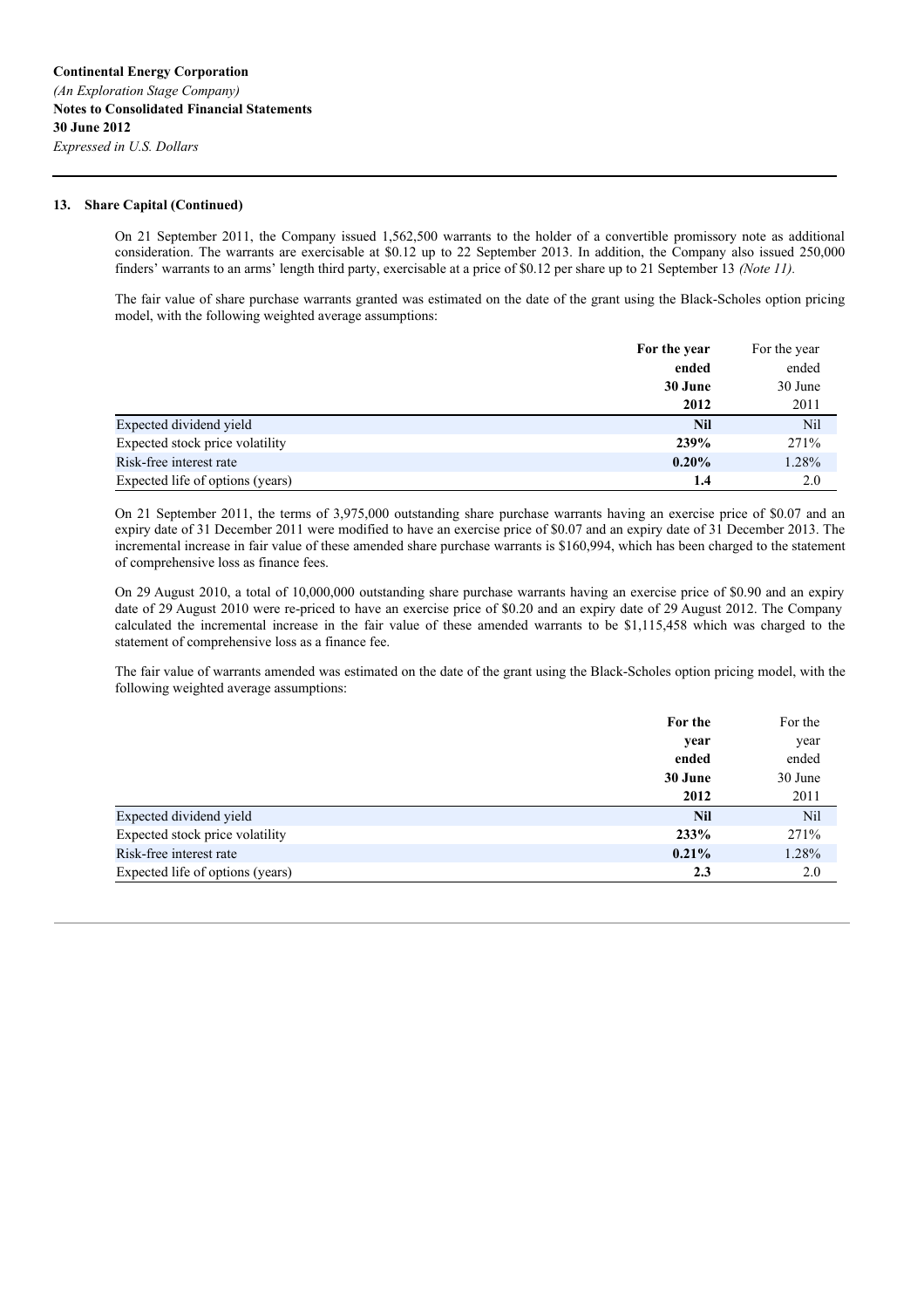During the year ended June 30, 2011 the Company revalued 350,000 share purchase warrants, with vesting provisions, which were granted to an investor relations company in fiscal 2010. The incremental increase in the fair value of these revalued warrants was calculated to be \$4,639 which was charged to operations as stock based compensation.

### c) Warrants outstanding

A summary of the Company's warrants outstanding as at 30 June 2012 is as follows:

| Number of     | Price per    |                    |
|---------------|--------------|--------------------|
| <b>Shares</b> | <b>Share</b> | <b>Expiry Date</b> |
| 10,000,000    | \$0.20       | 29 August 2012     |
| 1,000,000     | \$0.15       | 12 September 2012  |
| 2,643,000     | \$0.10       | 26 February 2013   |
| 1,000,000     | \$0.07       | 30 June 2013       |
| 350,000       | \$0.15       | 30 June 2013       |
| 1,812,500     | \$0.12       | 21 September 2013  |
| 3,975,000     | \$0.07       | 31 December 2013   |
|               |              |                    |
| 20,780,500    |              |                    |

The warrants outstanding have a weighted average remaining contractual life of 0.63 years (2011 - 1.06 years).

### **14. Related Party Transactions**

Details of the transactions and balances between the Company and related parties are disclosed below.

a) As at 30 June 2012, \$87,775 (30 June 2011 - \$445,000) is payable to officers of the Company. This amount is included in accounts payable and is unsecured, non-interest bearing and has no specific terms for repayment.

On 20 March 2012, \$103,788 in unsecured advances from a related party was converted into a promissory note payable. The note accrues interest at the rate of 10% per annum, is unsecured and is repayable on 30 September 2012. Interest expense in the amount of \$2,218 has been accrued during the period ended 30 June 2012. The Company made payments totalling \$78,080 during the year, of which \$76,760 was applied against the principal balance and \$1,320 was applied to interest. As at 30 June 2012, \$27,926 remains outstanding.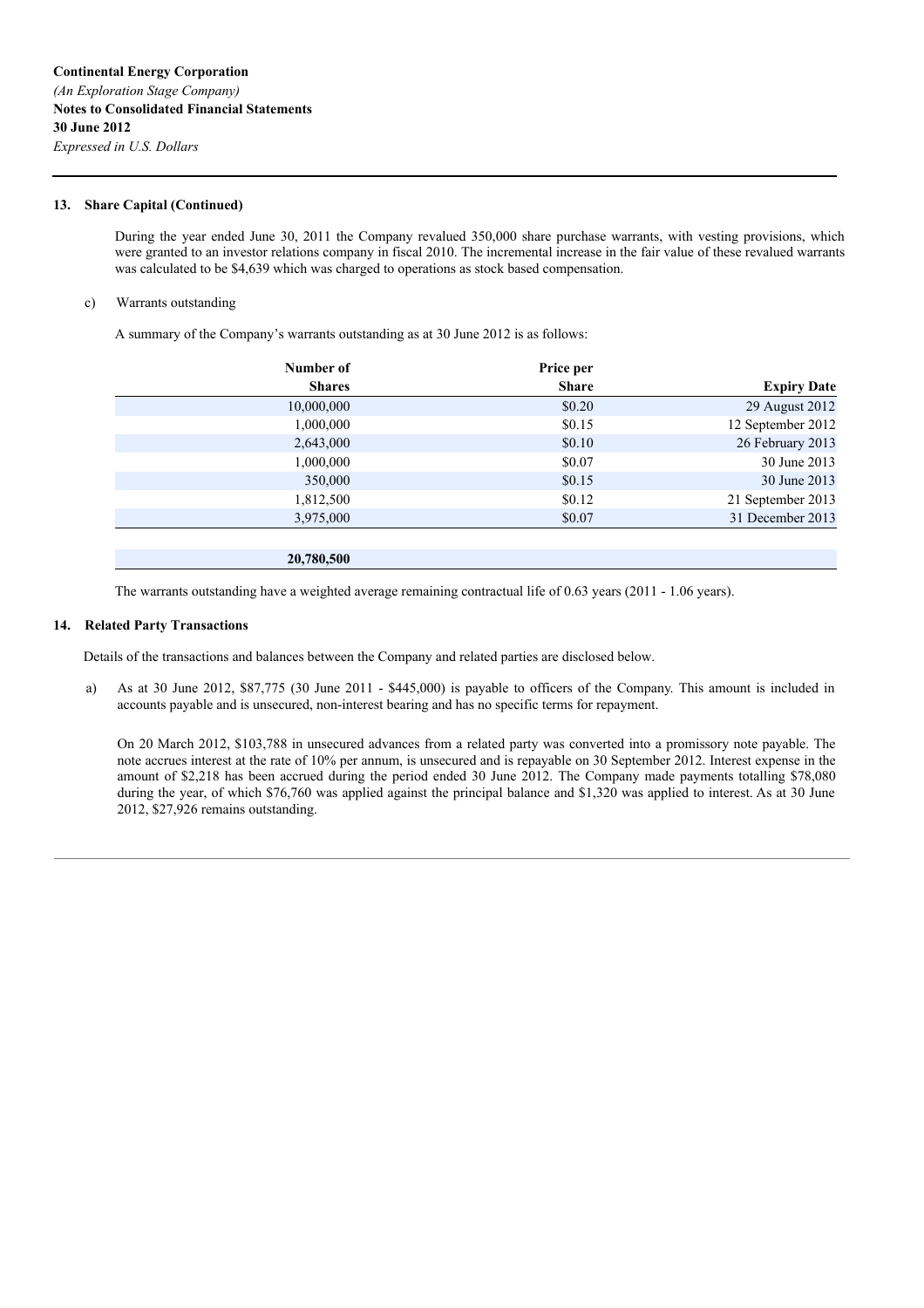### **14. Related Party Transactions (Continued)**

#### b) Compensation of key management personnel

|                                |      | For the year | For the year |
|--------------------------------|------|--------------|--------------|
|                                |      | ended        | ended        |
|                                |      | 30 June      | 30 June      |
|                                | Note | 2012         | 2011         |
|                                |      | S            | \$           |
| Financing fees                 | (i)  | 113,000      |              |
| Management and consulting fees |      | 247,500      | 292,500      |
| Share-based payments expense   | (ii) | 466,028      | 52,964       |
|                                |      | 826,528      | 345,464      |

(i) On 21 September 2011, the Company amended the terms of certain outstanding share purchase warrants *(Note 13)* to have a new expiry date of 31 December 2013. The amount attributable to directors and officers of the Company is \$113,000 and has been recorded on the statements of comprehensive loss as a financing fee.

(ii) On 2 March 2012, a total of 8,000,000 stock options were granted to directors and senior officers with an exercise price of \$0.05 and a term expiring on 31 March 2015. The Company calculated the fair value of these stock options to be \$466,028, which has been charged to the statement of comprehensive loss.

#### **15. Segmented Information**

The Company's business consists of only one reportable segment, namely exploration and evaluation of oil and gas properties. Details on a geographical basis are as follows:

|                                 | 30 June<br>2012 | 30 June<br>2011          | 1 July<br>2010           |
|---------------------------------|-----------------|--------------------------|--------------------------|
| <b>Total Non-Current Assets</b> | S               | S                        | ۰D                       |
|                                 |                 |                          |                          |
| North America                   | 114,768         | $\overline{\phantom{0}}$ | $\overline{\phantom{0}}$ |
| East Asia                       | 14.414          | 18.574                   | 18,967                   |
|                                 | 129,182         | 18,574                   | 18,967                   |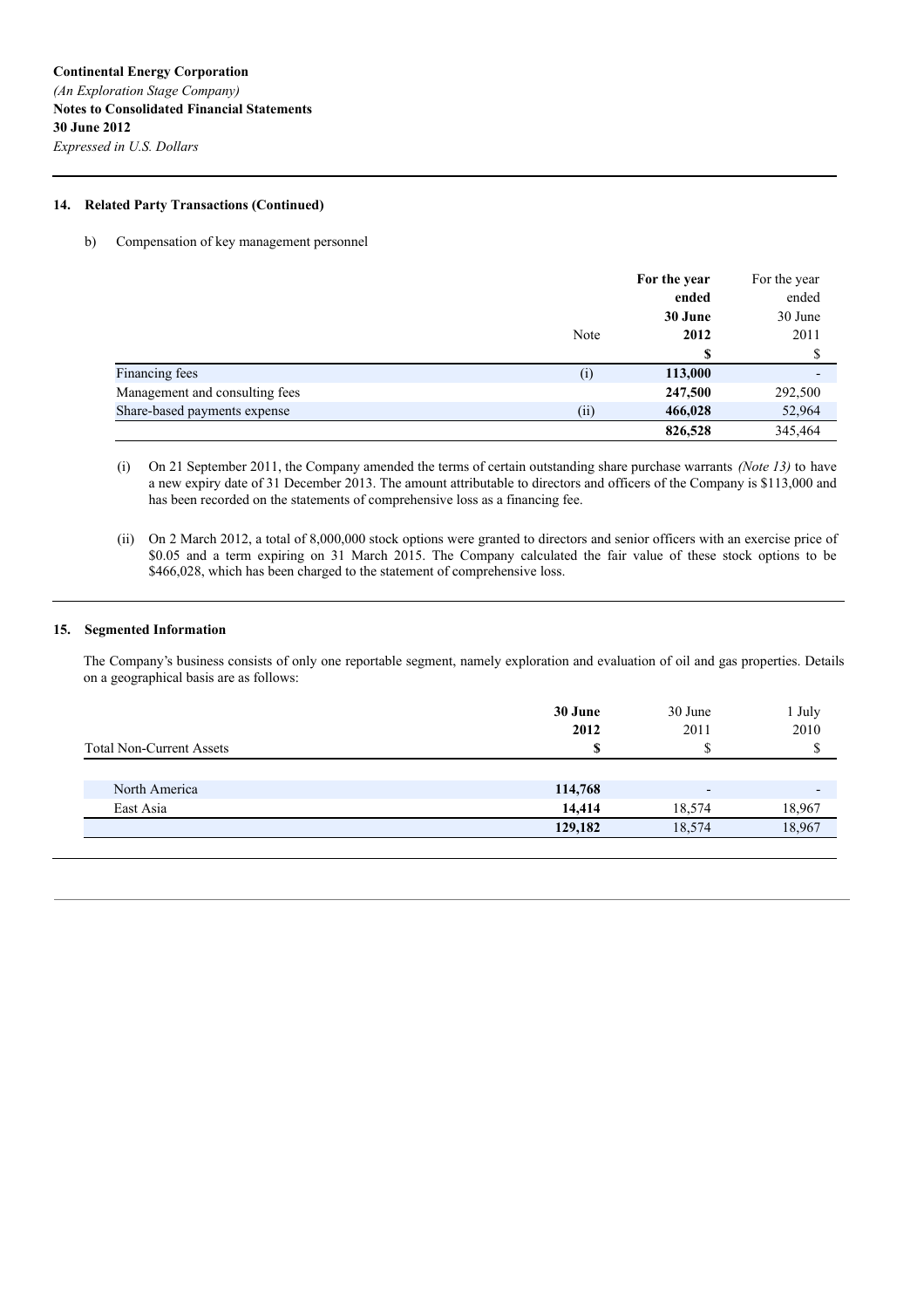### **16. Income Taxes**

The tax expense at statutory rates for the Company can be reconciled to the reported income taxes per the consolidated statement of loss and comprehensive loss as follows:

|                                                                                      | For the<br>year | For the<br>year       |                                |
|--------------------------------------------------------------------------------------|-----------------|-----------------------|--------------------------------|
|                                                                                      |                 |                       |                                |
|                                                                                      |                 | ended                 | ended<br>30 June<br>2011<br>\$ |
|                                                                                      |                 | 30 June               |                                |
|                                                                                      |                 | 2012                  |                                |
|                                                                                      |                 | \$                    |                                |
| Loss before income taxes                                                             |                 |                       |                                |
| Canadian federal and provincial income tax rates                                     |                 | (1,846,559)<br>25.75% | (1,893,765)<br>27.50%          |
|                                                                                      |                 |                       |                                |
| Income tax recovery based on the above rates                                         |                 | (475, 489)            | (520, 785)                     |
| Non-deductible expenses                                                              |                 | 203,826               | 347,428                        |
| Utilization of losses and US tax pools on dissolution of CGX                         |                 | (371, 032)            |                                |
| Effect of change in Canadian and foreign deferred tax rates                          |                 | 90,030                | (6,300)                        |
| Tax effect of losses and temporary differences not recognized                        |                 | 552,665               | 179,657                        |
|                                                                                      |                 |                       |                                |
| Total income taxes<br>The Company's unrecognized deferred tax assets are as follows: |                 |                       |                                |
|                                                                                      | 30 June         | 30 June               | 1 July                         |
|                                                                                      | 2012            | 2011                  | 2010                           |
|                                                                                      | S               | S                     | \$                             |

| Non-capital losses                     | 1,836,241 | 1,894,817 | 1,659,355 |
|----------------------------------------|-----------|-----------|-----------|
| Capital losses                         | 422,434   | 289,390   | 224,509   |
| Resource properties                    | 475,319   | 530,151   | 489,857   |
| Capital assets                         | 165,830   | 186,689   | 170,774   |
| Share issue costs and other            | 12,028    | 24,046    | 32,261    |
|                                        |           |           |           |
| Total unrecognized deferred tax assets | 2,911,852 | 2,925,093 | 2,576,756 |

In assessing the recoverability of deferred tax assets other than deferred tax assets resulting from the initial recognition of assets and liabilities that do not affect accounting or taxable profit, the Company's management considers whether it is more likely than not that some portion or all of the deferred tax assets will be realized. The ultimate realization of deferred tax assets is dependent upon the generation of future taxable income during the periods in which those temporary differences become deductible.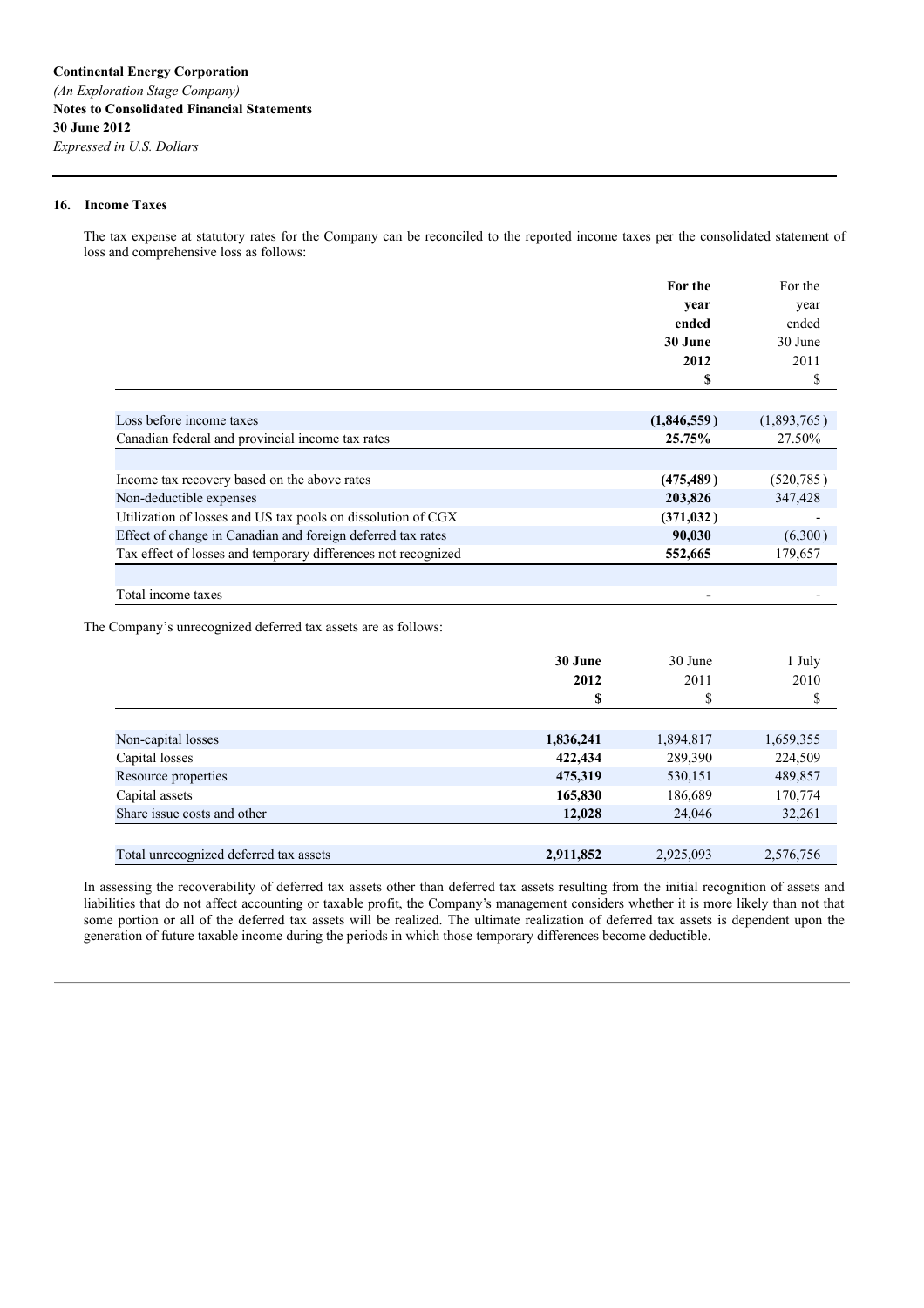# **16. Income Taxes (Continued)**

The Company has non-capital loss carry-forwards of approximately \$7,344,290 that may be available for tax purposes in Canada as follows:

|      | \$                       |
|------|--------------------------|
|      |                          |
| 2014 | 435,000                  |
| 2015 | 346,000                  |
| 2026 | $\overline{\phantom{a}}$ |
| 2027 | 1,438,000                |
| 2028 | 1,296,000                |
| 2029 | 1,384,000                |
| 2030 | 802,000                  |
| 2031 | 556,000                  |
| 2032 | 1,087,290                |
|      |                          |
|      | 7,344,290                |

# **17. Supplemental Cash Flow Information**

|                                                          | For the   | For the |
|----------------------------------------------------------|-----------|---------|
|                                                          | year      | year    |
|                                                          | ended     | ended   |
|                                                          | 30 June   | 30 June |
|                                                          | 2012      | 2011    |
|                                                          | \$        | \$      |
| <b>Supplemental Schedule of Non-Cash Transactions</b>    |           |         |
|                                                          |           |         |
| Change in non-cash working capital items:                |           |         |
| Receivables                                              | (8)       | (500)   |
| Prepaid expenses and deposits                            | (7,500)   | 3,365   |
| Accounts payable and accrued liabilities                 | (52, 758) | 532,079 |
|                                                          | (60, 266) | 534,944 |
|                                                          |           |         |
| Issuance of shares for debt settlement                   | 870,000   |         |
|                                                          |           |         |
| <b>Supplementary Disclosure of Cash Flow Information</b> |           |         |
| Cash paid for interest                                   | 4,070     |         |
| Cash paid for income taxes                               |           |         |
|                                                          |           |         |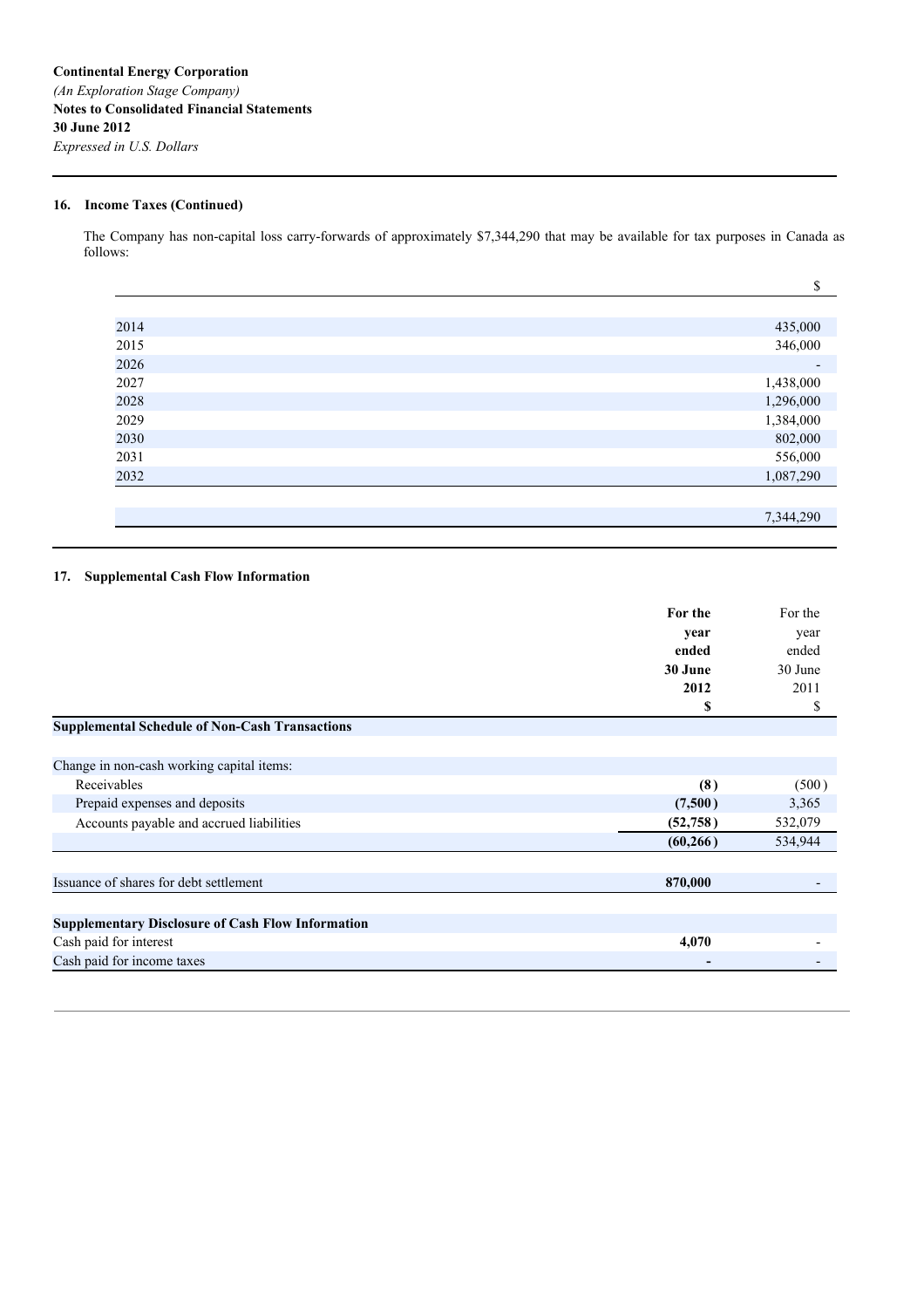#### **18. Transition to International Financial Reporting Standards**

IFRS 1 First-time Adoption of International Financial Reporting Standards ("IFRS 1") sets forth guidance for the initial adoption of IFRS. Under IFRS 1 the standards are applied retrospectively at the transitional statement of financial position date with all adjustments to assets and liabilities taken to deficit unless certain exemptions are applied. The Company has applied the following exemptions to its opening statement of financial position dated 1 July 2010:

#### **(i) IFRS 3 - Business Combinations**

IFRS 1 indicates that a first-time adopter may elect not to apply IFRS 3 Business Combinations retrospectively to business combinations that occurred before the date of transition to IFRS. The Company has taken advantage of this election and will apply IFRS 3 to business combinations that occur on or after 1 July 2010.

#### **(ii) IFRS 2 – Share-based Payments**

IFRS 1 encourages, but does not require, first-time adopters to apply IFRS 2 Share-based Payments to equity instruments that were granted on or before 7 November 2002, or equity instruments that were granted subsequent to 7 November 2002 and vested before the later of the date of transition to IFRS and 1 January 2005. The Company has elected not to apply IFRS 2 to awards that were granted prior to 7 November 2002 and vested before 1 July 2010.

#### **(iii) IFRS 6 – Exploration and evaluation of mineral resources**

IFRS 1 provides specific relief in respect of oil and gas assets in that it states that on transition to IFRS, where an entity has applied full cost accounting under its previous GAAP, its oil and gas assets may be measured as follows:

- For exploration and evaluation assets, at the carrying value determined under Canadian GAAP; and
	- For assets in the development and production phases, at the amount determined for the cost center under Canadian GAAP allocated pro rata using reserves volumes or values at the transition date.

The Company has chosen to apply the exemption and continue using the cost of its exploration and evaluation assets determined under Canadian GAAP.

IFRS 1 also outlines specific guidelines that a first-time adopter must adhere to under certain circumstances. The Company has applied the following guidelines to its opening statement of financial position dated 1 July 2010:

#### **(i) Estimates**

In accordance with IFRS 1, an entity's estimates under IFRS at the date of transition to IFRS must be consistent with estimates made for the same date under previous GAAP, unless there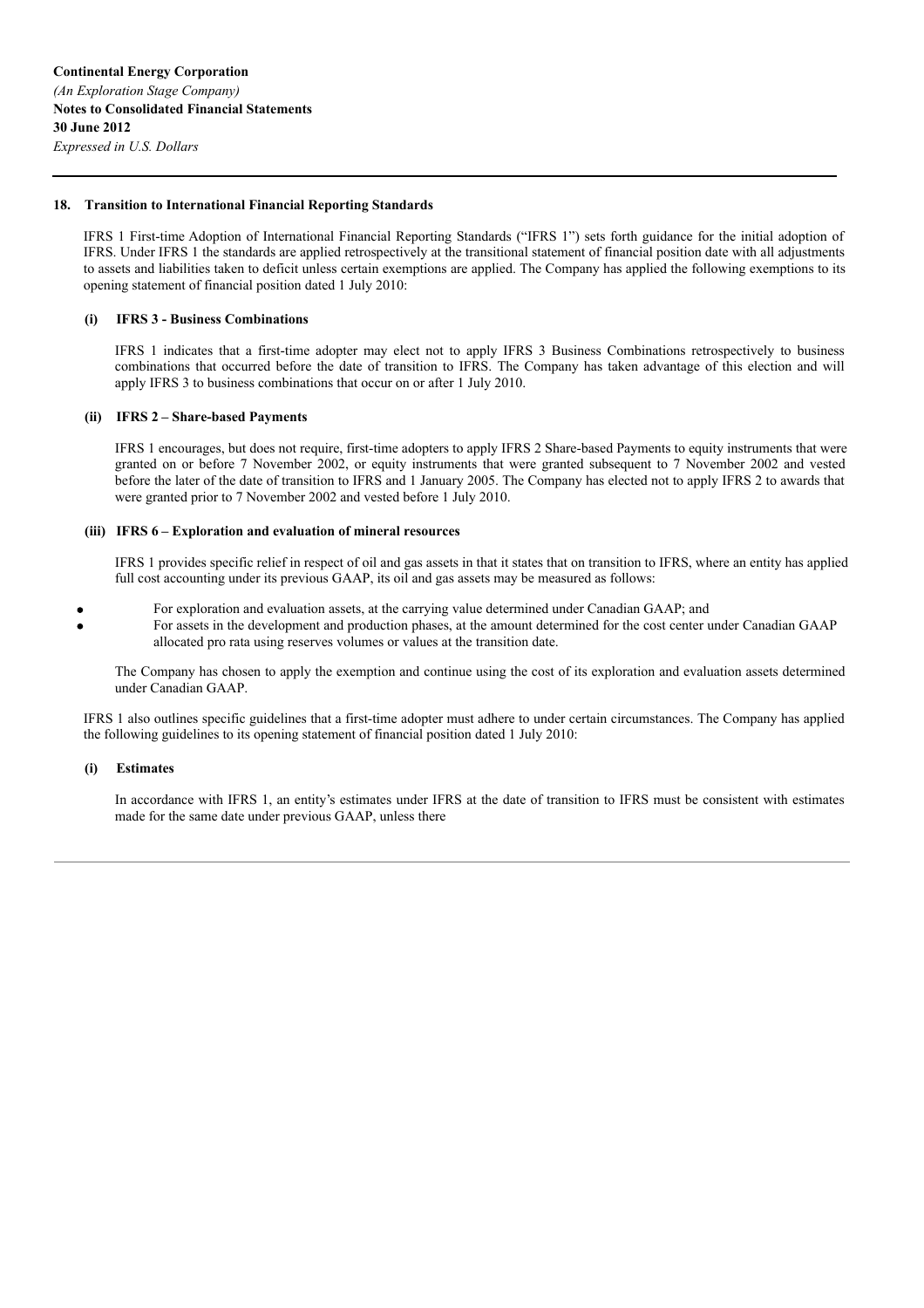### **18. Transition to International Financial Reporting Standards (Continued)**

is objective evidence that those estimates were in error. The Company's IFRS estimates as of 1 July 2010 are consistent with its Canadian GAAP estimates for the same date.

### **(ii) Reserves**

Under Canadian GAAP, amounts recorded in relation to the fair value of stock options granted and warrants issued for services were recorded to contributed surplus. Under IFRS, these amounts have been reclassified to the share-based payments reserve.

IFRS employs a conceptual framework that is similar to Canadian GAAP. The adoption of IFRS did not have a material impact on the Company's statements of comprehensive loss and cash flow from operating, investing, and financing activities for the year ended 30 June 2011. There was also no material impact on the Company's statement of equity as at 1 July 2010 and for the year ended 30 June 2011 as presented under Canadian GAAP.

### **19. Subsequent Event**

a) On 29 August 2012, 10,000,000 warrants having an exercise price of \$0.20 per warrant expired unexercised.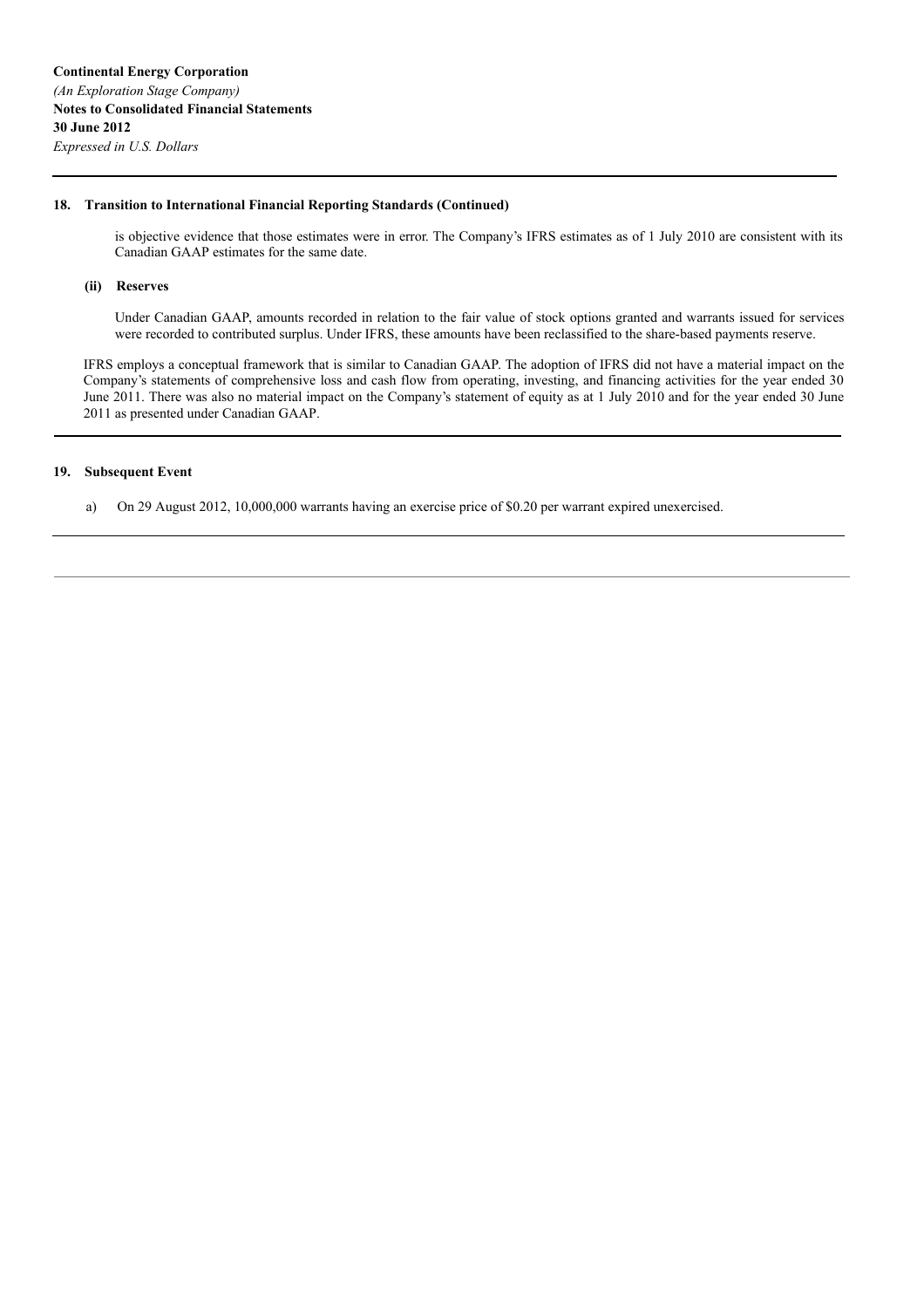# **MANAGEMENT'S DISCUSSION & ANALYSIS** FORM 51-102F1 **CONTINENTAL ENERGY CORPORATION For the Fourth Quarter and Fiscal Year Ending June 30, 2012**

The following management discussion and analysis ("MD&A") of the Company has been prepared as of September 10, 2012 and is intended to supplement and complement Continental Energy Corporation's ("**Continental**" or "**the Company**") audited consolidated financial statements for the period ended June 30, 2012 and the Company's MD&A filings for the first three quarters ended March 31, 2012. All financial information has been prepared in accordance with accounting policies consistent with International Financial Reporting Standards ("IFRS"). All amounts disclosed are in United States dollars unless otherwise stated.

# **NATURE OF BUSINESS**

Continental is an oil and gas exploration company engaged in the assembly of a portfolio of oil and gas exploration properties with high potential resource prospects. Continental is focusing its efforts in Southeast Asia where large tracts of acreage can be accumulated. There is a long and positive history of oil exploration success in the region and geological conditions are favorable for hydrocarbon accumulation. Continental owns an 18% participating interest in an Indonesian production sharing contract area covering 603,848 acres, the Bengara-II Block. Continental is an exploration stage company and none of its oil and gas properties currently generate revenue.

The Company is currently expanding its business into resource related to renewable energy development, particularly geothermal and runof-river hydropower also in Southeast Asia.

# **HIGHLIGHTS OF THE FOURTH QUARTER**

The "**Past Quarter**" ended June 30, 2012 marks the end of the Fourth Quarter of the Company's annual fiscal year ending June 30, 2012. Significant events having material effect on the business affairs of the Company which have occurred during the three month period ended June 30, 2012 are summarized below:

## **Investment in TGE**

On May 9, 2012 the Company announced that it had purchased a 10% stake in Tawau Green Energy Sdn. Bhd. ("TGE"), a privately held company based in Kita Kinabalu, Sabah, Malaysia. TGE is a geothermal energy developer which, on November 29, 2011, entered into a Renewable Energy Power Purchase Agreement with Sabah Electricity Sdn. Bhd. ("SESB") to supply a capacity of 30 megawatts of electrical power to SESB's East Coast Sabah power grid. SESB is a utility owned 80% by Tenaga Nasional Berhad, the federally owned electrical generation authority and utility of Malaysia and 20% by the State Government of Sabah. TGE is developing a volcano related geothermal resource known as "Apas Kiri" which is located in southern Sabah near the city of Tawau, approximately 100 miles north of the Company's Bengara-II oil and gas PSC in Indonesia. TGE will build, own and operate the geothermal power plant and expects to construct it at an estimated total cost of US\$133 million. TGE plans to commission the plant by the end of 2014 and, when completed, it will be Malaysia's first power plant fired by a geothermal resource.

The Company acquired 300,000 shares of TGE for the sum of \$1,965,600, half of which, the Company is required to pay in 12 equal monthly installments before May 6, 2013, while the remaining half will be earned through the Company's expenditures on a mutually agreed upon work program conducted at Apas Kiri site prior to May 6, 2013. If the Company decides not to complete the transaction during the prescribed period, the Company will be obligated to return the proportion of the 300,000 shares unpaid as at May 6, 2013.

The Government of Malaysia has awarded a grant of approximately \$11.5 million to TGE in a Facilitation Funds Agreement ("FFA"). Under the FFA, the grant funding will be disbursed by BPMB, a development bank owned by the Malaysian Government and mandated to provide medium to long term financing to capital intensive development and infrastructure projects. The proceeds of the grant are to be exclusively utilized by TGE to pay for costs associated with constructing access roads and making related infrastructure improvements involving the Apas Kiri Geothermal power development.

As at June 30, 2012, the Company has already paid \$81,850 and incurred expenditures amounting to \$32,918 on the investment.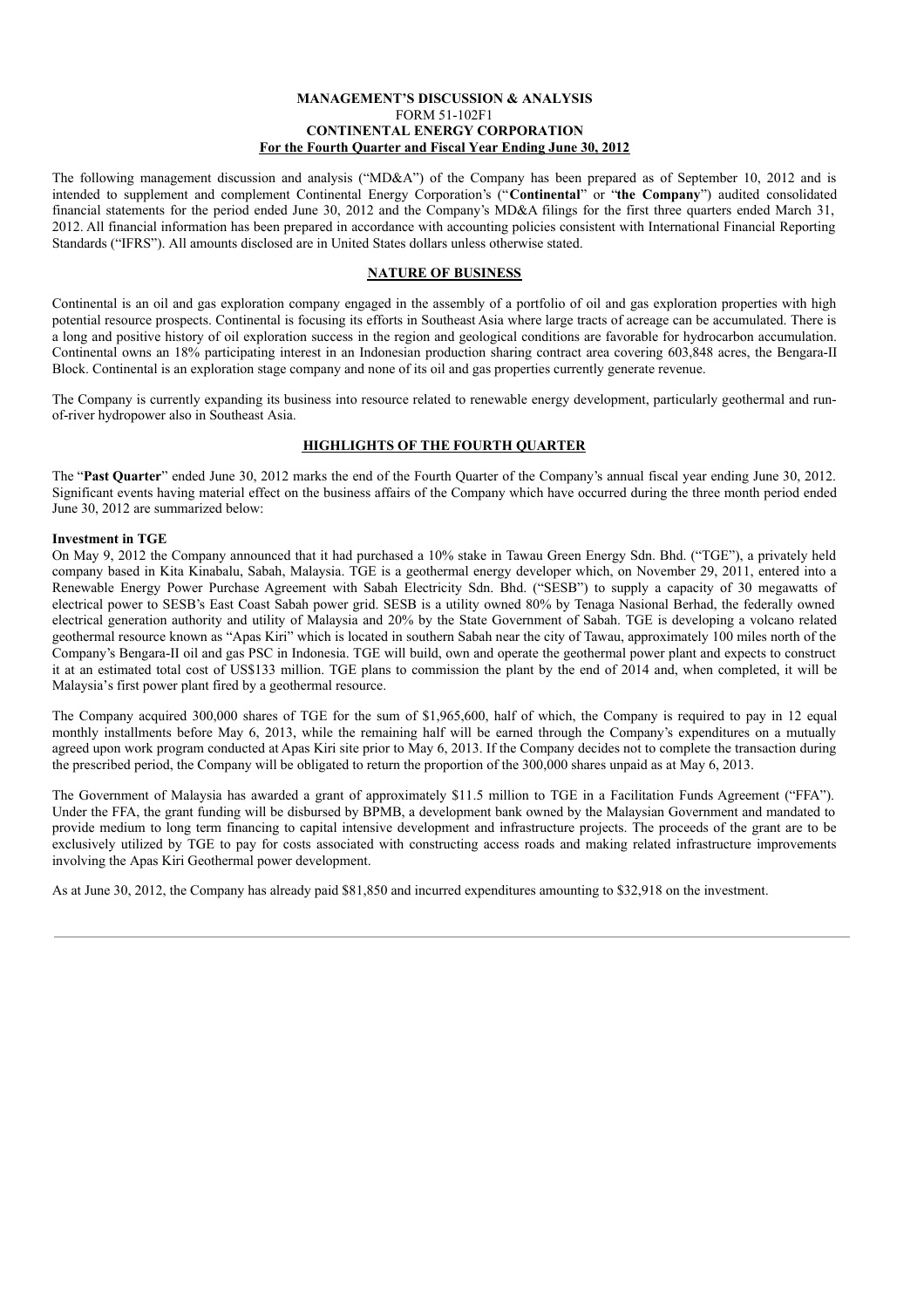#### **Joint Venture Agreement**

In a news release dated May 15, 2012 the Company announced that it had entered into a Joint Study and Bid Group Agreement with CBC Asia Development Corp. ("CBM Asia"). CBM Asia is a Canadian-listed coalbed methane ("CBM") company focused solely on the Indonesian CBM industry and with interests in four CBM production sharing contracts ("PSC") is pursuing new CBM opportunities in Indonesia. Under the agreement, the Company and CBM Asia will jointly and exclusively study selected areas in Indonesia with the objective of identifying geologically justified candidate areas to be jointly pursued as targets of opportunity for direct acquisition of CBM PSCs offered by the Indonesian government through public tenders or through direct proposal tenders conducted under joint study arrangements. Successful CBM PSC acquisitions shall be shared by Continental and CBM Asia under a pre-agreed joint operating agreement ("JOA") format in the participating interest proportions of 75% for CBM Asia and 25% for the Company. CBM Asia shall act as operator under the JOA and any CBM PSC and shall pay 100% of the JOA's CBM PSC general and administrative costs. All CBM PSC acquisition costs and other JOA exploration and drilling costs shall be borne by both parties in proportion to their respective JOA participating interests. No such costs have been incurred as of June 30, 2012.

#### **Share Purchase Warrants Activity**

During the Past Quarter, the following activity involving the Company's share purchase warrants occurred:

*Exercises* - No outstanding share purchase warrants were exercised.

*New Issues* – No new share purchase warrants were granted.

*Expiry*– No outstanding share purchase warrants expired.

*Amendments* – No amendments were made to the terms of any outstanding share purchase warrants.

#### **Incentive Stock Options Activity**

During the Past Quarter, the following activity involving the Company's incentive stock options occurred:

*Exercises* - No outstanding incentive stock options were exercised.

*New Grants* – No new incentive stock options were granted.

*Expiry* – No outstanding incentive stock options expired.

*Amendments* – No amendments were made to the terms of any outstanding incentive stock options.

#### **Common Share Conversion Rights Activity**

During the Past Quarter, the following activity involving the common share conversion rights issued by the Company occurred:

*Exercises* - There were no exercises of outstanding common share conversion rights.

*New Issues* – There were no new common shares conversion rights issued.

*Expiry* – No outstanding common shares conversion rights expired.

*Amendments* – There were no amendments to the terms of any outstanding common share conversion rights.

#### **Shares Issues**

During the Past Quarter and up to the date of this report, no new shares have been issued.

## **SHAREHOLDING**

As of the date of this report the Company had **99,540,381** common shares issued and outstanding. As of the date of this report the Company had **16,340,000** unexercised stock options issued and outstanding. As of the date of this report the Company had **20,780,500** unexercised warrants issued and outstanding. As of the date of this report the Company had Nil preferred shares issued and outstanding.

## **SUBSEQUENT EVENTS**

The "**Past Quarter"** ended June 30, 2012 marks the end of the Fourth Quarter of the Company's annual fiscal year ended June 30, 2012. Significant events possibly having material effect on the business affairs of the Company which have occurred since the end of the Past Quarter but prior to publication of this report include the following:

On August 29, 2012 10,000,000 share purchase warrants having an exercise price of \$0.20 per warrant expired unexercised.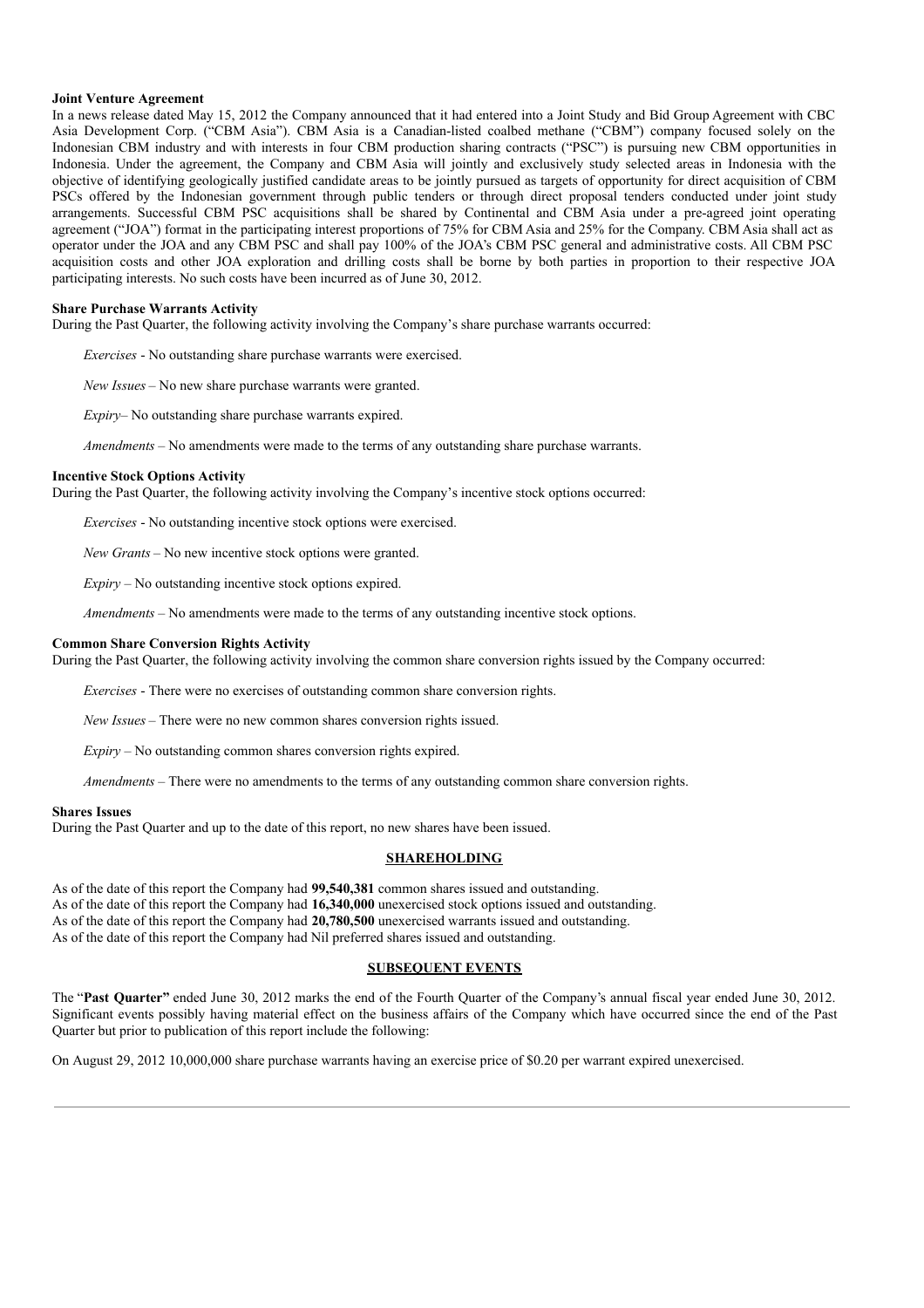# **RESULTS OF OPERATIONS**

# **Financial Results for the Fourth Quarter and Fiscal Year Ended June 30, 2012**

The "Past Quarter" ended June 30, 2012 marks the end of the Fourth Quarter of the Company's annual fiscal year ended June 30, 2012.

## **Selected Annual Information**

The following table sets out selected annual information of Continental and is derived from the Company's audited consolidated financial statements for the years ended June 30, 2012, 2011 and 2010. The Company's annual consolidated financial statements are prepared in accordance with accounting policies consistent with IFRS.

|                                   | 2012        | 2011        | 2010        |
|-----------------------------------|-------------|-------------|-------------|
|                                   | \$          | \$          |             |
| <b>Sales</b>                      | Nil         | Nil         | <b>Nil</b>  |
| Income (Loss) for the Year        | (1,846,559) | (1,893,765) | (1,275,386) |
| Income (Loss) per Share $-$ Basic | (0.02)      | (0.03)      | (0.02)      |
| Income (Loss) per Share – Diluted | (0.02)      | (0.03)      | (0.02)      |
| <b>Total Assets</b>               | 298,144     | 44.484      | 119,156     |
| Total Long-Term Liabilities       | Nil         | Nil         | Nil         |
| Dividends Declared                | Nil         | Nil         | Nil         |

## **Summary of Quarterly Results**

The following table sets out selected unaudited quarterly financial information of Continental and is derived from unaudited quarterly financial statements prepared by management. The Company's interim consolidated financial statements are prepared in accordance with accounting policies consistent with IFRS.

|                 |              | <b>Revenues</b> | <b>Loss from</b><br>Continued<br><b>Operations and</b><br><b>Net Income</b><br>(loss) | <b>Basic and Diluted</b><br>Income (Loss) per<br><b>Share from Continued</b><br><b>Operations and Net</b><br>Income (loss) |
|-----------------|--------------|-----------------|---------------------------------------------------------------------------------------|----------------------------------------------------------------------------------------------------------------------------|
| Period          |              | \$              | S                                                                                     | S                                                                                                                          |
| 4 <sup>th</sup> | Quarter 2012 | <b>Nil</b>      | (208, 463)                                                                            | (0.00)                                                                                                                     |
| 3 <sup>rd</sup> | Quarter 2012 | Nil             | (1,198,449)                                                                           | (0.01)                                                                                                                     |
| 2 <sup>nd</sup> | Quarter 2012 | Nil             | (127, 534)                                                                            | (0.00)                                                                                                                     |
| 1 <sup>st</sup> | Quarter 2012 | Nil             | (312, 113)                                                                            | (0.00)                                                                                                                     |
| 4 <sup>th</sup> | Quarter 2011 | Nil             | (186, 529)                                                                            | (0.00)                                                                                                                     |
| $3^{\text{rd}}$ | Quarter 2011 | Nil             | (139,065)                                                                             | (0.00)                                                                                                                     |
| 2 <sup>nd</sup> | Quarter 2011 | Nil             | (183, 145)                                                                            | (0.00)                                                                                                                     |
| 1 <sup>st</sup> | Quarter 2011 | Nil             | (1,385,026)                                                                           | (0.02)                                                                                                                     |

Quarterly results will vary in accordance with the Company's exploration and financing activities. The Company's primary source of funding is through the issuance of share capital. When the capital markets are depressed, the Company's activity level normally declines accordingly. As capital markets strengthen and the Company is able to secure equity financing with favourable terms, the Company's activity levels and the size and scope of planned exploration projects will increase.

Another factor that affects the Company's reported quarterly results are write-downs or write-offs of capitalized exploration and evaluation assets. The Company will write-down or write-off capitalized exploration and evaluation assets when exploration results indicate that no further work is warranted. The size and timing of these write-offs cannot typically be predicted and affect the Company's quarterly results. The Company regularly reviews its oil and gas properties to determine whether or not a write-down or write-off of the capitalized exploration and evaluation assets is required.

Non-cash costs such as share based payments expense and financing fees also affect the size of the Company's quarterly loss.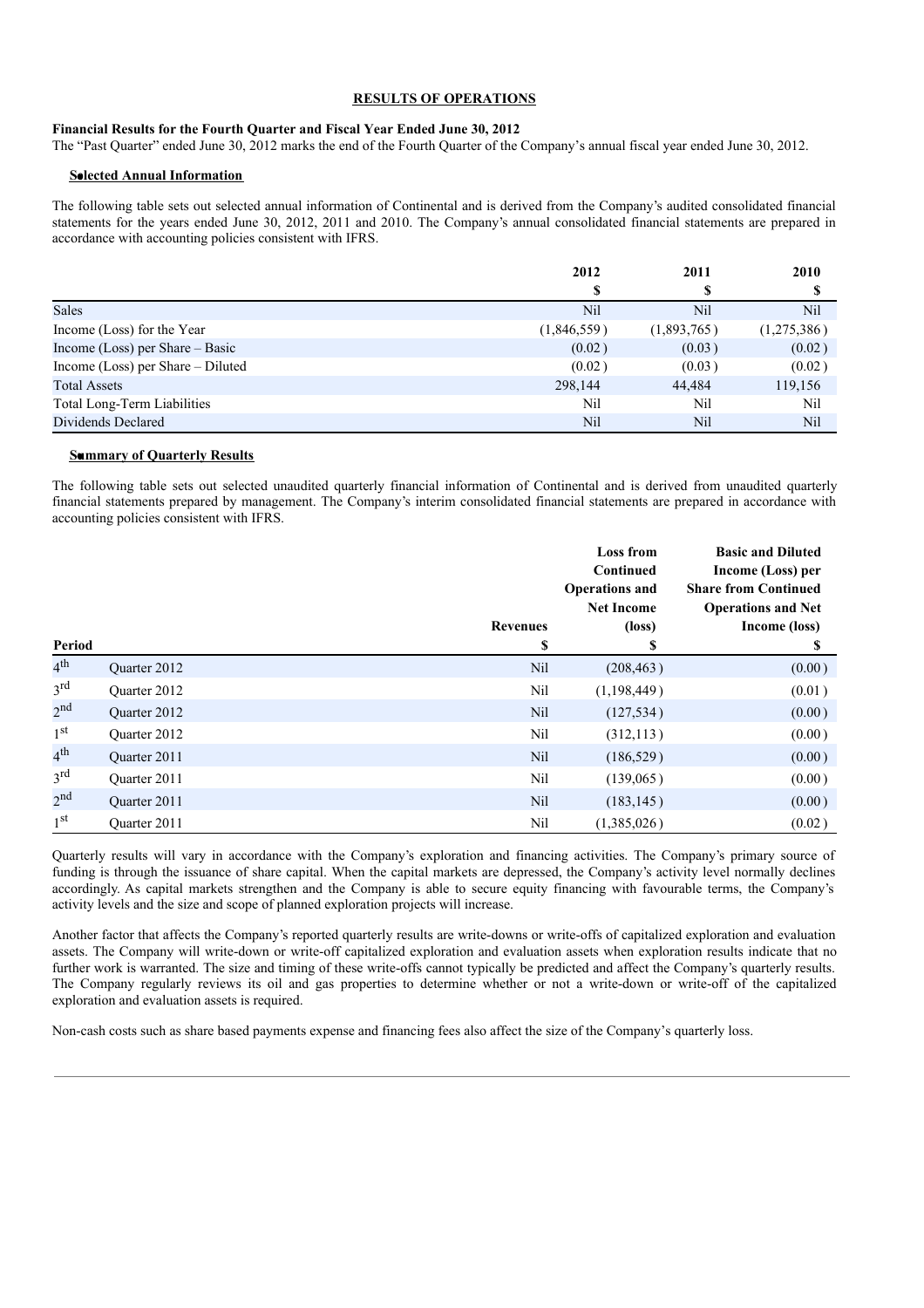# **Operations**

# *Year ended June 30, 2012*

Overall, the Company had a loss from operations during the year ended June 30, 2012 of \$1,846,559 compared to \$1,893,765 in the year ended June 30, 2011. The Company had a loss per share of \$0.02 in 2012 compared to a loss per share of \$0.03 in 2011.

General and administrative expenses decreased by \$391,178 from \$1,892,544 to \$1,501,366 for the years ended June 30, 2011 and 2012, respectively. The significant changes to general and administrative expenses are as follows: Most significantly, non-cash financing fees decreased from \$1,115,458 to \$160,994 as terms of fewer outstanding share purchase warrants were modified resulting in a lower incremental fair value charge during the year ended June 30, 2012. Management fees decreased from \$282,724 to \$172,184 as a result of the termination of an employment contract and the temporary suspension of the salary of an officer in the prior year. Office expenses decreased from \$85,305 to \$39,644 as a result of the sale of the Company's inactive subsidiary, CEPL in the prior year and the wind up of the operations of the CGX joint venture.

The decreases in the above costs were offset by an increase in share-based payments expense which increased from \$140,953 to \$692,182 as a result of additional option grants in the current year. Accretion expense increased from \$nil to \$47,380 as a result of accretion of the discounted liability balance of the convertible note issued by the Company during the year ended June 30, 2012. Travel and accommodation expense increased from \$18,942 to \$53,724 as a result of increased corporate travel related to securing the private placement which was completed in March as well as travel during negotiations for the TGE investment and the CBM Asia joint venture. Investor relations costs increased from \$nil to \$41,915 as a result of increased promotion of the Company during the period.

The overall loss for the year also included the loss on settlement of debt of \$368,000 and the gain on dissolution of CGX of \$17,829.

## *Three month period ended June 30, 2012*

Overall, the Company had a loss from operations during the three month period ended June 30, 2012 of \$208,463 ("Current Quarter") compared to \$186,529 in the three month period ended June 30, 2011 ("Comparative Quarter"). The Company had a loss per share of \$0.00 in 2012 and \$0.00 in 2011.

General and administrative expenses increased by \$85,152 from \$122,355 to \$207,509 for the three month periods ended June 30, 2011 and 2012, respectively. The primary reason for the difference is an increase in share-based payments expense and in investor relations costs which increased as a result of increased promotion of the Company in the Current Quarter. Accretion expense increased from \$nil to \$15,759 as a result of accretion of the discounted liability balance of the convertible note issued by the Company during the period ended June 30, 2012. Consulting expenses increased from \$15,000 to \$30,000 as a result of an increase in fees paid to a consultant during the Current Quarter. Professional fees increased from \$17,979 to \$31,864 as a result of increased legal fees related to the financing that was completed in the previous quarter and due diligence work related to the acquisition of TGE and the CBM Asia joint venture in addition to an increased audit fees for the year. The above increase was offset by a decrease in management fees resulting from the temporary suspension of the salary of an officer.

During the Comparative Quarter, the Company also recorded a bad debt expense from the sale of its subsidiary and a gain on transfer of capital assets at no cost from its then 50% owned joint venture. These transactions were unique to the Comparative Quarter.

# **Liquidity**

As at June 30, 2012, the Company's consolidated financial statements reflect a working capital deficit of \$277,815. As at June 30, 2011, the Company's consolidated financial statements reflected a working capital deficit of \$821,559.

Cash used in operating activities during the year ended June 30, 2012 totaled \$628,375, compared with \$100,901 in the prior year. As a result of the private placement that closed in the third quarter and receipt of proceeds of a convertible promissory note in the first quarter, the Company had significantly more cash resources with which to fund operations and retire obligations that were incurred in prior periods. Cash used in investing activities during the year ended June 30, 2012 was \$125,251 whereas there were insignificant amounts expended on such activities during the year ended June 30, 2011. The significant cash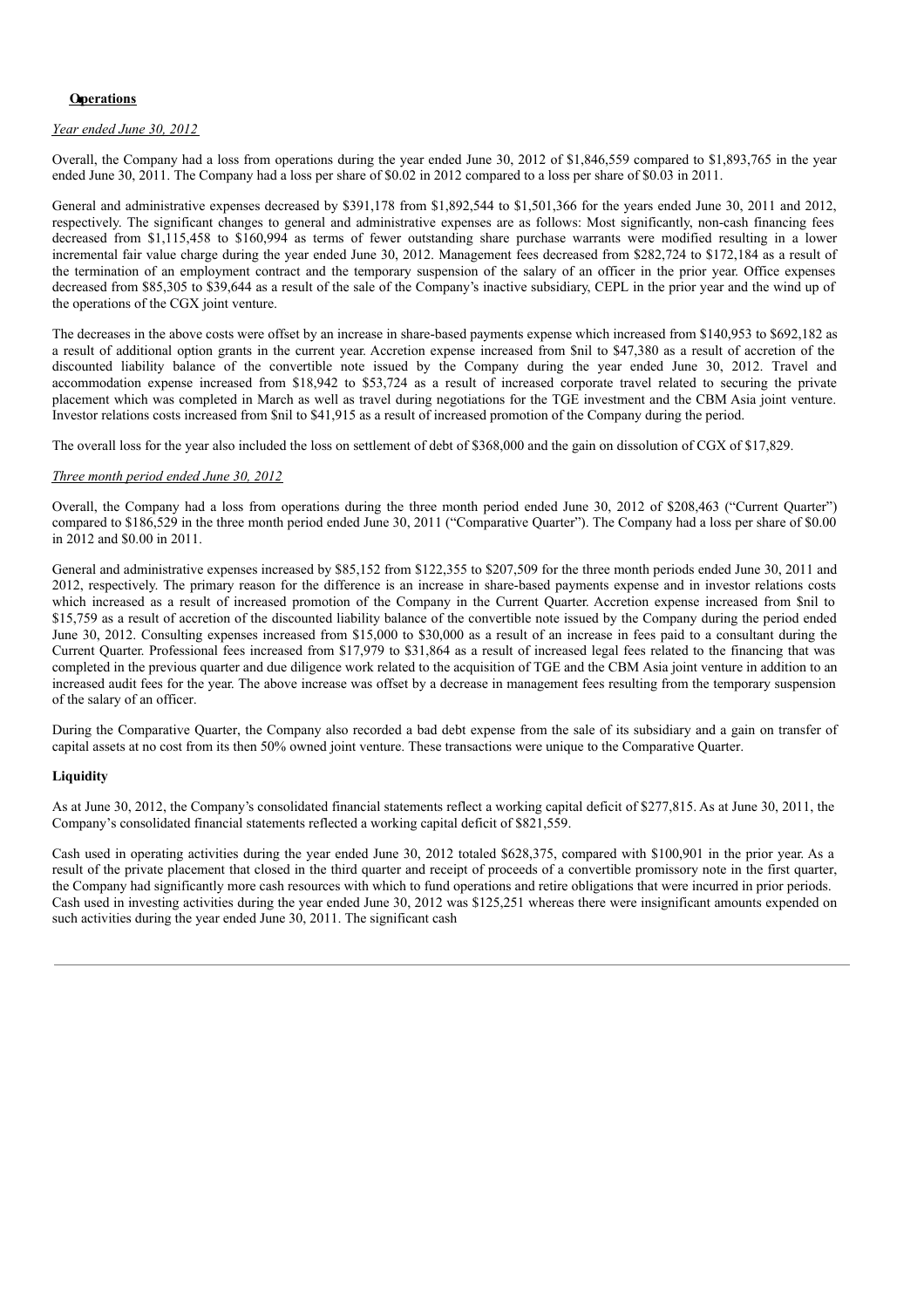outflow during the current year was primarily due to the Company's option agreement related to its investment in TGE.

Financing activities provided \$889,170 from the proceeds of a private placement and convertible promissory note (total of \$1,000,000). These receipts were offset by the payments on the Company's promissory notes with interest of \$110,830. In the prior comparative period, \$30,000 was received as proceeds of promissory notes from related parties.

#### **Capital Resources**

The Company has no operations that generate cash flow and its long term financial success is dependent on management's ability to discover economically viable oil and gas deposits and the Company's success in the renewable energy sector. These undertakings can take many years and are subject to factors that are beyond the Company's control.

In order to finance the Company's exploration programs and to cover administrative and overhead expenses, the Company raises money through equity sales and from the exercise of convertible securities. Many factors influence the Company's ability to raise funds, including the health of the resource market, the climate for oil and gas exploration investment, the Company's track record and the experience and caliber of its management.

With a working capital deficit of \$277,815 as at June 30, 2012 and additional anticipated cost commitments, the Company will not have sufficient funds to meet its administrative, corporate development and exploration activities over the next twelve months. Actual funding requirements may vary from those planned due to a number of factors. The Company believes it will be able to raise the necessary capital it requires, but recognizes there will be risks involved that may be beyond its control. The Company is actively sourcing new capital.

## **Risks and Uncertainties**

The Company has no history of profitable operations and its present business is at an early stage. As such, the Company is subject to many risks common to such enterprises, including under-capitalization, cash shortages and limitations with respect to personnel, financial and other resources and the lack of revenues. There is no assurance that the Company will be successful in achieving a return on shareholders' investment and the likelihood of success must be considered in light of its early stage of operations.

The Company has no source of operating cash flow and no assurance that additional funding will be available to it for further exploration and development of its projects when required. Although the Company has been successful in the past in obtaining financing through the sale of equity securities or joint ventures, there can be no assurance that the Company will be able to obtain adequate financing in the future or that the terms of such financing will be favorable. Failure to obtain such additional financing could result in the delay or indefinite postponement of further exploration and development of its properties and other ventures.

The continued degradation of the market conditions for the financing of equity and/or debt for oil and gas exploration and development companies has created additional uncertainty for future financing of the acquisition or development of the Company's projects.

The Company's property interests are located in remote, undeveloped areas and the availability of infrastructure such as surface access, skilled labor, fuel and power at an economic cost, cannot be assured. These are integral requirements for exploration, development and production facilities on oil and gas properties. Power may need to be generated on site.

Oil and gas exploration is a speculative venture. There is no certainty that the money spent on exploration and development will result in the discovery of an economic oil or gas accumulation. There is no assurance that the Company's exploration activities will result in any discoveries of commercial accumulations of oil or gas. The long-term profitability of the Company's operations will in part be related to the success of its exploration programs, which may be affected by a number of factors that are beyond the control of the Company.

The oil and gas industry is intensely competitive in all its phases. The Company competes with many other oil and gas exploration companies who have greater financial resources and technical capacity.

The market price of energy is volatile and cannot be controlled.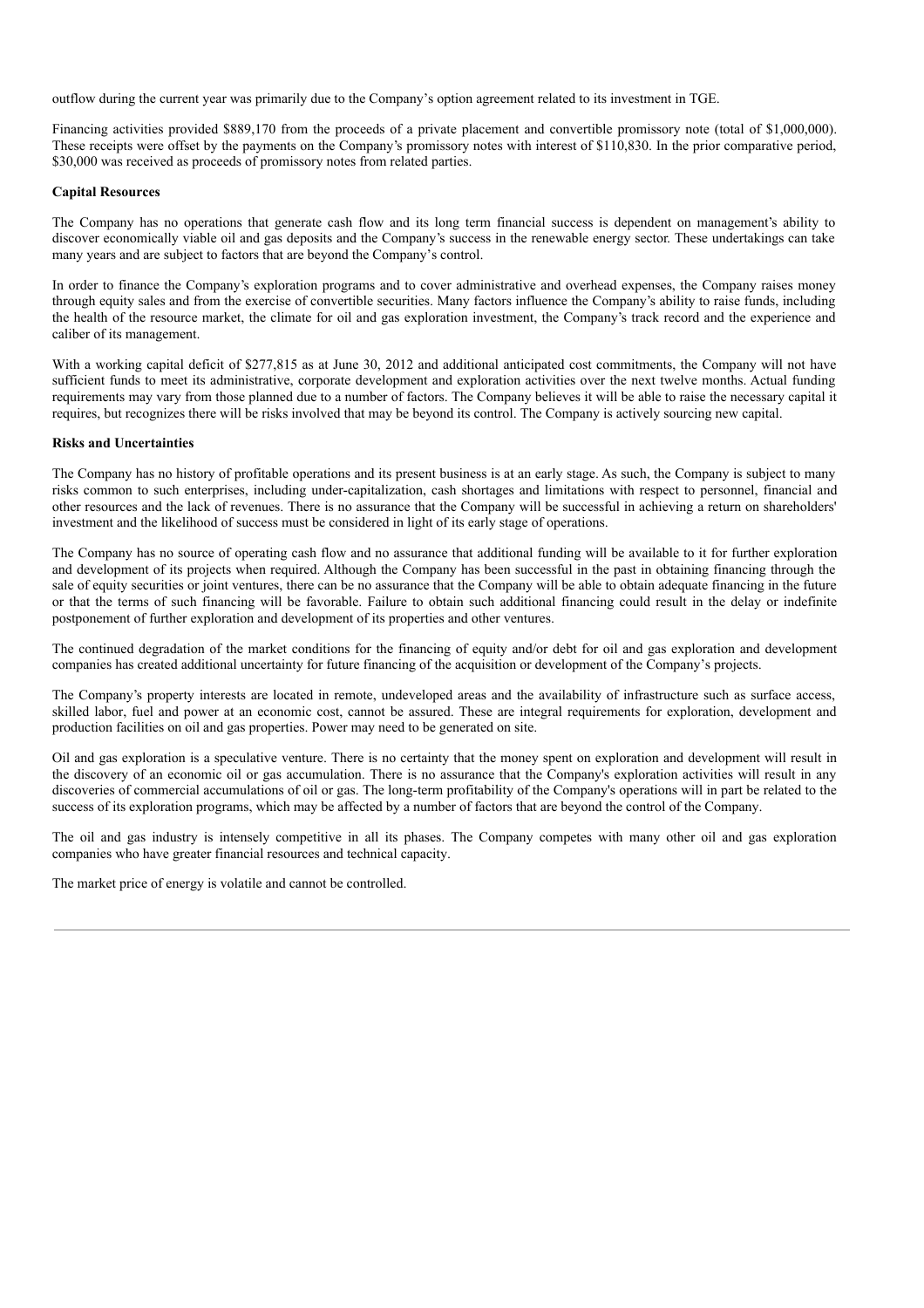The Company is very dependent upon the personal efforts and commitment of its existing management. To the extent that management's services would be unavailable for any reason, a disruption to the operations of the Company could result, and other persons would be required to manage and operate the Company.

# **Segment Information**

The Company's business consists of only one reportable segment, namely exploration and evaluation of oil and gas properties. Details on a geographical basis for the Company's non-current assets are as follows:

|                                 | 30 June | 30 June                  | l July                   |
|---------------------------------|---------|--------------------------|--------------------------|
|                                 | 2012    | 2011                     | 2010                     |
| <b>Total Non-Current Assets</b> | S       | S                        | ٨D                       |
|                                 |         |                          |                          |
| North America                   | 114,768 | $\overline{\phantom{a}}$ | $\overline{\phantom{0}}$ |
| Southeast Asia                  | 14.414  | 18.574                   | 18,967                   |
|                                 | 129,182 | 18,574                   | 18,967                   |

## **ADDITIONAL DISCLOSURE**

## **Off-Balance Sheet Arrangements**

The Company does not have any off-balance sheet arrangements not already disclosed elsewhere in the MD&A.

# **Material Contracts & Commitments**

During the year, no new material contracts or commitments were undertaken, not elsewhere disclosed herein or in the audited consolidated financial statements for the year ended June 30, 2012.

## **Related Party Transactions**

Details of the transactions and balances between the Company and its related parties are disclosed below.

a) As at June 30, 2012, \$87,775 (June 30, 2011 - \$445,000) is payable to officers of the Company. This amount is included in accounts payable and is unsecured, non-interest bearing and has no specific terms for repayment.

On March 20, 2012, \$103,788 in unsecured advances from a related party was converted into a promissory note payable. The note accrues interest at the rate of 10% per annum and is repayable on September 30, 2012. Interest expense in the amount of \$2,218 has been accrued during the period ended June 30, 2012. The Company made payments totalling \$78,080 during the year, of which \$76,760 was applied against the principal balance and \$1,320 was applied to interest. As at June 30, 2012 the principal balance of 27,926 remains outstanding.

b) Compensation of key management personnel

|                              |       | For the year | For the year |
|------------------------------|-------|--------------|--------------|
|                              |       | ended        | ended        |
|                              |       | June 30      | June 30      |
|                              | Note  | 2012         | 2011         |
|                              |       | S            | ъ            |
| Salary and consulting        | (i)   | 247,500      | 292,500      |
| Financing fees               | (ii)  | 113,000      |              |
| Share-based payments expense | (iii) | 466,028      | 52,964       |

(i) Key management personnel were not paid post-employment benefits, termination benefits or other long-term benefits during the years ended June 30, 2012 and 2011.

(ii) On September 21, 2011, the Company amended the terms of certain outstanding share purchase warrants *(Note 13)* to have a new expiry date of December 31, 2013. The amount attributable to directors and officers of the Company is \$113,000 and has been recorded on the statements of loss and comprehensive loss as an increase in financing costs for the year.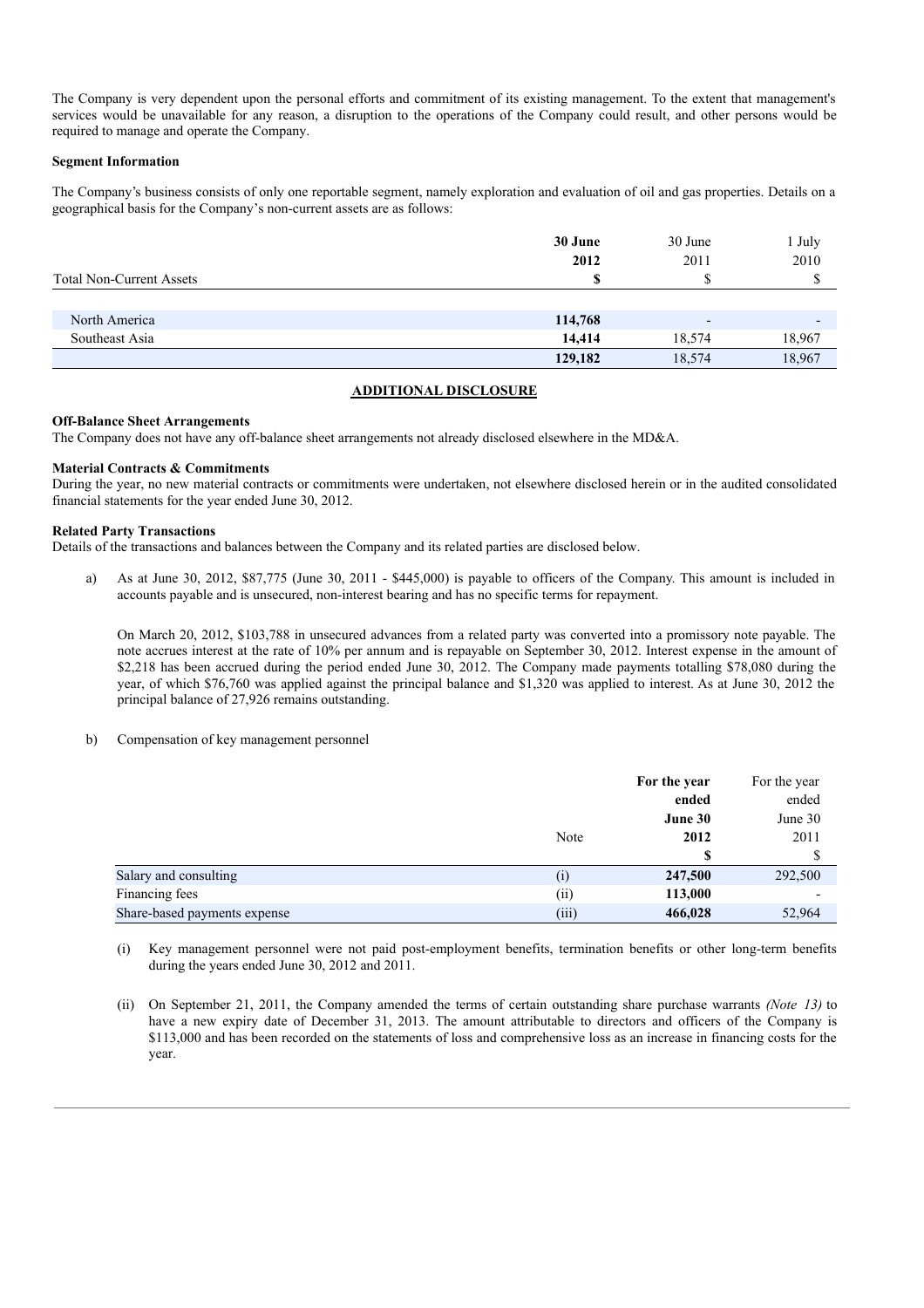(iii) On March 2, 2012, a total of 8,000,000 stock options were granted to directors and senior officers with an exercise price of \$0.05 and a term expiring on March 31, 2015. The Company calculated the fair value of these stock options to be \$466,028, which has been charged to the statement of loss and comprehensive loss.

These transactions are in the normal course of operations and are measured at the exchange amount of consideration established and agreed to by all the related parties.

## *New CEO Contract*

The Company entered into a new employment contract directly with its Chief Executive Officer at a salary of \$12,500 per month to take effect April 1, 2012, an increase of \$2,500 per month.

## *New CFO Contract*

The Company entered into a new employment contract directly with its Chief Financial Officer at a salary of \$10,000 per month to take effect April 1, 2012, an increase of \$2,500 per month.

### **Investor Relations, Publicity and Promotion**

During the Past Quarter, no material new arrangements, or modifications to existing agreements, were made by the Company for investor relations services, publicity, promotion or advertising agreements which are not otherwise already disclosed above in Highlights of the Past Quarter.

# **Financial Advice, New Business Consulting, Finder's Agreements, & Fund Raising**

During the Past Quarter, no material new arrangements, or modifications to existing agreements, were made by the Company for financial advice, new business consulting, finder's arrangements, or fund raising which are not otherwise already disclosed above in Highlights of the Past Quarter

## **Critical Accounting Policies and Estimates**

The details of the Company's accounting policies are presented in Note 3 of the Company's audited consolidated financial statements for the period ending June 30, 2012. The following policies are considered by management to be essential for understanding the processes and reasoning that go into the preparation of the Company's financial statements and the uncertainties that could have a bearing on its financial results:

# **a) Significant Accounting Estimates and Judgments**

The preparation of financial statements requires management to make judgments, estimates and assumptions that affect the application of policies and reported amounts of assets and liabilities, profit and expenses. The estimates and associated assumptions are based on historical experience and various other factors that are believed to be reasonable under the circumstances, the results of which form the basis of making the judgments about carrying values of assets and liabilities that are not readily apparent from other sources. Actual results may differ from these estimates.

The estimates and underlying assumptions are reviewed on an ongoing basis. Revisions to accounting estimates are recognized in the period in which the estimate is revised if the revision affects only that period or in the period of the revision and further periods if the review affects both current and future periods.

# *Critical accounting estimates*

Significant assumptions relate to, but are not limited to, the following:

- *Impairment:* The Company assess its investments, exploration and evaluation assets and equipment annually to determine whether any indication of impairment exists. Where an indicator of impairment exists, a formal estimate of the recoverable amount is made, which is considered to be the higher of the fair value less costs to sell and value in use. These assessments require the evaluation of events and conditions that indicate impairment in accordance with IAS 36. The Company has concluded that impairment conditions do not exist.
- *ii) Promissory notes payable:* The Company, from time to time, may grant convertible instruments as part of its financing and capital raising transactions. A compound financial instrument is a debt security with an embedded conversion option or attached warrants and requires the separate recognition of the liability and equity components. The fair value of the liability portion of the compound financial instrument is determined using a market interest rate for an equivalent debt instrument. This amount is recorded as a liability and the remainder of the proceeds are allocated to the conversion option and attached warrants which are recognized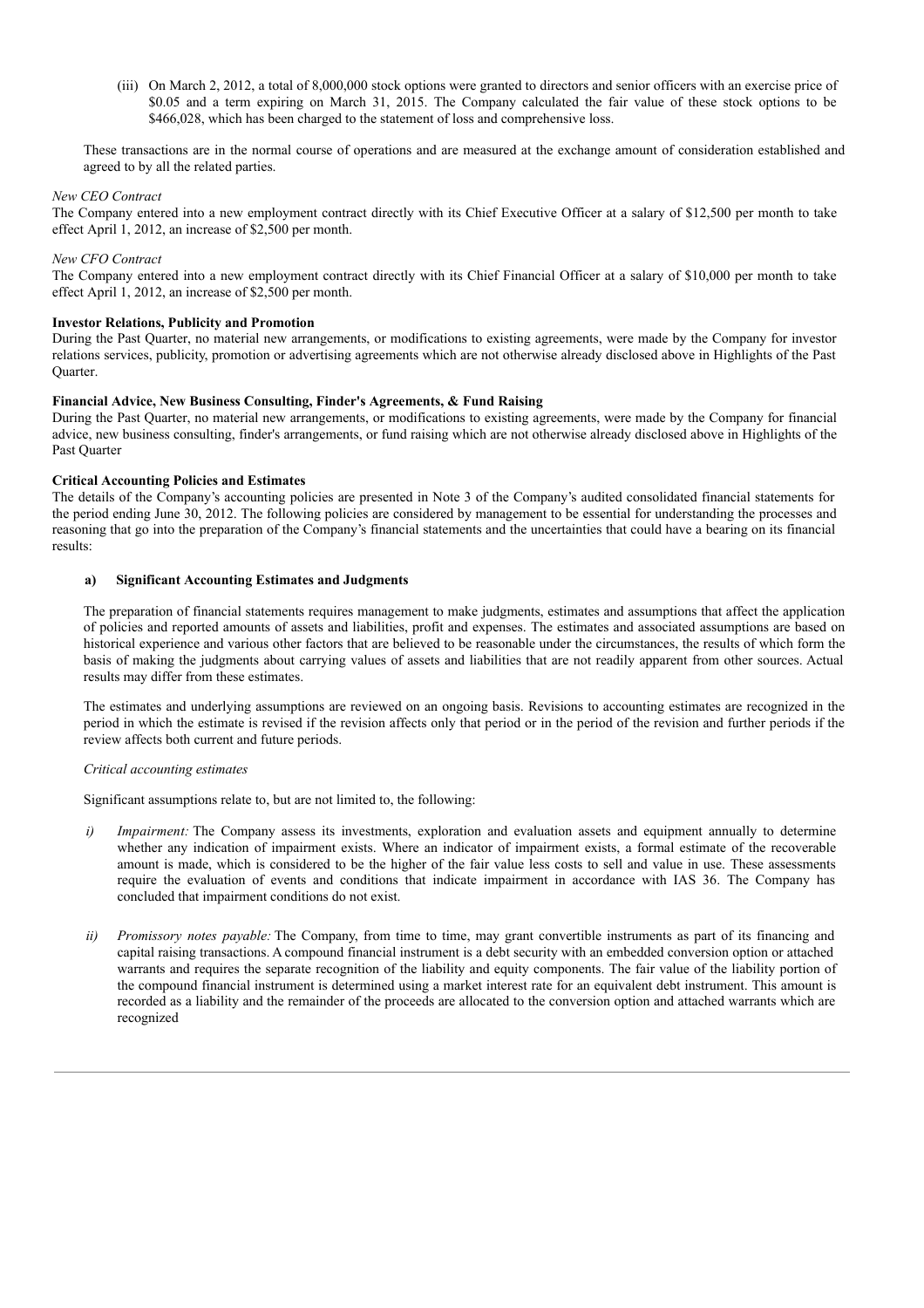in the conversion option reserves and share based payment reserves respectively. This makes assumptions as to the market value of the debt instrument without the conversion feature (Note 11). A change in the assumptions could result in modifications to the discount rate and could have a material impact on the effective interest rate of the instrument.

- *iii) Share-based compensation:* The Company provides compensation benefits to its employees, directors and officers through a stock option plan. The fair value of each option award is estimated on the date of the grant using the Black-Scholes option pricing model. Expected volatility is based on historical volatility of the Company's share price. The Company uses historical data to estimate option exercises and forfeiture rates with the valuation model. The risk-free interest rate for the expected term of the option is based on the yields of government bonds. Changes in these assumptions, especially the volatility and the expected life determination could have a material impact on the Company's comprehensive loss for the year. When the Company determines it necessary to modify the terms of a options, the Black-Scholes option pricing model is utilized at the date of the modification and uses the modified terms in order to calculate the incremental change in value of the original option. The use of option-pricing model and a change in assumptions used within the model could result in a material impact on the Company's comprehensive loss for the year.
- *iv) Warrant valuation:* The Company grants warrants in conjunction with private placements and as compensation for debt financing arrangements. The fair value of each warrant granted is estimated on the date of the grant using the Black-Scholes option pricing model. Expected volatility is based on historical volatility of the Company's share price. The Company uses historical data to estimate warrant exercises and forfeiture rates with the valuation model. The risk-free interest rate for the expected term of the warrant is based yields of government bonds. Changes in these assumptions, especially the volatility and the expected life determination could have a material impact on the Company's comprehensive loss for the year. When the Company determines it necessary to modify the terms of a warrants, the Black-Scholes option pricing model is utilized at the date of the modification and uses the modified terms in order to calculate the incremental change in value of the original warrant. The use of option-pricing model and a change in assumptions used within the model could result in a material impact on the Company's loss and comprehensive loss for the year.
- *v) Recovery of deferred tax assets:* Judgment is required in determining whether deferred tax assets are recognized on the statement of financial position. Deferred tax assets require management to assess the likelihood that the Company will generate taxable income in future periods in order to utilize recognized deferred tax assets. Estimates of future taxable income are based on forecasted cash flows and the application of existing tax laws in each jurisdiction.

## **b) Exploration and Evaluation Assets**

Exploration and evaluation expenditures include the costs of acquiring licenses, costs associated with exploration and evaluation activity, and the fair value (at acquisition date) of exploration and evaluation assets acquired in a business combination. Exploration and evaluation expenditures are capitalized. Costs incurred before the Company has obtained the legal rights to explore an area are recognized in profit or loss. Government tax credits received are recorded as a reduction to the cumulative costs incurred and capitalized on the related property.

Exploration and evaluation assets are assessed for impairment if (i) sufficient data exists to determine technical feasibility and commercial viability, and (ii) facts and circumstances suggest that the carrying amount exceeds the recoverable amount.

Once the technical feasibility and commercial viability of the extraction of mineral resources in an area of interest are demonstrable, exploration and evaluation assets attributable to that area of interest are first tested for impairment and then reclassified to mining property and development assets within property, plant and equipment. Recoverability of the carrying amount of any exploration and evaluation assets is dependent on successful development and commercial exploitation, or alternatively, sale of the respective areas of interest.

#### **Accounting Policies – Significant Changes in Accounting Standards**

#### **a) International Financial Reporting Standards**

On July 1, 2011, Continental implemented IFRS as its financial reporting framework with a transition date of July 1, 2010. The transition required the Company to restate its 2010 financial results, which were previously prepared in accordance with Canadian GAAP. The policies applied have been done so on a full retrospective basis unless alternative treatment is permitted or required by an IFRS 1 election or exception.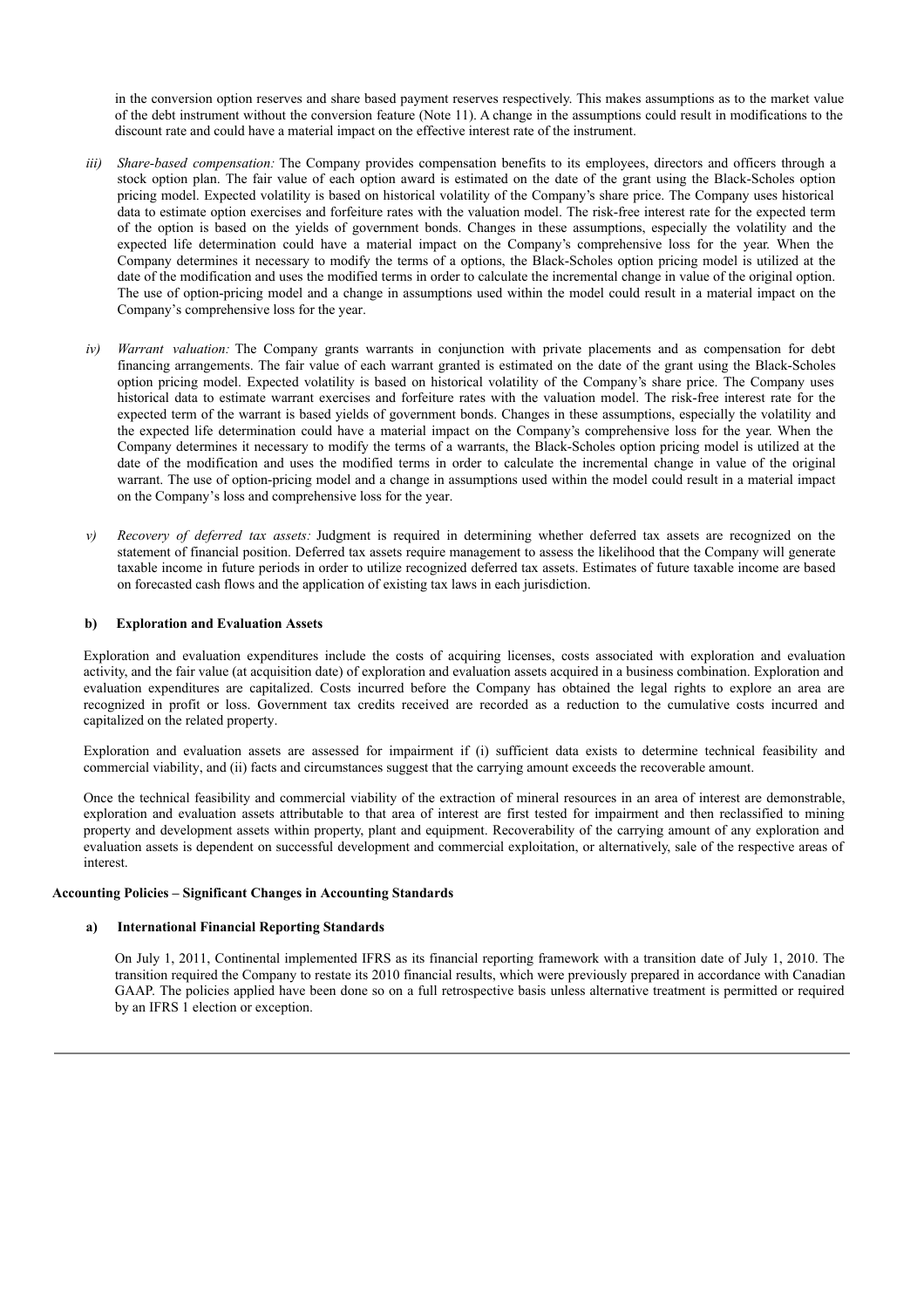While many of the accounting principles and standards comprising IFRS are similar to Canadian GAAP, certain standards result in financial reporting differences that render financial results under Canadian GAAP and IFRS not comparable.

The notes to the financial statements for the year ended June 30, 2012 describe the financial reporting differences identified and applied to restate the 2010 financial results in accordance with IFRS.

## **b) Future Accounting Changes**

Certain new standards, interpretations, amendments and improvements to existing standards were issued by the International Accounting Standards Board ("IASB") or International Reporting Interpretations Committee ("IFRIC"). The Standards impacted that are applicable to the Company are as follows:

a) IFRS 9, Financial Instruments ("IFRS 9") was issued by IASB in October 2010 and will replace IAS 39, Financial Instruments: Recognition and Measurement ("IAS 39"). IFRS 9 uses a single approach to determine whether a financial asset is measured at amortized cost or fair value, replacing the multiple rules in IAS 39. The approach in IFRS 9 is based on how an entity manages its financial instruments in the context of its business model and the contractual cash flow characteristics of the financial assets. There are two measurement categories: amortized cost and fair value. All equity instruments are measured at fair value. A debt instrument is at amortized cost only if the entity is holding it to collect contractual cash flows and the cash flows represent principal and interest. Otherwise it is at fair value through profit or loss.

Two measurement categories continue to exist to account for financial liabilities in IFRS 9; FVTPL and amortized cost. Financial liabilities held for trading are measured at FVTPL, and all other financial liabilities are measured at amortized cost unless the fair value option is applied. The treatment of embedded derivatives under the new standard is consistent with IAS 39 and is applied to financial liabilities and non- derivative hosts not within the scope of the standard.

In December 2011, the effective date of IFRS 9 was deferred to fiscal years beginning on or after 1 January 2015. The Company is currently evaluating the impact of this standard.

- b) IFRS 10, Consolidated Financial Statements ("IFRS 10"), was issued in May 2011 and will supersede the consolidation requirements in SIC-12, Consolidation – Special Purpose Entities ("SIC-12"), and IAS 27, Consolidated and Separate Financial Statements ("IAS 27"), effective for annual periods beginning on or after January 1, 2013, with early application permitted. IFRS 10 builds on existing principles by identifying the concept of control as a determining factor in whether an entity should be included within the consolidated financial statements of the parent company. The standard also provides additional guidance to assist in the determination of control where this is difficult to assess. The Standard is not expected to have an impact on the Company in its current form.
- c) IFRS 11, Joint Arrangements ("IFRS 11"), was issued in May 2011 and will supersede existing IAS 31, Joint Ventures ("IAS 31") effective for annual periods beginning on or after January 1, 2013, with early application permitted. IFRS 11 provides for the accounting of joint arrangements by focusing on the rights and obligations of the arrangement, rather than its legal form (as is currently the case). The Standard also eliminates the option to account for jointly controlled entities using the proportionate consolidation method. The Standard is not expected to have an impact on the Company in its current form.
- d) IFRS 12, Disclosure of Interests in Other Entities ("IFRS 12"), was issued in May 2011 and is a new and comprehensive standard on disclosure requirements for all forms of interest in other entities, including subsidiaries, joint arrangements, associates and unconsolidated structured entities. IFRS 12 is effective for annual periods beginning on or after January 1, 2013 with earlier application permitted. The Standard is not expected to have an impact on the Company in its current form.
- e) IFRS 13, Fair Value Measurements ("IFRS 13") was issued in May 2011 and sets out, in a single IFRS, a framework for measuring fair value. IFRS 13 defines fair value as the price that would be received to sell an asset or paid to transfer a liability in an orderly transaction between market participants at the measurement date. This definition of fair value emphasizes that fair value is a market-based measurement, not an entity specific measurement. In addition, IFRS 13 also requires specific disclosures about fair value measurement. IFRS 13 is effective for annual periods beginning on or after January 1, 2013, with earlier application permitted. The Company is currently assessing the impact of this Standard.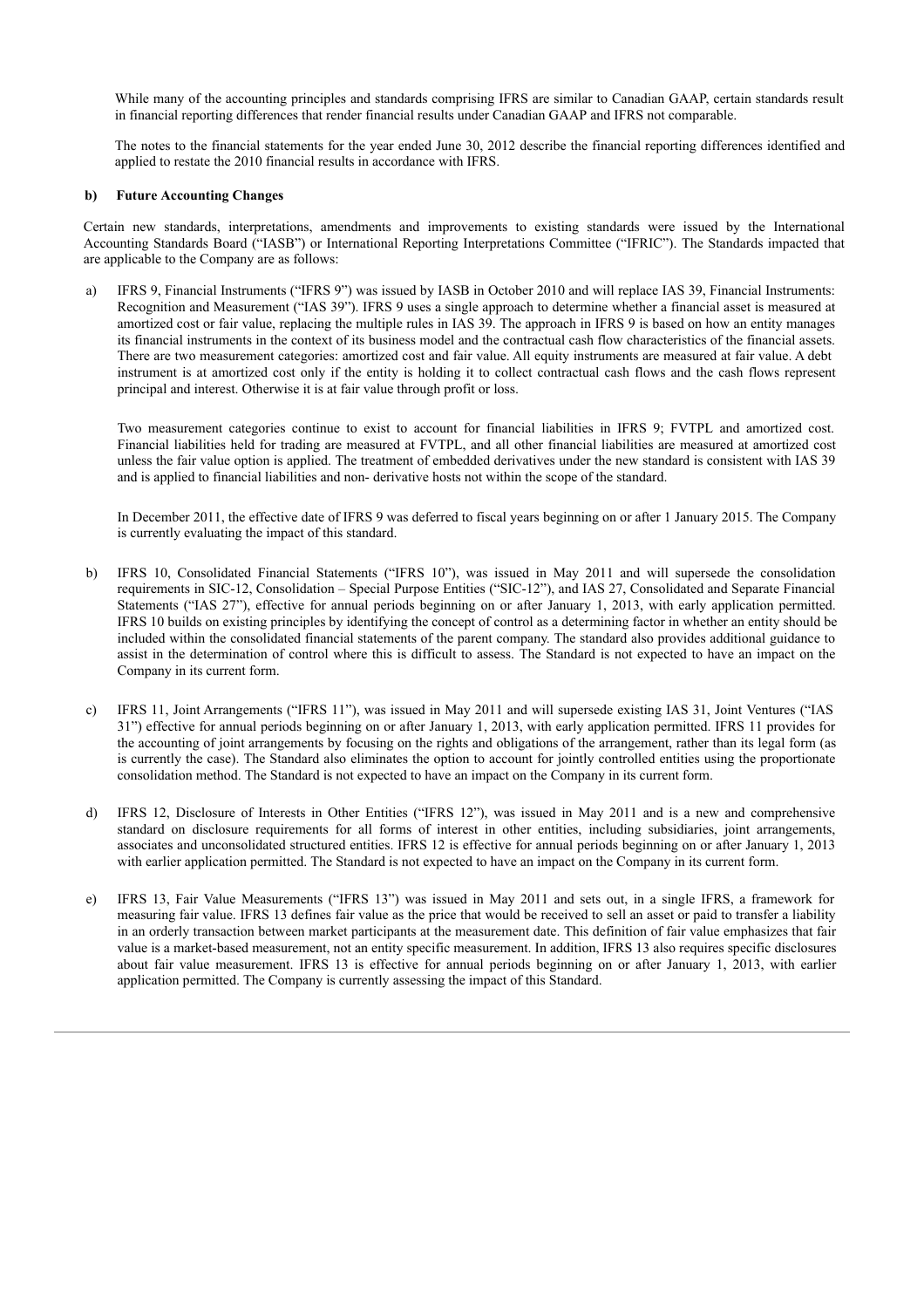f) IAS 1, Presentation of Items of Other Comprehensive Income ("OCI") ("IAS 1"), was revised in June 2011 to change the disclosure of items presented in OCI, including a requirement to separate items presented in OCI into two groups based on whether or not they may be recycled to profit or loss in the future. The revision is effective for annual periods beginning on or after July 1, 2012 with early application permitted. The Company is currently assessing the impact of this Standard.

# **Financial Instruments**

### *Categories of financial instruments*

|                       | June 30<br>2012 | June $30$<br>2011 | June $30$<br>2010 |
|-----------------------|-----------------|-------------------|-------------------|
|                       | \$              | \$                | Φ                 |
| Financial assets      |                 |                   |                   |
| <b>FVTPL</b>          |                 |                   |                   |
| Cash                  | 152,971         | 17,427            | 88,843            |
| AFS assets            |                 |                   |                   |
| Investments*          | 114,769         |                   |                   |
| Loans and receivables |                 |                   |                   |
| Receivables           | 2,391           | 2,383             | 1,881             |
|                       | 270,131         | 19,811            | 90,725            |

*\* Investments are recorded at cost as fair value is not reliably determined.*

|                                          | June 30<br>2012<br>S | June $30$<br>2011<br>S | June 30<br>2010 |
|------------------------------------------|----------------------|------------------------|-----------------|
| <b>Financial liabilities</b>             |                      |                        |                 |
| Other financial liabilities              |                      |                        |                 |
| Accounts payable and accrued liabilities | 149,206              | 816,866                | 284,787         |
| Interest on convertible notes            | 25,917               |                        |                 |
| Loan payable to related party            | 27,926               |                        |                 |
| Notes payable                            | -                    | 30,603                 |                 |
| Convertible debt                         | 243,728              |                        |                 |
|                                          | 446,777              | 847,469                | 284,787         |

# *Fair value of financial instruments*

Financial instruments measured at fair value are classified into one of three levels in the fair value hierarchy according to the relative reliability of the inputs used to estimate the fair values. The three levels of the fair value hierarchy are:

- Level 1 unadjusted quoted prices in active markets for identical assets or liabilities;
- Level 2 inputs other than quoted prices that are observable for the asset or liability, either directly or indirectly; and
- Level 3 inputs that are not based on observable market data.

The Company's classifications of financial instruments within the fair value hierarchy are summarized below:

|         | June 30<br>2012 | June 30<br>2011          | June 30<br>2010          |
|---------|-----------------|--------------------------|--------------------------|
|         | ъ               | ъ                        |                          |
| Level 1 |                 |                          |                          |
| Cash    | 152,971         | 17,427                   | 88,843                   |
| Level 2 | ۰               | -                        | $\overline{\phantom{0}}$ |
| Level 3 | ۰               | $\overline{\phantom{0}}$ | $\overline{\phantom{a}}$ |
|         | 152,971         | 17,427                   | 88,843                   |

The carrying value of receivables, accounts payable and accrued liabilities, notes payable and convertible debt approximated their fair value because of the short-term nature of these instruments.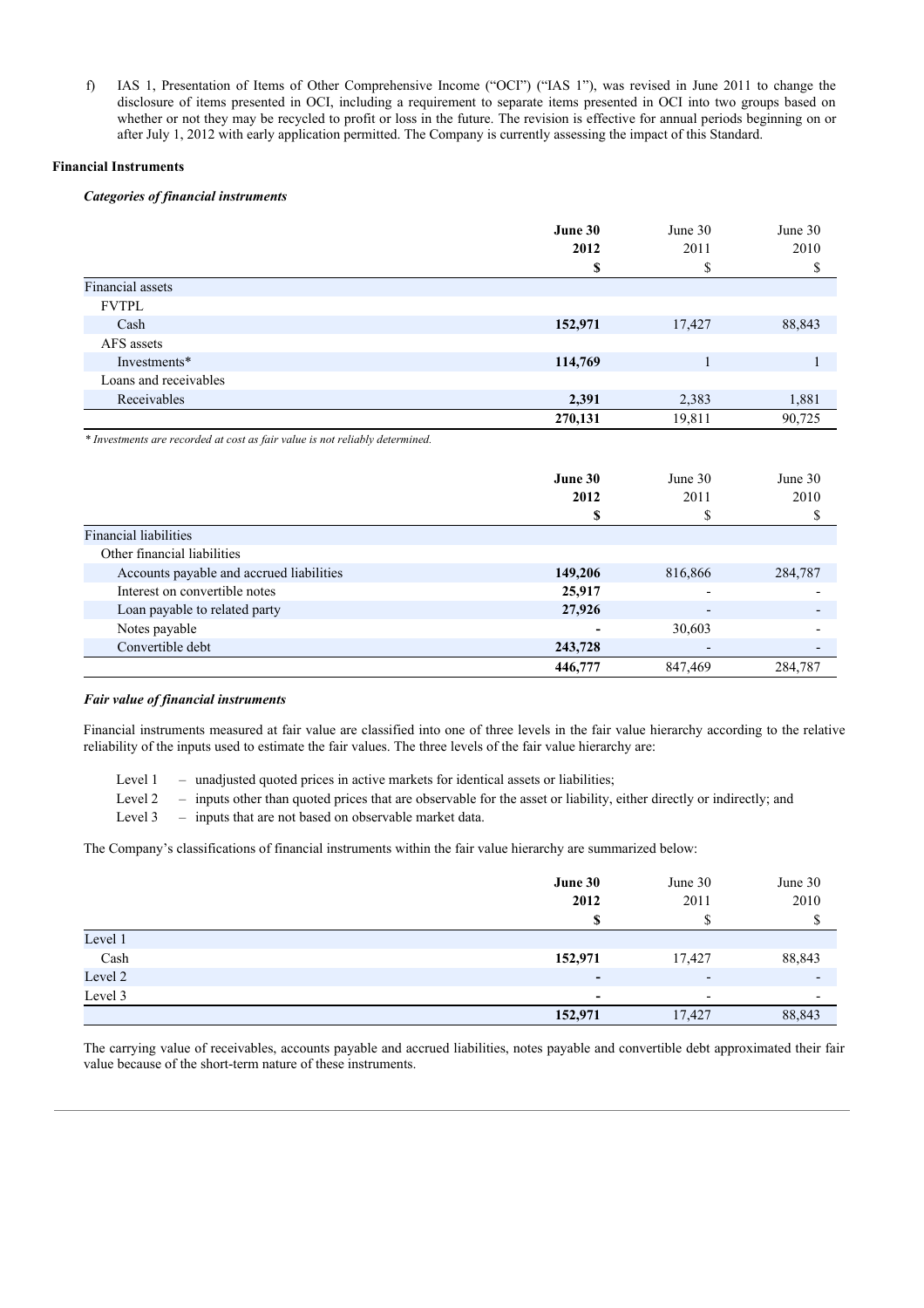#### *Financial Risk Management*

The Company's financial instruments are exposed to certain financial risks. The risk exposures and the impact on the Company's financial instruments are summarized below.

a) Currency risk

The Company is primarily exposed to currency fluctuations relative to the U.S. dollar through expenditures that are denominated in Canadian dollars, Indonesian Rupiahs and Malaysian Ringgits. Also, the Company is exposed to the impact of currency fluctuations on its foreign currency monetary assets and liabilities.

The Company is exposed to foreign currency risk through the following financial assets and liabilities denominated in currencies other than U.S. dollars:

| June 30, 2012      |                           | Cash       |            | <b>Receivables</b>       |              | <b>Accounts</b><br>payable and<br>accrued<br>liabilities |
|--------------------|---------------------------|------------|------------|--------------------------|--------------|----------------------------------------------------------|
| Canadian dollars   | \$                        | (6)        | \$         | 2,436                    | $\mathbb{S}$ | (28, 151)                                                |
| Indonesian Rupiah  | RP                        | 2,724,456  | RP         | ۰                        | RP           |                                                          |
| Malaysian Ringgits | <b>MYR</b>                |            | <b>MYR</b> | $\overline{a}$           | <b>MYR</b>   | (5,665,485)                                              |
| June 30, 2011      |                           | Cash       |            | Receivables              |              | Accounts<br>payable and<br>accrued<br>liabilities        |
| Canadian dollars   | \$                        | 59         | \$         | 2,327                    | \$           | (97, 526)                                                |
| Indonesian Rupiah  | RP                        | 4,476,099  | RP         | $\overline{\phantom{0}}$ | RP           | (22,500,000)                                             |
| July 1, 2010       |                           | Cash       |            | Receivables              |              | Accounts<br>payable and<br>accrued<br>liabilities        |
| Canadian dollars   | $\boldsymbol{\mathsf{S}}$ | 304        | \$         | 1,881                    | $\mathbf S$  | (32,793)                                                 |
| Indonesian Rupiah  | RP                        | 11,911,357 | RP         |                          | RP           | (72, 236, 435)                                           |

At June 30, 2012, with other variables unchanged, a +/- 10% change in exchange rates would decrease/increase the pre-tax loss by \$181,184.

# b) Credit risk

Credit risk is the risk of loss if a customer or third party to a financial instrument fails to meet its contractual obligations.

The Company's cash is held by reputable financial institutions. Receivables consist of goods and services taxes due from the Federal Government of Canada. Management believes that the credit risk concentration with respect to receivables is remote.

c) Liquidity risk

Liquidity risk is the risk that the Company will not be able to meet its financial obligations as they fall due. Liquidity requirements are managed based on expected cash flows to maintain sufficient capital to meet short term obligations. As at June 30, 2012, the Company had a cash balance of \$152,971 (June 30, 2011 - \$17,427; July 1, 2010 - \$88,843) which is not sufficient to settle current liabilities of \$446,777 (June 30, 2011 - \$847,469; July 1, 2010 - \$284,787). Management is currently working on obtaining financing to meet these obligations.

d) Interest rate risk

Interest rate risk is the risk that the fair value of future cash flows of a financial instrument will fluctuate because of changes in market interest rates. The Company has a positive cash balance and its debt bears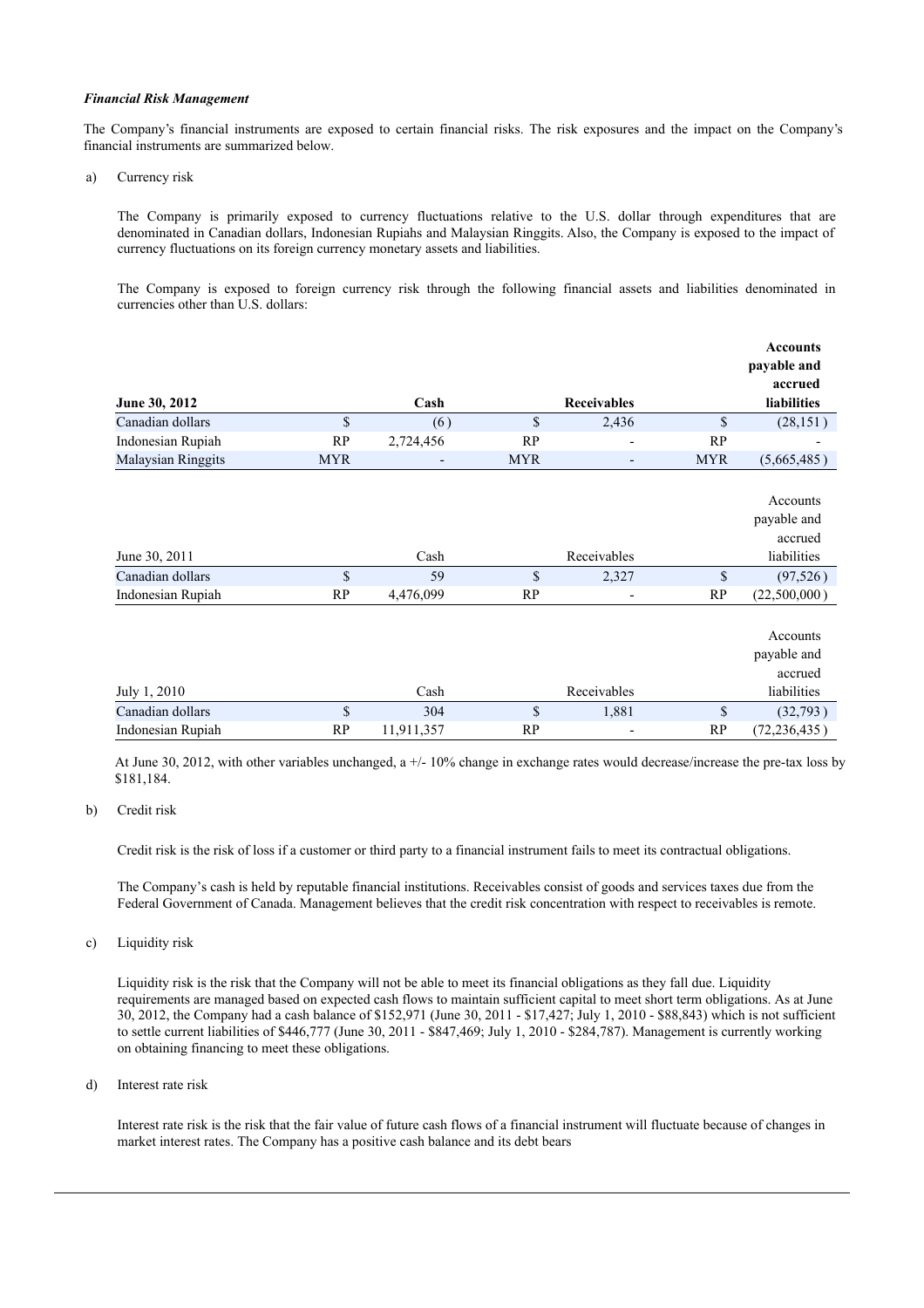interest at fixed rates. The Company has no significant concentrations of interest rate risk arising from operations.

e) Commodity price risk

Commodity price risk if the risk of possible future changes in the commodity prices. The Company's ability to raise capital to fund exploration and evaluation activities is subject to risks associated with fluctuations in the market price of natural gas. The Company closely monitors commodity prices to determine the appropriate course of action to be taken by the Company.

#### **Capital Management**

The Company's objectives when managing capital are to safeguard the Company's ability to continue as a going concern in order to pursue the development of its oil and gas properties and to maintain a flexible capital structure for its projects for the benefits of its stakeholders. As the Company is in the exploration stage, its principal source of funds is from the issuance of common shares.

In the management of capital, the Company includes the components of shareholders' equity as well as cash and accounts receivable.

The Company manages the capital structure and makes adjustments to it in light of changes in economic conditions and the risk characteristics of the underlying assets. To maintain or adjust the capital structure, the Company may attempt to issue new shares, enter into joint venture property arrangements, acquire or dispose of assets, or adjust the amount of cash and short-term investments.

The Company's investment policy is to invest its cash in highly liquid short-term interest-bearing investments selected with regard to the expected timing of expenditures from continuing operations.

The Company is not subject to any externally imposed capital requirements and there was no change in the Company's capital management during the year ended June 30, 2012.

#### **Additional Disclosure for Venture Issuers without Significant Revenue**

Additional disclosure concerning Continental's general and administrative expenses and exploration and evaluation costs is provided in the Company's statement of loss and comprehensive loss and Note 8 – *Exploration and Evaluation Assets* contained in its consolidated financial statements for the year ended June 30, 2012.

#### **Approval**

The Board of Directors of Continental has delegated the responsibility and authority for approving quarterly financial statements and MD&A to the Audit Committee. The Audit Committee has approved the disclosure contained in this MD&A.

#### **Additional Information**

Additional information relating to Continental is available on SEDAR at www.sedar.com.

# **Claims, Contingencies & Litigation**

Except for any contingencies elsewhere disclosed herein, or in the audited consolidated financial statements for the year ended June 30, 2012 published herewith, the Company knows of no material, active or pending claims or legal proceedings against them; nor is the Company involved as a plaintiff in any material proceeding or pending litigation that might materially adversely affect the Company or a property interest of the Company.

# **CONTINUOUS DISCLOSURE & FILINGS - CANADA**

Additional disclosure is made on a continuous basis through periodic filings of Company financial information, significant events, including all press releases and material change reports and disclosure of new or changed circumstances regarding the Company. The financial statements are filed by the Company with the British Columbia Securities Commissions ("BCSC") for each fiscal quarter. Shareholders and interested parties may obtain downloadable copies of mandatory filings made by the Company with Canadian securities regulators on the internet at the "SEDAR" website www.sedar.com which is the "System for Electronic Document Archiving and Retrieval", employed by Canadian securities regulatory commissions to enable publicly traded companies to electronically file and archive documents and filings in compliance with applicable laws and securities trading regulations. The Company began filing on SEDAR in 1997. All Company filings made on SEDAR during the year and up to the date of this filing are incorporated herein by this reference.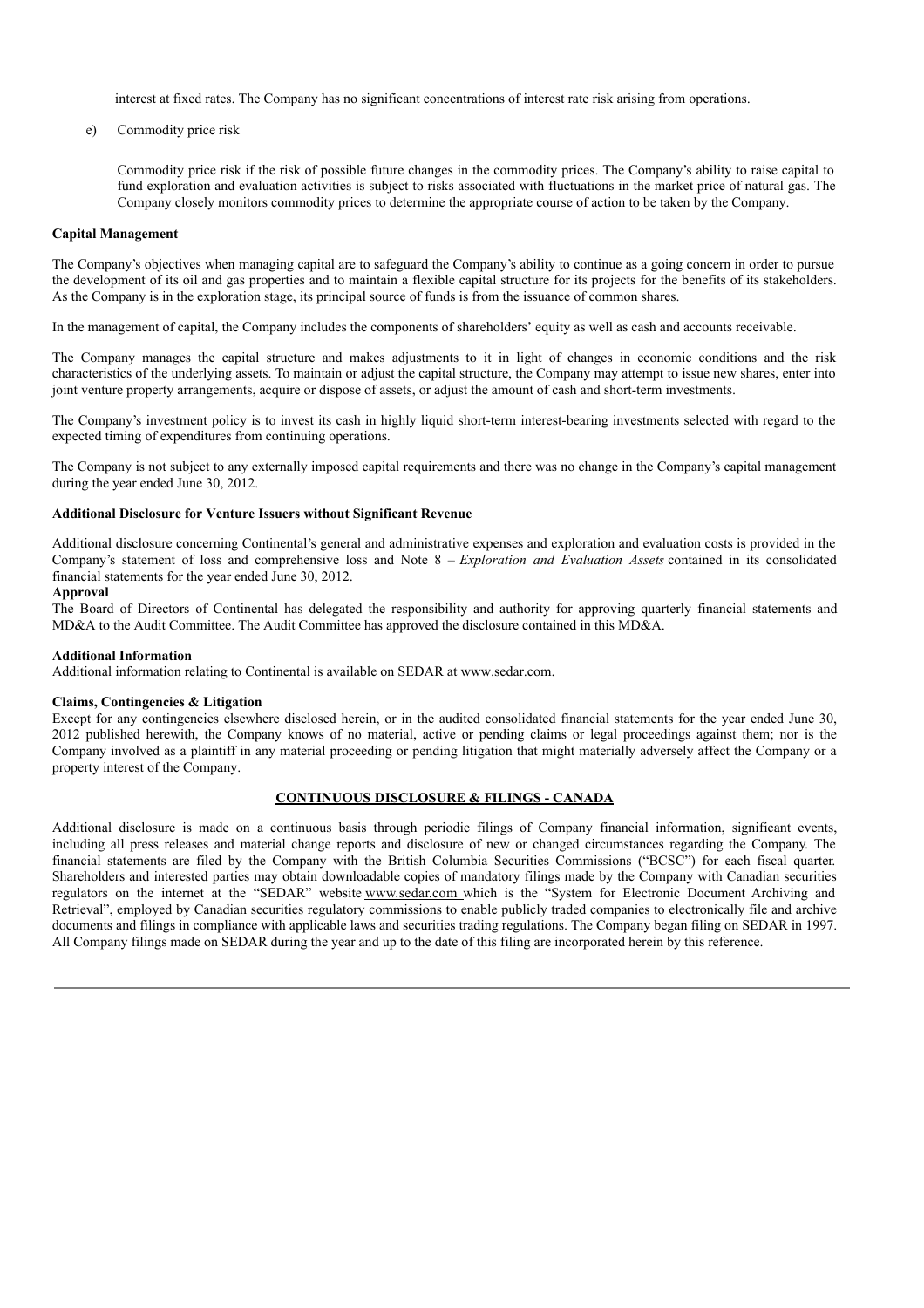## **CONTINUOUS DISCLOSURE & FILINGS - USA**

The Company is also a full reporting issuer and filer of US Securities and Exchange Commission ("US-SEC") filings. US-SEC filings include Form 20F annual reports and audited financial statements. Interim unaudited quarterly financial reports in this format together with press releases and material contracts and changes are filed under Form-6K. The Company has filed electronically on the US-SEC's EDGAR database commencing with the Company's Form 20F annual report and audited financial statements since its fiscal year end 2004. See website www.sec.gov/edgar/searchedgar/webusers.htm. Prior to that event the Company filed with the US-SEC in paper form. All Company filings made to US-SEC during the past fiscal year and during the Past Quarter and up to the date of this filing are incorporated herein by this reference.

# **FORWARD-LOOKING INFORMATION**

Forward-looking statements relate to future events or future performance and reflect management's expectations or beliefs regarding future events and include, but are not limited to, statements with respect to the estimation of reserves and resources, the realization of reserve estimates, the timing and amount of estimated future production, costs of production, capital expenditures, success of oil and gas operations, environmental risks, permitting risks, unanticipated reclamation expenses, title disputes or claims and limitations on insurance coverage. In certain cases, forward-looking statements can be identified by the use of words such as "plans", "expects" or "does not expect", "is expected", "budget", "scheduled", "estimates", "forecasts", "intends", "anticipates" or "does not anticipate", or "believes", or variations of such words and phrases or statements that certain actions, events or results "may", "could", "would", "might" or "will be taken", "occur" or "be achieved" or the negative of these terms or comparable terminology. By their very nature forward-looking statements involve known and unknown risks, uncertainties and other factors which may cause the actual results, performance or achievements of the Company to be materially different from any future results, performance or achievements expressed or implied by the forward-looking statements. Such factors include, among others, risks related to actual results of current exploration activities; changes in project parameters as plans continue to be refined; future prices of resources; possible variations in resource reserves; accidents, labour disputes and other risks of the oil and gas industry; delays in obtaining governmental approvals or financing or in the completion of development or construction activities; as well as those factors detailed from time to time in the Company's interim and annual financial statements which are filed and available for review on SEDAR at www.sedar.com. Although the Company has attempted to identify important factors that could cause actual actions, events or results to differ materially from those described in forward-looking statements, there may be other factors that cause actions, events or results not to be as anticipated, estimated or intended. There can be no assurance that forward-looking statements will prove to be accurate, as actual results and future events could differ materially from those anticipated in such statements. Accordingly, readers should not place undue reliance on forward-looking statements.

---o0o---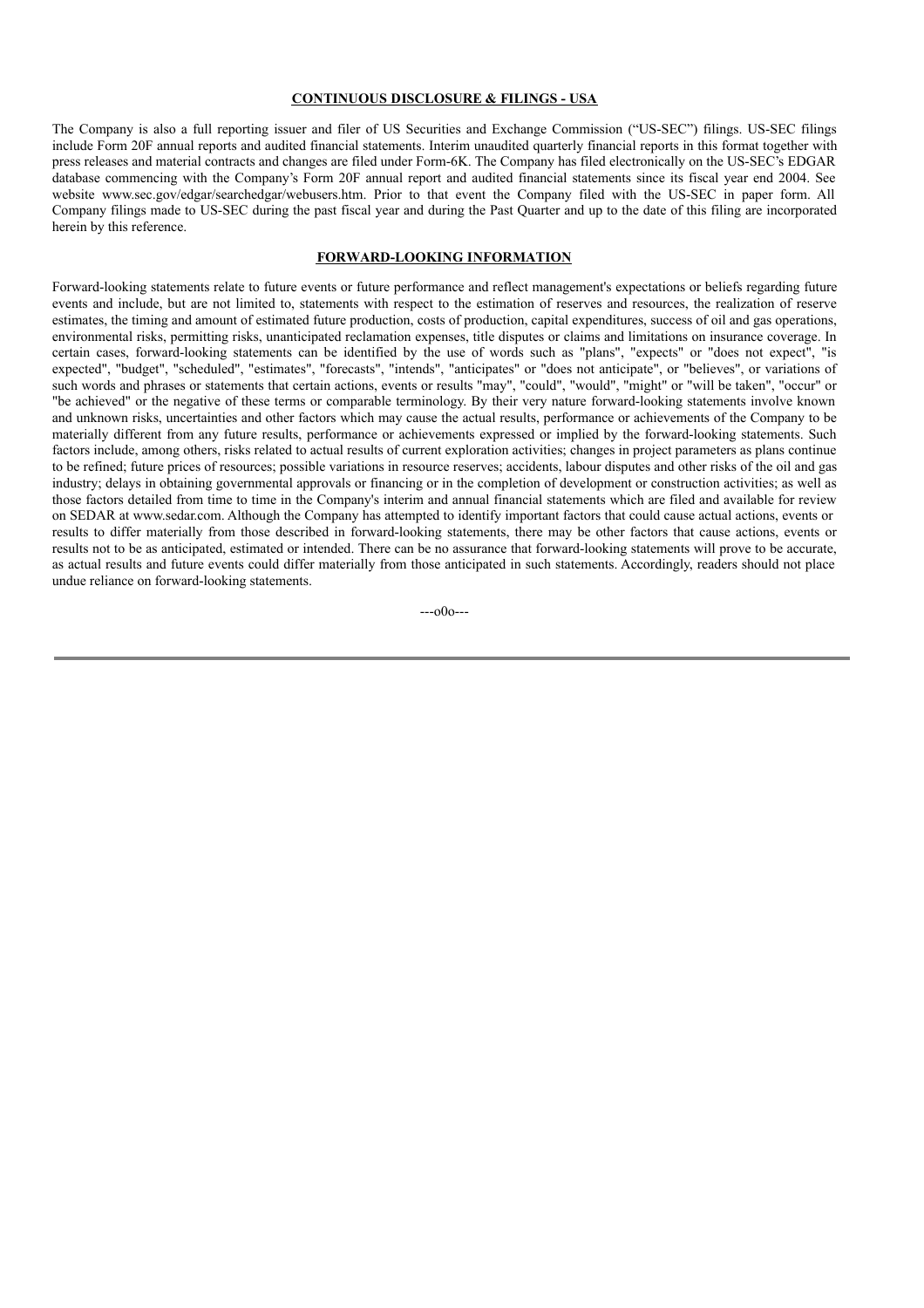# **2 0 1 2 F O R M - 2 0 F E X H I B I T - 11.1**

# **CODE OF ETHICS FOR SENIOR FINANCIAL OFFICERS**

#### *Last Revised and Restated on November 9, 2012*

The Chief Executive Officer, Chief Financial Officer and Controller (collectively, the "Senior Financial Officers") of Continental Energy Corporation (the "Company") must adhere to this Code of Ethics for Senior Officers, in addition to all other applicable Company policies. This Code of Ethics shall constitute the Company's code of ethics for senior financial officers, as required by Section 406 of the Sarbanes-Oxley Act of 2002 and the rules of the Securities and Exchange Commission (the "SEC") promulgated thereunder.

# **1. PRINCIPLES GOVERNING PROFESSIONAL AND ETHICAL CONDUCT**

It is the policy of the Company that its Senior Financial Officers will adhere to, advocate for, and promote professional and ethical conduct; honesty and integrity, and accountability for adherence to this code.

# **2. CONFLICTS OF INTEREST**

The Senior Financial Officers must promote a culture of honesty and integrity throughout the Company and avoid conflicts of interest with the Company. The Senior Financial Officers should avoid actual or apparent conflicts of interest between personal and professional relationships. Any situation, transaction or relationship that involves, or may reasonably be expected to involve, a conflict of interest with the Company must be disclosed immediately to the Audit Committee.

# **3. FINANCIAL REPORTING AND DISCLOSURE**

Senior Financial Officers shall seek to promote fair, accurate, timely, and understandable disclosure in the reports and documents the company files with or submits to the SEC. The Company seeks to provide disclosure to the investment community that is not only in conformity with applicable rules of the SEC, but that also fairly presents to the investors the financial condition and results of operations of the Company. Senior Financial Officers shall seek to promote ethical behavior by other Company officers and employees involved in financial reporting.

# **4. COMPLIANCE WITH APPLICABLE LAWS, RULES AND REGULATIONS**

It is the policy of the Company to comply with all applicable laws, rules and regulations of federal, state and local governments and other regulatory agencies that affect the conduct of the Company's business and financial reporting. The Senior Financial Officers are expected to be familiar with the legal and regulatory requirements applicable to their business responsibilities and to fulfill their duties in accordance with these laws, rules and regulations.

# **5. WAIVER**

Waivers of this Code of Ethics may only be granted by the Company's Audit Committee and will be disclosed in accordance with applicable securities laws.

# **6. CODE COMPLIANCE AND VIOLATIONS**

Compliance with this Code of Ethics is mandatory. Each Senior Financial Officer shall promptly report any information he or she may have concerning evidence of any material violation of the securities or other laws, rules or regulations applicable to the Company and the operation of its business, by the Company, or any of its agents, and any violation of this Code of Ethics to the Company's Audit Committee. The Audit Committee may determine, or designate appropriate persons to determine, appropriate disciplinary action, up to and including termination of employment, in the event of any such violation.

The undersigned incumbent Senior Financial Officers have read the foregoing and certify their compliance with this Code of Ethics.

Richard L. McAdoo Robert V. Rudman CEO CEO

<Signed> <Signed>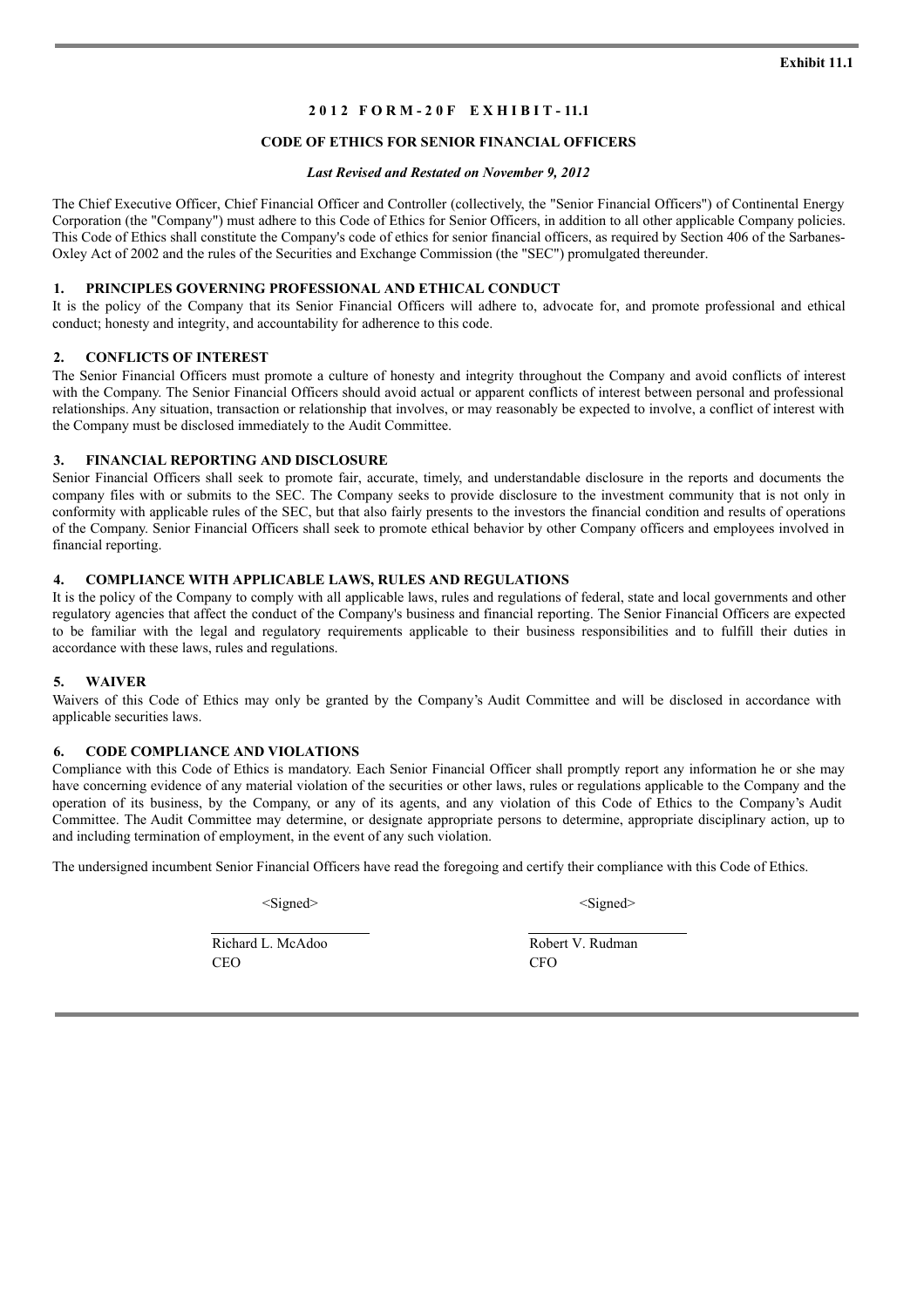# **2 0 1 2 F O R M - 2 0 F E X H I B I T - 12.1**

#### **SARBANES OXLEY ACT OF 2002 SECTION 302 CERTIFICATIONS**

The disclosure required to be filed pursuant to Section 302 of the Sarbanes Oxley Act of 2002 is included below in this Exhibit-12.2 in the form required as Certificates by the Company's CEO.

# **CEO CERTIFICATE**

### I, **Richard L. McAdoo**, certify that:

- 1. I have reviewed and read this annual report on Form-20F of Continental Energy Corporation (the "Company");
- 2. Based on my knowledge, this report does not contain any untrue statement of a material fact or omit to state a material fact necessary to make the statements made, in light of the circumstances under which such statements were made, not misleading with respect to the period covered by this report;
- 3. Based on my knowledge, the financial statements, and other financial information included in this report, fairly present in all material respects the financial condition, results of operations and cash flows of the Company as of, and for, the periods presented in this report;
- 4. The Company's other certifying officer and I are responsible for establishing and maintaining disclosure controls and procedures (as defined in Exchange Act Rules 13a-15(e) and 15d-15(e)) for the Company and have:
	- (a) designed such disclosure controls and procedures, or caused such disclosure controls and procedures to be designed under our supervision, to ensure that material information relating to the Company, including its consolidated subsidiaries, is made known to us by others within those entities, particularly during the period in which this report is being prepared;
	- (c) evaluated the effectiveness of the Company's disclosure controls and procedures and presented in this report our conclusions about the effectiveness of the disclosure controls and procedures, as of the end of the period covered by this report based on such evaluation; and
	- (d) disclosed in this report any change in the Company's internal control over financial reporting that occurred during the period covered y the annual report that has materially affected, or is reasonable likely to materially affect, the Company's internal control over financial reporting; and
- 5. The Company's other certifying officer and I have disclosed, based on our most recent evaluations of internal control over financial reporting, to the Company's auditors and the audit committee of the Company's board of directors (or persons performing the equivalent functions):
	- (a) all significant deficiencies and material weaknesses in the design or operation of internal control over financial reporting which are reasonably likely to adversely affect the Company's ability to record, process, summarize and report financial information; and
	- (b) any fraud, whether or not material, that involves management or other employees who have a significant role in the Company's internal control over financial reporting.

Dated: November 9, 2012

*<Signed>*

 $\frac{1}{2}$  ,  $\frac{1}{2}$  ,  $\frac{1}{2}$  ,  $\frac{1}{2}$  ,  $\frac{1}{2}$  ,  $\frac{1}{2}$  ,  $\frac{1}{2}$  ,  $\frac{1}{2}$  ,  $\frac{1}{2}$ Richard L. McAdoo CEO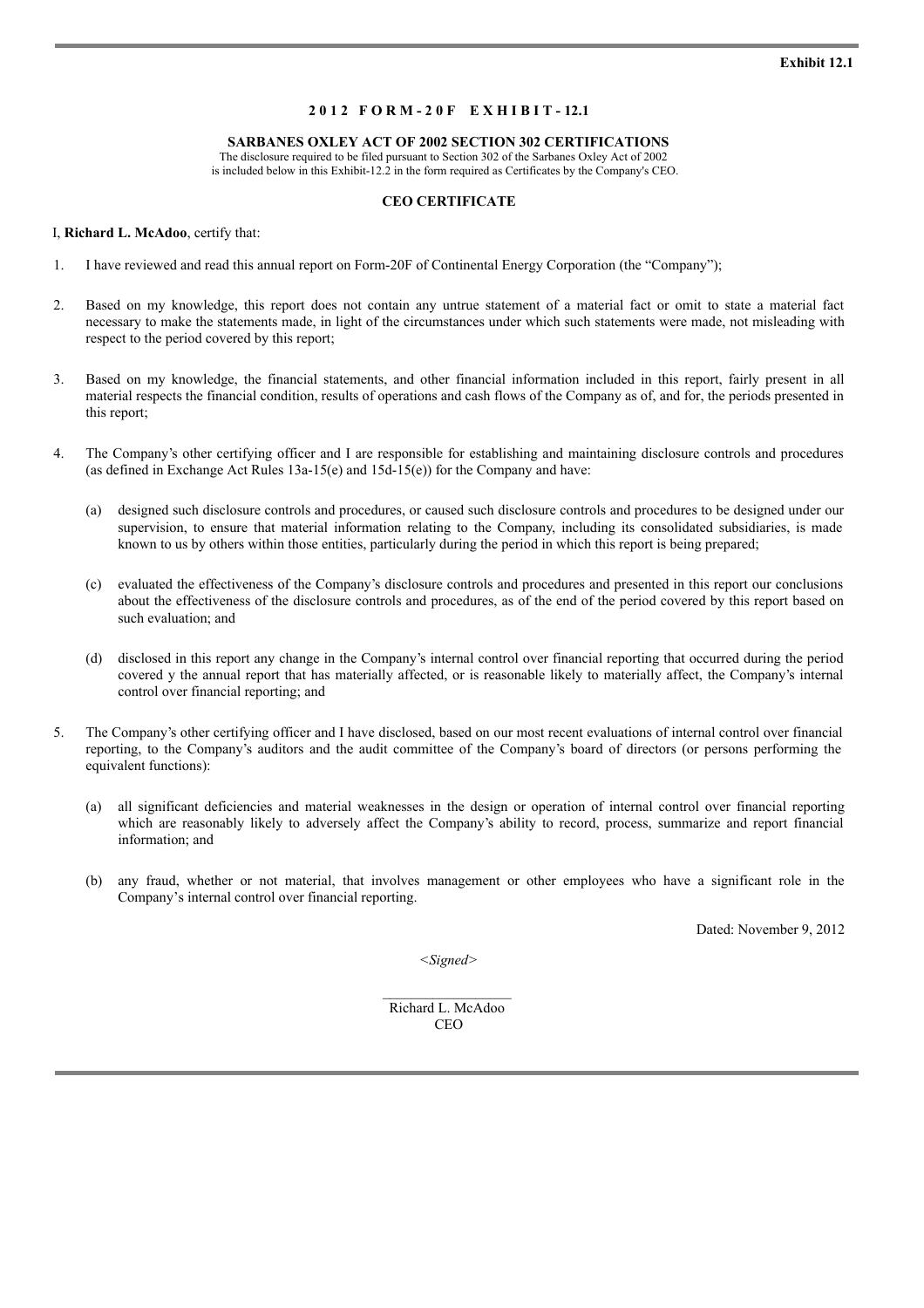# **2 0 1 2 F O R M - 2 0 F E X H I B I T - 12.2**

#### **SARBANES OXLEY ACT OF 2002 SECTION 302 CERTIFICATIONS**

The disclosure required to be filed pursuant to Section 302 of the Sarbanes Oxley Act of 2002 is included below in this Exhibit-12.1 in the form required as Certificates by the Company's CFO.

# **CFO CERTIFICATE**

### I, **Robert V. Rudman**, certify that:

- 1. I have reviewed and read this annual report on Form-20F of Continental Energy Corporation (the "Company");
- 2. Based on my knowledge, this report does not contain any untrue statement of a material fact or omit to state a material fact necessary to make the statements made, in light of the circumstances under which such statements were made, not misleading with respect to the period covered by this report;
- 3. Based on my knowledge, the financial statements, and other financial information included in this report, fairly present in all material respects the financial condition, results of operations and cash flows of the Company as of, and for, the periods presented in this report;
- 4. The Company's other certifying officer and I are responsible for establishing and maintaining disclosure controls and procedures (as defined in Exchange Act Rules 13a-15(e) and 15d-15(e)) for the Company and have:
	- (a) designed such disclosure controls and procedures, or caused such disclosure controls and procedures to be designed under our supervision, to ensure that material information relating to the Company, including its consolidated subsidiaries, is made known to us by others within those entities, particularly during the period in which this report is being prepared;
	- (c) evaluated the effectiveness of the Company's disclosure controls and procedures and presented in this report our conclusions about the effectiveness of the disclosure controls and procedures, as of the end of the period covered by this report based on such evaluation; and
	- (d) disclosed in this report any change in the Company's internal control over financial reporting that occurred during the period covered y the annual report that has materially affected, or is reasonable likely to materially affect, the Company's internal control over financial reporting; and
- 5. The Company's other certifying officer and I have disclosed, based on our most recent evaluations of internal control over financial reporting, to the Company's auditors and the audit committee of the Company's board of directors (or persons performing the equivalent functions):
	- (a) all significant deficiencies and material weaknesses in the design or operation of internal control over financial reporting which are reasonably likely to adversely affect the Company's ability to record, process, summarize and report financial information; and
	- (b) any fraud, whether or not material, that involves management or other employees who have a significant role in the Company's internal control over financial reporting.

Dated: November 9, 2012

*<Signed>*

 $\frac{1}{2}$  ,  $\frac{1}{2}$  ,  $\frac{1}{2}$  ,  $\frac{1}{2}$  ,  $\frac{1}{2}$  ,  $\frac{1}{2}$  ,  $\frac{1}{2}$  ,  $\frac{1}{2}$  ,  $\frac{1}{2}$ Robert V. Rudman **CFO**